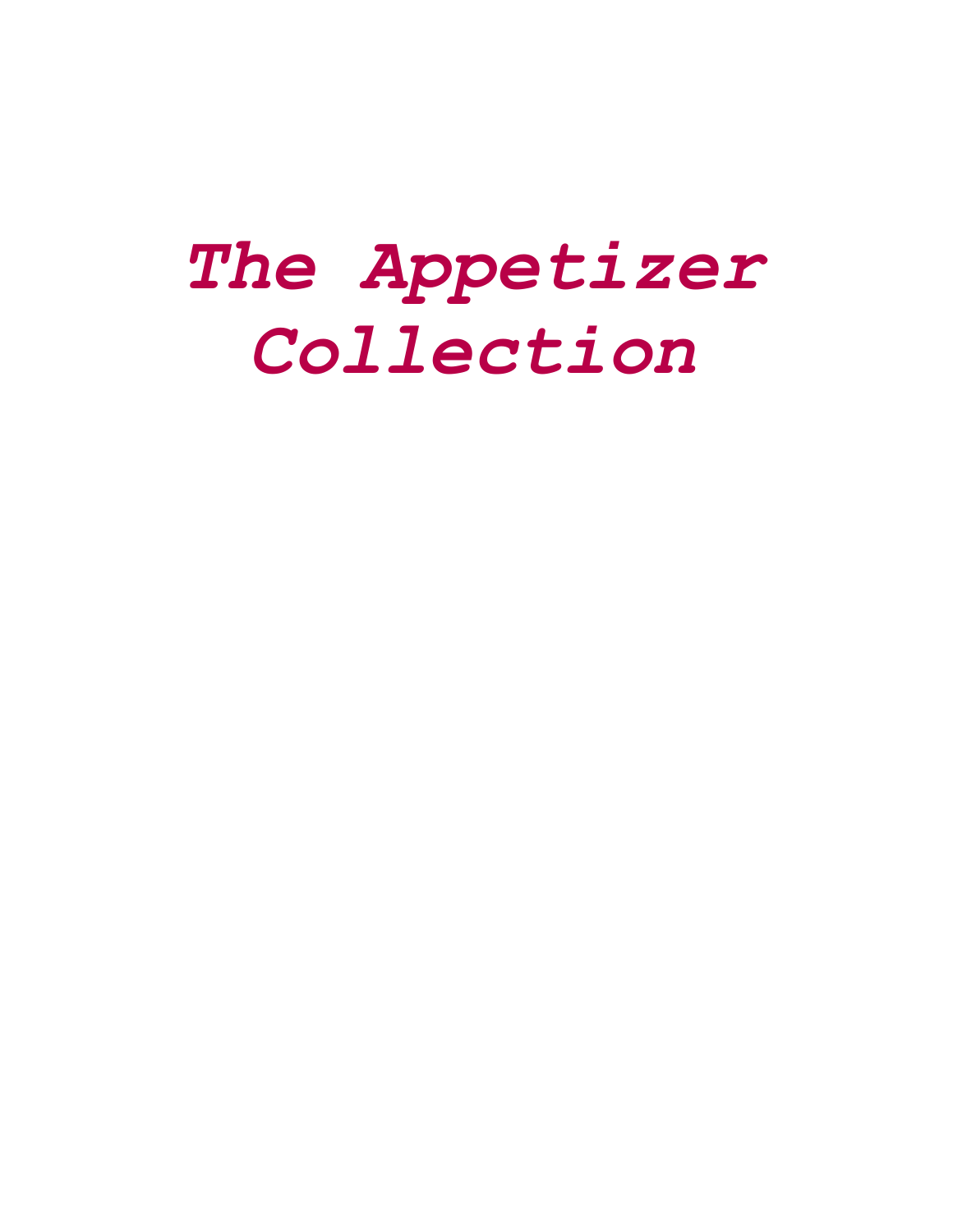# **All-American Snack**

|               | cups        | thin pretzel sticks    |
|---------------|-------------|------------------------|
| 4             | cups        | Wheat Chex®            |
| 4             | cups        | Cheerios®              |
| 13            | ounces      | can salted peanuts     |
| 1             | teaspoon    | garlic salt            |
| 1             | teaspoon    | celery salt            |
| 1/2           | teaspoon    | seasoned salt          |
| $\mathcal{P}$ | tablespoons | grated parmesan cheese |
|               | cup         | melted butter          |

In large mixing bowl or slow-cooking pot, mix together pretzels, cereals, and peanuts. Sprinkle with garlic salt, celery salt, seasoned salt, and cheese. Pour melted butter over all; toss until well mixed. Cover and cook in slow-cooking pot on low 3 to 4 hours. Uncover the last 30 to 40 minutes. Serve as appetizer or snack.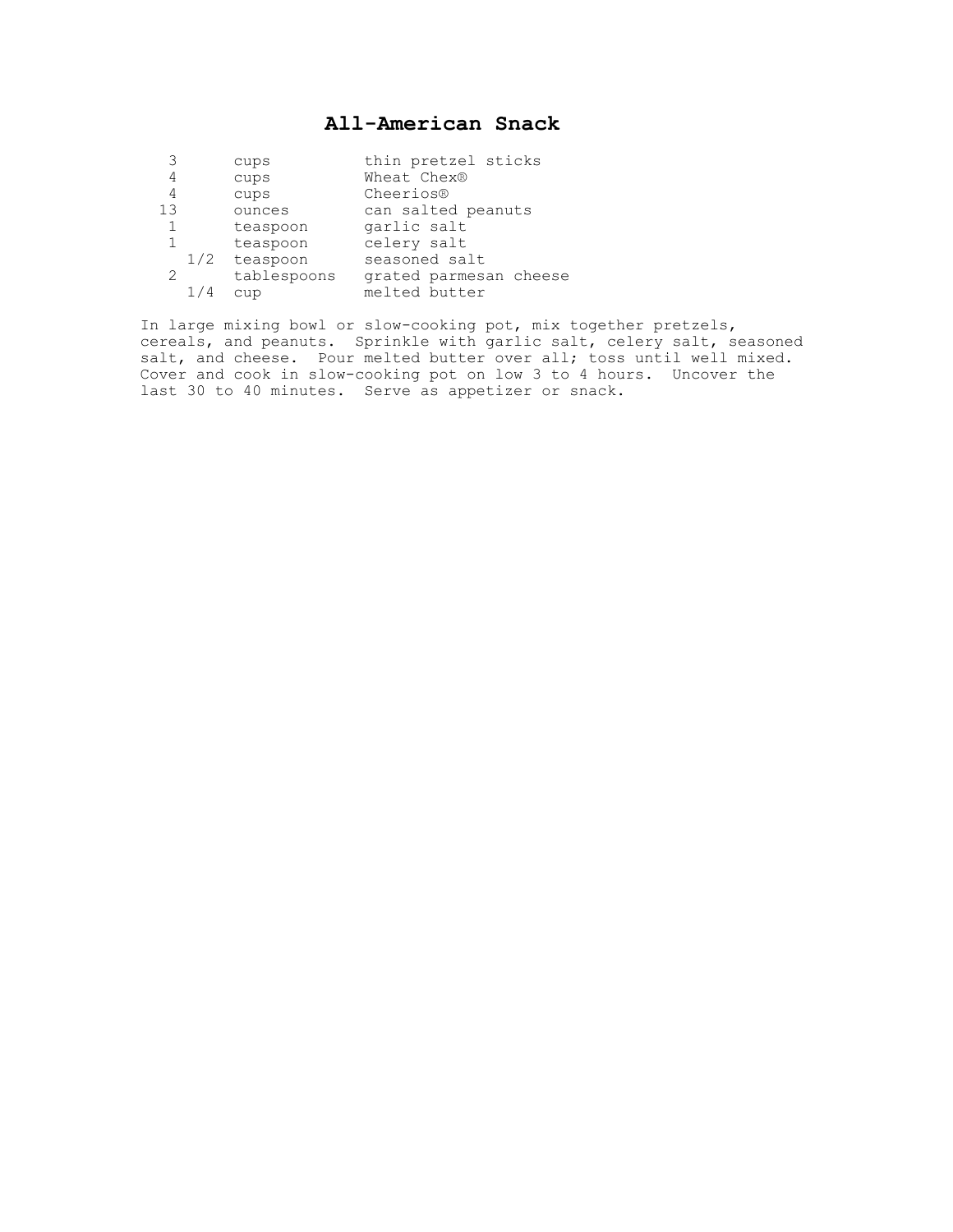# **Appetizer Cheese Ball**

| 8   | ounces    | Cream Cheese -- Room Temp. |
|-----|-----------|----------------------------|
| 4   | ounces    | Blue Cheese -- Crumbled    |
| 4   | ounces    | Cheddar Cheese -- Shredded |
| 2   | teaspoons | Mustard -- Dijon-style     |
| 1   | teaspoon  | Worcestershire Sauce       |
| 1/8 | teaspoon  | Garlic Powder              |
| 1/4 | teaspoon  | Salt                       |
| 1/2 | cup       | Pecans -- Finely Chopped   |
| 2/3 | cup       | Currants                   |
| 3/4 | cup       | Parsley -- Chopped         |
|     |           | $---DIPPERS---$            |
|     |           | Assorted Crackers          |
|     |           | Apple Wedges               |
|     |           |                            |

Place the cream cheese, blue cheese, cheddar cheese, mustard, Worcestershire, garlic powder, and salt in a mixer bowl and beat at low speed just until well mixed. Stir in the pecans and currants. Taste and adjust seasoning. Refrigerate the cheese mixture for 30 minutes or until slightly firm, then shape into a ball. Roll in the chopped parsley to coat well. Cover with plastic wrap and refrigerate until ready to serve. Let stand at room temperature for about 30 minutes before serving. Place on a platter surrounded with crackers and apple wedges.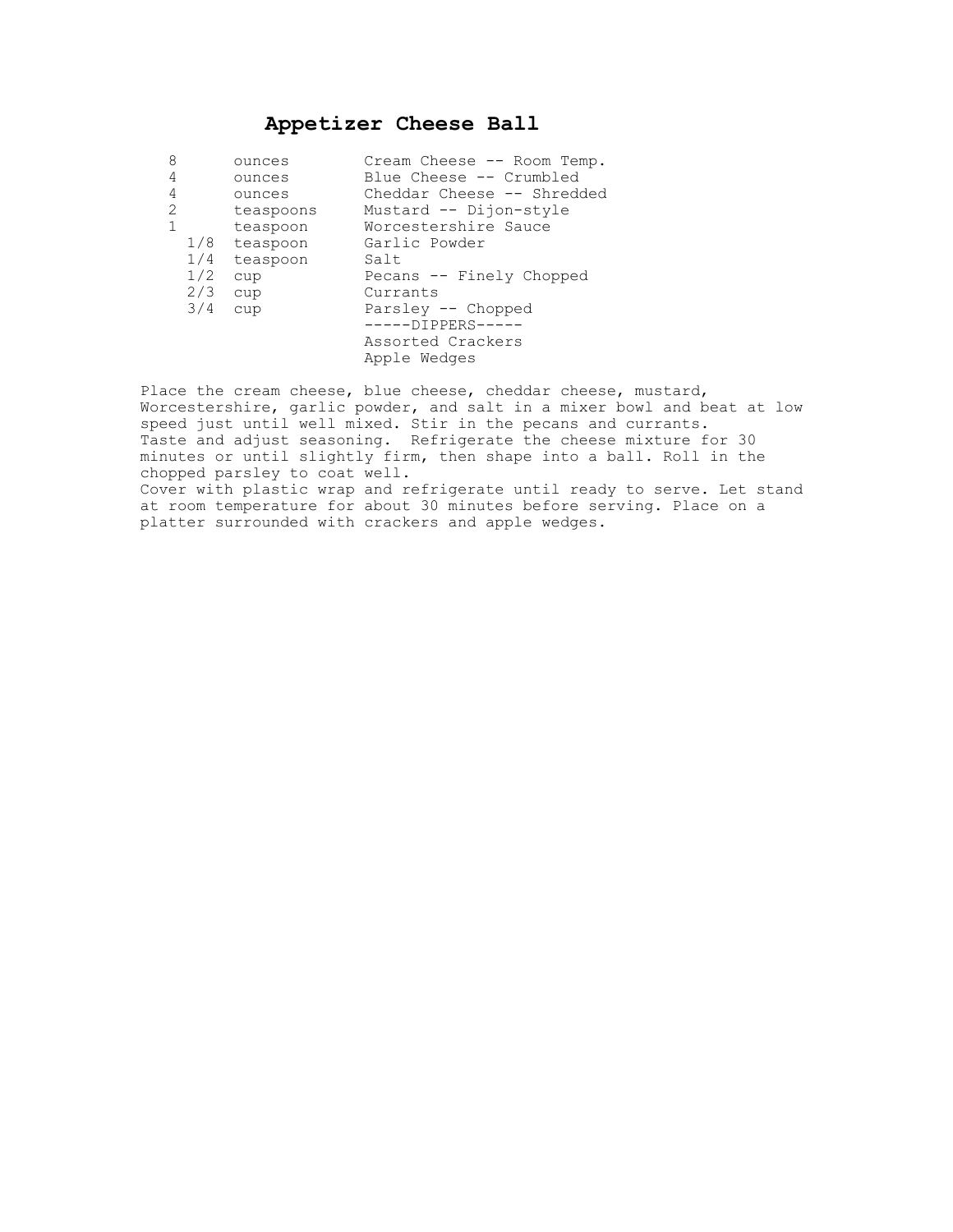#### **Appetizer Egg Rolls**

|                   | 1/2<br>pound | Pork; Boneless -- Cut Julienne |
|-------------------|--------------|--------------------------------|
| 1                 | each         | Onion; Small -- Sliced         |
| $\mathbf 1$       | cup          | Cabbage -- Green Or Chinese *  |
| $\mathfrak{D}$    | tablespoons  | Vegetable Oil                  |
|                   | 1/2<br>cup   | Mushrooms -- Sliced            |
|                   | 1/4<br>cup   | Sprouts -- Bean Or Alfalfa     |
|                   | $1/4$ cup    | Currants                       |
|                   | $1/4$ cup    | Almonds -- Slivered            |
| 1                 | teaspoon     | Cornstarch                     |
| $\mathbf{2}$      | tablespoons  | Sherry $--$ Dry                |
| $\mathbf{1}$      | tablespoon   | Soy Sauce                      |
|                   | 1/2 teaspoon | Ginger                         |
| $12 \overline{ }$ | each         | Egg Roll Wrappers -- Abt 6" Sq |
|                   |              | -- Oil For Deep Fat Fry        |
|                   |              | -----GINGER APRICOT SAUCE----- |
|                   | 1/4<br>cup   | Apricots -- Dried (Abt. 10)    |
|                   | $1/4$ cup    | Sugar                          |
| 1                 | teaspoon     | Ginger                         |
|                   | 1/4 teaspoon | Salt                           |
| $\mathbf 1$       | tablespoon   | Lemon Juice                    |

\* Cabbage should be shredded.

++++++++++++++++++

Saute the pork, onion, and cabbage in hot oil until lightly browned. Stir in the mushrooms, bean sprouts, currants, and almonds and saute, stirring for 1 minute. Dissolve the cornstarch in 2 T water, and combine with sherry, soy sauce, and ginger; add to the pork mixture and bring to a boil, stirring. Remove from heat and cool. Stack the egg roll wrappers and cut in half to form rectangles. Forming one roll at a time, place a heaping a teaspoonful of pork mixture on one end of rectangle, moisten the long edges, and roll up. Press the edges together to seal. Egg roll may be prepared to this point, then refrigerated for several hours or overnight or frozen for several days before frying. Adjust time for browning. If rolls are frozen, let them thaw before cooking. Heat the oil to 375 degrees F. and fry the egg rolls, 4 or 5 at a time, until golden brown and crisp on all sides. Frying will take about 4 to 5 minutes; turn rolls once. Drain on paper towels and keep warm while frying the remaining rolls. Serve with warm Ginger Apricot Sauce. GINGER APRICOT SAUCE: Combine the apricots, sugar, ginger, and salt with 3/4 cup water in a small saucepan and bring to a boil. Reduce heat and simmer, uncovered, for 5 minutes. Pour the mixture into a blender container or food processor. Add lemon juice, cover and process until smooth. Serve warm.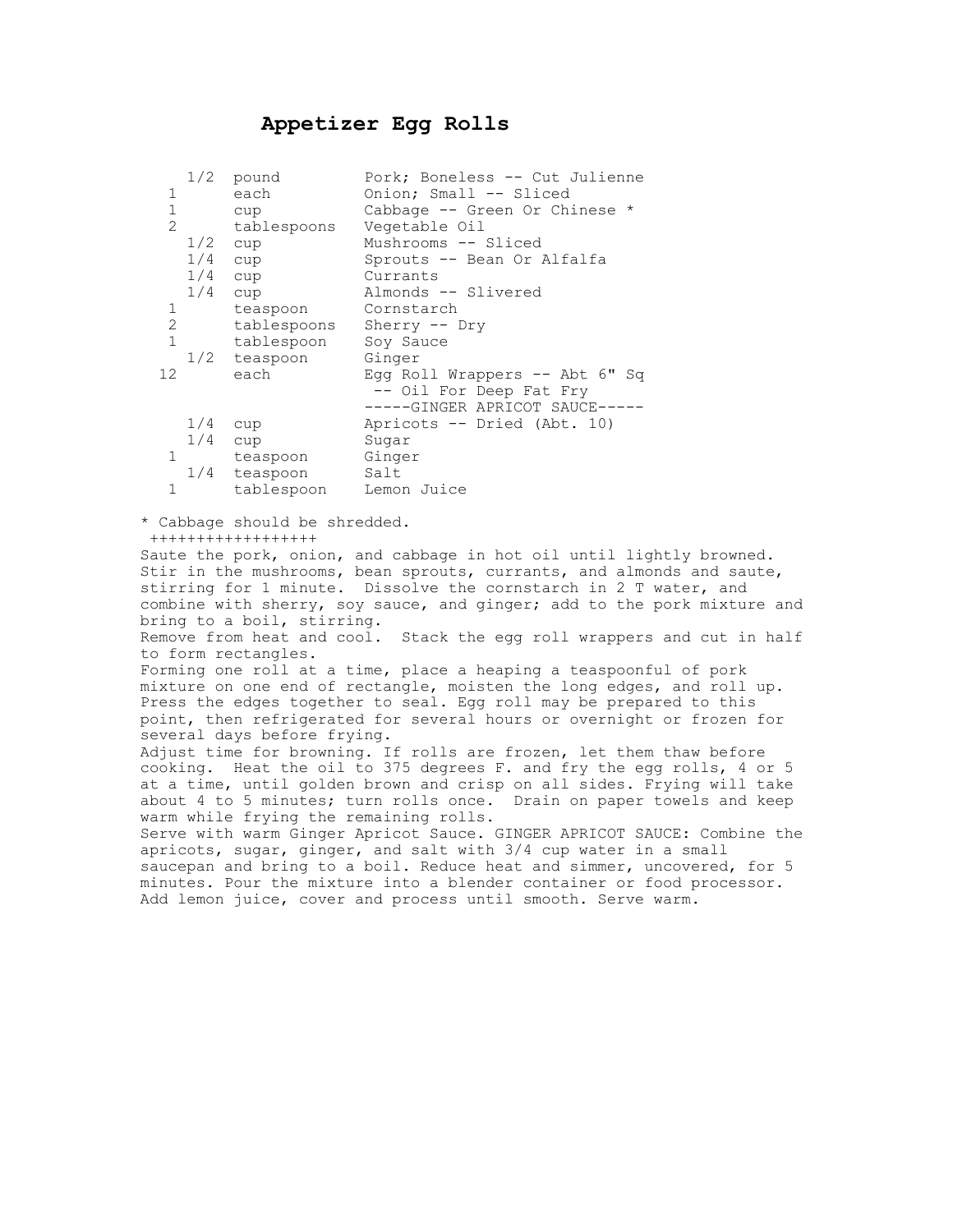# **Appetizer Ribs**

|   | $3\frac{1}{2}$ pounds | spareribs -- cut into individual |
|---|-----------------------|----------------------------------|
|   |                       | salt and pepper                  |
| 2 | cups                  | water                            |
|   |                       | garlic salt                      |
| 8 | ounces                | bottle Russian salad dressing    |
| 6 | ounces                | can pineapple juice              |

Sprinkle ribs with salt and pepper. Place in slow-cooking pot; pour water over them. Cover and cook on low for 6 to 7 hours or until tender. Drain. Arrange ribs on broiler pan; sprinkle with garlic salt. Make sauce by combining salad dressing and pineapple juice. Brush ribs with half the sauce. Broil until brown; turn, brush other side and brown.

NOTES : If possible, ask the butcher to cut each rib in half, crosswise, so they will be a more convenient size to handle as an appetizer.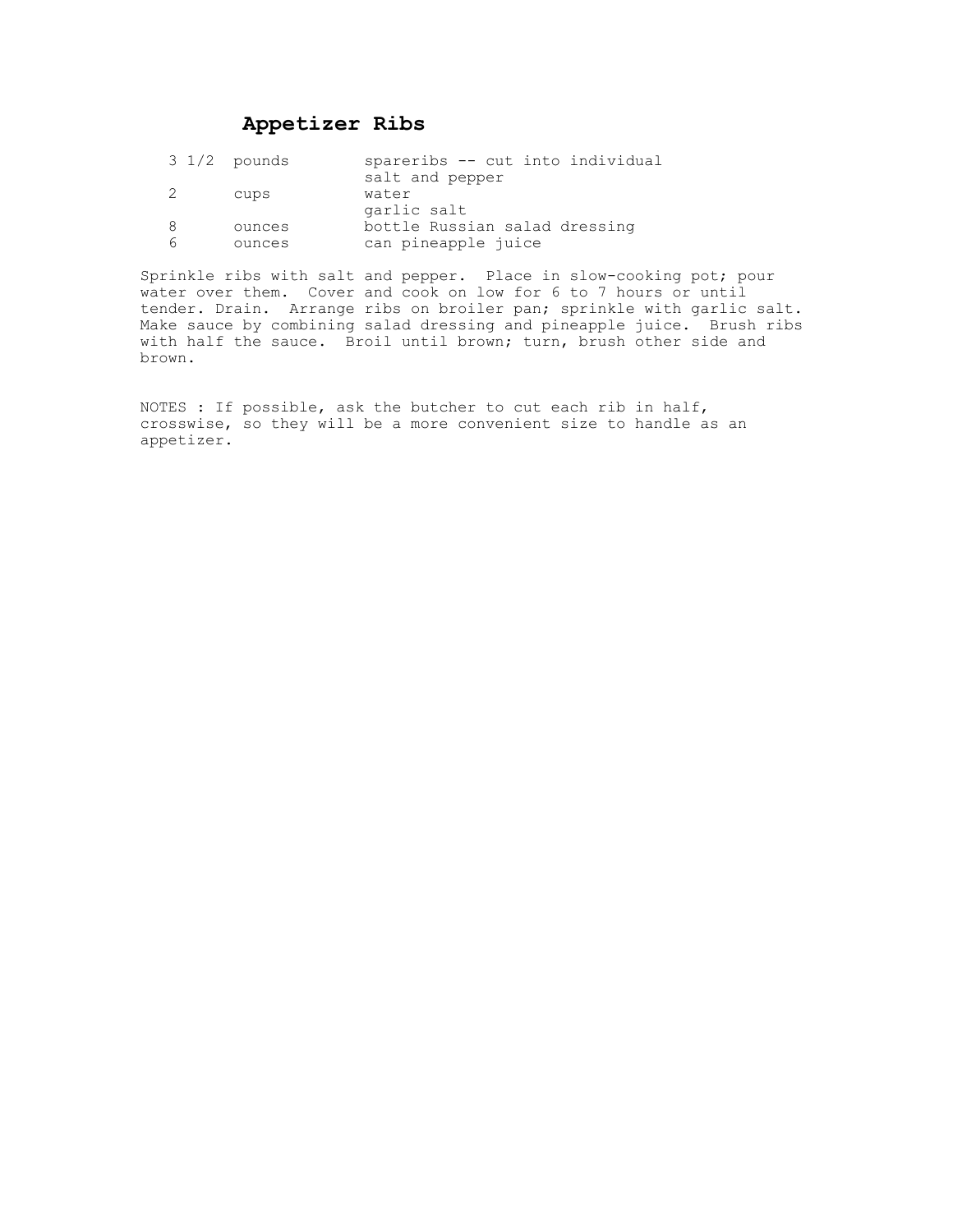# **Appetizer Stuffing**

|           | lq     | onion -- finely diced                                                    |
|-----------|--------|--------------------------------------------------------------------------|
| 3         | stalks | celery -- finely diced                                                   |
|           | clove  | qarlic -- minced                                                         |
|           |        | salt and pepper -- to taste                                              |
| 3         | Tbs    | margarine                                                                |
| 8         | OZ     | seasoned croutons (crushed) -- Pepperidge Farm<br>egg -- slightly beaten |
|           |        | $\sim$ $\sim$ $\sim$ $\sim$ $\sim$ $\sim$                                |
| $1/2$ lb. |        | sausage $-$ browned & drained                                            |
| $1/2$ lb. |        | or<br>shrimp or other seafood -- preboiled                               |
|           |        | or                                                                       |
|           | can    | whole baby clams                                                         |
|           | can    | tiny shrimp<br><b>~~~~~~~~~~~~</b>                                       |
|           |        | optional shredded cheddar cheese                                         |
|           |        |                                                                          |

Saute onion and celery and garlic. \*This can be dry sauted in Pam. Mix in croutons and egg. Add a bit of stock or water as needed to moisten. If desired, add the sausage or seafood. Use this stuffing for squid or mushroom caps. If stuffing squid, bake, broil or saute the squid till it is just done. Do not over cook or it will become tough. If stuffing mushrooms, remove the stems, fill cavity with stuffing, put the stem back in the stuffing as garnish, or mince and add to the stuffing. Bake or broil till they are tender.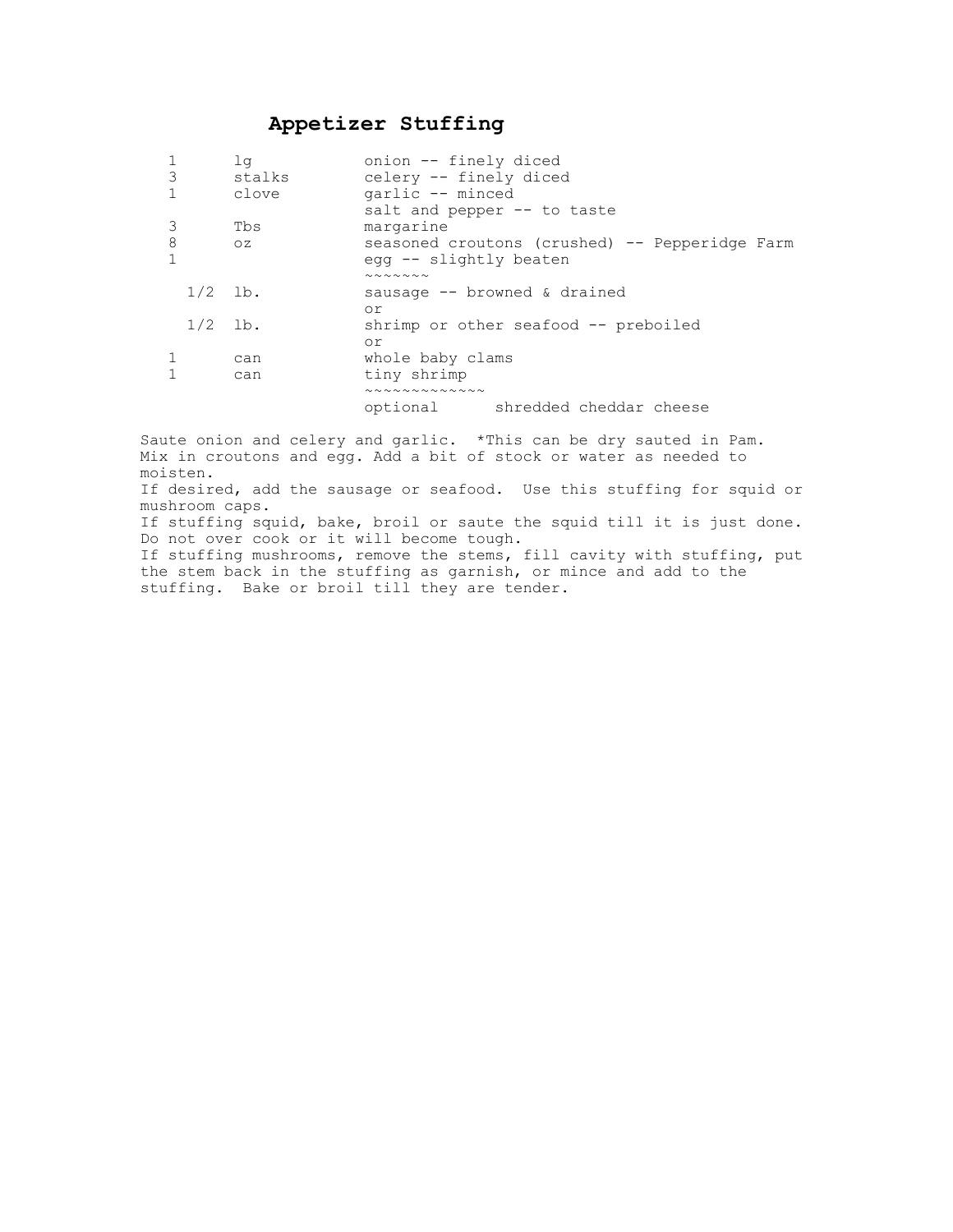# **Appetizer Surprise**

| 14 |           | ounces | Can artichoke hearts    |
|----|-----------|--------|-------------------------|
|    |           | cup    | Parmesan cheese         |
|    | 1/2       | cup    | Mayonnaise              |
|    | $1/2$ cup |        | Sour cream              |
| 8  |           | ounces | Cream cheese            |
|    |           |        | Garlic salt -- to taste |
|    |           |        | Dill weed -- to taste   |
|    |           |        | Paprika                 |
|    |           |        |                         |

Drain and chop artichoke hearts finely and set aside. Mix remaining ingredients until smooth and creamy. Add artichoke hearts and mix well. Place in long shallow dish that has been greased or sprayed with nonstick spray. Sprinkle with paprika. Bake at 375 F. for approximately 20-25 minutes, or until bubbly and brown.

Serve with Ritz crackers, or dipping cracker of your choice. Keep warm while serving.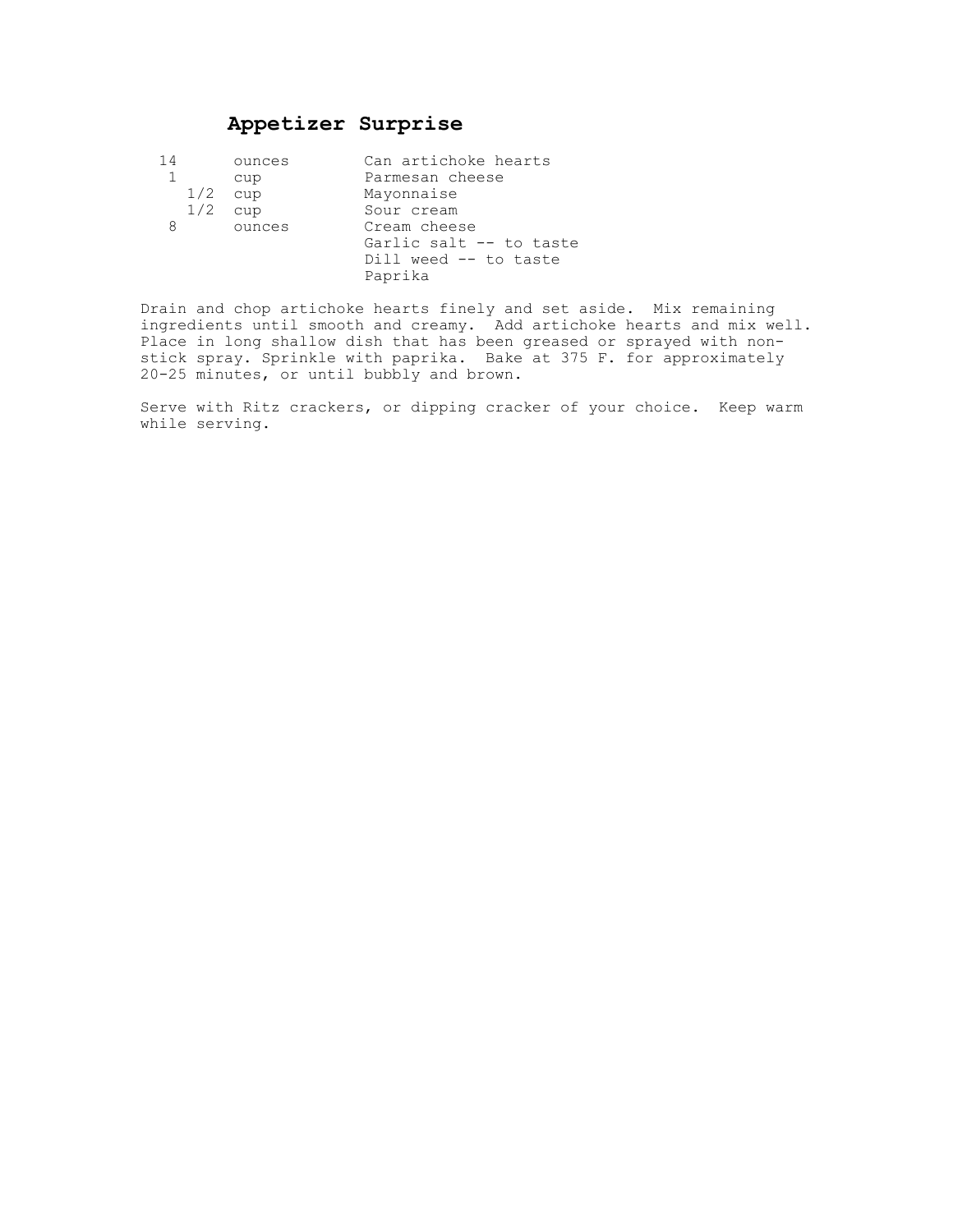# **APPETIZERS - HAM BISCUITS**

|   | packages | Pepperidge farm party rolls |
|---|----------|-----------------------------|
|   | pound    | Chopped ham                 |
|   |          | Margarine -- softened       |
|   | small    | Onion -- chopped            |
| 3 |          | Prepared mustard            |
|   |          | Poppy seeds                 |

Mix margarine, onion, mustard and poppy seeds together. spread mixture on top side of rolls. Cover bottom halves with ham, assemble and bake 10 minutes at 400 degrees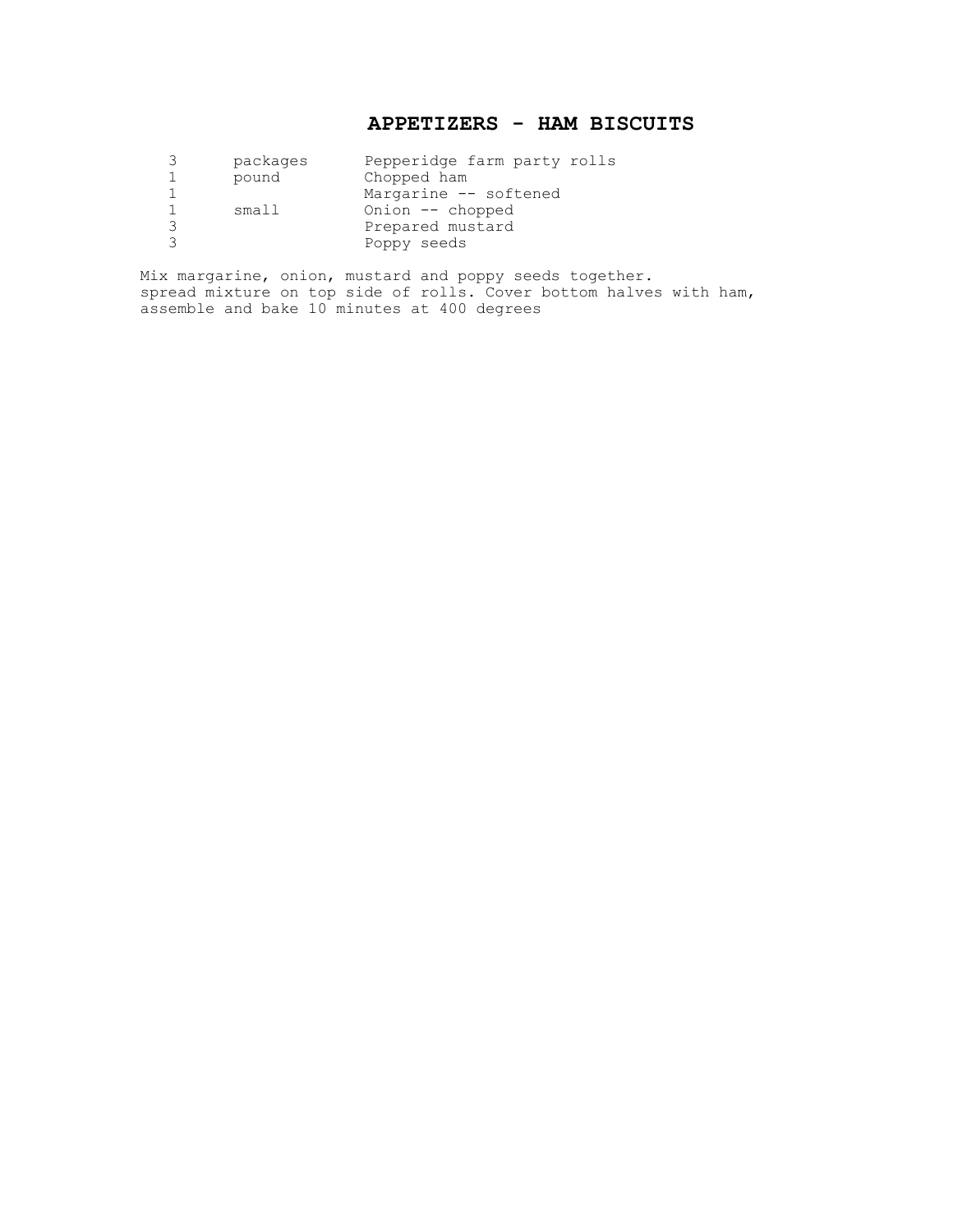# **Artichoke Dip Appetizer**

|               | ounces     | cream cheese                             |
|---------------|------------|------------------------------------------|
| 12            | ounces     | mozzarella cheese -- shredded            |
|               | cup        | mayonnaise                               |
|               | cup        | grated parmesan cheese                   |
|               |            | onion -- finely chopped                  |
|               | cloves     | garlic -- finely chopped                 |
| $\mathcal{L}$ | small jars | marinated artichoke hearts -- DRAIN WELL |
|               | bags       | pita bread                               |

The following appetizer is sure to be a crowd pleaser. I have never taken it anywhere without being asked for the recipe:

Tear artichokes apart with your fingers.

Cut up pita bread into chip size triangles, separate and bake on a cookie sheet until crispy (approx 5 minutes). Combine all other ingredients and mash (a Kitchen Aid mixer works great).

Bake in a uncovered casserole dish for approx 30 minutes @ 350 or until bubbly.

Serve hot out of the oven and scoop up dip with pita bread.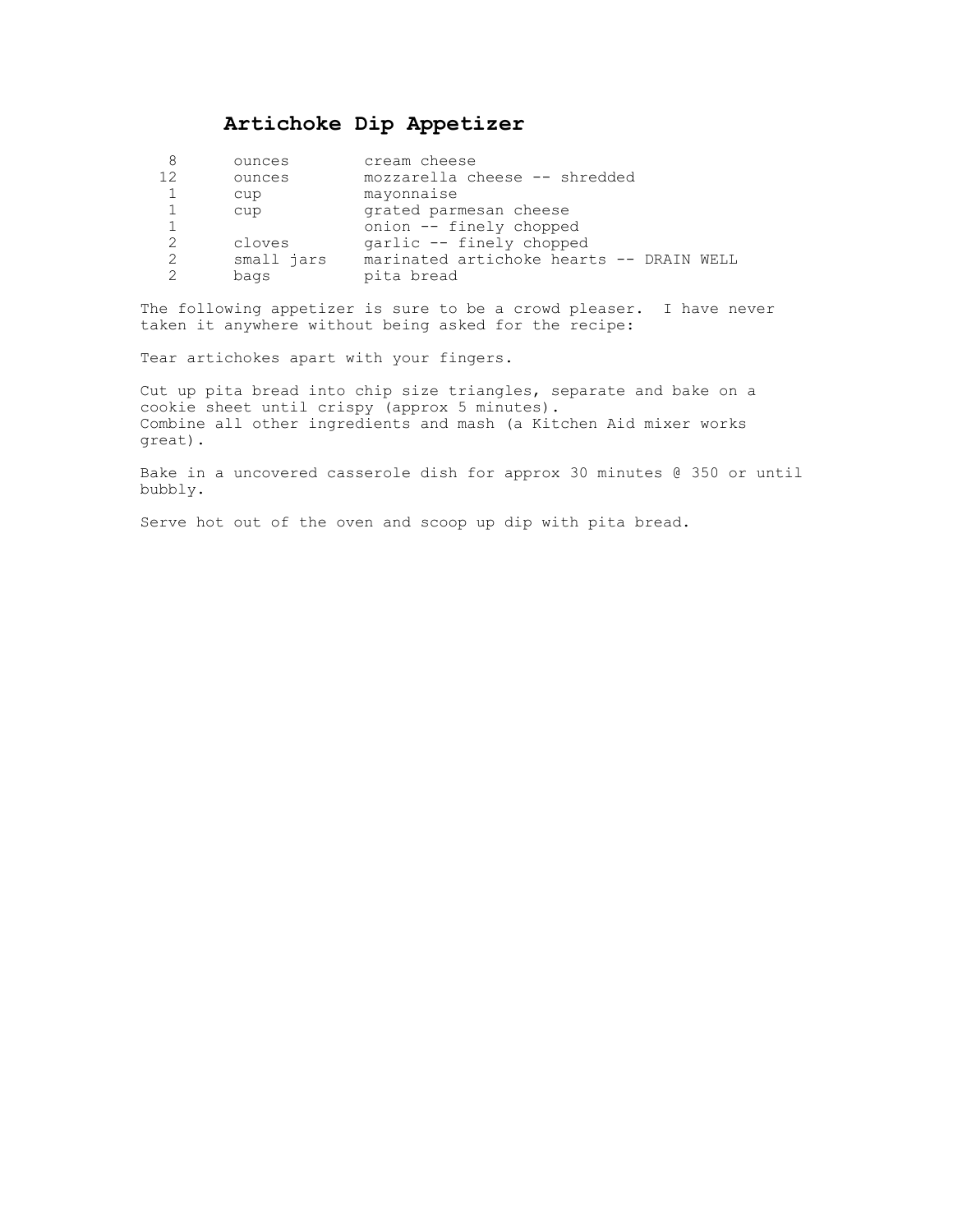#### **BABAGANOUSH (MY DOCTORED VERSION)**

| $\overline{2}$ | tablespoons  | Olive oil                                        |
|----------------|--------------|--------------------------------------------------|
| 2              |              | Onions (chopped)                                 |
| $\mathcal{P}$  |              | Stalks of celery -- chopped (optional)           |
| 1/2            |              | Red sweet pepper chopped -- for color            |
| 1              |              | Eqqplant (cubed $--$ about $3/4$ inch)           |
| $\mathcal{P}$  |              | Cloves of garlic $-$ chopped or mashed           |
| 1/2            | teaspoon     | Ground cumin plus -- 1 pinch whole               |
| 1/2            | teaspoon     | Ground coriander                                 |
|                | 1/4 teaspoon | Ground pepper                                    |
|                | 1/4 teaspoon | Crushed dried chili pepper                       |
|                |              | Salt (to taste)                                  |
|                | tablespoon   | Tahini *                                         |
|                |              | Juice of $1/2$ to 1 lemon $-$ (to taste) or lime |
|                |              | Handful of parsley or -- cilantro                |
|                |              | scallion ends or -- chives                       |
|                |              | Black olives                                     |
|                |              | Parsley sprigs -- and a lemon slice to           |
|                |              |                                                  |

\* Sesame paste. I've heard of substituting peanut butter, but never tried it.

The variable amounts of ingredients depend on your taste and on the size of the eggplant. Try it without celery and red pepper and then you can decide if you want to use it next time.

Saute onions, (celery & red pepper) till starting to brown (I do in a wok). Add eggplant and garlic, stir well, add spices (not the salt), stir again and on very low fire, saute. May drop some liquid, that's all right, let it evaporate, and saute slowly until everything is very tender. Keep checking, it's better if it browns a little, but needs stirring so it doesn't burn. If it's too dry, add a few TBs liquid at a time (I use vegetable broth, liquid from steaming veggies, or liquid from microwaving mushrooms, etc. but water would probably do). Add salt, tahini and lemon juice, pulse a few seconds at a time in food processor or mash with potato masher -- can be slightly lumpy, too smooth is pretty awful. Add green stuff, pulse once or twice to chop coarsely and distribute or chop coarsely and stir in. It's an ugly color, so I try to dress it up with a lemon slice, greens and black olives, seems to help. Serve with quarters of pita bread or mini pitas, it's finger food, a great appetizer with a curry meal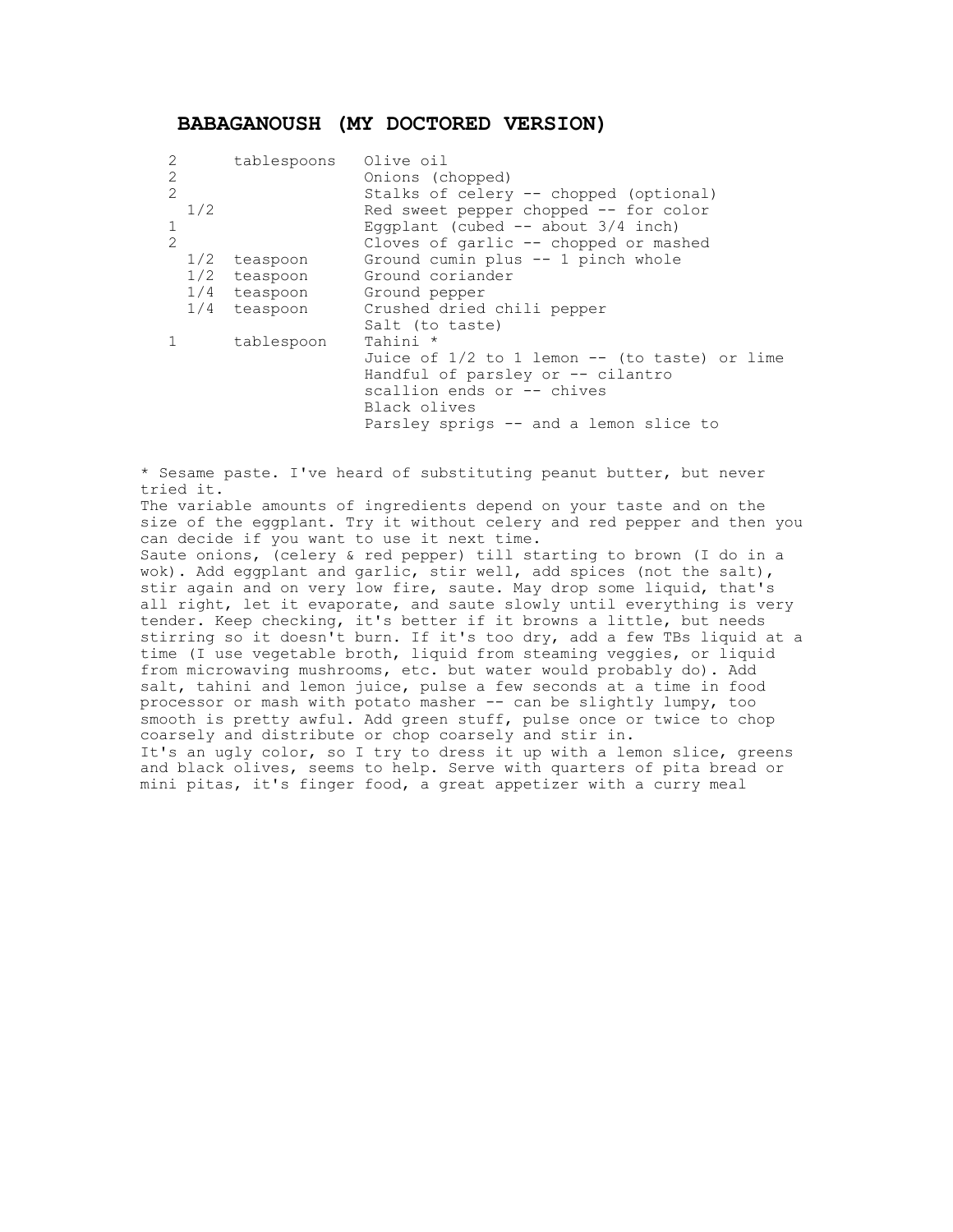# **Baby Porcupine Appetizers**

|   | 1/2 | cup         | rice                                 |
|---|-----|-------------|--------------------------------------|
|   |     | pound       | ground beef                          |
|   |     | tablespoon  | onions -- minced                     |
| 2 |     | tablespoons | green bell peppers -- finely chopped |
|   | 1/2 | teaspoon    | salt                                 |
|   | 1/2 | teaspoon    | celery salt                          |
|   |     | clove       | garlic                               |
|   |     | cups        | tomato juice                         |
| 4 |     |             | cloves                               |
|   | 1/2 | teaspoon    | oregano                              |
|   |     | tablespoons | Worcestershire sauce                 |

Combine rice, ground meat, onion, green pepper, salt, celery salt and garlic; form into balls about 1-1/2 inches in diameter. Heat tomato juice, cloves, oregano and Worcestershire sauce in skillet. Add meatballs. Cover tightly and simmer for 50 minutes. Remove cloves before serving.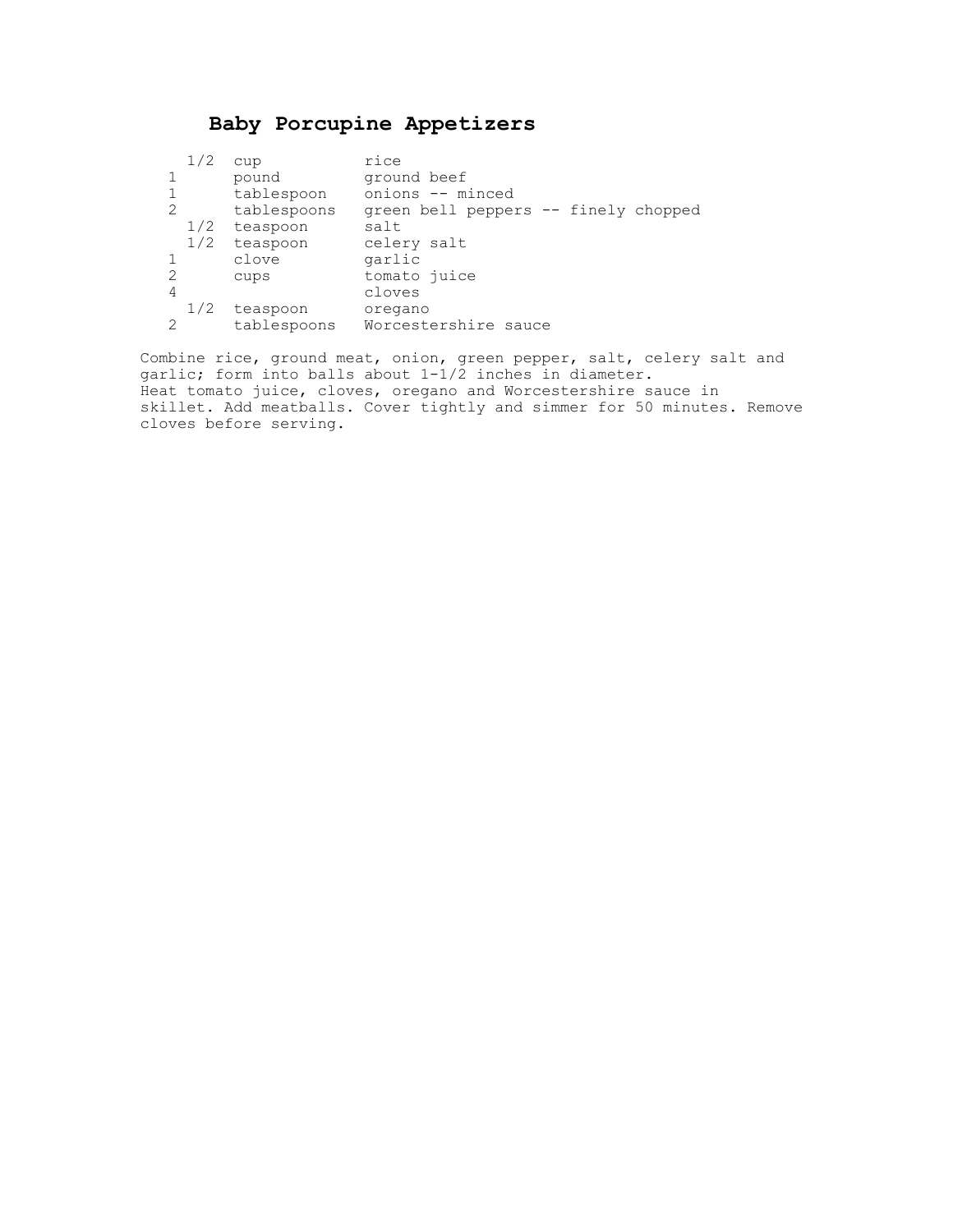# **Bacon Roll-ups 2**

| Loaf      | thin sandwich bread |
|-----------|---------------------|
|           | Spread              |
| 5 oz jars | Old English Cheese  |
| pound     | Bacon               |

 Remove crust from bread and flatten bread slices with a rolling pin. Spread bread with cheese spread and roll up jelly roll style. Cut into thirds and put 1/3 of a strip of bacon around each roll and secure with a toothpick. Bake on rack, turning once for about 15 minutes at 400~. Serve hot! Variations: Instead of Old English Cheese, use cream cheese with chives; peanut butter; or cream cheese and horseradish. .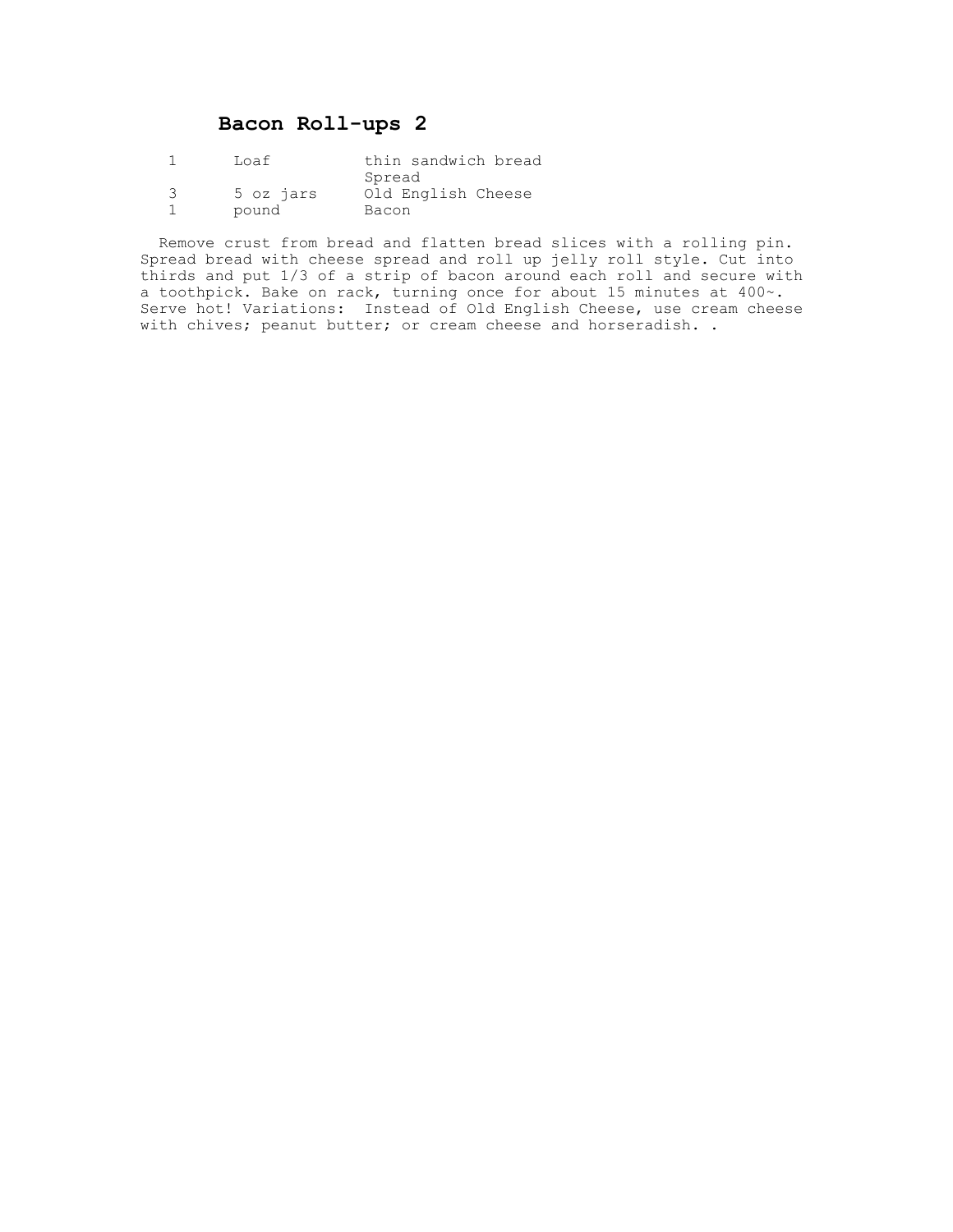# **Bacon Rollups**

| Loaf      | thin sandwich bread |
|-----------|---------------------|
|           | Spread              |
| 5 oz jars | Old English Cheese  |
| pound     | Bacon               |

Remove crust from bread and flatten bread slices with a rolling pin. Spread bread with cheese spread and roll up jelly roll style. Cut into thirds and put 1/3 of a strip of bacon around each roll and secure with a toothpick. Bake on rack, turning once for about 15 minutes at 400~. Serve hot! Variations: Instead of Old English Cheese, use cream cheese with chives; peanut butter; or cream cheese and horseradish.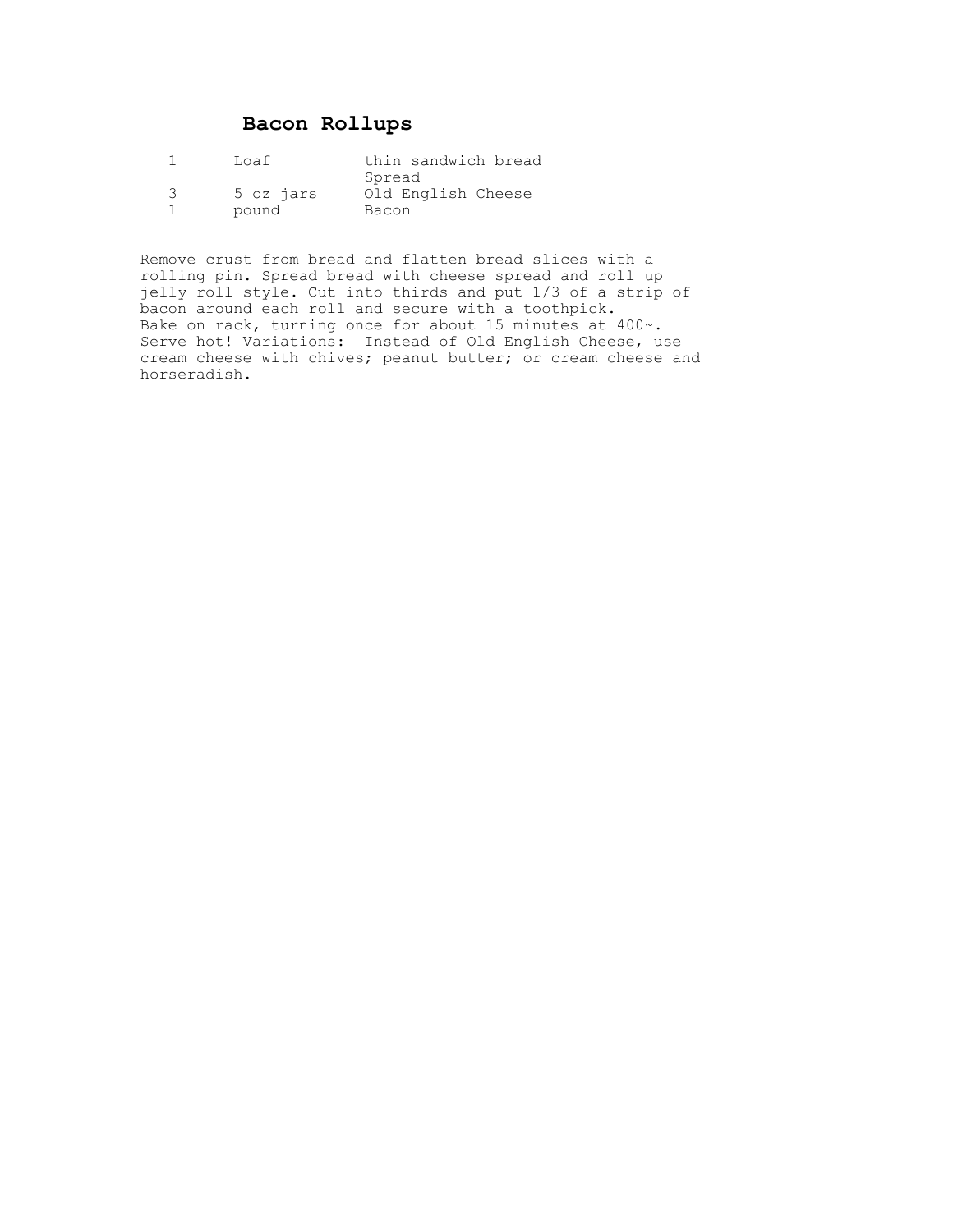# **Bacon-Olive Hot Appetizer**

| 6                   | each     | Bacon (fry, drain -- crumble) |
|---------------------|----------|-------------------------------|
|                     | cup      | Ripe Olives (chopped)         |
| $1/2$ cup           |          | Green onion tops (chopped)    |
| $1\frac{1}{2}$ cups |          | Sharp Chedar Cheese (shred)   |
| $\mathbf{1}$        | teaspoon | Curry                         |
| 1/2                 | cup      | Mayonnaise                    |

Mix all ingredients. Toast bread on one side and cut in assorted shapes. Spread mixture on untoasted side. Broil until brown or freeze until ready to use.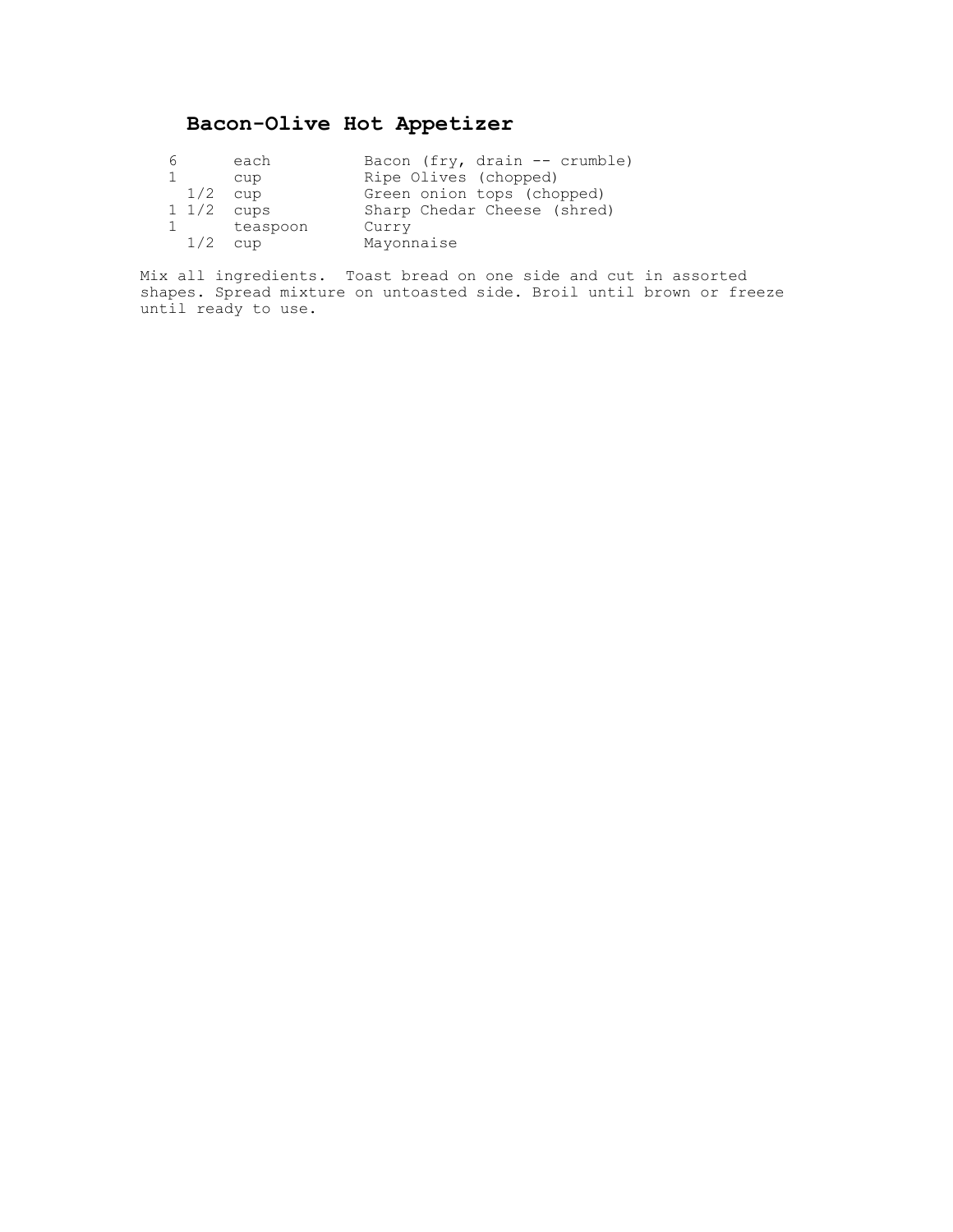#### **Baked Eggplant Appetizer**

|     | large       | Eqqplant                               |
|-----|-------------|----------------------------------------|
|     |             | Olive oil                              |
|     | large       | Onion -- peeled & quartered            |
| 3   |             | Garlic cloves -- unpeeled              |
|     |             | Red bell pepper $--$ halved and seeded |
|     | teaspoon    | Oregano -- chopped                     |
| 2   | teaspoons   | Lemon juice                            |
|     | tablespoon  | Olive oil                              |
| 1/8 | teaspoon    | Each salt and pepper                   |
| 4   | ounces      | Feta cheese -- crumbled                |
| 2   | tablespoons | Parsley -- chopped                     |
|     |             | Pita bread or crackers                 |
|     |             |                                        |

Preheat oven to 350 F.

Halve eggplant lengthwise. Brush all sides with olive oil. Place halves cut-side down on a baking sheet. Bake 25 minutes. Brush onion, garlic and red pepper with oil; add to eggplant. Bake 25-30 minutes longer or until vegetables are tender.

Cool eggplant; scoop out flesh and place in a food processor or wooden bowl. Squeeze garlic pulp from skins, peel red pepper, and a dd to eggplant along with onion, oregano, lemon juice, olive oil, salt and pepper. Process or finely chop by hand. Do not puree. Mix in 3 oz. of the feta cheese.

Spoon mixture into a serving bowl. Sprinkle remaining feta cheese around the edge of mixture; mound parsley in the center. Serve with pita bread or crackers.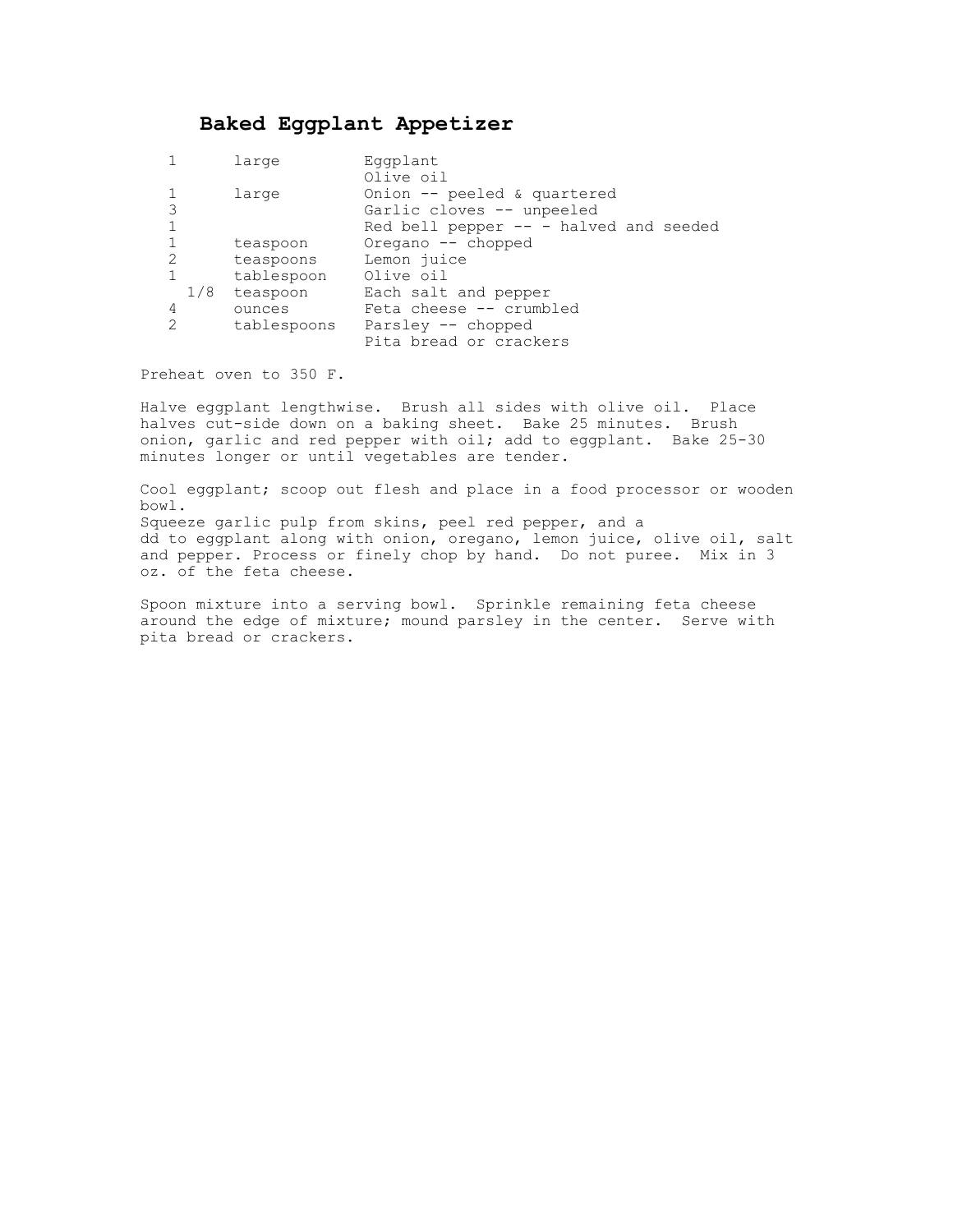#### **Barbecued Meat Patties**

| $1 \t1/4$      |            | pounds      | Ground meat                       |
|----------------|------------|-------------|-----------------------------------|
| 1              |            |             | Egg                               |
| $\overline{2}$ |            | tablespoons | Finely chopped onion              |
| 1              |            | tablespoon  | Soy sauce                         |
| 1              |            | tablespoon  | Tomato ketchup                    |
| $\overline{2}$ |            | tablespoons | Half-half                         |
| 1              |            | tablespoon  | Cornstarch                        |
|                |            |             | -----SNAPPETIZERSY BASTING S----- |
|                |            |             | ———————————                       |
|                | 1/2<br>cup |             | Ketchup                           |
|                | 1/4<br>cup |             | Water and                         |
|                |            | tablespoon  | Lemon juice.                      |
|                |            |             |                                   |
|                |            | tablespoon  | Brown sugar                       |
| 1              |            | tablespoon  | Worcestshire sauce and a          |
|                |            | dash        | Hot pepper sauce.                 |
|                |            |             |                                   |

Stir to blend well. Add dash salt and black pepper. In a large mixing bowl, combine ground meat, egg and onion. Add green pepper, soy sauce, and ketchup. Mix half and half and cornstarch. Add to meat mixture, mixing to blend well. Form portions of meat to even, rather thick meat patties. Place patties on preheated barbecue grill. Broil 3 to 4 inches from source of heat, basting with sauce and turning patties over from time to time for even browning. Grill 12-15 minutes total or to your liking- time depends on how well you like your meat done. Serve meat patties on hamburger buns, if you like, or with French Fries.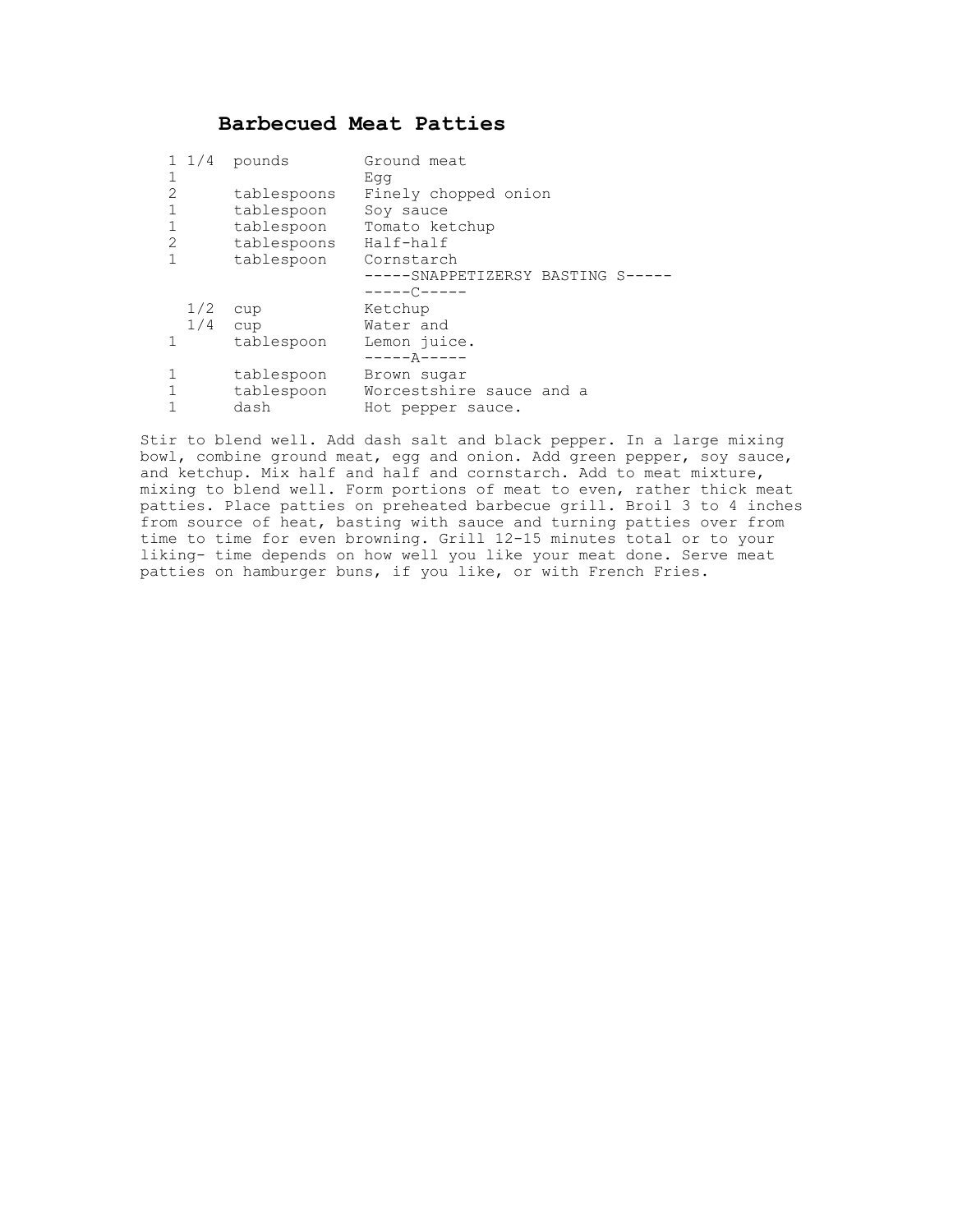#### **BARBECUED PORK STRIPS**

| $\overline{2}$ | pounds      | Boneless pork butt                 |
|----------------|-------------|------------------------------------|
|                |             | -----MARINADE-----                 |
| 2              | tablespoons | Light soy sauce                    |
| $\overline{2}$ | tablespoons | Chinese rice wine -- or dry sherry |
| 2              | tablespoons | Sugar                              |
|                | tablespoon  | Minced garlic                      |
|                | tablespoon  | Brown bean sauce                   |
|                | tablespoon  | Hoisin sauce                       |
|                | tablespoon  | Red bean curd                      |
|                | teaspoon    | 5-spice powder                     |
|                |             | -----BASTING LIOUID-----           |
| 3              | tablespoons | Malt sugar or honey                |
| 3              | tablespoons | Boiling water                      |
|                |             |                                    |

CUT THE PIECE OF PORK BUTT in half. Cut the two halves into 3/4-inch strips. Put the strips in a bowl with the marinade and mix well to coat them thoroughly.

Marinate at room temperature for 3 hours, or overnight in the refrigerator. Remove the pork from the marinade and baste the strips with the malt-sugar mixture. Use curved skewers (available in Chinese cookware shops and some restaurant- supply stores) to hang the meat from the top shelf of the oven over a large pan filled with water to a depth of 1/4 inch. Roast the pork at 350F for 45 minutes, basting occasionally with the malt sugar or honey. Increase the heat to 425F and roast for 20 minutes to finish the pork. When the pork is cool enough to handle, cut it into 1/2-inch slices. Arrange the pork slices on a platter. Serves 4 to 6 as a main course accompanied by vegetables, 8 to 10 as an appetizer.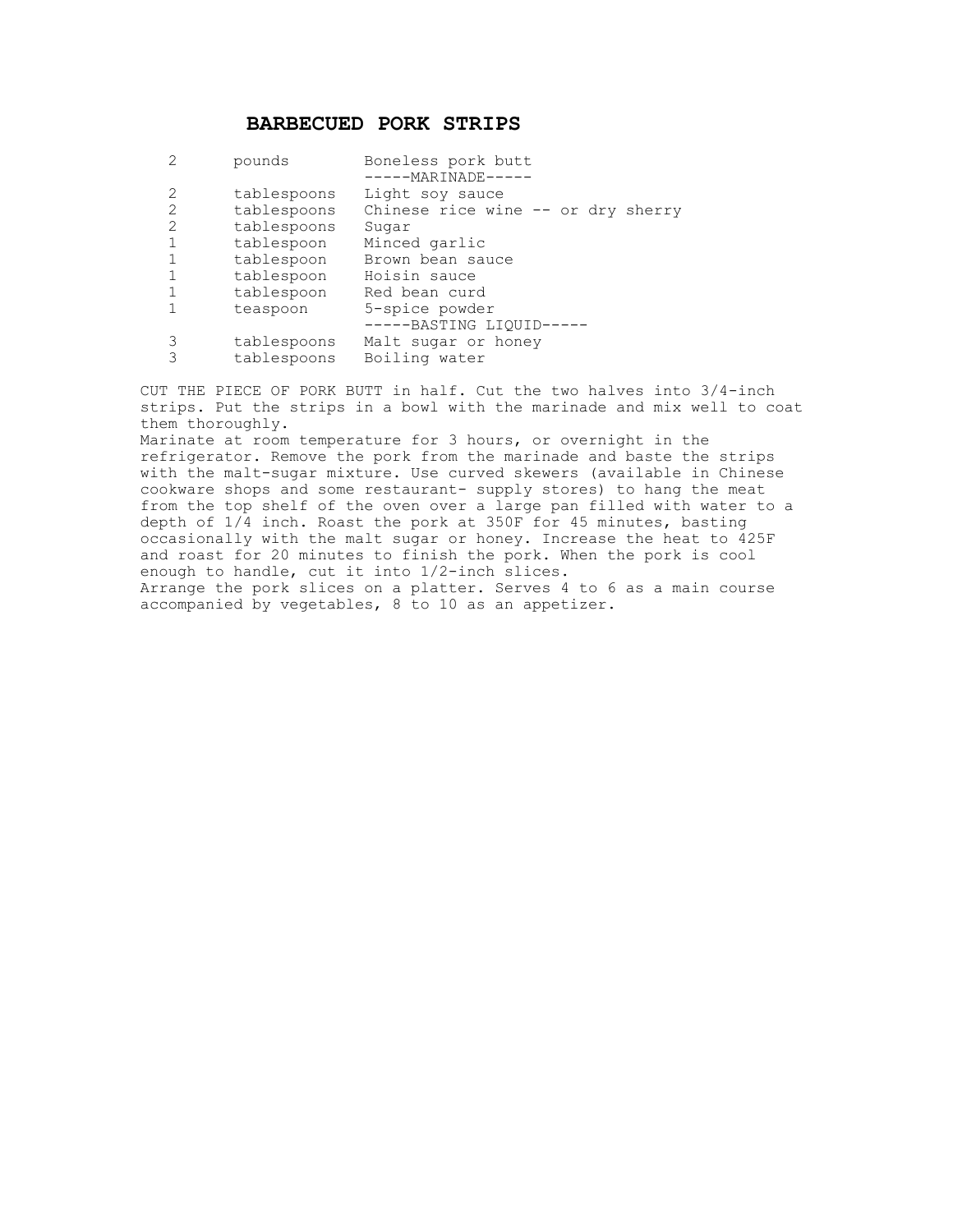#### **BARBEQUED CHICKEN APPETIZERS**

|              | large      | Boneles Chickenbreast         |
|--------------|------------|-------------------------------|
| 1            |            | Green Pepper -- cut in strips |
|              | medium     | Onion -- cut in thick strips  |
| 1/2          | cup        | Catsup                        |
| $\mathbf{1}$ | tablespoon | Mustard                       |
| $\mathbf{1}$ | tablespoon | Brown Sugar                   |
| $\mathbf{1}$ | tablespoon | Vinegar                       |
| 1/4          | teaspoon   | Garlic powder                 |
|              | dashes     | Hot Pepper Sauce              |
|              |            |                               |

1. Cut chickenbreast into 16 chunks and place in a microwave dish.

2. Scatter pepper and onion strips on top of chicken.

3. Combine remaining ingridients in a small bowl and pour over the chicken and vegetables.

4. Cover and microwave on 70 %power for 7 minutes or until chicken is white and tender.

5. Serve with toothpicks.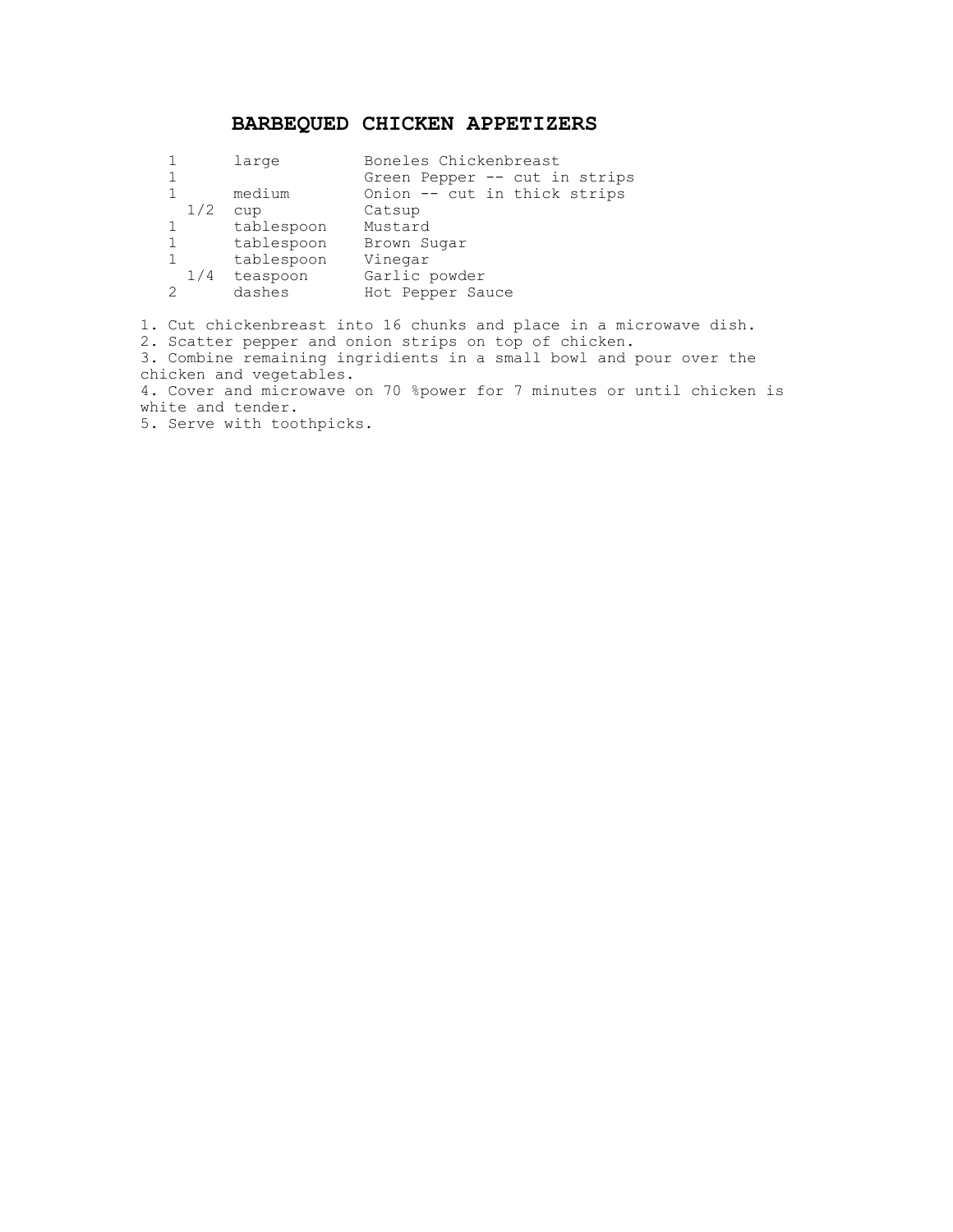#### **BARBEQUED PORK**

|   | 1/4 | cup         | Soy sauce                                      |
|---|-----|-------------|------------------------------------------------|
|   |     | tablespoons | Dry red wine                                   |
|   |     | tablespoon  | Brown sugar                                    |
|   |     | tablespoon  | Honey                                          |
| 2 |     | teaspoons   | Red food coloring -- optional                  |
|   | 1/2 | teaspoon    | Ground cinnamon                                |
|   |     |             | Green onion -- cut in half                     |
|   |     |             | Clove of garlic -- crushed                     |
|   |     |             | Whole pork tenderloins $--$ (about 12 oz each) |

Combine soy sauce; wine, sugar, honey, food coloring, cinnamon, onion and garlic in large bowl. Add pork, turning tenderloins to coat completely. Cover and refrigerate 1 hour or overnight, turning meat occasionally. Drain pork, reserving marinade. Place tenderloins on wire rack over baking pan. Bake in preheated 350F oven, turning and basting often with reserved marinade, until cooked through, about 45 minutes. Remove pork from oven; cool. Cut into diagonal slices. Makes about 8 appetizer size servings This is very nice served with green onion curls.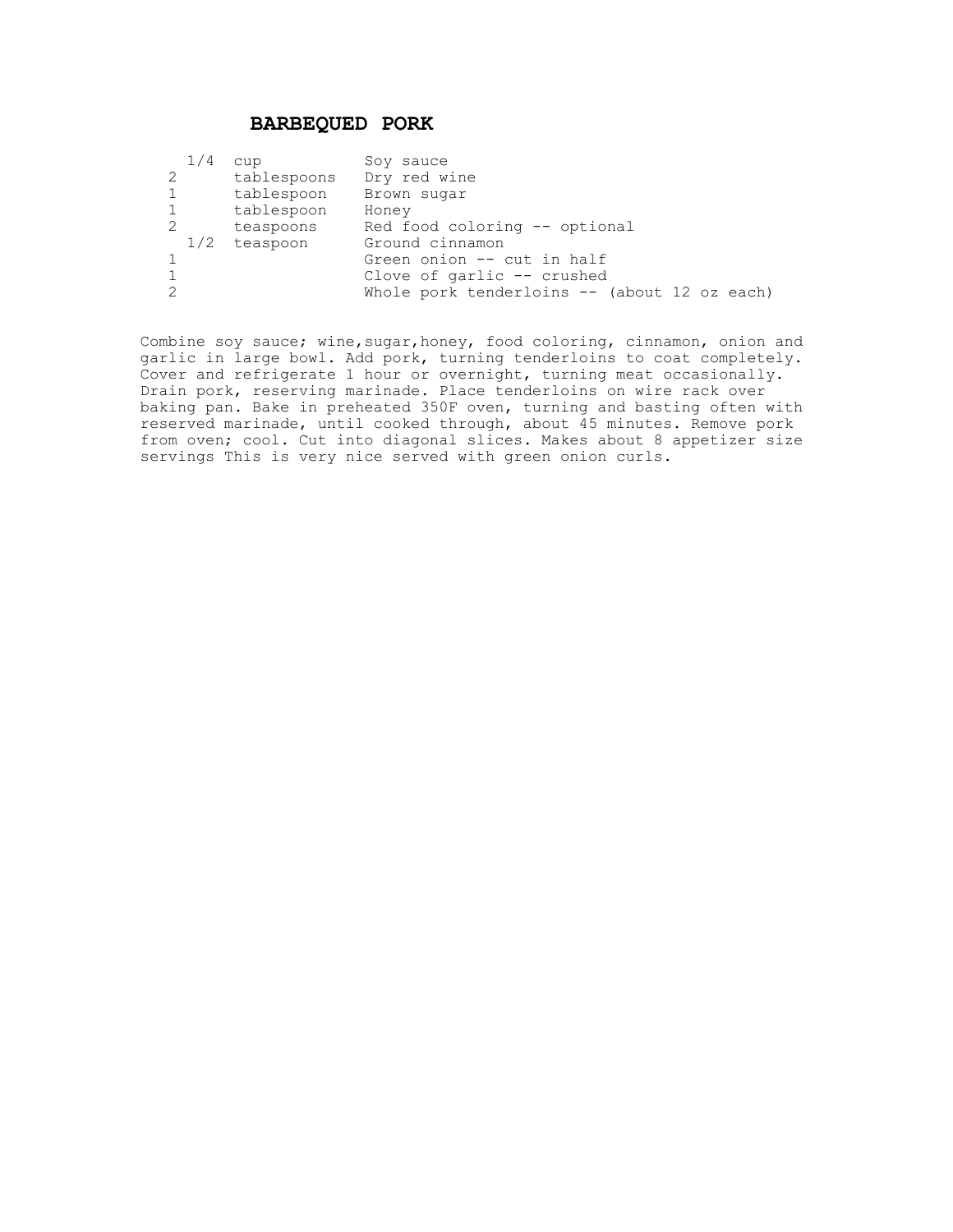### **BATTER FOR FRYING - ORIENTAL**

|     |             | Eggs $--$ beaten          |
|-----|-------------|---------------------------|
| 3/4 | teaspoon    | Salt                      |
| 1/2 | teaspoon    | Garlic powder -- or fresh |
|     |             | finely minced             |
| 1/2 | cup         | All purpose flour         |
| 1/4 | cup         | Cornstarch                |
| 1/2 | cup         | Milk                      |
|     | tablespoon  | Honey                     |
|     | teaspoon    | Lemon juice               |
| 2   | tablespoons | Sherry                    |
|     | teaspoon    | Ginger; fresh -- put thru |
|     |             | press (or grated)         |

Mix eggs, salt, garlic, flour, cornstarch, and milk to make a smooth batter. Mix honey, lemon juice, sherry and ginger together and marinate shrimp (split in back), lobster (cut in cubes), chicken (cut in pieces 1" x 2"), or thin-sliced pork for at least 15 minutes. Fry dipped pieces in peanut oil until light brown. OPTION: Cool fried pieces after frying, then refrigerate, if desired, and later redip in batter, refry until golden brown. Even crunchier, and great as appetizers for a party that you can prepare ahead and still serve HOT at the last minute! It makes enough batter for 1 lb. of Shrimp, Lobster Meat, Chicken or Pork.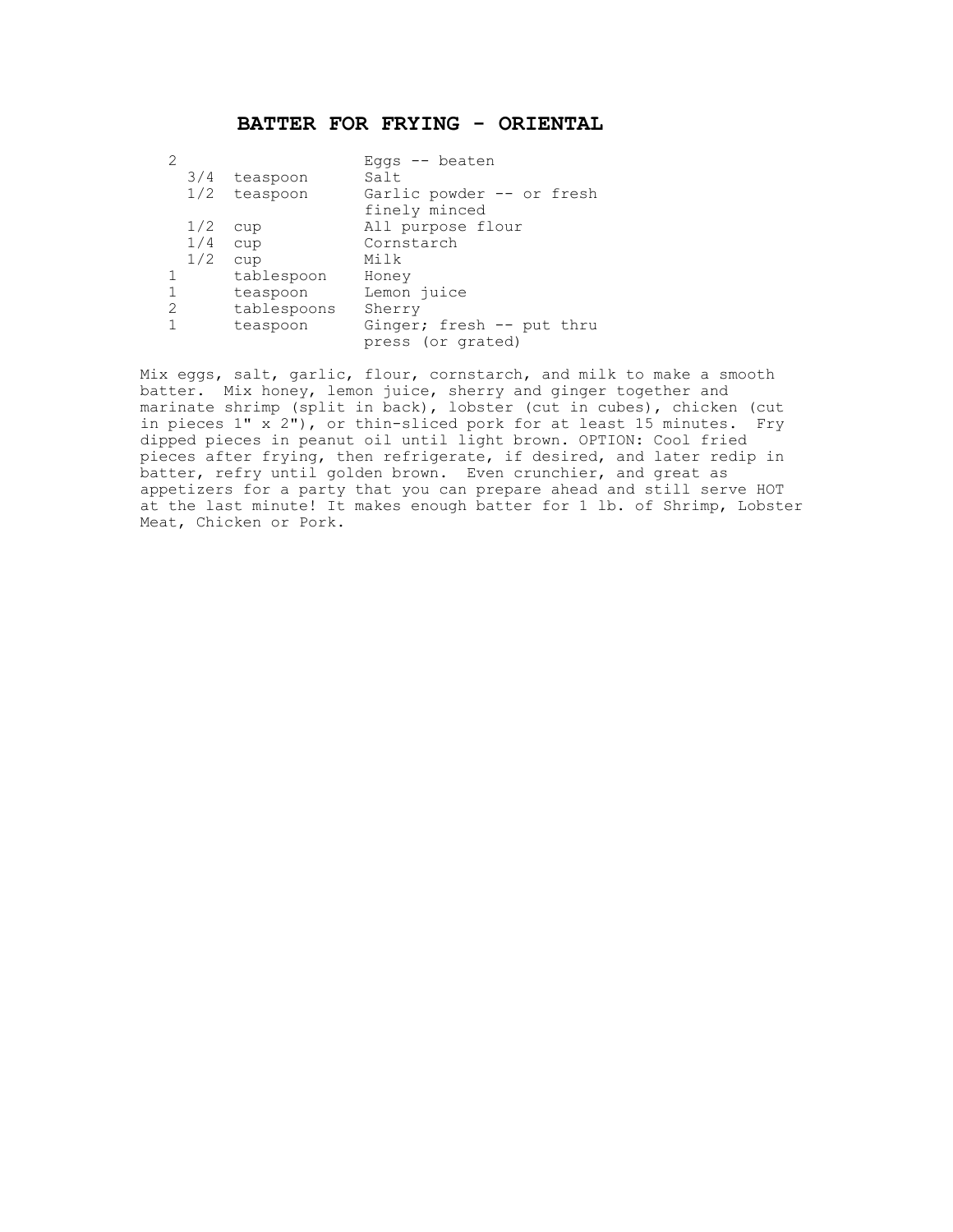#### **Beef Jerky #1**

#### 1 1/2 Pounds Flank steak

Select a 1/2 inch think flank or top round steak. trim away all fat then partially freeze until firm. Slice across the grain in a 1/4 to 1/2 inch wide strips. Place meat strips in a shallow dish or heavy plastic bag. Add soy or terriyaki sauce to cover meat. If desired onion or garlic powder or Worcestershire sauce may be added. Toss to coat each piece. Cover and refrigerate several hours or over night. Lift meat from marinade, drain will then air dry for a couple of hours. Arrange meat strips in single layer on fine wire screen or cake cooling rack. Place in low temp. oven (175 to 200 degrees) or slowly smoke-cook in smoker until meat is completely dried. Store in air-tight container. Serve as a snack or appetizer.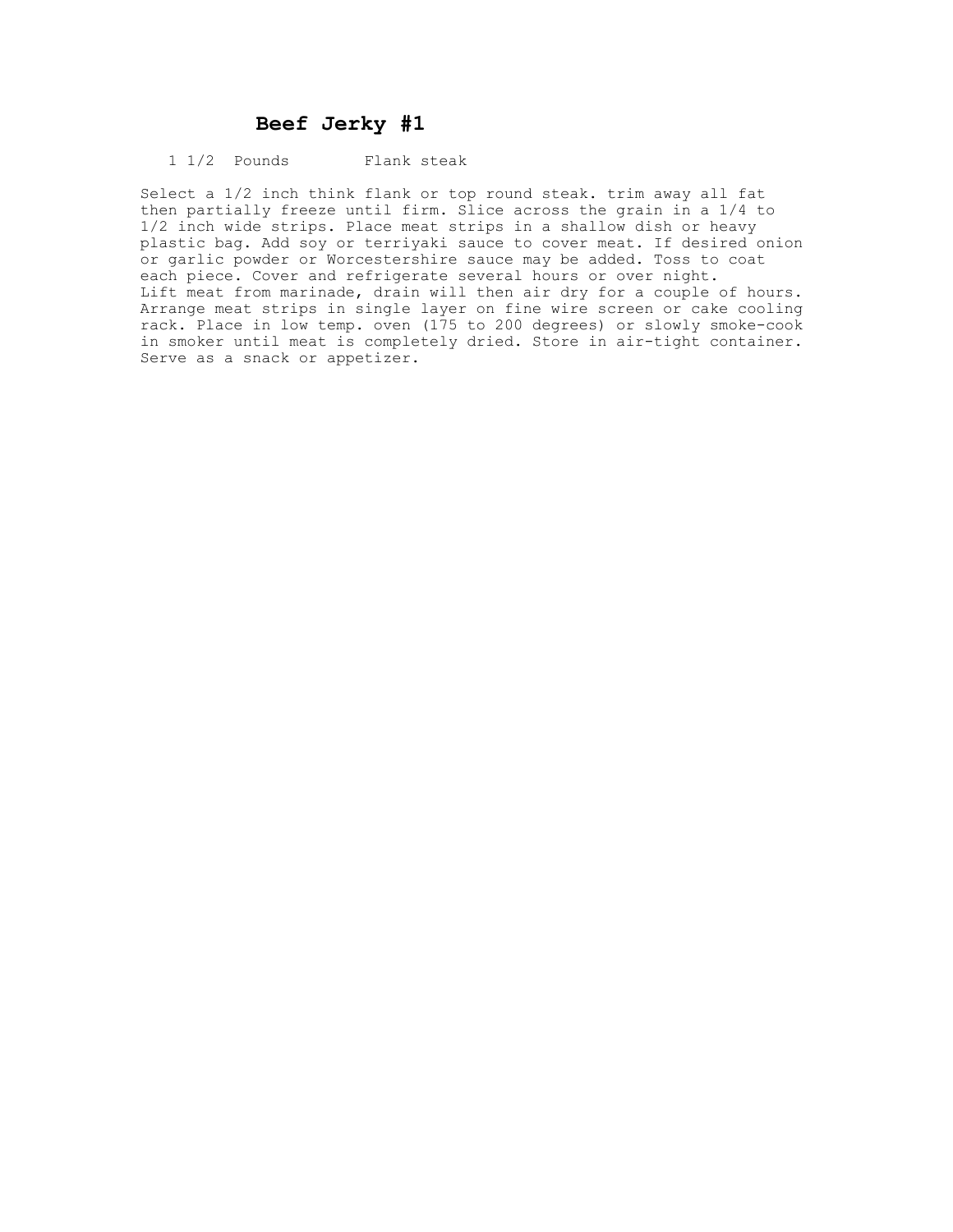#### **Beef With Caper Sauc**e

| 4   | pounds      | Beef Eye Of Round Roast |
|-----|-------------|-------------------------|
| 1/2 | cup         | Cooking Oil             |
| 1/2 | cup         | Tomato Paste            |
| 1/4 | cup         | Imported Soy Sauce      |
| 1/4 | cup         | Red Wine Vinegar        |
| 2   | tablespoons | Crushed Rosemary        |
| 2   | teaspoons   | Salt                    |
|     |             | Pepper To Taste         |
|     |             | $---GARNISHES---$       |
|     |             | Caper sauce             |
|     |             | Paprika                 |
|     |             | Tomato roses            |
|     |             | Green Onions            |
|     |             | Parsley                 |
|     |             | Rye Bread               |

Place roast in utility dish. Combine oil, tomato paste, soy sauce, vinegar, rosemary, salt and pepper; pour over roast, cover and marinate in the refrigerator for 2 hours or overnight. Remove roast from marinade; wipe with absorbent paper. Place roast, fat side up, on rack in open roasting pan. Roast in moderate oven (350 degrees F.) 18 to 20 minutes per pound or to an internal temperature of 150 degrees F. for medium-rare. Chill roast and slice. Arrange slices of cold roast beef in an overlapping pattern on a serving platter; spoon caper sauce down center. Sprinkle with paprika and garnish with tomato roses, green onions and parsley. Serve with rye bread. NOTE: To serve as appetizer, cut cooked roast beef into cubes and serve on small wooden picks inserted in cabbage head or fruit. Dip beef cubes in Caper Sauce.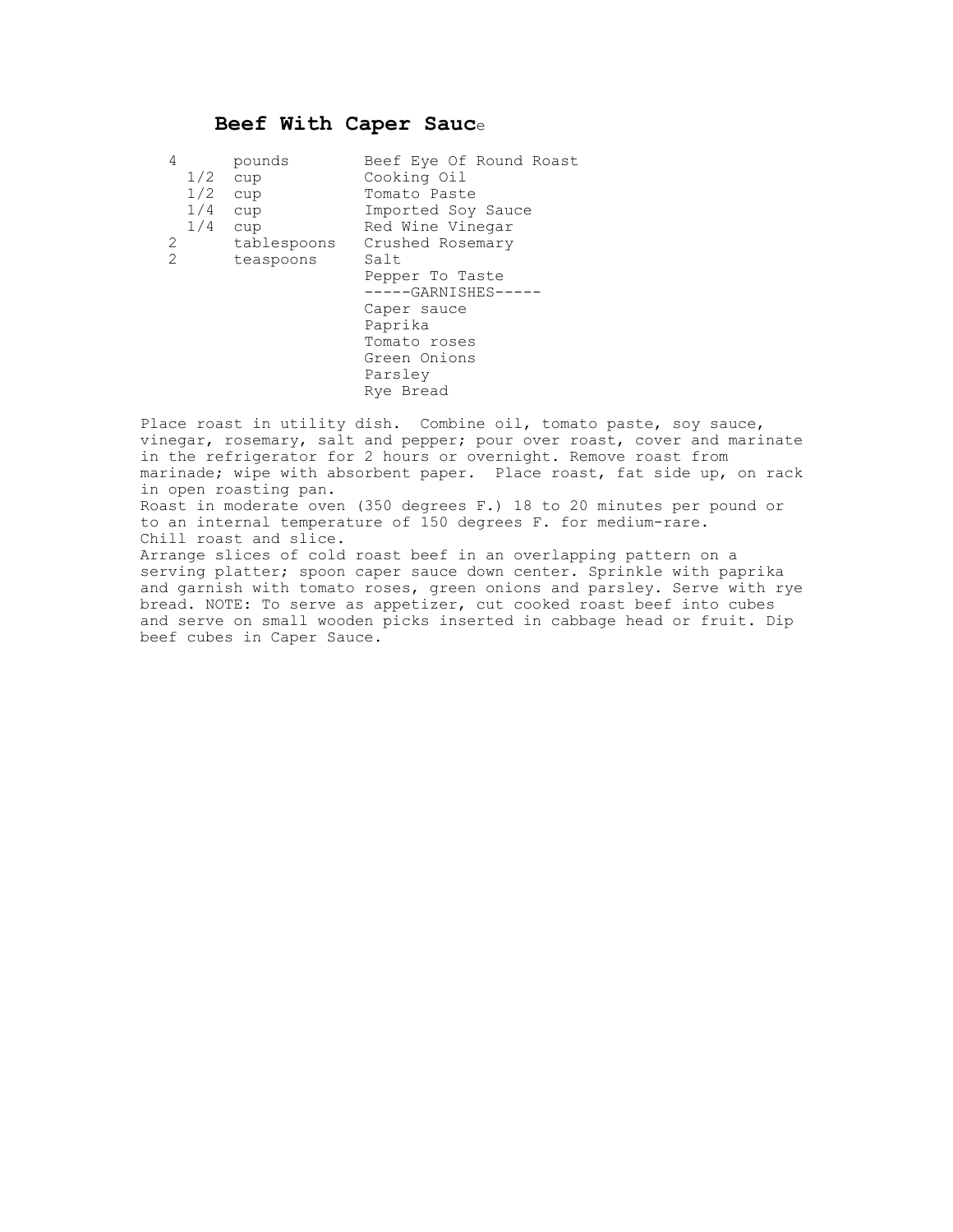# **BLACK BEAN & SALMON APPETIZER**

| 8  |     |             | Corn tortillas                                           |
|----|-----|-------------|----------------------------------------------------------|
| 16 |     | ounces      | $(1 \text{ cn})$ Corn black beans $-$ rinsed and drained |
|    |     | ounces      | $(1 \text{ cn})$ pink salmon; w bones $-$ drained        |
| 2  |     | tablespoons | Safflower oil                                            |
|    | 1/4 | cup         | Fresh lime juice                                         |
|    | 1/4 | cup         | Fresh parsley -- chopped                                 |
|    | 1/2 | teaspoon    | Onion powder                                             |
|    | 1/2 | teaspoon    | Celery salt                                              |
|    | 3/4 | teaspoon    | Ground cumin                                             |
|    | 3/4 | teaspoon    | Garlic -- minced                                         |
|    | 1/2 | teaspoon    | Lime zest $-$ qrated                                     |
|    | 1/4 | teaspoon    | Red pepper flakes -- dried                               |
|    | 1/4 | teaspoon    | Chili pepper                                             |
|    |     |             |                                                          |

Preheat oven to 350 degrees. Cut tortillas in triangles and toast oven until crisp, about 5 minutes. Combine the beans and salmon, flaking the salmon with a fork. Mix remaining ingredients; chill to blend flavors. Serve with tortilla chips.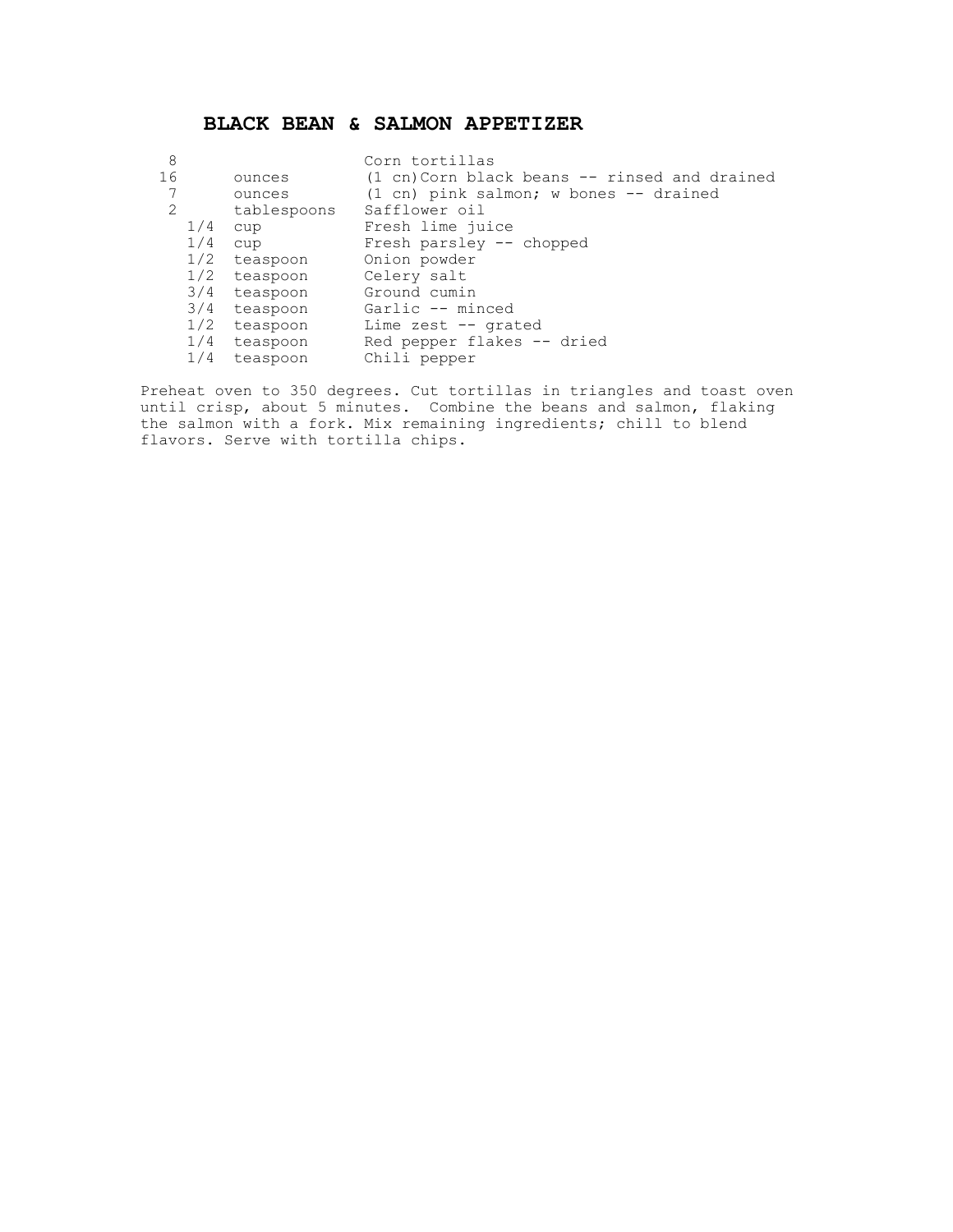#### **BLACK BEAN NACHOS**

| 2<br>$\overline{2}$<br>$\mathbf{1}$<br>$\mathbf{1}$<br>$\overline{2}$ | cup<br>cup<br>tablespoons | FOR NACHOS:<br>Corn oil<br>Flour tortillas (8")<br>Chorizo or spicy sausage<br>Black bean pesto<br>Monterey jack cheese -- shred<br>Chopped cilantro (coriander) |
|-----------------------------------------------------------------------|---------------------------|------------------------------------------------------------------------------------------------------------------------------------------------------------------|
|                                                                       |                           | FOR BLACK BEAN PESTO:                                                                                                                                            |
| 8                                                                     | ounces                    | Dried black beans                                                                                                                                                |
| 1                                                                     | quart                     | Water                                                                                                                                                            |
| $\mathbf{1}$                                                          |                           | Bay leaf                                                                                                                                                         |
| $\mathbf{1}$                                                          |                           | Ham hock                                                                                                                                                         |
| $\overline{2}$                                                        |                           | Jalapenos -- seeded                                                                                                                                              |
| 20                                                                    | milliliters               | Garlic                                                                                                                                                           |
|                                                                       |                           | Stems from 2 bunchs of<br>Cilantro (fresh coriander)<br>Salt/fresh ground pepper                                                                                 |

For Black Bean Pesto:

Rinse and drain beans thoroughly. Place them in a large saucepan or soup kettle and add all remaining ingredients. Bring to a boil, reduce heat, simmer, uncovered, for 1 1/2 hours.

Remove and discard ham hock and bay leaf. Using slotted spoon, transfer bean mixture, in batches, to the bowl of a food processor. Process, adding cooking liquid as necessary to form a smooth, thick paste. You will use a total of about 1 cup liquid.

Transfer the pesto to a bowl and stir in the salt and pepper if needed. Refrigerate, covered, until ready to use. Will keep in fridge for 2-3 days.

Nachos:

Preheat oven to 375F. Fill a heavy skillet with 1/2" corn oil. Heat it until oil just starts to move. Then fry the tortillas, one at a time, until light golden brown, about 15 seconds on each side. Drain on paper towels.

Slice chorizo into 1/4" thick rounds and saute them in a small skillet until crisp, about 5 minutes. Remove sausage from skillet and drain on paper towel.

Place tortillas on baking sheet, and spread pesto evenly over them. Arrange sausage over pesto and sprinkle with cheese. Top with chopped cilantro.

Bake until brown, 20 minutes. Remove from oven and cut each tortilla into eight pieces. Serve immediately.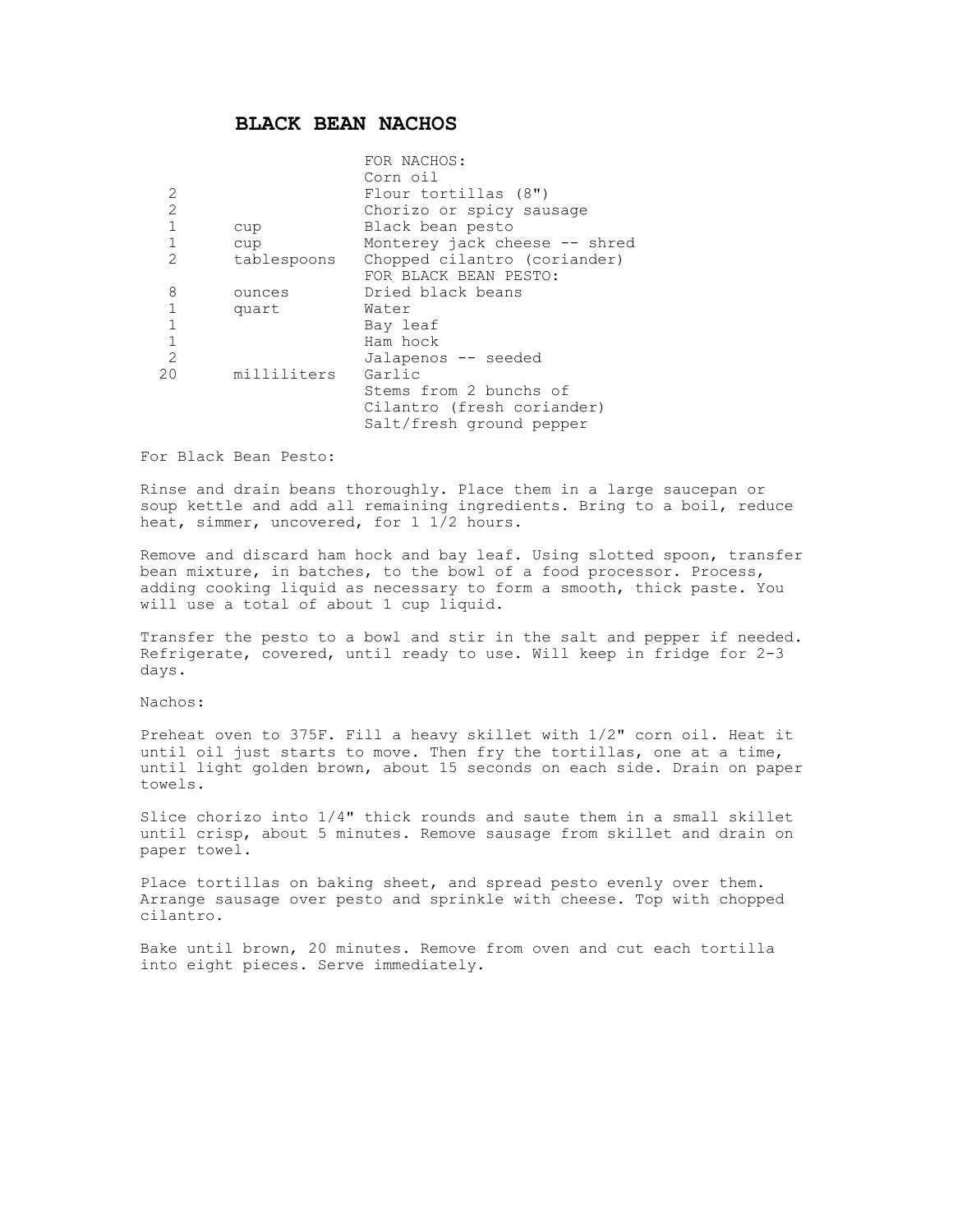# **Blue Cheese Spread**

|           | $1/2$ cup |          | Walnut pieces                 |
|-----------|-----------|----------|-------------------------------|
|           | $1/2$ cup |          | Maytaq, Oregon                |
|           |           |          | Danish or bleu cheese         |
|           | $1/4$ cup |          | Cream cheese                  |
| $1 \quad$ |           | teaspoon | Cognac                        |
|           |           | teaspoon | Minced walnuts -- for garnish |
|           |           |          |                               |

 Process the walnuts in a food processor until they are finely chopped, using short pulses to avoid overprocessing. Add the blue cheese and cream cheese, and process until they are thoroughly combined. Add the cognac, process until well mixed, and then transfer the mixture to one large or two small ramekins. Sprinkle with the minced walnuts, and serve.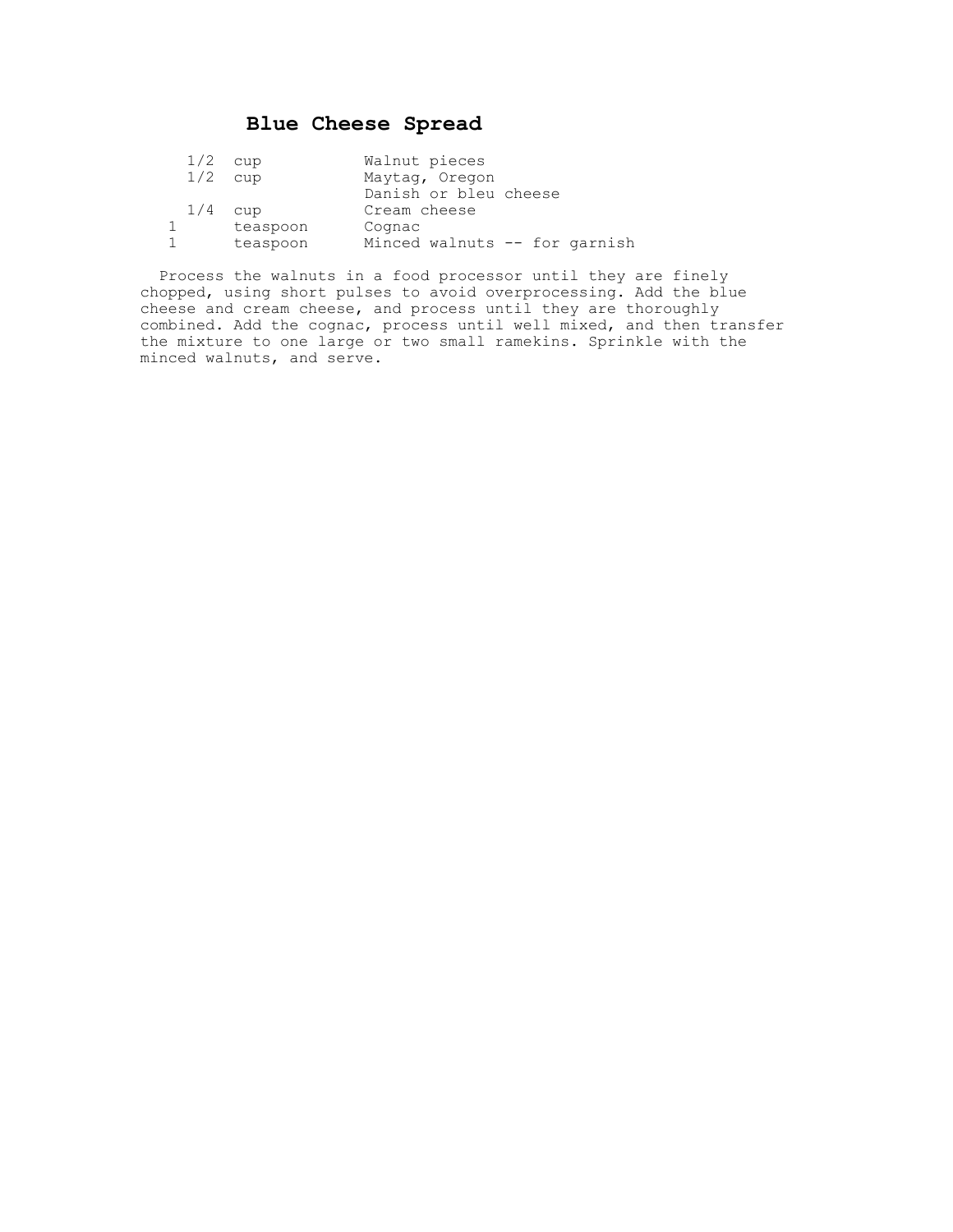Blue Cornmeal Chicken Wings

| 1/4 | cup          | Lime Juice                   |
|-----|--------------|------------------------------|
| 1/4 | cup          | Vegetable Oil                |
| 1/2 | cup          | Crushed Red Pepper Flakes    |
|     |              | Or To Taste                  |
| 10  |              | Chicken Wings (About 2 Lbs)  |
| 2   | tablespoons  | Butter Or Margarine          |
| 1/2 | cup          | Blue Or Yellow Cornmeal      |
| 2   | tablespoons  | Unbleached All Purpose Flour |
| 1/2 | teaspoon     | Salt                         |
|     | 1/2 teaspoon | Ground Cumin                 |
| 1/8 | teaspoon     | Pepper                       |
|     |              |                              |

#### Blue Cornmeal Chicken Wings Mix

Combine lime juice, oil and red pepper flakes in a large glass bowl. Cut each chicken wing at joints to make 3 pieces; discard tip. Cut off discard excess skin. Place wings in oil mixture; stir to coat. Cover and refrigerate at least 3 hours, stirring occasionally; drain. Heat oven to 425 degrees F. Heat margarine in rectangular pan, 13x9x2", in oven until melted. Shake remaining ingredients in plastic bag, or mix in bowl. Shake wings in cornmeal mixture to coat; place in pan. Bake uncovered 20 minutes, turn. Bake until golden brown, 20 to 25 minutes longer. Makes 20 appetizers. Flakes are not the same as red pepper and it can be as hot as you want it by adding more.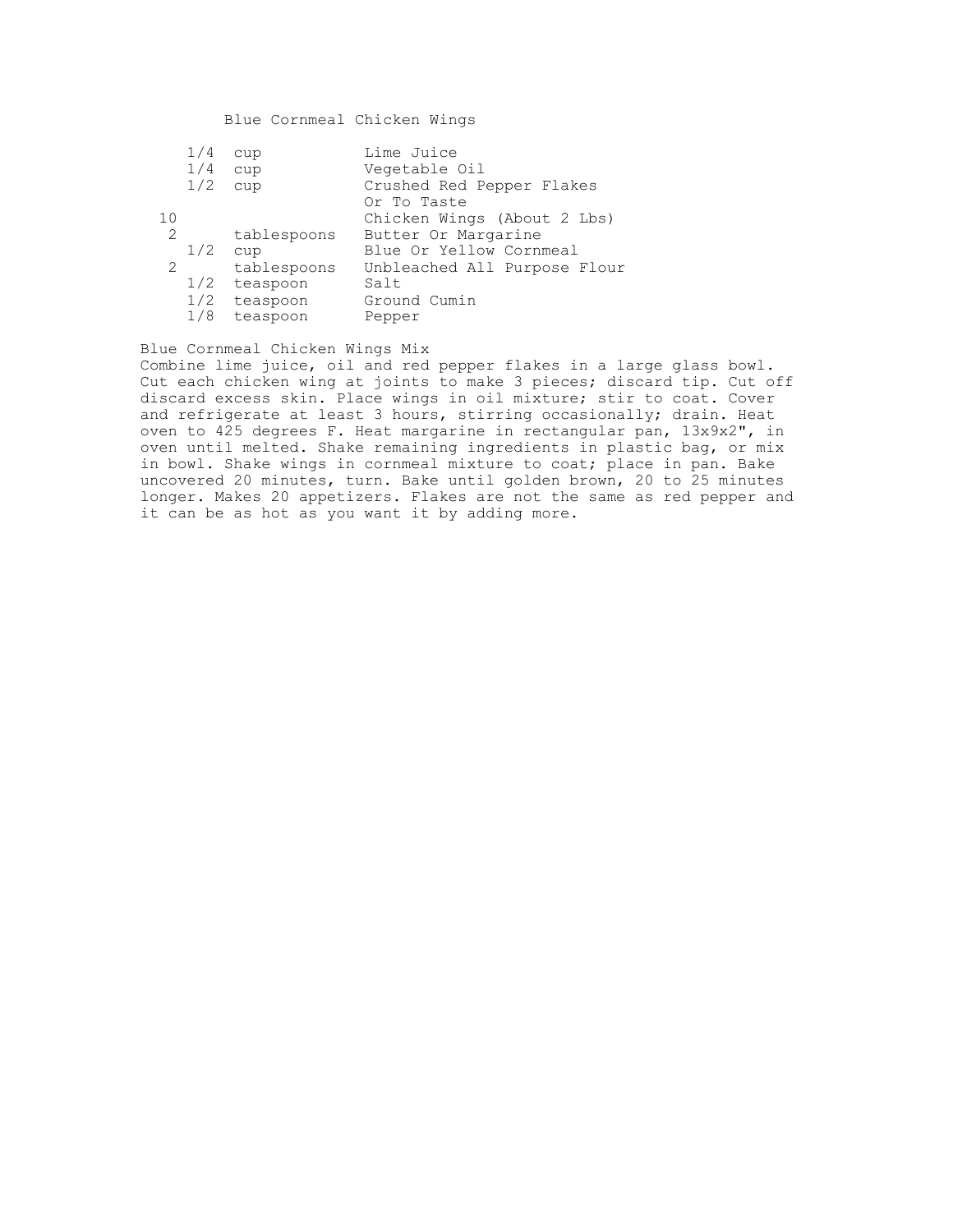#### **BRUSCHETTA TURNOVERS**

| 3            | medium       | Tomatoes -- seed and chop     |
|--------------|--------------|-------------------------------|
| 1            |              | Garlic clove -- minced        |
| 1            |              | Green onion -- chopped        |
| $\mathbf{1}$ | tablespoon   | Dried basil leaves            |
|              | 1/4 teaspoon | Salt                          |
| $1 \t1/3$    | cups         | Mozzarella cheese -- shredded |
| 4            |              | Tortillas                     |
|              | tablespoon   | Olive oil                     |

Combine tomatoes, garlic, green onion, basil and salt. Sprinkle 1/3 cup cheese over one half of each tortilla. Top with about 1/3 cup tomato mixture. Fold tortilla in half over top of filling. Seal edges with toothpicks. Brush both sided with oil. Barbecue over medium coals or broil under preheated broiler for 4 to 5 minutes on each side or until golden brown and cheese melts. Cut each tortilla in half for lunch entree or in 4 triangles each for appetizers.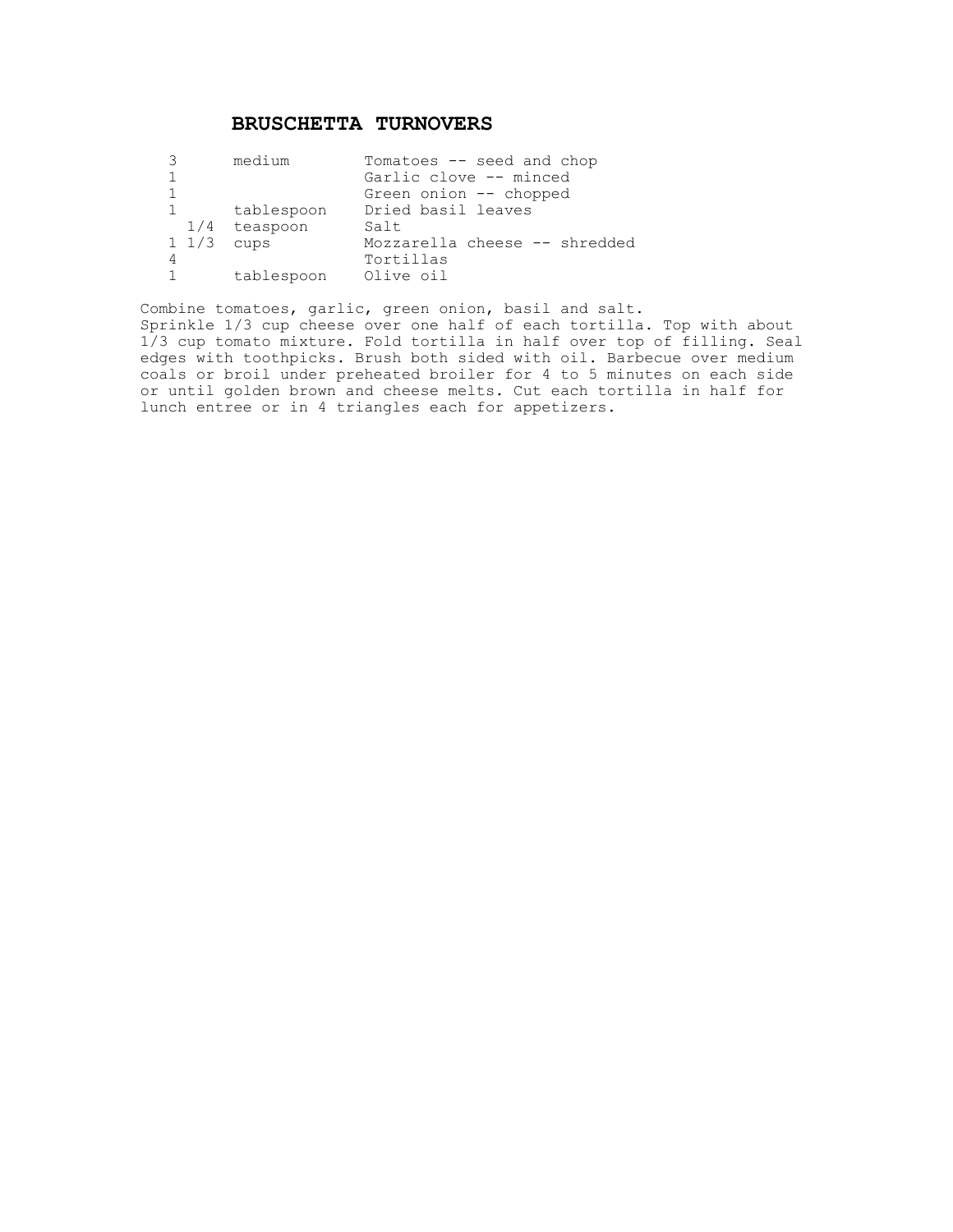#### **BUFFALO WINGS 2**

| 12<br>2<br>2<br>1 | tablespoons<br>tablespoons<br>teaspoon | Chicken wings $--$ about 2 lb<br>Margarine or butter -- melted<br>Bottled hot pepper sauce<br>Paprika<br>Salt<br>Pepper<br>Blue cheese dip |
|-------------------|----------------------------------------|--------------------------------------------------------------------------------------------------------------------------------------------|
|                   |                                        | Celery sticks                                                                                                                              |

Preheat broiler. Meanwhile, rinse chicken wings and pat dry with paper towels. Cut off and discard tips of chicken wings. Cut wings at joints to form 24 pieces. Place chicken pieces in a shallow, nonmetal or butter, pepper sauce, and paprika. Pour over chicken wings, stirring to coat. Cover chicken and let stand at room temperature for 30 minutes rack of a broiler pan. Sprinkle with salt and pepper, if desired. Brush with some of the reserved sauce. Broil chicken 4 to 5 inches from heat about 10 minutes or until light brown. Turn the chicken pieces; brush again with the reserved sauce. Broil for 10 to 15 minutes more or until the chicken is tender and no longer pink. Serve with Blue Cheese Dip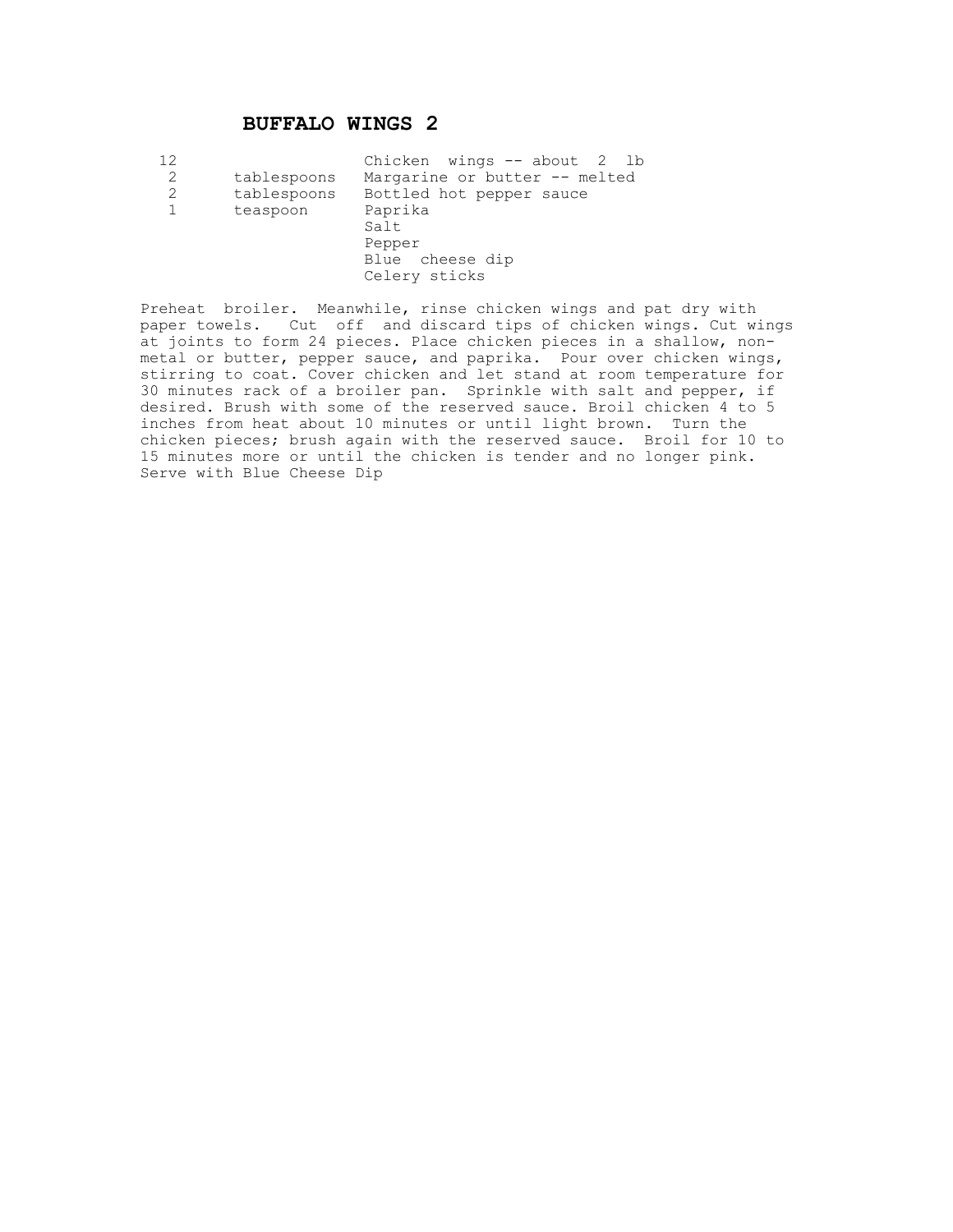# **Caliente Cheese And Egg Brunch Dish**

| 8              |             | eqqs                             |
|----------------|-------------|----------------------------------|
|                | teaspoon    | Tabasco sauce                    |
| 1/2            | cup         | all-purpose flour                |
|                | teaspoon    | baking powder                    |
| 1/4            | teaspoon    | salt                             |
| 3              | cups        | Monterey jack cheese -- shredded |
| $1\frac{1}{2}$ | cups        | cheddar cheese -- shredded       |
| 1/3            | cup         | green bell peppers -- minced     |
| 2              | tablespoons | black olives -- sliced           |
| $\mathcal{D}$  | tablespoons | qreen chiles -- chopped          |
|                |             |                                  |

\* This will make 36 appetizers or about 8 brunch-sized servings.

 1. Lightly grease a 9-inch square pan. Heat oven to 375 degrees. 2. Combine eggs and Tabasco sauce in a mixing bowl. Use high speed on mixer to beat until light and fluffy, about 5 minutes.

 3. Add flour, baking powder and salt. Mix well then stir in cheeses, green pepper, olives and green chiles.

 4. Pour into prepared pan and bake 20-25 minutes. Let stand 5 minutes before serving. Cut into 36 pieces for appetizer or into larger portions for serving with a spicy tomato sauce or salsa.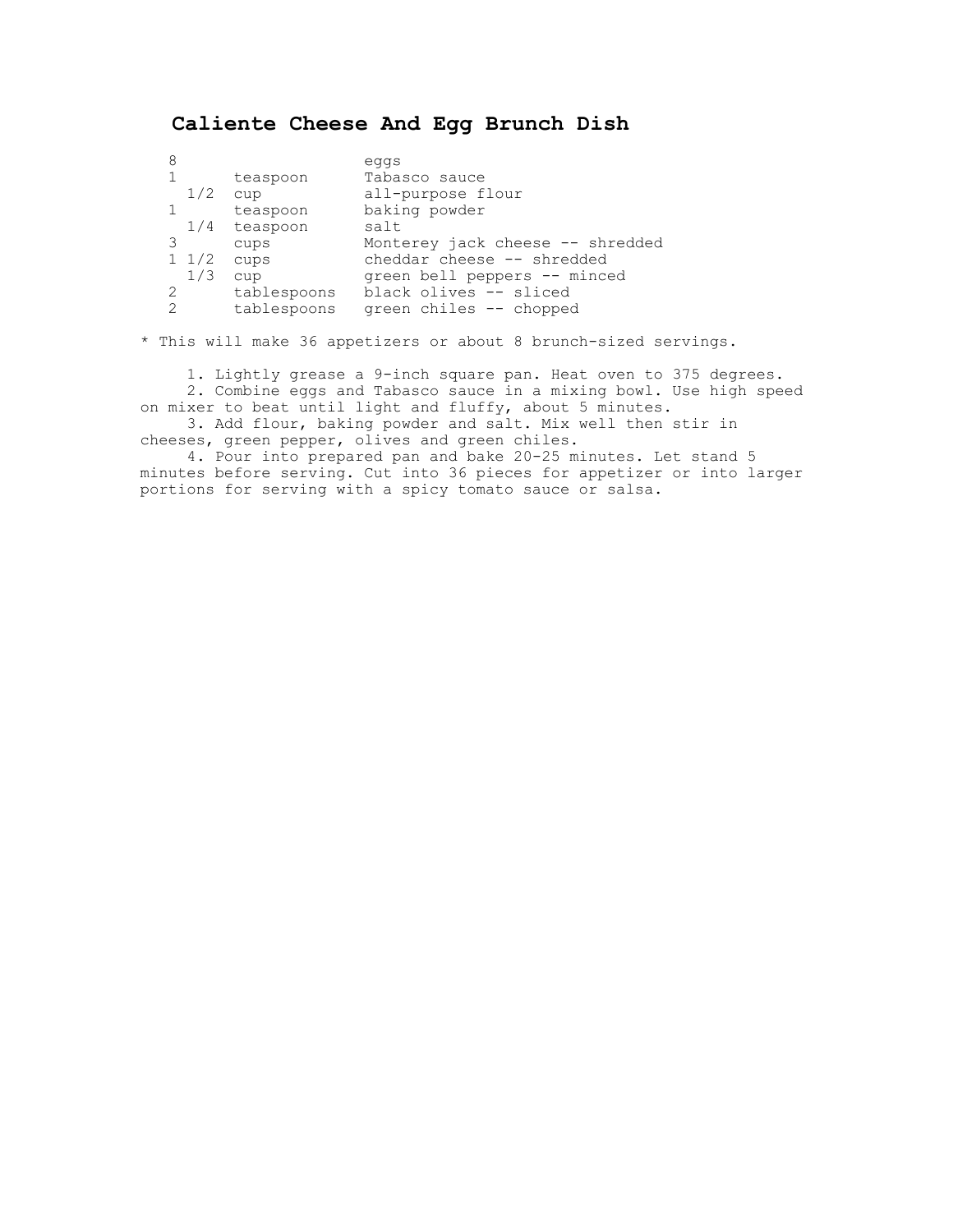#### **CAN'T GET ENOUGH CHICKEN WINGS**

| 12 |           | Chicken wings (2 lbs.)   |
|----|-----------|--------------------------|
|    | $1/2$ cup | Margarine or butter --   |
|    |           | Melted                   |
|    |           | Envelope Lipton Recipe   |
|    |           | Secrets Savory Herb with |
|    |           | Garlic Recipe Soup Mix   |
|    | teaspoon  | Cayenne pepper sauce --  |
|    |           | Opt'l                    |
|    |           | To taste                 |

Cut tips off chicken wings (save tips for soup.) Cut chicken wings in half at joint. Deep fry, bake or broil until golden brown and crunchy. In medium bowl, blend margarine, savory herb with garlic recipe soup mix and cayenne pepper sauce. Add more or less cayenne pepper to match your 'hot & spicy tolerance level.' Add chicken wings; toss until coated. Serve over greens with cut-up celery, if desired.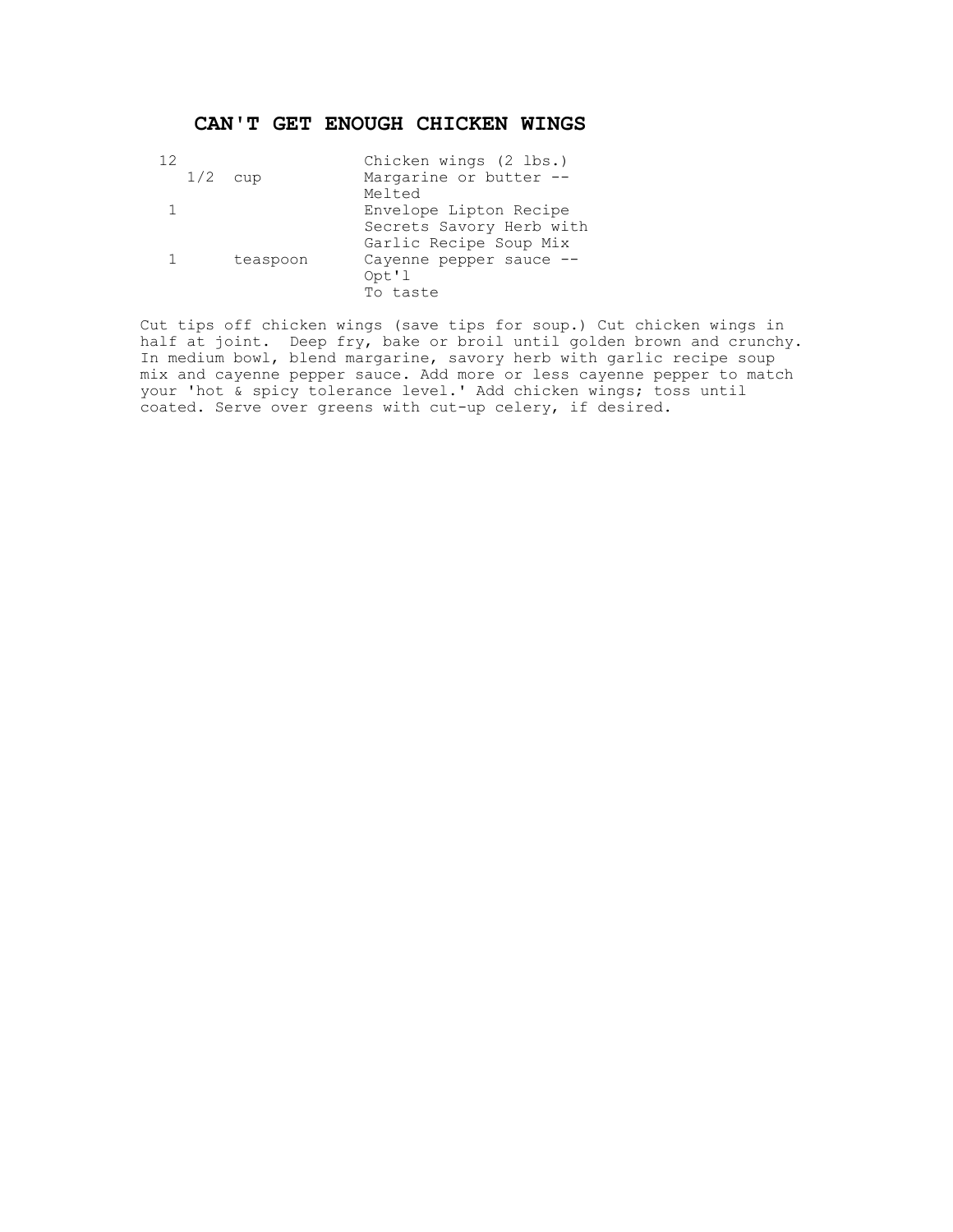#### **Caponata (Eggplant Appetizer)**

|     | pounds      | Unpeeled eqqplant $--$ cut in $3/4$ cubes. |
|-----|-------------|--------------------------------------------|
|     | tablespoon  | Kosher salt                                |
| 1/2 | cup         | Olive oil                                  |
|     | cup         | Coarsely diced onion                       |
| 4   |             | Med. sweet red peppers cut>>               |
|     |             | Into $3/4$ " squares (2 1/2 c.)            |
|     | cup         | Celery -- coarse dice                      |
| 8   |             | Med. ripe Italian tomatoes>>               |
|     |             | Pureed to make 2 c. puree.                 |
| 1/4 | cup         | Red wine vinegar                           |
|     | tablespoons | Sugar                                      |
| 1/2 |             | Minced garlic                              |
| 1/4 | cup         | Pitted, sliced -- black olives             |
| 3   |             | Capers (smallest available)                |
|     |             | Salt and ground black pepper               |
|     |             | $1 \t1/2$<br>teaspoon<br>tablespoons       |

Sprinkle the eggplant with the coarse salt and toss the cubes. Let them drain in a colander for 1/2 hr., then pat dry with paper towels.

Preheat oven to 375 F.

Heat olive oil in a 12" skillet and saute onion, peppers, and celery over med. high heat for 5 min., stirring. Add the eggplant and toss for another 5 min. Add the tomato puree, winer vinegar, sugar, and garlic and stir for 2 min. longer.

In the skillet (if it's ovenproof) or baking dish, bake the caponata, uncovered for 20 min. Add the olives and capers and stir well. Bake 15 min. more, or until most of liquid has evaporated.

Cool the caponata, then taste and season with salt and pepper. Refrigerate, covered, for 24 hrs. before serving. Caponata will keep for at least a week in the 'fridge, or 6 mos. frozen.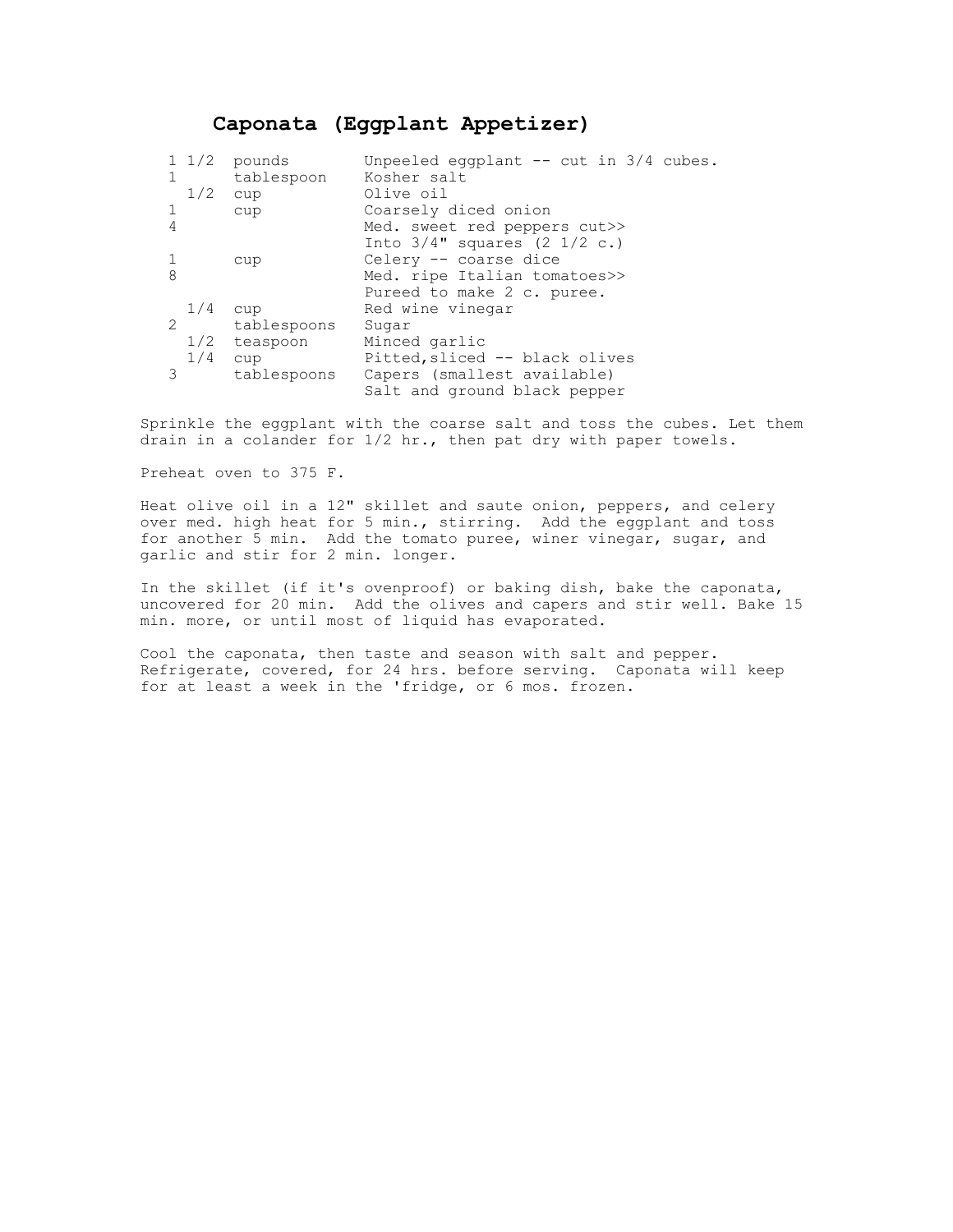# **Cevapcici (Cevaps for Short)**

|     | pound     | Lean ground beef               |
|-----|-----------|--------------------------------|
| 1/2 | pound     | Ground lamb                    |
| 1/2 | pound     | Ground pork                    |
| 4   |           | Garlic cloves -- finely choppe |
|     | teaspoon  | Salt                           |
|     | teaspoon  | Baking soda                    |
| 2   | teaspoons | Freshly ground black pepper    |
|     | teaspoon  | Cayenne pepper $--$ or more    |
|     |           | Seasoned pepper and garlic p   |
|     |           | Eqq white $--$ beaten          |

Recipe by: NDooley@president-po.president.uiowa.edu Mix all, altogether. You may wish to combine the seasonings or grind them together before adding them to the meat.

Shape in thumb-sized sausages, or in croquette size shapes.

Grill on open grill until done.

Serve with pita bread or hard rolls, and onions (raw or sauteed). The smaller size works great for an appetizer (on a toothpick).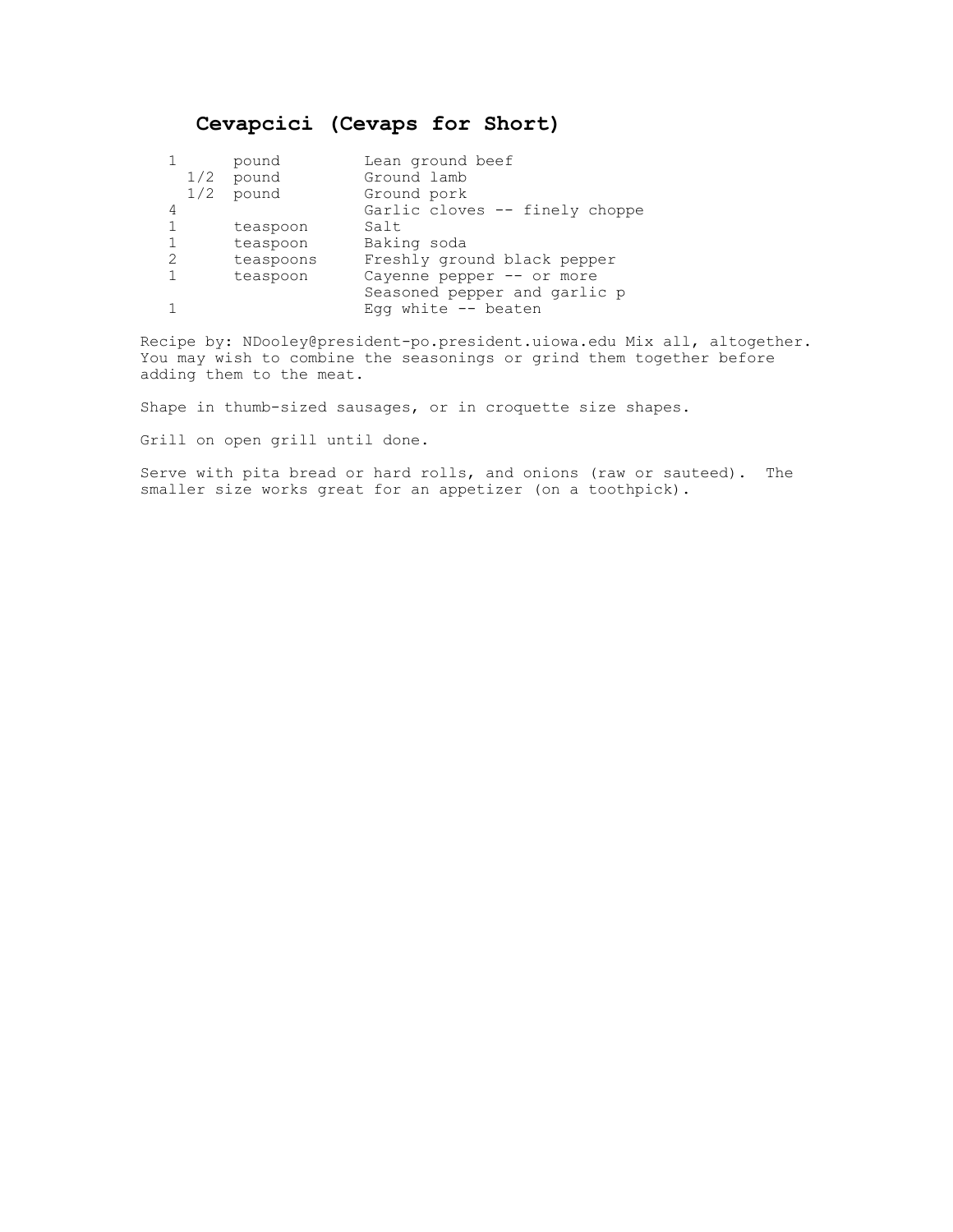#### **Cheese Hooies**

|     | $1/4$ lb | strong cheese $--$ (we use cheddar) |
|-----|----------|-------------------------------------|
| 1/4 | 1b       | butter                              |
|     | teaspoon | seasoned salt                       |
|     | Dash     | cayenne $--$ (red) pepper           |
|     | cup      | sifted flour                        |
|     |          | Powdered sugar -- optional          |

Grate the cheese into the butter and cream well. Add salt and cayenne pepper. Work the flour in until blended, then knead on a board until smooth. Roll into a long thin roll. Chill. Slice thinly. Bake on a cookie sheet at 350 degrees F until beginning to brown (8 minutes or more). Dust with powdered sugar. Normally we leave the powdered sugar out of the recipe, but give it a try, if you like. Double the recipe for a party. appetizers, depending on how thin your roll is.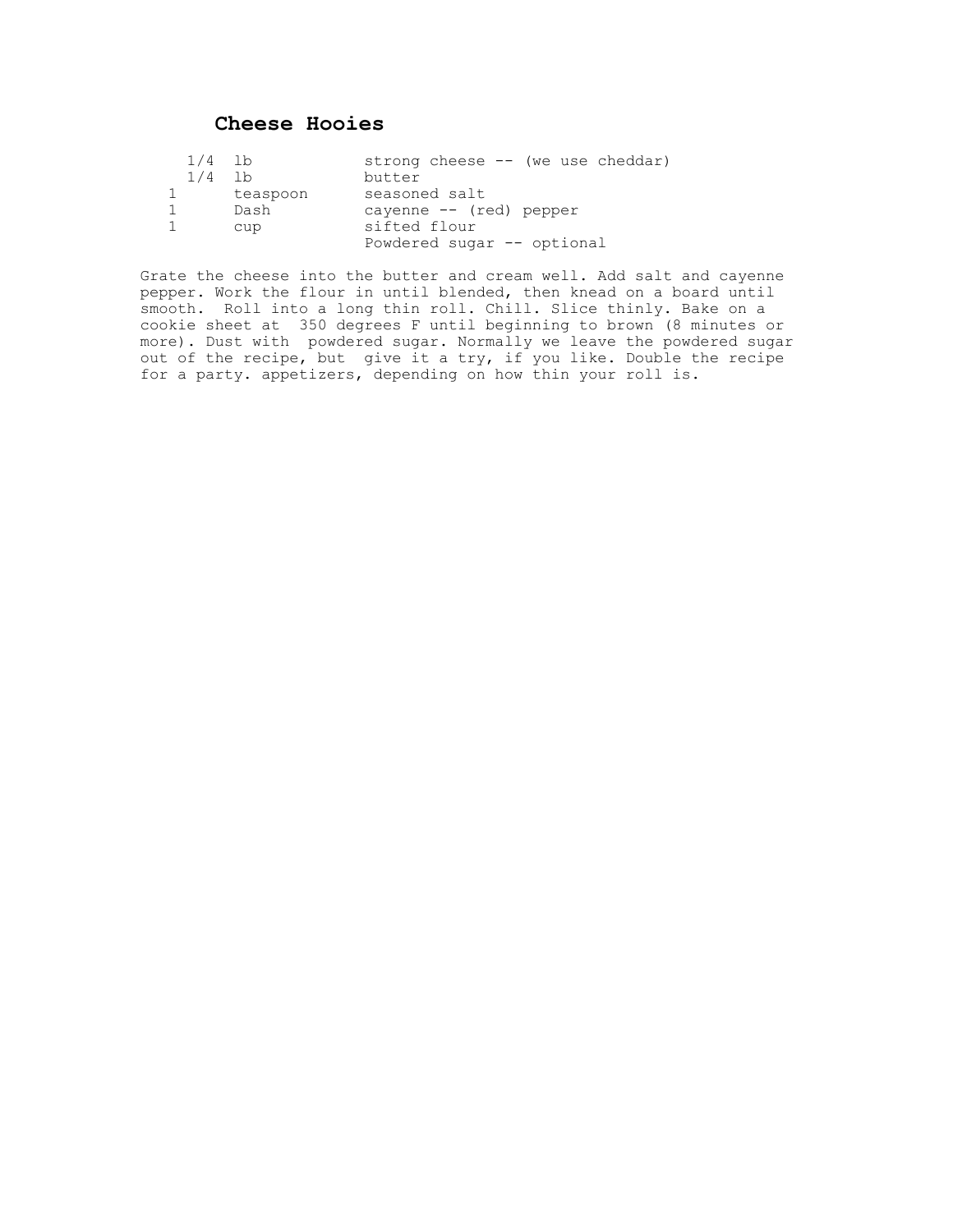#### **Cheese Straws**

|   |                 | cup         | Flour                  |
|---|-----------------|-------------|------------------------|
|   | 1/2             | teaspoon    | Salt                   |
|   | 1/2             | teaspoon    | Ginger -- powdered     |
|   | 1/3             | cup         | Butter                 |
| 4 |                 | ounces      | Sharp cheddar cheese   |
|   | 1/4             | cup         | Sesame seed -- toasted |
|   | 1/2             | teaspoon    | Worcestershire         |
|   | $2 \frac{1}{2}$ | tablespoons | Cold water             |

 Place flour, ginger and salt in food processor. Cut butter into small cubes and add to processor, blend until pastry resembles coarse meal. Add

finely shredded cheese and sesame

seeds and process until just blanded. Add Worcestershire to water, sprinkle over flour mixture, and process until dough is moistened holds together when pinched with fingers. Gather dough into a ball on lightly floured board, and roll out to 1/8" thick. Cut into strips 3" long and 1

1/2" wide. Freeze unbaked on baking sheets. Do not thaw before baking. Bake on ungreased sheet at 400-degrees until lightly browned and crisp. Makes 72 appetizers.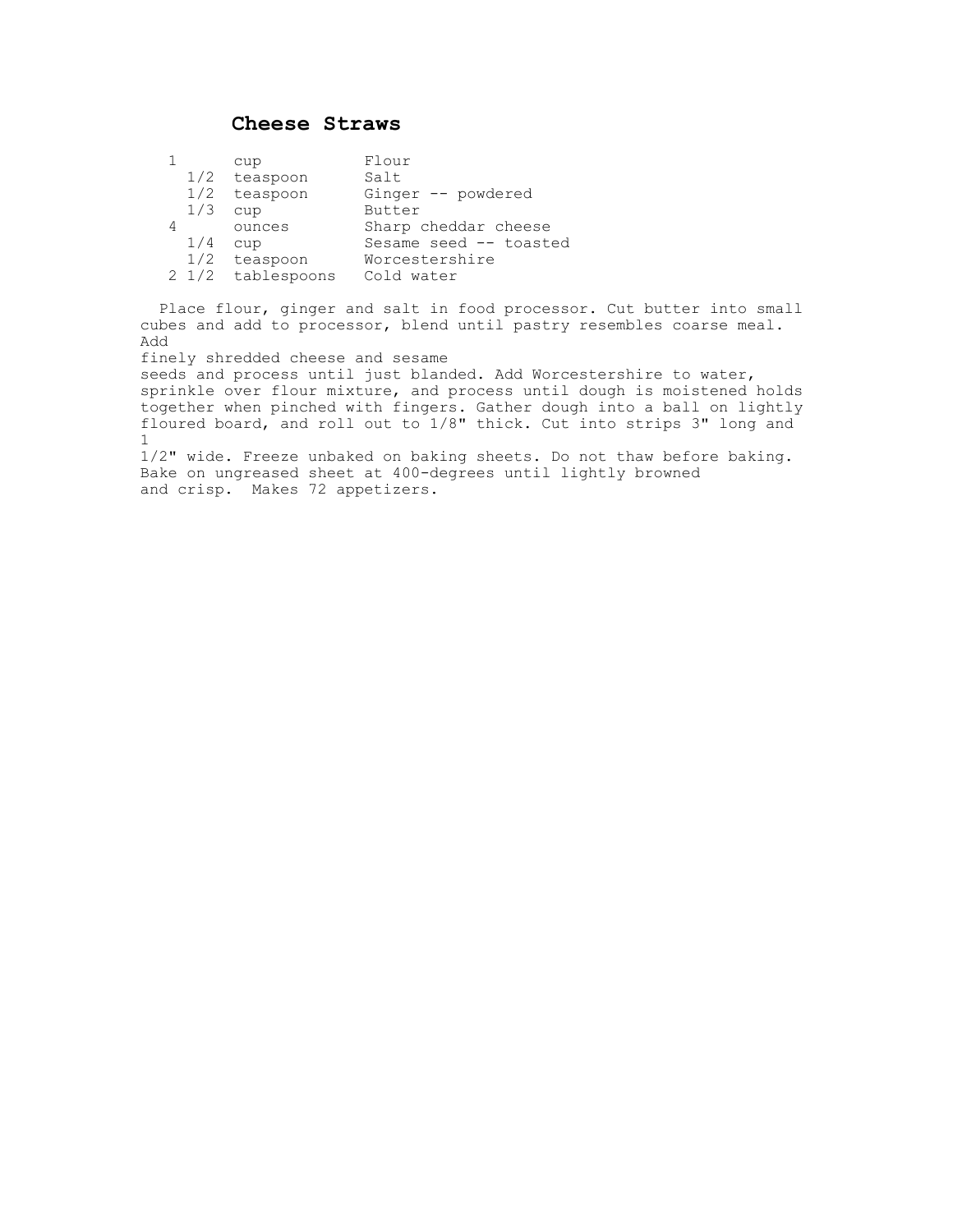# **Cheese-Spinach Appetizers**

|                 |             | eggs -- *see note                 |
|-----------------|-------------|-----------------------------------|
| 6               | tablespoons | whole-grain wheat flour           |
| $1 \frac{1}{2}$ | cups        | cheddar cheese -- shredded        |
| 10              | ounces      | frozen spinach -- thawed, drained |
| 2               | cups        | cottage cheese                    |
|                 | pinch       | ground nutmeg                     |
|                 | dash        | black pepper -- fresh ground      |
|                 | dash        | cayenne pepper                    |
| 3               | tablespoons | wheat germ                        |

\* Use egg substitute for equally good taste.

 1. In a large bowl, beat eggs (or egg substitute) with flour until smooth.

 2. Squeeze spinach to dry then add to egg mixture along with cottage cheese, cheddar cheese, pepper, cayenne, and nutmeg. Mix well.

 3. Pour into 13 x 9 x 2-inch pan that has been sprayed with non-stick cooking spray. Sprinkle with wheat germ and bake in preheated 350-degree oven for about 45 minutes.

4. Let stand 10 minutes then cut into 1-1/2 inch squares.

Yield: 48 squares.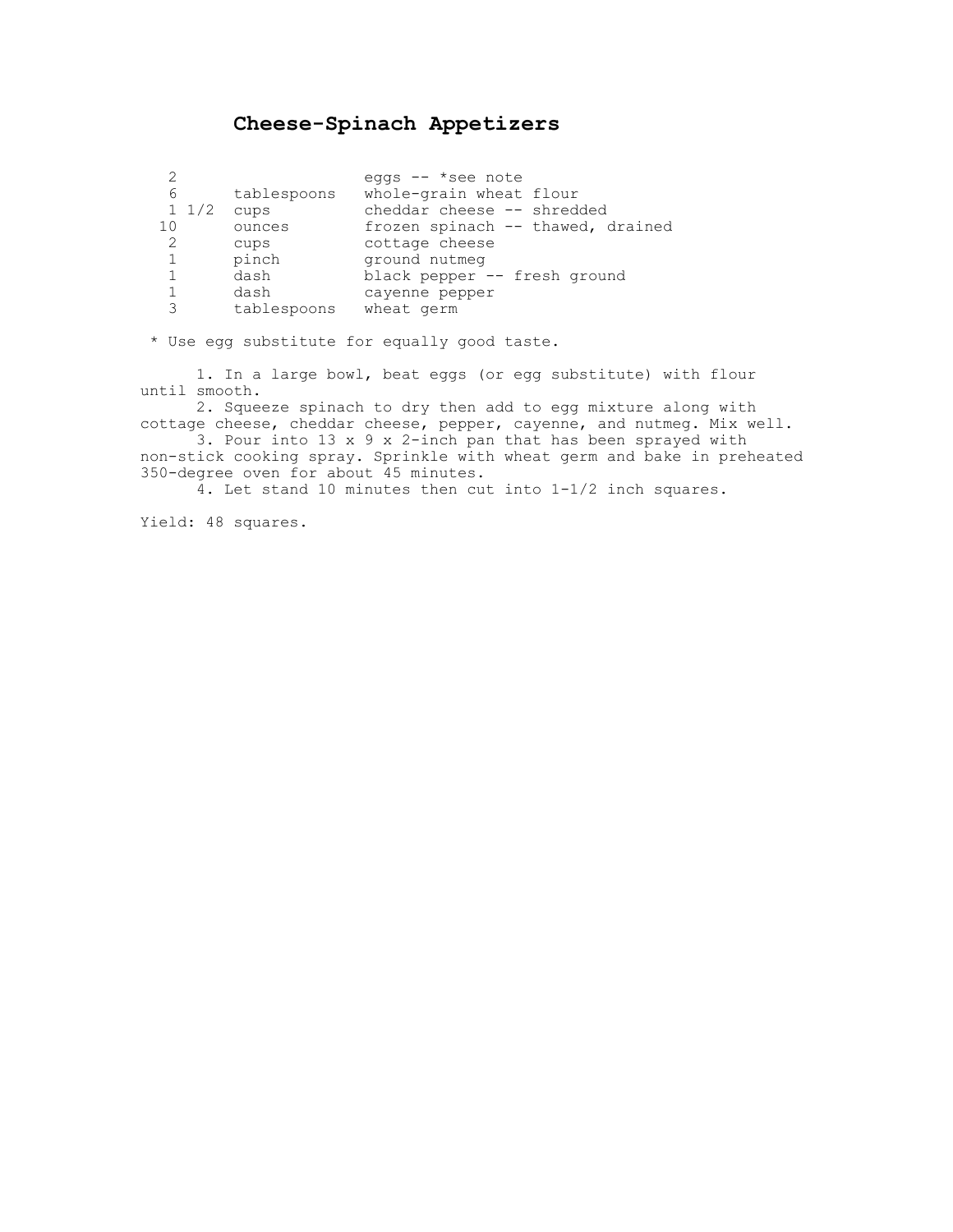#### **CHICKEN & BANANA EGG ROLL APPETIZER**

|     | large       | Whole chicken breast              |
|-----|-------------|-----------------------------------|
| 2   | large       | Firm bananas                      |
| 2   | teaspoons   | Sesame oil                        |
| 2   |             | Eqqs                              |
| 2   | tablespoons | Milk                              |
| 1/2 | cup         | All-purpose flour                 |
|     | teaspoons   | Flour mixed with                  |
| 2/3 | teaspoon    | Cold water to make thick -- paste |
| 4   |             | Eqq roll wrappers                 |
|     | cups        | Oil for deep-frying               |
|     |             |                                   |

Preparation: Halve chicken breast; lay one half flat and slice through it horizontally. Repeat with other half. Use rolling pin to roll breast meat pieces into very thin slices. Brush lightly with sesame oil. Peel and cut bananas in half to yield two round sections about length of chicken breasts. Beat eggs with milk.

Wrap thin piece of chicken around section of banana; dredge with flour; dip in egg mixture. Roll wrapped banana in egg roll wrapper, tucking sides of wrapper as you roll. Seal end of wrapper with flour paste. At this point, you can cover and chill or freeze them until ready to deepfry.

Deep-frying: Heat deep-frying oil in wok until bubbles form around a bamboo chopstick held upright in center of oil. Deep-fry until light brown; drain. After rolls have cooled slightly, slice into 1" sections. Serve.

If not serving right away, refry rolls briefly to recrisp, then slice and serve.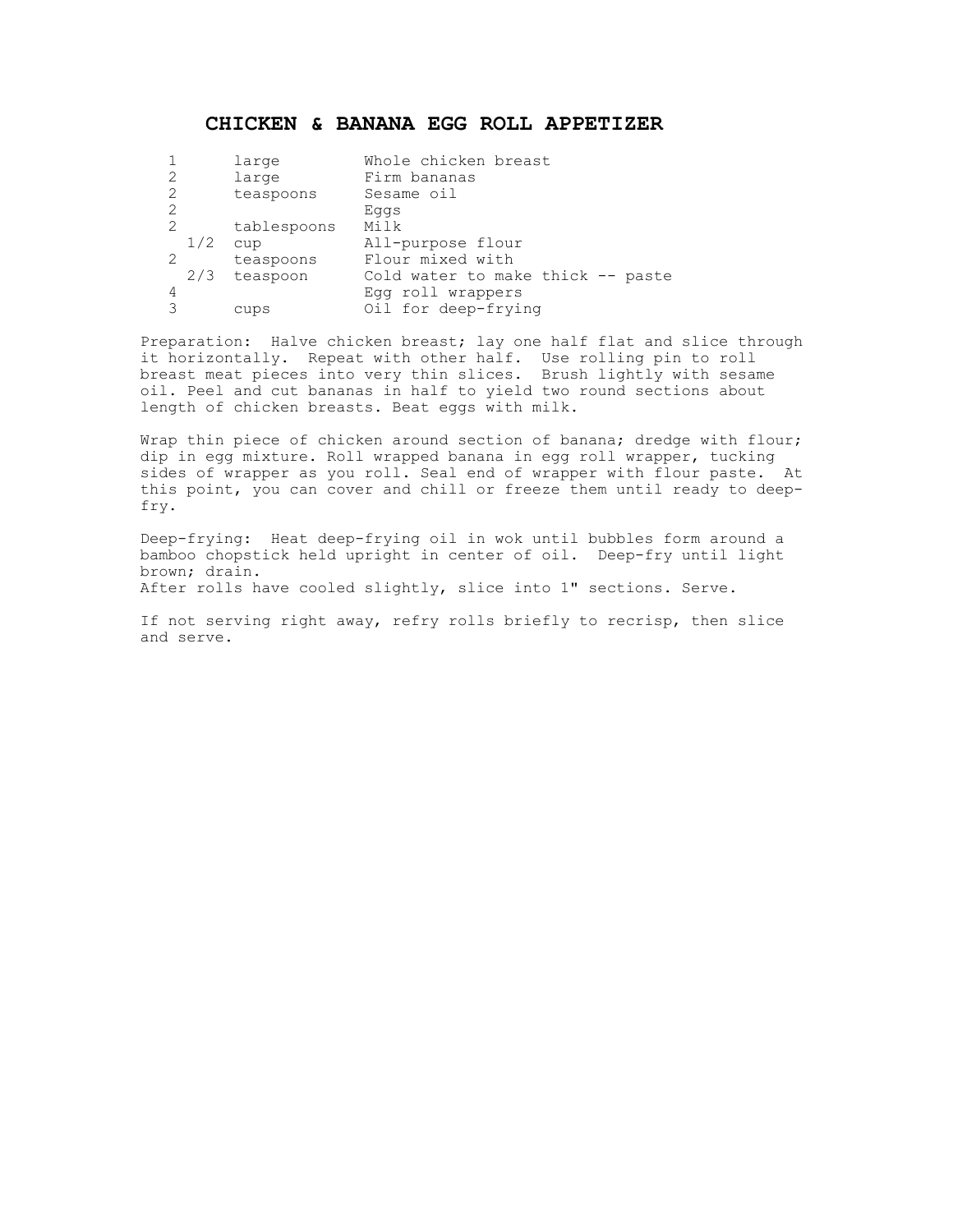#### **CHICKEN AND FRUIT KABOBS WITH MUSTARD-LEEK SAUCE**

|                | pound       | Chicken breast -- boneless and skinless |
|----------------|-------------|-----------------------------------------|
| 2              |             | Bananas -- small                        |
| 3              |             | Peaches, medium -- pitted               |
| 3              |             | Plums, medium -- pitted                 |
|                |             | Vegetable cooking spray                 |
|                |             | Curry powder                            |
|                |             | -----MUSTARD-LEEK SAUCE-----            |
|                | cup         | Leeks $--$ chopped                      |
|                |             | green onions and tops                   |
| $\overline{2}$ | teaspoons   | Olive or vegetable oil                  |
|                | cup         | Chicken broth                           |
| 3              | tablespoons | Dijon-style mustard                     |
| $\overline{2}$ | teaspoons   | Distilled white vinegar                 |
| 1/4            | teaspoon    | Curry powder                            |
| 1/4            | teaspoon    | Pepper                                  |
|                | tablespoon  | Cornstarch                              |
| $\overline{2}$ | tablespoons | Water -- cold                           |
| $\overline{2}$ | tablespoons | NutraSweet                              |

Cut chicken into 1-inch pieces; cut each piece of fruit into 8 pieces. Thread chicken and fruit onto 16 small wood or metal skewers; spray with cooking spray and sprinkle lightly with curry powder. Grill kabobs over medium coals, or broil 6 inches from heat source, until chicken is done, 6 to 8 minutes, turning once. Arrange kabobs on serving plates; spoon Mustard-Leek Sauce over. MUSTARD-LEEK SAUCE:

Saute leeks in oil until tender in a small saucepan. Stir in chicken broth, mustard, vinegar, curry powder, and pepper; heat to boiling. Mix cornstarch and water; stir into boiling mixture. Boil, stirring constantly, until thickened, about 1 minute. Remove from heat; let stand 2 to 3 minutes. Stir in NutraSweet. Makes about 1 1/2 cups.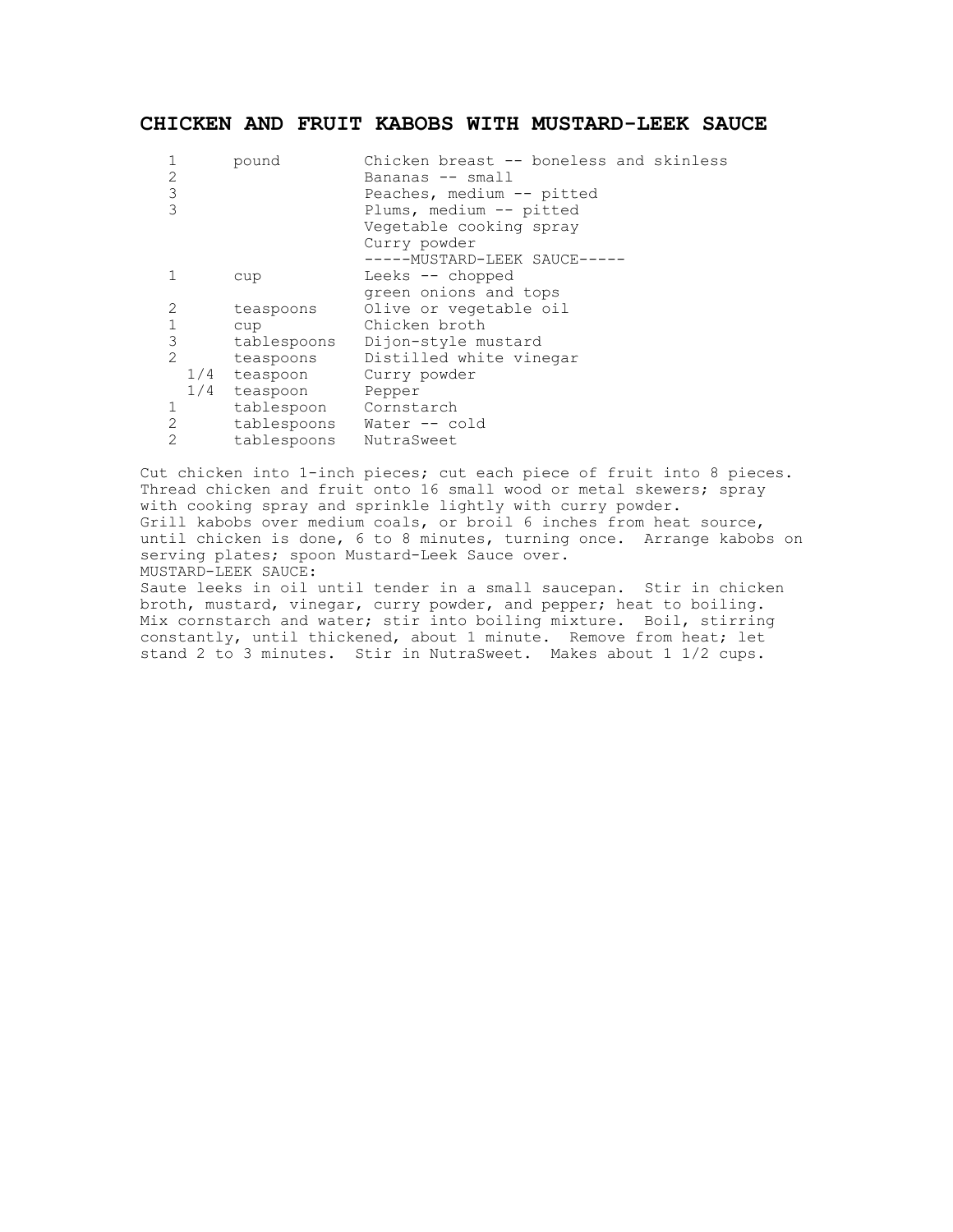#### **CHICKEN AND SHRIMP PAR EXCELLANCE**

| 8             |             | Wondra flour<br>Med Shrimp--cleaned -- shelled |
|---------------|-------------|------------------------------------------------|
| 1             | tablespoon  | Dijon mustard                                  |
| 1             | tablespoon  | Aunt penny's hollandaise sauce                 |
| 1             | tablespoon  | Ranch style dressing                           |
| $\mathcal{L}$ |             | Slices Swiss cheese                            |
|               |             | Salt and pepper                                |
| 2             | tablespoons | O <sub>1</sub> 1                               |
| 2             | tablespoons | Margarine or butter                            |
|               |             |                                                |

Preheat oven or toaster oven to 375\* Moisten cleaned chicken breasts and lightly salt and pepper then lightly flour both sides. Heat a very small amount of oil in a fry pan until hot, swirl oil to coat pan and brown chicken breasts for exactly 45 seconds per side. Set aside. Mix together the mustard, dressing and Hollandaise sauce. Place oil and margarine in pan and heat until margarine is melted in oven while it is preheating.

Place chicken breasts in pan, top with sauce mixture (fairly thick) and cook exactly 12 minutes. Remove from oven and place shrimp on top(all in one direction.)Continue cooking for exactly 5 minutes. Top with swiss cheese and cook exactly 2 1/2 minutes to melt cheese. Serve with any herbed Rice-a-Roni, your favorite veggies and maybe a fresh fruit salad with a drizzled and sweetened ranch dressing. Use only butter lettuce for the salad.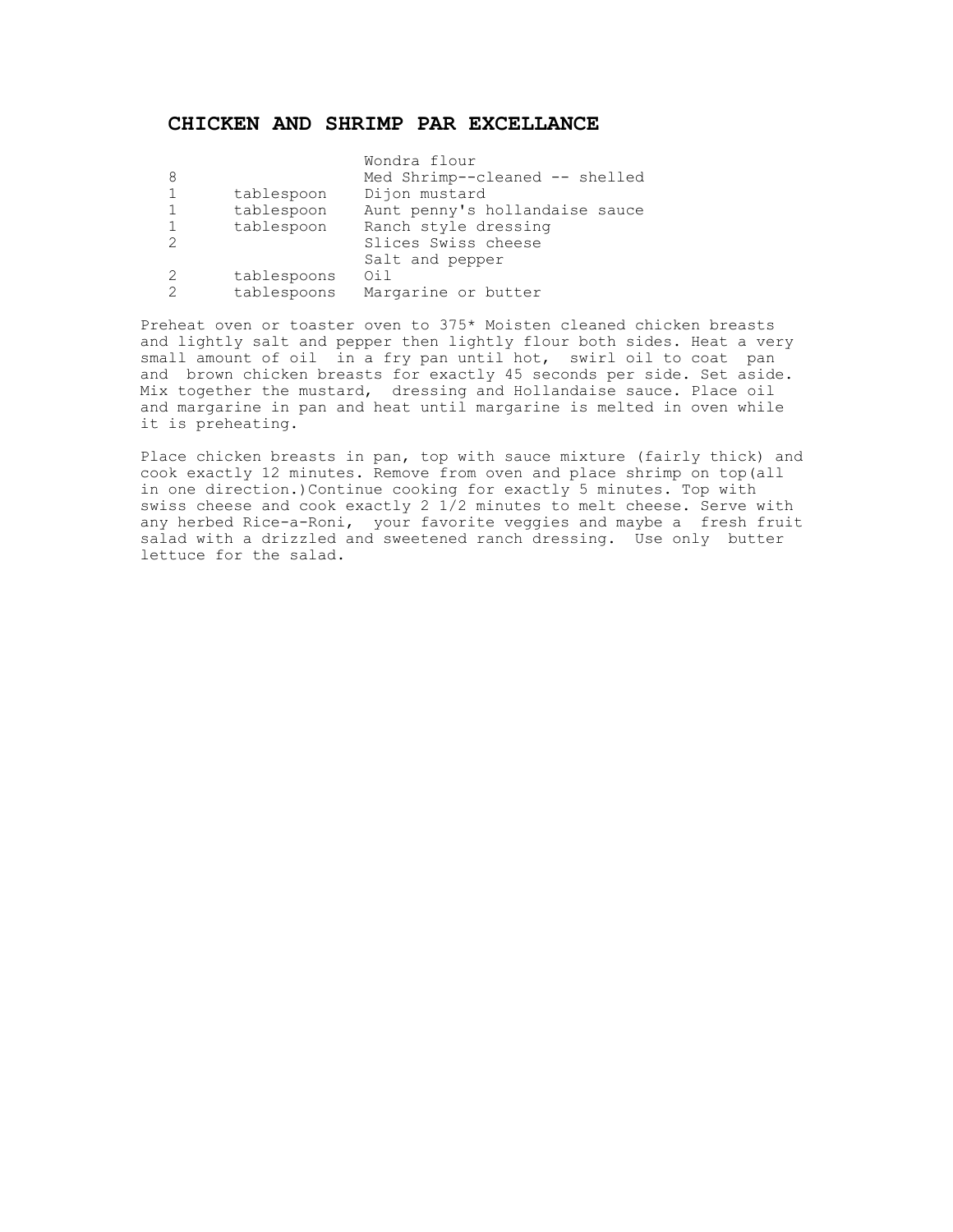#### **CHICKEN SZECHUAN-STYLE WITH SESAME PASTE**

|             | Whole chicken beasts<br>Skinned and boned  |
|-------------|--------------------------------------------|
| tablespoons | Szechuan peppercorns                       |
| tablespoons | Sesame paste                               |
| tablespoons | Green tea                                  |
| tablespoons | Wine vinegar                               |
| teaspoons   | Soy sauce                                  |
| tablespoons | Peanut oil                                 |
| teaspoons   | Crushed red pepper *                       |
|             | Slices fresh ginger -- minced              |
|             | Scallion (white part only)                 |
|             | Chopped                                    |
| milliliters | Garlic -- minced fine                      |
|             | Dry sherry or                              |
|             | Shaoshing wine                             |
| teaspoon    | Cayenne pepper                             |
|             | Lettuce leaves                             |
|             | $2\frac{1}{2}$<br>1 1/2 tablespoons<br>1/2 |

\* or you substitute 2 whole chili peppers, crushed. In a pot, poach the chicken breasts in a little boiling water for 10 minutes until white and opaque.

In a dry frying pan, toast the Szechuan peppercorns over moderate heat, then crust or grind them; set aside. Remove the chicken breasts from the pot, drain and cool them. Slice them, then shred the slices into julienne pieces. In a mixing bowl, combine the sesame paste and green tea (or the peanut butter and sesame oil -- See NOTE). Add the vinegar and soy sauce; blend well. Add the peanut oil, red pepper, ginger, scallion, garlic, sherry, cayenne pepper, and the peppercorns. Mix all ingredients very well. Toss the chicken strips in this sauce, to coat. Refrigerate until 20 minutes before serving. Pass the chicken and the lettuce leaves separately, and let each guest place a small portion of the chicken in the middle of a lettuce leaf and roll it up like an egg roll to eat using fingers. Makes 6 appetizer servings.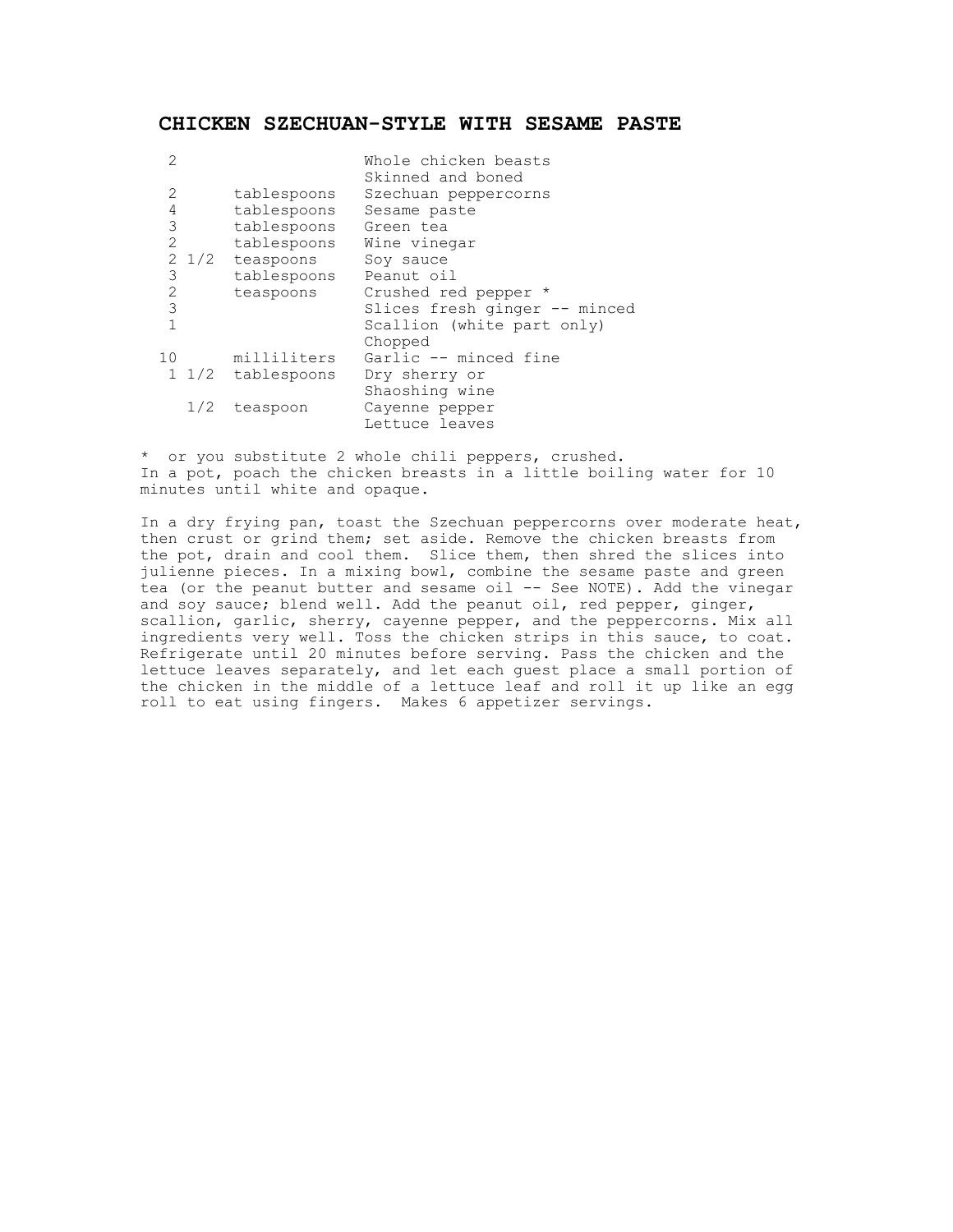#### **CHICKEN-SAUSAGE GUMBO**

| 1            |                 |              | Chicken -- cut into         |
|--------------|-----------------|--------------|-----------------------------|
|              |                 | 1/2 teaspoon | Cayenne pepper -- 10 pieces |
|              |                 |              | Salt                        |
|              |                 |              | frying                      |
|              |                 |              | Garlic powder               |
| 7            |                 |              | Chicken stock               |
|              |                 |              | Cayenne pepper              |
|              |                 | $\circ$ r    | canned                      |
| 1            |                 | C            | Onions -- finely chopped    |
|              |                 | $1/2$ pound  | Andouille smoked            |
| $\mathbf{1}$ |                 | $\cap$       | Green bell pepper           |
|              |                 |              | cut into -- finely chopped  |
|              | $3/4$ C         |              | Celery -- finely chopped    |
|              |                 |              | note about                  |
|              | $1 \; 1/4 \; c$ |              | Flour                       |
|              |                 |              | ingredient)                 |
|              |                 | 1/2 teaspoon | Salt                        |
| 1            |                 | teaspoon     | Garlic                      |
|              |                 | 1/2 teaspoon | Garlic powder               |

Cut extra fat from the chicken pieces. Sprinkle each generously on both sides with salt, garlic powder and cayenne, rubbing the spices in after all three have been applied. Let stand at room temperature while you chop the vegetables and heat the oil.

Chop the onions, bell pepper and celery, combine in a bowl, and set aside.

In a large, heavy skillet, heat about 1 to 1 1/2 inches of oil until very hot 375 degrees F. to 400 degrees F. Leave about 1/2 inch of space below the top of the pan, so it won't overflow when you add the chicken pieces later. Use a deep fry thermometer if you have one.

While the oil is heating, combine the flour, about  $1/2$  t salt, about  $1/2$  t garlic powder and about  $1/2$  t cayenne in a paper bag. When the oil is almost hot enough, add the chicken pieces one or two at a time and shake until they are well-coated. Save about 1/2 cup of the leftover flour.

Put the stock in a large kettle or Dutch oven and begin heating it to a boil. Fry the chicken until the crust is brown on both sides and the meat is cooked. This takes about 6 minutes a side for light meat, a bit longer for dark. Drain on paper towels. You may have to fry the chicken in two batches.

Pour the hot oil into a glass measuring cup, being very careful to leave as many of the browned particles as possible in the pan. Pour about 1/2 cup of the oil back into the pan and discard the rest.

Place the pan over high heat. Using a whisk, gradually stir in the leftover flour. Cook, whisking constantly, until this roux is dark red-brown (about 4 minutes). Be very careful not to scorch the mixture, or to splash any onto your skin as you stir. Remove from the heat, add the vegetable mixture all at once and stir until the vegetables are all coated.

Return the pan to low heat and cook, stirring constantly, for about 5 minutes.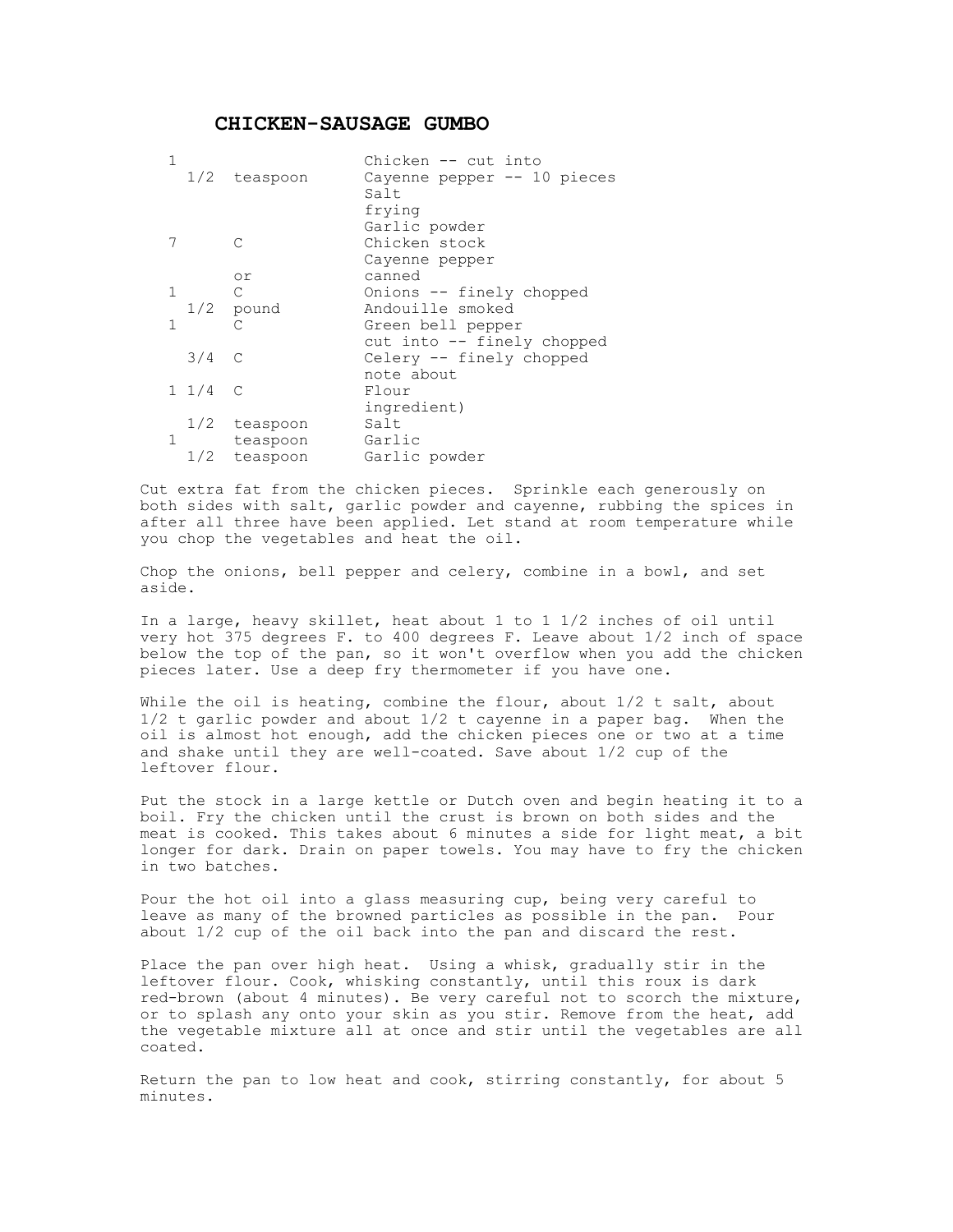Check that the stock has reached a boil. Add the vegetable mixture to the stock in spoonfuls, stirring with the whisk after each addition. Return to a boil and stir in the andouille and the minced garlic. Simmer uncovered for about 45 minutes.

While the gumbo is cooking, remove the skin from the chicken pieces, and cut off as much meat as you can. Cut the meat into small pieces (about 1/2 inch cubes). When the gumbo is cooked, add the chicken meat.

For an appetizer, use about 1 T of rice and about 3/4 cup of gumbo.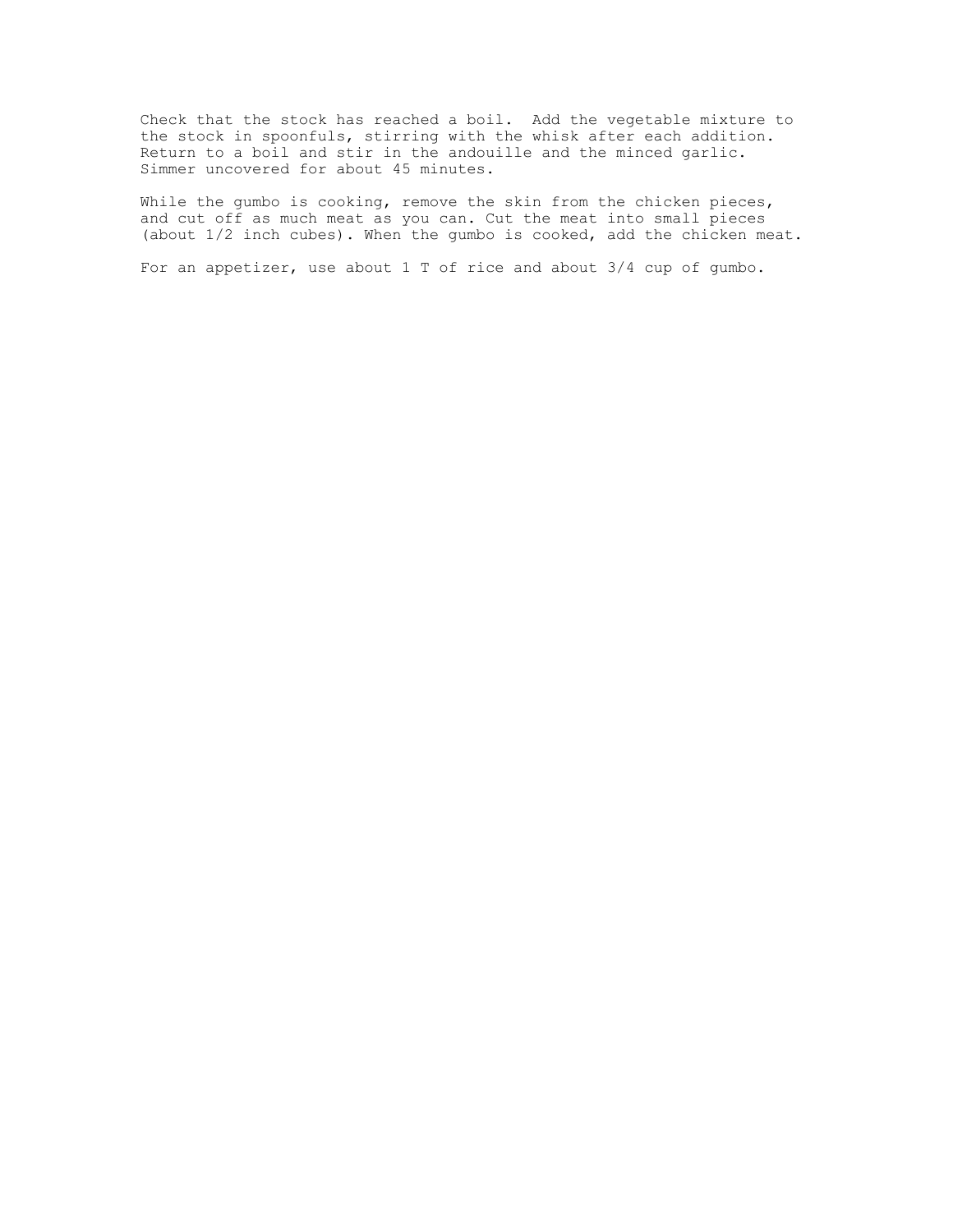### **Chicken-Shrimp Egg Rolls**

| 1/2          | pound             | chicken breasts -- minced         |
|--------------|-------------------|-----------------------------------|
|              | $1/2$ pound       | shrimp -- minced                  |
| 8            |                   | qreen onions -- minced            |
| $\mathbf{1}$ | tablespoon        | vegetable oil                     |
|              | cup               | bean sprouts -- chopped           |
| 1/2          | cup               | Chinese waterchestnuts -- chopped |
|              | tablespoon        | fresh ginger root -- grated       |
|              | 1 1/2 tablespoons | sov sauce                         |
| $\mathbf{1}$ | pound             | eggroll skins -- *see note        |
|              |                   | - -- Sweet-Sour Sauce: --         |
| 1/2          | cup               | brown sugar                       |
| 2            | tablespoons       | cornstarch                        |
| 1/2          | cup               | cider vinegar                     |
| 2            | tablespoons       | soy sauce                         |
| $1 \t1/2$    | cups              | pineapple juice                   |
|              |                   |                                   |

\* Use eggroll skins of about 6-1/2 by 7 inches

 1. Saute chicken, shrimp and onion in hot oil. Stir-fry for 3 minutes. Add bean sprouts, waterchestnuts, ginger root and soy sauce. (Use low-sodium soy sauce if you wish.)

 2. To make rolls, spread 1 tablespoon filling along one side of each eggroll skin. Fold over ends of skin and roll up like jelly roll, folding in the ends. Seal with a little water.

 3. Fry in hot fat (about 375 degrees) for about 6 minutes or until skin is crisp, bubbly and browned. Cut each roll in half or leave whole. Serve as an appetizer with sweet-sour sauce.

Sweet-sour sauce: Combine all sauce ingredients in small saucepan. Cook over medium heat for about 10 minutes or until sauce is thick and clear.

Yield: about 20 rolls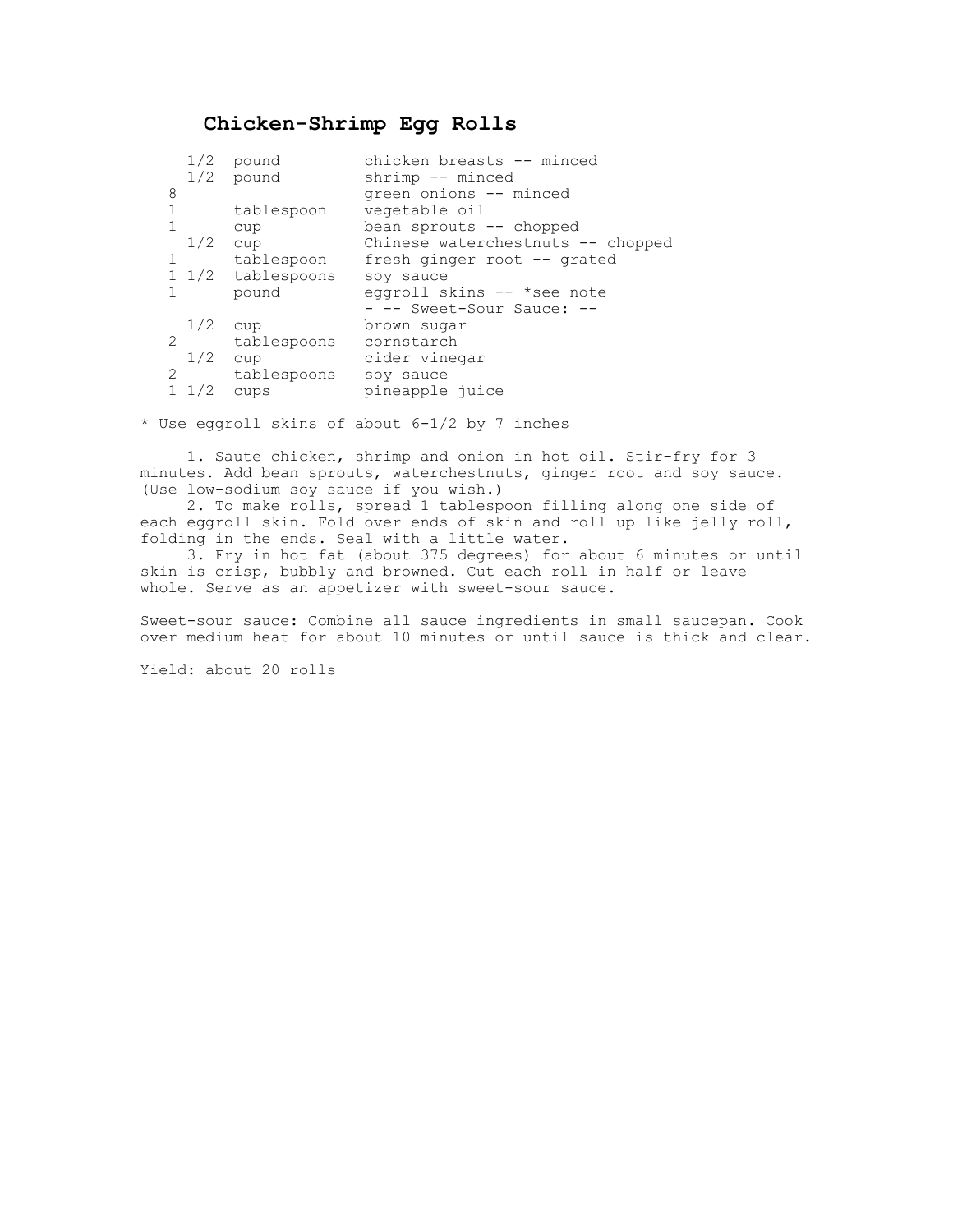# **Chimichangas De Papas**

|       | lb   | potatoes, mashed -- coarsely (4 large)                                                                      |
|-------|------|-------------------------------------------------------------------------------------------------------------|
| 5     | OZ   | queso fresco                                                                                                |
| 2/3   | cup  | sour cream                                                                                                  |
| 5     |      | green onions -- sliced                                                                                      |
|       | or 2 | jalapeno peppers, roasted -- peel, seed & chop<br>salt and pepper to taste<br>flour tortillas<br>oil to fry |
| salsa |      | sour cream, green onions, black olives, -- and                                                              |
|       |      | to garnish                                                                                                  |
|       |      |                                                                                                             |

Mix coarsely mashed potatoes, cheese, sour cream, green onions, jalapenos to taste, and salt and pepper to taste.

Fill tortillas fold into a package. Fry in hot oil (one inch in a skillet.) Drain, garnish and serve hot.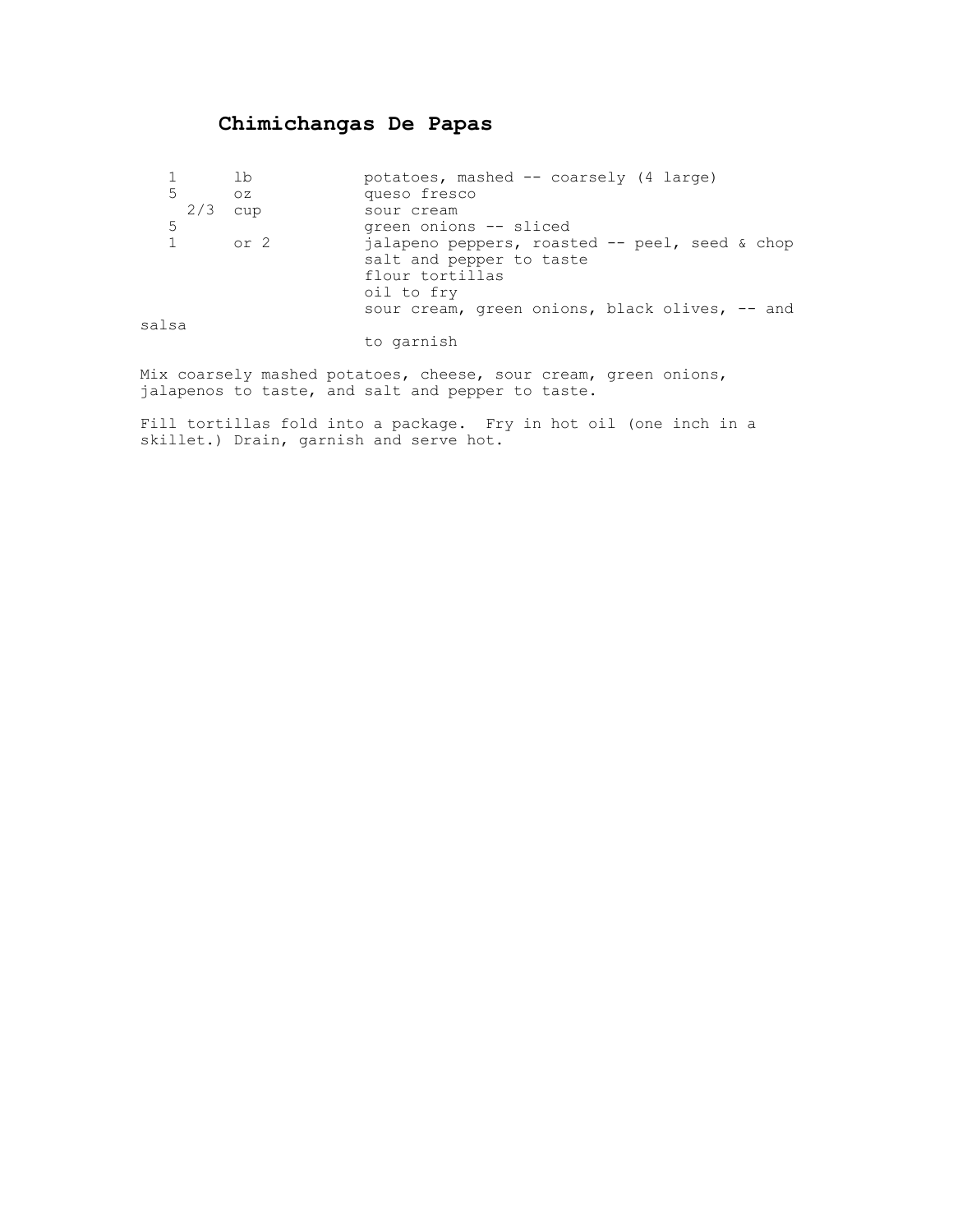#### **CHINA SAM'S CHICKEN WINGS**

|    | 1/4            | cup        | Lite Teriyaki Marinade        |
|----|----------------|------------|-------------------------------|
|    | 1/4            | cup        | Oriental BBQ Sauce -- Kikoman |
|    | 1/4            | cup        | Lee Kum Kee -- (oyster sauce) |
|    | $\overline{1}$ | tablespoon | Brown sugar                   |
| 12 |                | medium     | Chicken wings -- whole        |
|    | $\mathbf{1}$   | teaspoon   | Oriental Season -- Amyway     |
|    | $\mathbf{1}$   | teaspoon   | Hot & Spicy Stir Fry Season   |
|    | 1              | teaspoon   | Soy -- Kikoman                |
|    |                |            |                               |

Separate drumette from rest of wing. Place on broiler pan skin side down. Season with Oriental Seasoning and Hot & Spicy Stir Fry Seasoning (from Calaphon). Place on middle rack of preheated oven to broil. As wings start to cook, begin making dipping sauce. Place Teriyaki, Oriental BBQ, Soy and brown sugar together, whisk. When wings start to color good, 10 minutes or so, remove from oven and turn over, season slightly, return to oven. When wings are Golden brown on this side, remove. Dip and shake of excess sauce. After all have been dipped return to broiler pan and return to oven. Let broil until a bit crusted, not more than a few minutes. Great as an appetizer or side dish with fried rice. Try with a glass of plum wine.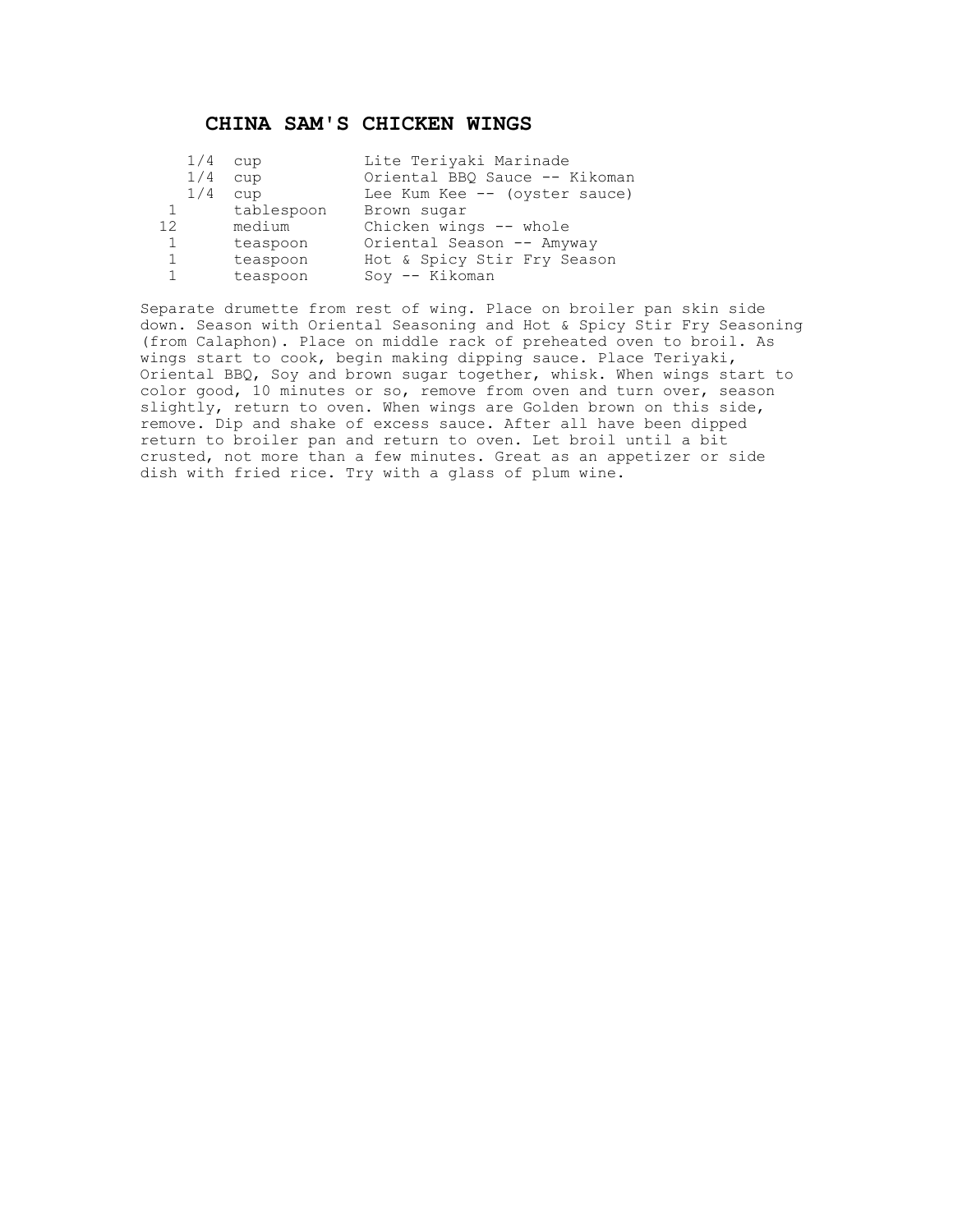### **CHINESE SPARERIBS**

| 1/2 | cup    | Butter or Margarine    |
|-----|--------|------------------------|
|     |        | Med. Clove Garlic *    |
| 1   |        | Env. Soup Mix **       |
| 16  | ounces | (1 Can) Tomato Puree   |
| 1/2 | cup    | Brown Sugar            |
| 1/4 | cup    | Imported Soy Sauce *** |
| 1/4 | cup    | White Vinegar          |
| 1/4 | cup    | Chili Sauce            |
| .5  | pounds | Spareribs ****         |

\* Garlic Clove should be finely chopped. \*\* You can use the following soup mixes in this recipe: Onion, Onion- Mushroom, Beefy-Mushroom, Beefy-Onion recipe Soup Mixes. \*\*\*

For best Taste use the Imported Soy sauce. Domestic can be used but will not taste as good. \*\*\*\* Country style spareribs can be used, but baby back ribs are the best.

Preheat oven to 375 degrees F. In large saucepan, melt butter and cook garlic with onion recipe soup mix over medium heat until garlic is golden. Stir in tomato puree, sugar, soy sauce, vinegar and chili sauce. Bring to a boil, then simmer, stirring occasionally, 15 minutes. Meanwhile,in large aluminum foil-lined baking pan or broiler rack, arrange spareribs, meaty side up, and bake 20 minutes.

Brush spareribs generously with sauce, then continue baking, meaty side up, brushing occasionally with remaining sauce, 50 minutes, or untl spareribs are done. Makes about 12 Appetizer or 7 main dish servings.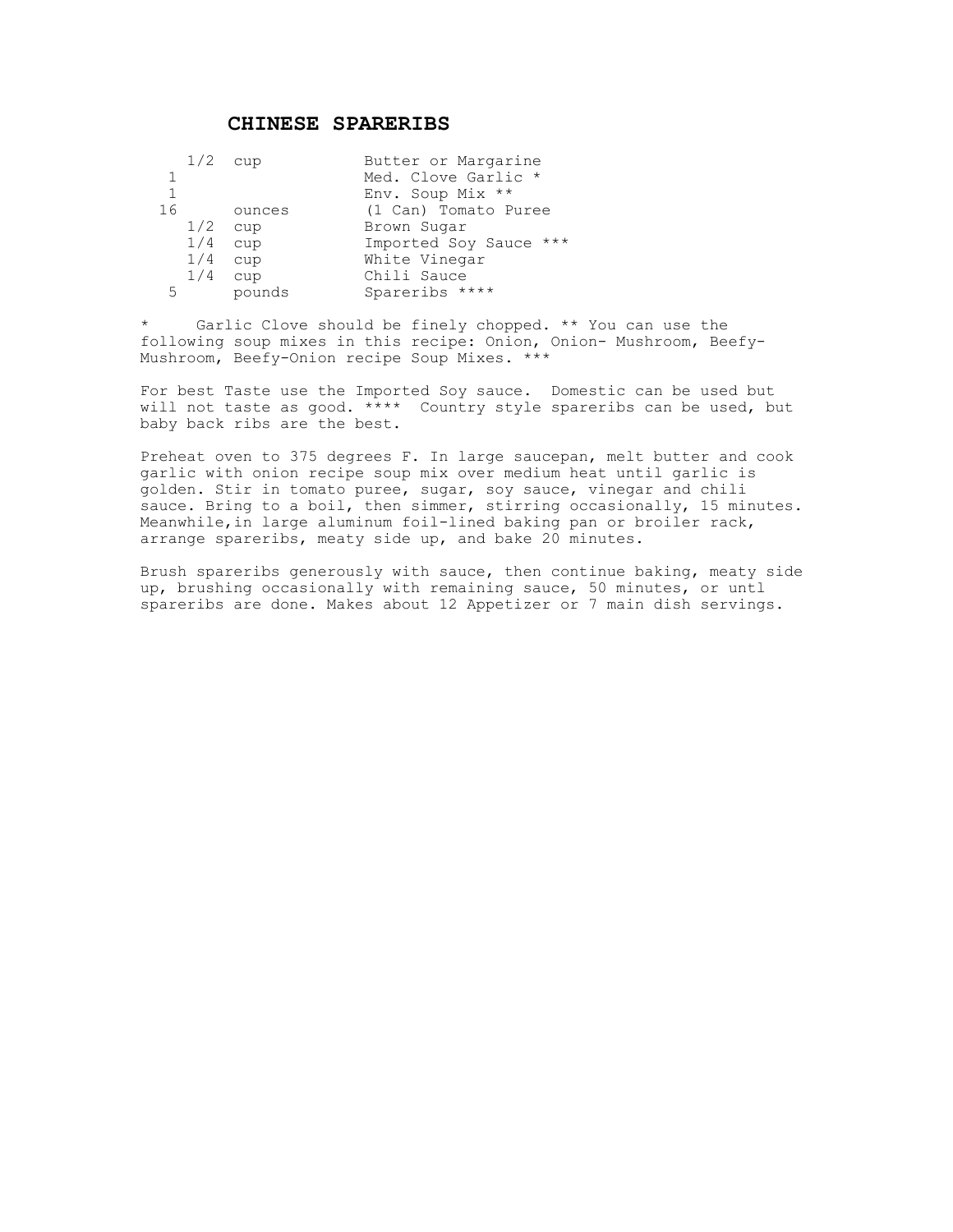#### **COLD LEMON CHICKEN WITH "FRAGRANT GREEN"**

|   | medium            | Onion                    |
|---|-------------------|--------------------------|
|   | pound             | (whole) chicken beast    |
| 6 |                   | Celery leaves            |
| 4 | tablespoons       | Chinese lemon sauce      |
|   | 1 1/2 tablespoons | Dark soy sauce           |
|   |                   | Lettuce leaves           |
| 4 | tablespoons       | Cilantro leaves and stem |
|   |                   | Finely chopped           |
|   |                   | Lemon's juice            |

In a saucepan, put the onion, chicken breast, and celery leaves with just enough water to cover. Bring to a slow boil; cover and simmer over medium heat for 10 minutes. Remove from the heat and allow the chicken to cool in the liquid. When it is cool, skin and boned the chicken and slice it. Marinate the chicken slices and a mixture of lemon sauce and soy sauce for 45 minutes. On a serving dish, arrange the chicken slices on a bed of lettuce leaves; sprinkle with the chopped cilantro. Sprinkle the lemon juice over the chicken slices. Your guests can put some of the sliced chicken in the middle of a lettuce leaf and roll it up like an egg roll before eating. Makes 8 to 10 appetizer servings.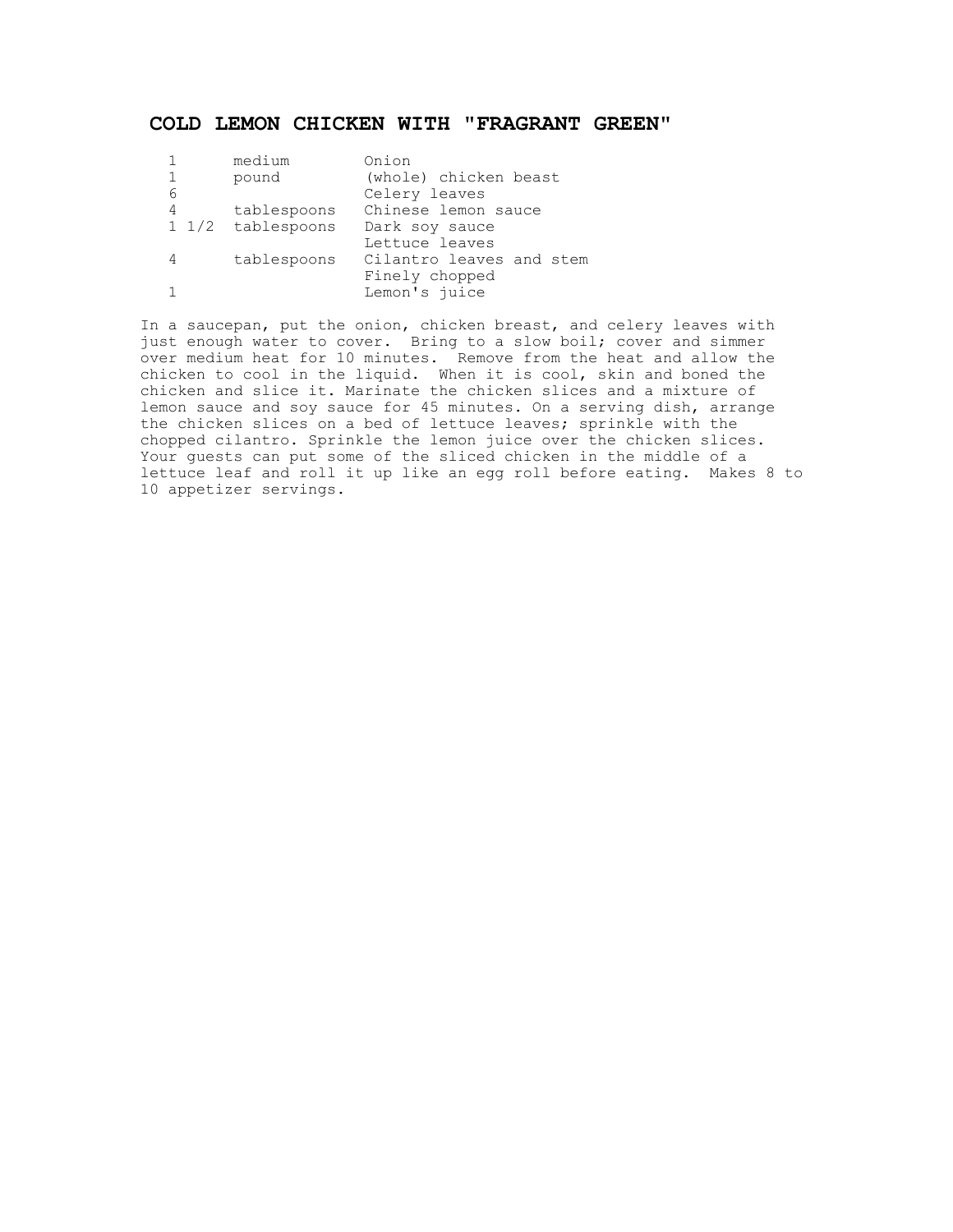# **Crabmeat Appetizer**

|           | ounces | cream cheese -- softened |  |
|-----------|--------|--------------------------|--|
| $1/4$ cup |        | cocktail sauce           |  |
|           | ounces | crab meat                |  |

Spread cream cheese on serving plate.

Pour cocktail sauce over cream cheese; top with crab meat Serve with crackers or cocktail rye bread slices.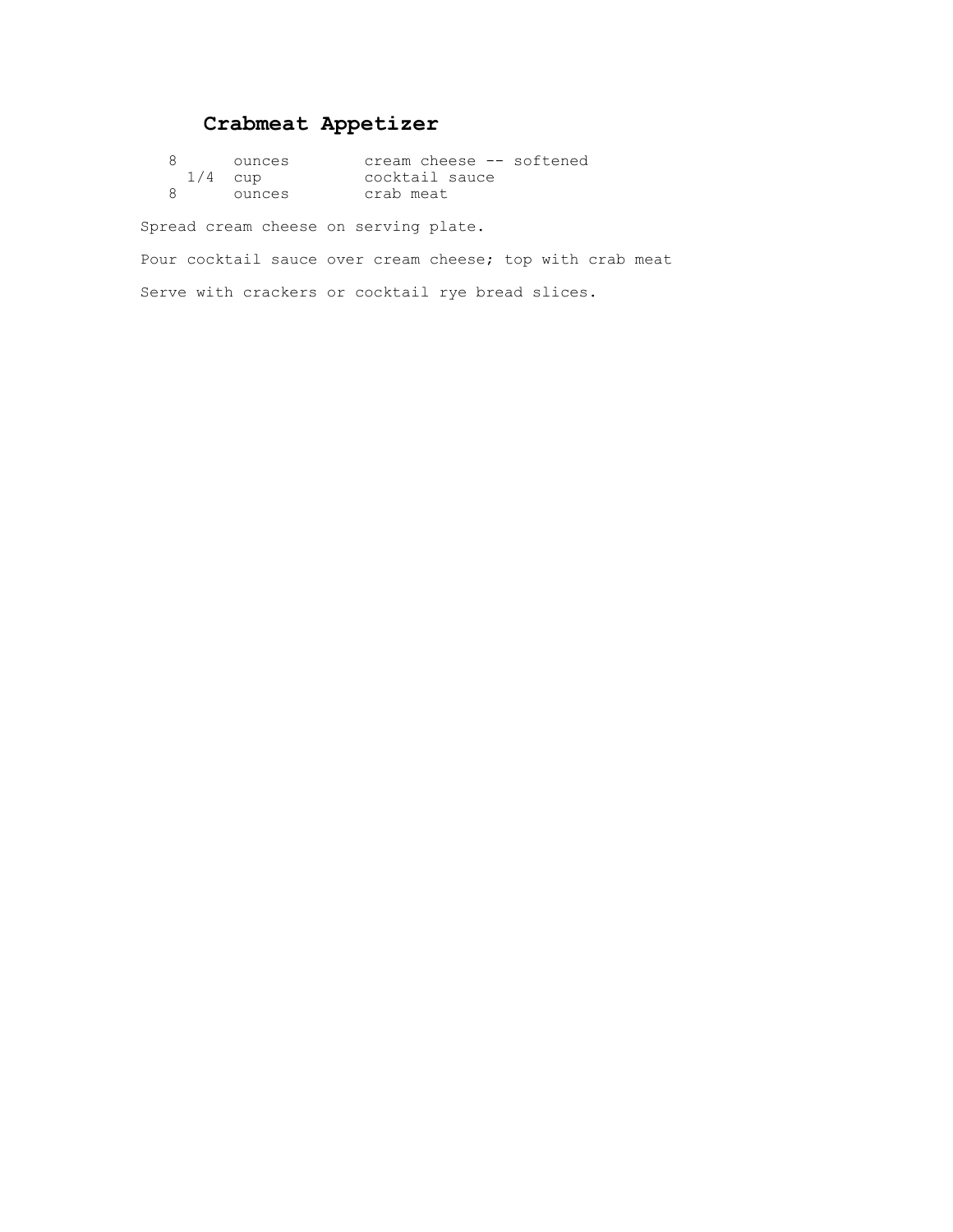# **Cream Cheese Ball (Appetizer)**

| 16 | ounces   | Cream cheese                     |
|----|----------|----------------------------------|
|    | packages | Chipped beef $--$ minced         |
|    |          | Chopped scallions $--$ (amount t |
|    |          | Garlic powder or garlic salt     |

Mix softened cream cheese and other ingredients. Shape. Let chill overnight. Serve with crackers.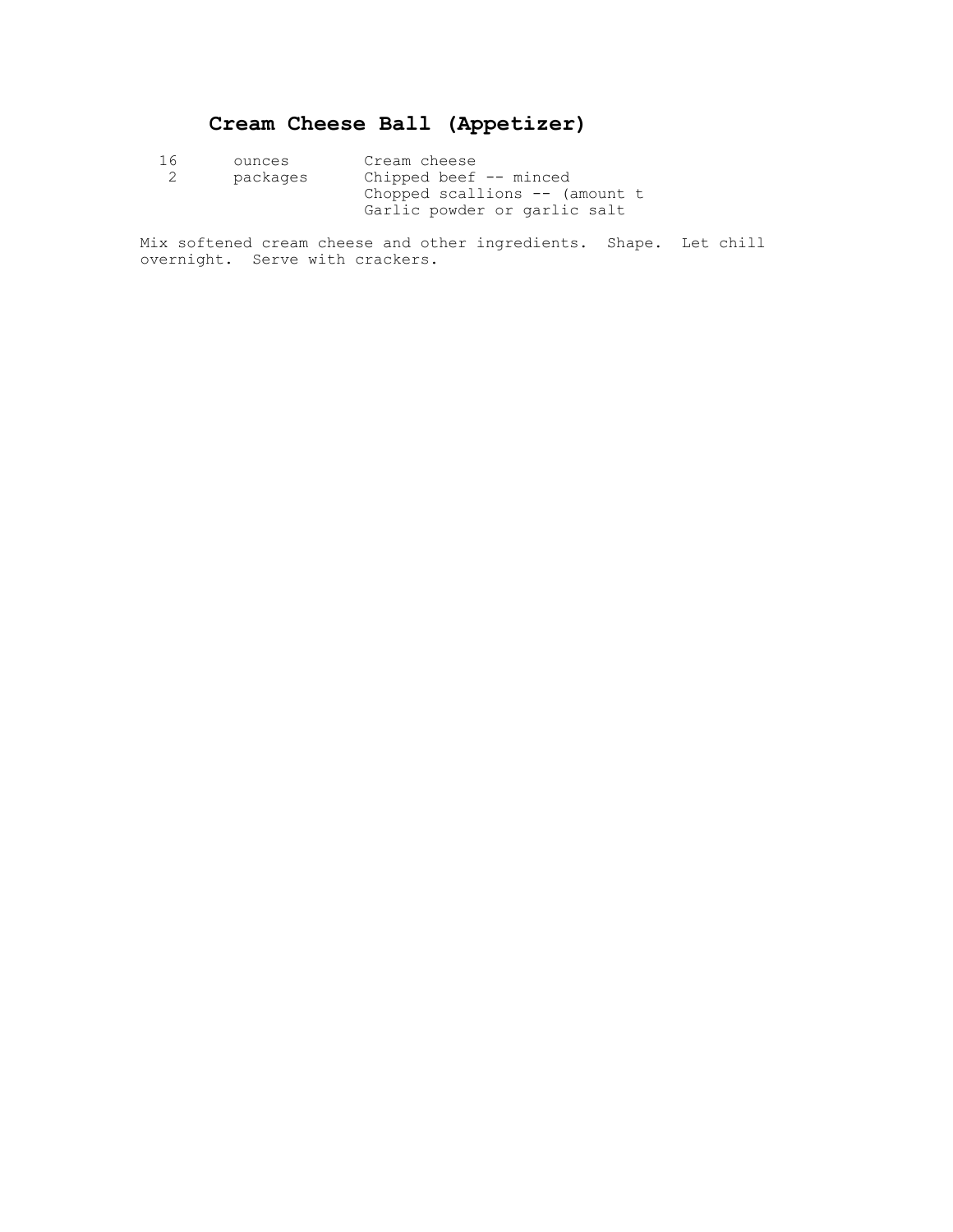## **Creamy Pizza Fondue**

|   | 1/2             | pound      | Ground round (85% lean)                           |
|---|-----------------|------------|---------------------------------------------------|
|   |                 |            | Small onion -- chopped                            |
|   |                 | tablespoon | Melted butter or olive oil                        |
| 2 |                 | cans       | (10 oz.) pizza sauce                              |
|   |                 | tablespoon | Cornstarch                                        |
| 2 |                 | teaspoons  | Dried oregano                                     |
|   | 1/2             | teaspoon   | Garlic powder                                     |
|   | $2 \frac{1}{2}$ | cups       | Shredded Cheddar cheese $-$ (about 10 ounces)     |
|   |                 | cup        | Shredded mozzarella cheese $-$ - (about 4 ounces) |

1. In a large frying pan, cook ground beef and onion in butter over medium heat, stirring to break up lumps of meat, until beef is browned and onion is softened, 5 to 7 minutes.

2. In a medium bowl, combine pizza sauce, cornstarch, oregano, and garlic powder. Stir until well mixed. Add to ground beef mixture in pan and cook, stirring occasionally, until mixture thickens and bubbles, 5 to 7 minutes.

3. Reduce heat to low and add cheese, a third at a time, stirring well after each addition. Transfer to a chafing dish or fondue pot.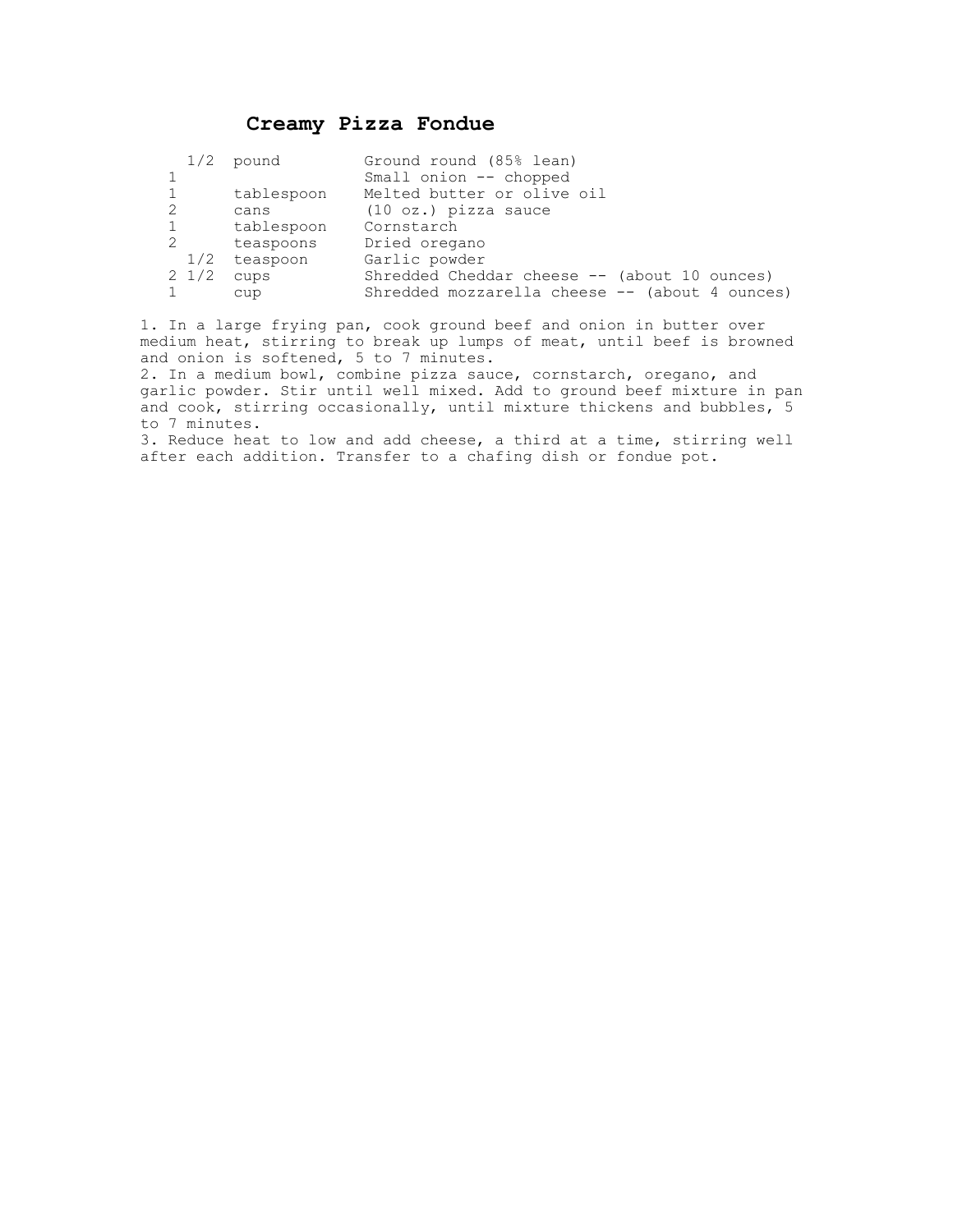## **Crisp Sugared Walnuts**

|     | cups        | Water              |
|-----|-------------|--------------------|
|     | cups        | Walnuts            |
| რ   | tablespoons | Sugar              |
| 1/4 | teaspoon    | Salt               |
|     | tablespoon  | Peanut or corn oil |

Traditionally, these crispy sweet walnuts are served as a "starter" appetizer to a Chinese banquet dinner to tease the palate before the first entree. They make wonderful snacks or a perfect cocktail food. PREHEAT OVEN TO 325~F. Bring a pot of water to a full boil. Add walnuts, remove from heat and set aside for 3 minutes. Drain walnuts and pat dry. While nuts are hot, toss evenly with sugar and salt to coat. Add oil and mix thoroughly. Spread nuts in 1 layer on a foil-lined baking sheet. Allow the nuts to dry for an hour or until their surface is thoroughly dry. Bake, stirring occasionally, for 8 to 10 minutes or until golden brown. Remove and serve. Store in an airtight container. They will keep for several weeks.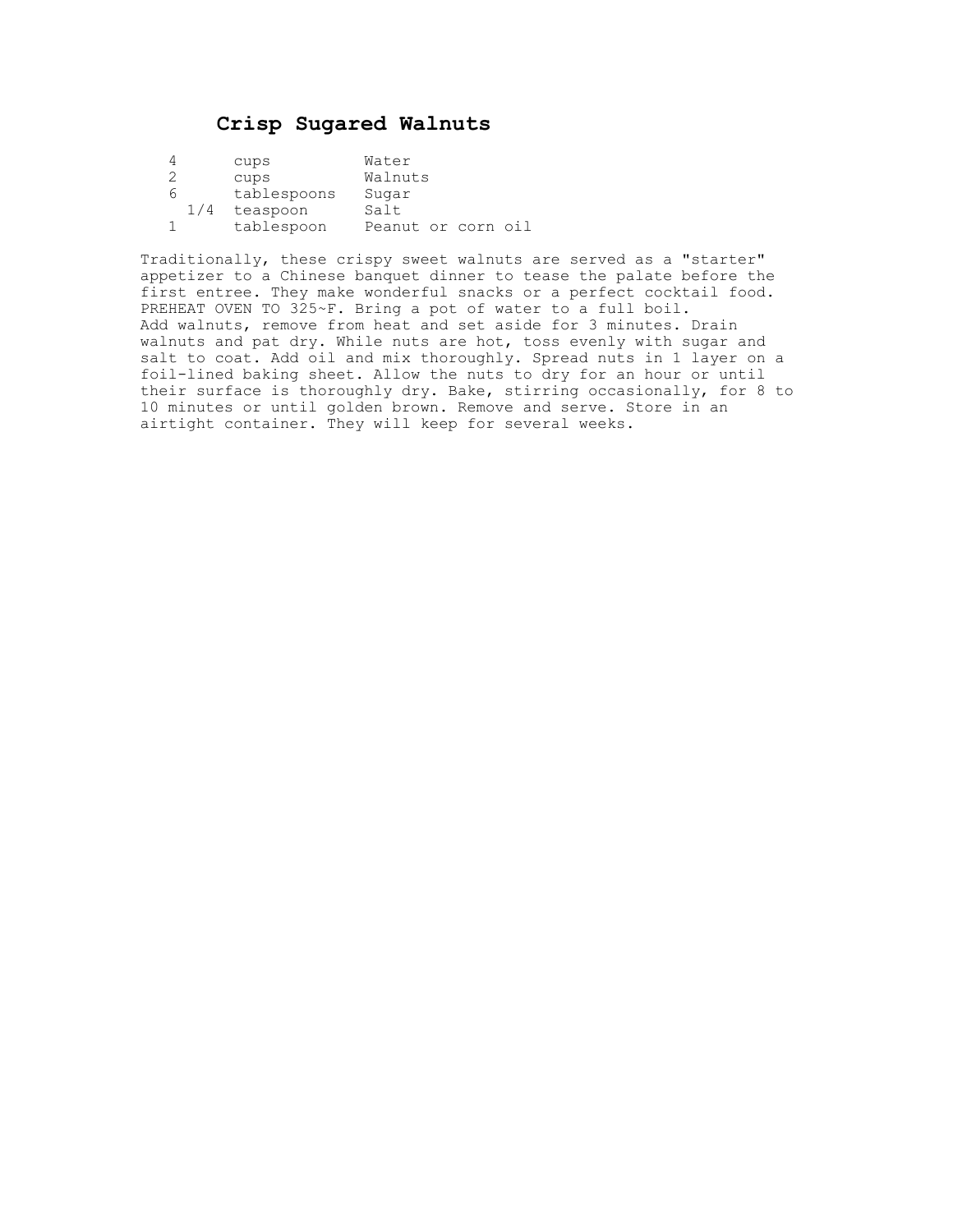## **CRISPY WALNUTS**

1 pound Walnuts, shelled, peeled -- &

| 1/4 | teaspoon | Salt  |
|-----|----------|-------|
|     | cups     | Sugar |
| 1/2 | cup      | Honey |
|     | cups     | ∩i 1  |

Wash walnuts thoroughly. Fill a wok with water about half way & put walnuts in. Bring to boil & let them boil about 3 minutes. Drain & wash them again. Pour 4 cups water into wok. Add salt, sugar & honey. Return walnuts to wok & cook about 15 minutes or until liquid begins to thicken. When thickened, pour contents into large bowl & let them soak 24 hrs. Remove walnuts from sugar water & drain in strainer. Heat oil in wok to 350 F & add walnuts. Stir occasionally until walnuts turn golden brown. Remove from wok & spread out to cool. When cold, store in airtight container or jar to maintain crispness. Delicious served as an appetizer with drinks.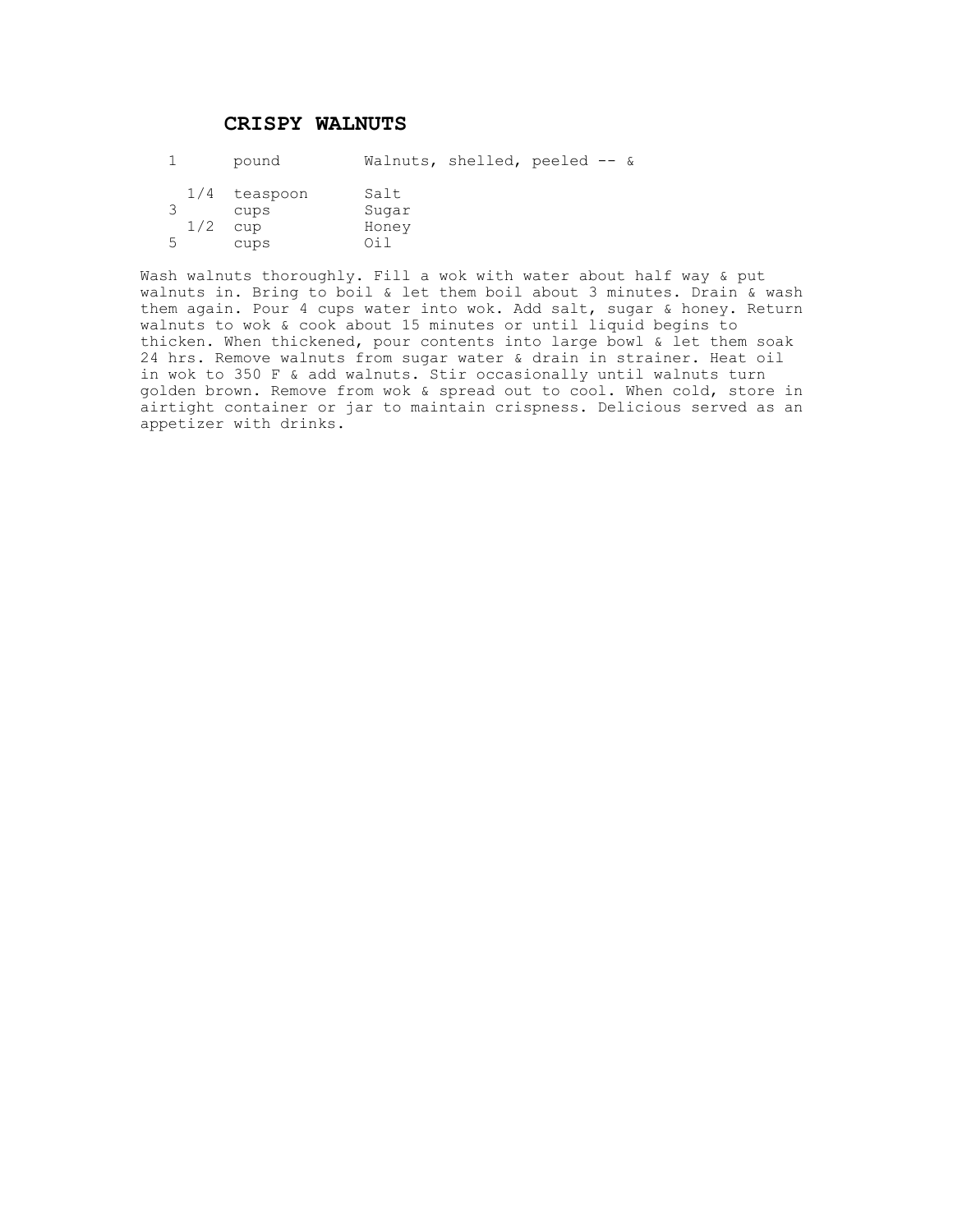#### **CURRIED EGGPLANT STRUDEL**

|   |     | large        | eqqplant -- peeled/diced                     |
|---|-----|--------------|----------------------------------------------|
|   |     | 1/2 teaspoon | salt                                         |
|   |     | cup          | chopped onion                                |
|   |     | tablespoon   | olive oil                                    |
|   |     |              | qarlic clove -- minced                       |
|   |     | tablespoon   | curry powder                                 |
|   |     | teaspoon     | ground cumin                                 |
|   |     | teaspoon     | chili powder                                 |
|   |     | cup          | chopped canned tomatoes                      |
| 2 |     | tablespoons  | sugar                                        |
|   | 1/4 | teaspoon     | ground saffron                               |
|   | 1/4 | cup          | vinegar                                      |
|   | 1/2 | cup          | roasted peanuts -- chopped                   |
|   |     | pound        | frozen phyllo dough (24 sheets) -- defrosted |
|   | 3/4 | pound        | unsalted butter -- clarified                 |
|   |     | cup          | plain yogurt                                 |

Toss the eggplant with the salt and set aside for 30 minutes. Wrap in a towel and squeeze out any excess moisture. Set aside.

In a skillet, saute the onion in the olive oil over medium heat until soft, about 2 minutes. Add the garlic, curry powder, cumin and chili powder, and cook 2 more minutes.

Add the reserved eggplant, tomatoes and sugar. Mix the saffron into the vinegar and add to mixture. Simmer for 15 minutes, until the eggplant is soft. Add a bit of water if the mixture should become too dry.

Add the peanuts and cool completely.

Preheat the oven to 400 degrees.

Place a sheet of phyllo on a clean work surface and drizzle lightly with clarified butter. Layer five more sheets, drizzling a bit more butter atop each layer. Brush the top layer with butter.

Place a quarter of the filling over the sheets, mounding more of it along one of the longer sides. Roll the sheets up jelly roll-style, starting at the edge with the mounded filling. Place seam-side down on a greased sheet pan and brush with more cla rified butter. Make three more strudels using the rest of the phyllo and the remaining filling and butter.

On sheet pans, bake in the preheated oven until golden brown, about 25 to 30 minutes, moving the pans front to back and top to bottom halfway through. Let rest for 10 minutes before serving.

Cut the strudel in 1-inch-thick slices and top with yogurt.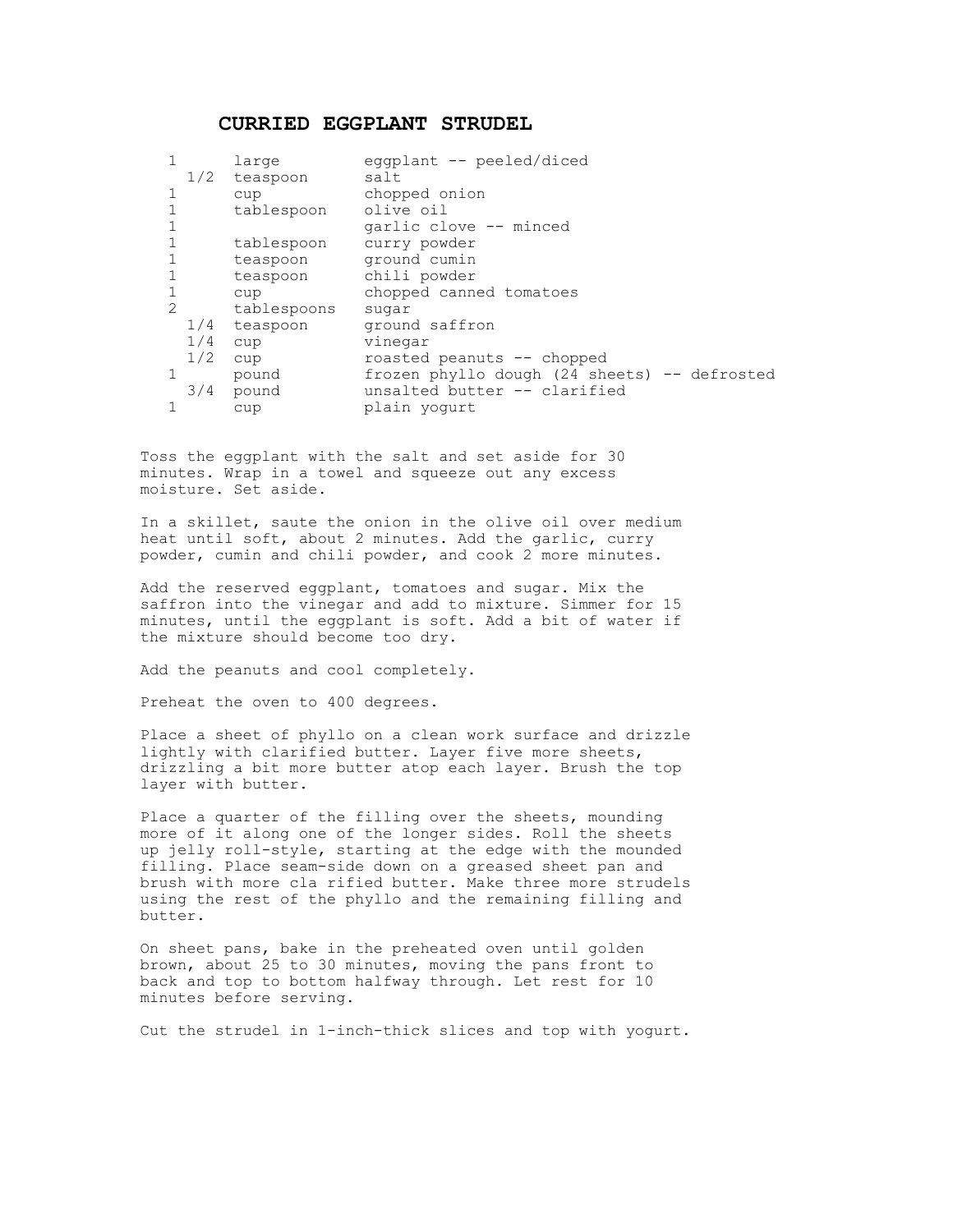#### **DIM SUM (STEAMED CHINESE APPETIZERS).**

| $1 \frac{3}{4}$ |              | Ground meat (beef -- pork or   |
|-----------------|--------------|--------------------------------|
|                 | οf           | two)                           |
|                 |              | -----BASIC MIX-----            |
| 2               |              | Eqqs                           |
| 3               | tablespoons  | Soy sauce (light -- preferred) |
| $\frac{3}{1}$   | tablespoons  | Sherry                         |
|                 | teaspoon     | Grated fresh ginger            |
|                 | 1/2 teaspoon | White pepper                   |
| 2               | tablespoons  | Sesame oil                     |
| 3               |              | Chopped little green -- onions |
| 2               | tablespoons  | Corn starch                    |
| 4               | tablespoons  | Chopped water chestnut         |
| 3               |              | Clove garlic -- minced         |
|                 |              | -----EXTRA CONDIMENTS-----     |
| $1 \t1/2$       | teaspoons    | Red chili sauce with -- garlic |
| 2               | teaspoons    | Spicy brown bean sauce         |
| 3               | teaspoons    | Hosin sauce                    |
| 1               | teaspoon     | Grated orange peel             |
|                 |              | -----WRAPPER-----              |
|                 | package      | Wonton skins                   |

in a large bowl, mix meat well with remaining BASIC ingredients. mix until smooth.

Separate mix into four equal parts. For each part, add one of the EXTRA condiments -- mix well.

To stuff the dumplings, put about one overflowing teaspoon or pecan sized ball into a wonton skin. Fold into shape. Possible shapes are purse , fish , chocolate kiss, nurses cap, or whatever. Parts of the wonton skin that are sticking out may get tough, so keep this to a minimum. Use a different shape for each condiment so that you will know what is what.

To cook, place on top of lettuce leaf on steam rack ( the leaf helps prevent sticking). Be very careful not to let them touch each other or else they will stick. Steam for 20 minutes. Eat hot. Can be frozen and reheated in microwave.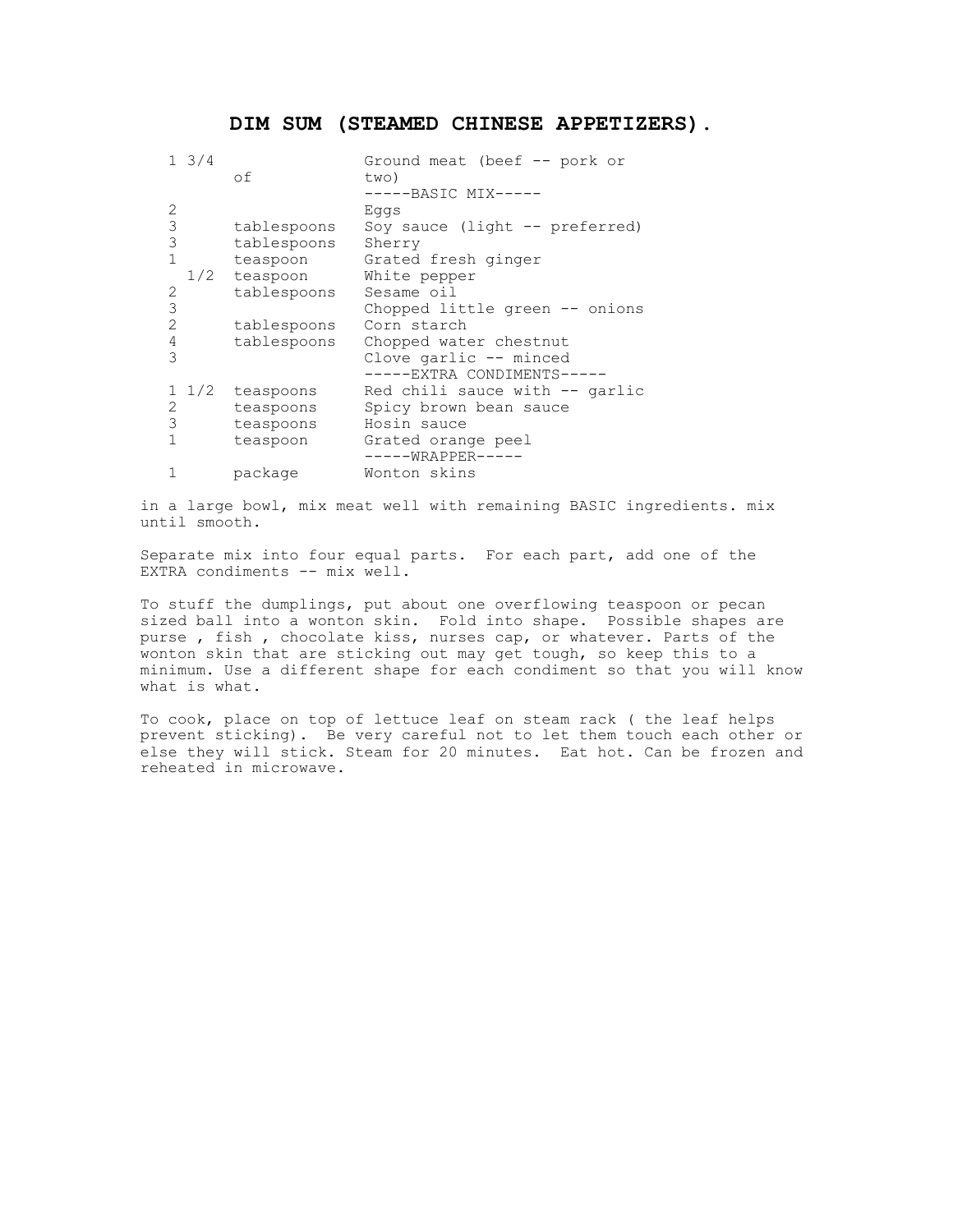### **Dolmas**

| $\mathcal{D}$                                                      | pound<br>cups                                                                                                    | Ground Lamb<br>Onion, Minced in Processor --                                                                                                                                                                                        |
|--------------------------------------------------------------------|------------------------------------------------------------------------------------------------------------------|-------------------------------------------------------------------------------------------------------------------------------------------------------------------------------------------------------------------------------------|
| 1/3<br>1/2<br>2<br>2<br>$\mathcal{P}$<br>1/4<br>1<br>1/4<br>4<br>8 | cup<br>cup<br>tablespoons<br>tablespoons<br>tablespoons<br>cup<br>teaspoon<br>teaspoon<br>cups<br>ounces<br>each | Olive Oil<br>Long Grain Rice -- Uncooked<br>Fresh Parsley -- Finely chopped<br>Fresh Dill -- Chopped<br>Fresh Mint -- Finely chopped<br>Pine nuts -- Roasted<br>Salt<br>Pepper<br>low sodium chicken broth<br>Grape Leaves<br>Lemon |
|                                                                    |                                                                                                                  |                                                                                                                                                                                                                                     |

In food processor fitted with metal blade, chop onion then herbs. Saute onion in olive oil until translucent. Put in large bowl with remaining ingredients (except grape leaves and chicken broth) and mix thoroughly. Drain grape leaves and drop into boiling water for  $2 - 4$ minutes. Remove from water, separate and dry. Put 1 T. meat mixture on each leaf and roll. Put any leftover leaves on bottom of skillet. Place dolmas in 2 layers in pan. Squeeze lemon over. Cover with layer of leaves (if you have enough). Cover with chicken stock. Weigh down with heatproof plate and cover. Simmer about 1-1/2 hours. Best served at room temp.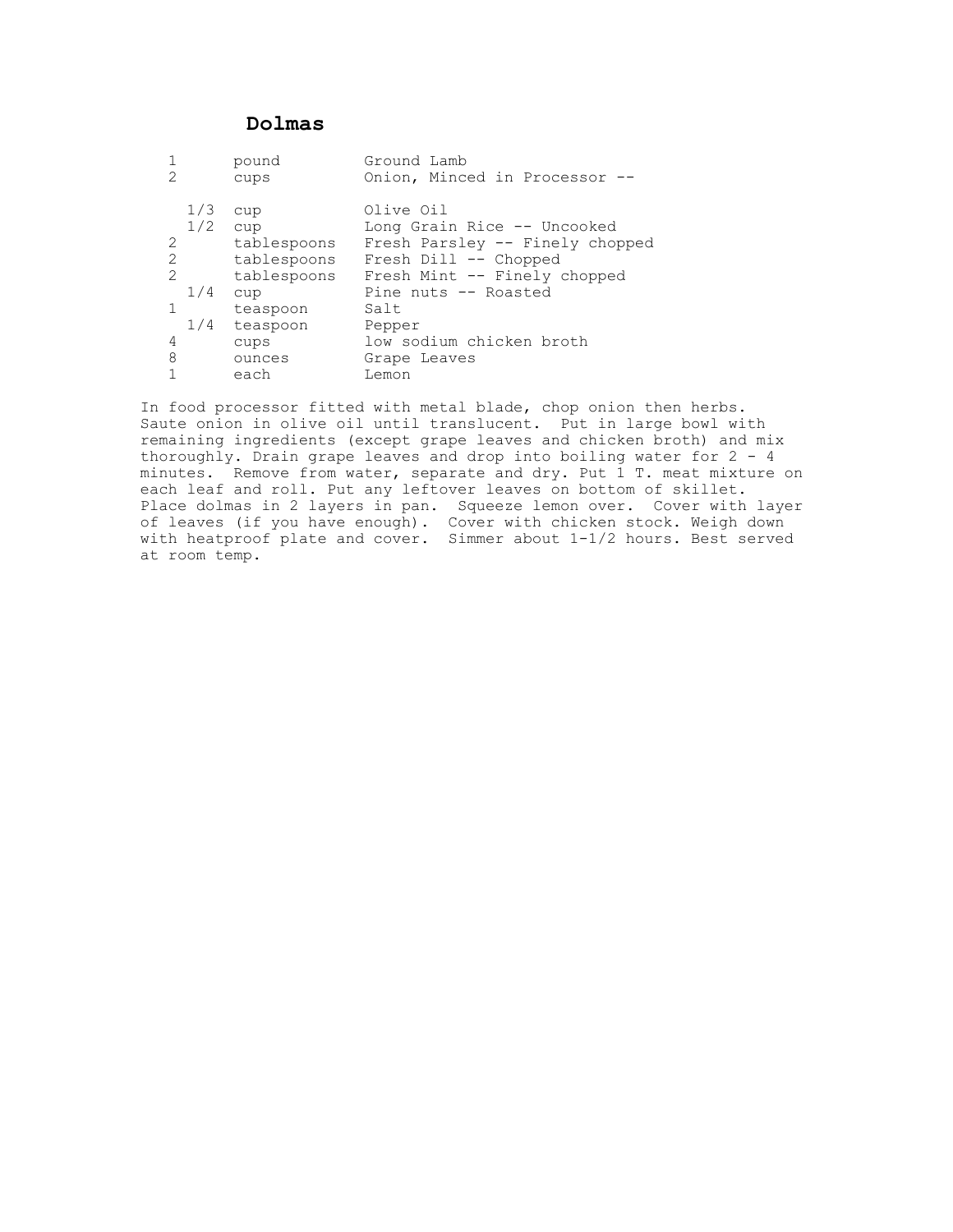## **Dried Tomato Torta**

|              | cup         | cream cheese -- at room temperature       |
|--------------|-------------|-------------------------------------------|
|              | cup         | unsalted butter -- at room temperature    |
|              | cup         | parmesan cheese -- freshly grated         |
|              | $1/2$ cup   | sun-dried tomatoes, oil-packed -- drained |
| (reserve oil |             |                                           |
| 2            | tablespoons | oil -- from dried tomatoes                |
| 2            | cups        | fresh basil leaves -- lightly packed      |

With an electric mixer or food processor, beat cream cheese, butter and parmesan cheese until very smoothly blended. Cut 4 tomatoes into thin strips; set aside. Whirl remaining tomatoes, oil and about 1/2 cup of the cheese mixture until tomatoes are very smoothly pureed; scrape puree back into bowl with cheese mixture and beat to blend. Cover bowl and chill for about 20 minutes, or until firm enough to shape.

Mound cheese on a platter. If made ahead, cover with and inverted bowl (don't let it touch the cheese) and chill up to 3 days; serve at room temperature. Arrange reserved tomato strips and basil leaves around torta. Sunset suggests spreading cheese on toast (they recommend toasted pita bread triangles) and topping with a basil leaf and a tomato strip. Makes 8 to 10 appetizer servings.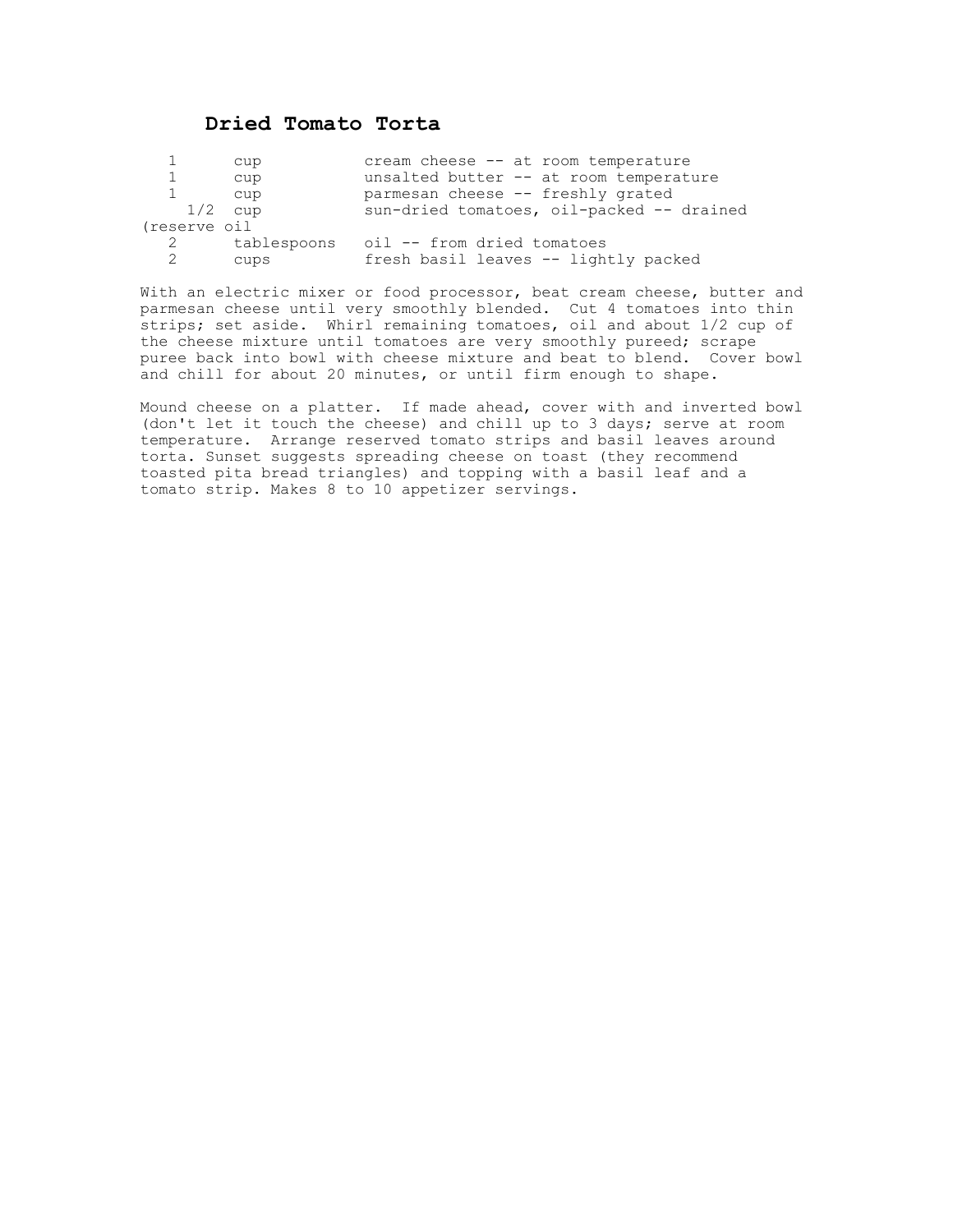## **East Indian Snack**

| 5 |     | ounces                | can crisp Chinese noodles  |
|---|-----|-----------------------|----------------------------|
|   |     | $6\frac{1}{4}$ ounces | package salted cashew nuts |
|   |     | cups                  | Rice Chex®                 |
|   | 1/8 | cup                   | toasted coconut            |
|   |     | teaspoon              | curry powder               |
|   | 1/4 | teaspoon              | ground ginger              |
|   | 1/4 | cup                   | melted butter              |
|   |     | tablespoon            | soy sauce                  |
|   |     |                       |                            |

In mixing bowl or slow-cooking pot, mix together noodles, cashews, Rice Chex, and coconut. Sprinkle with curry and ginger. Add butter and soy sauce. Toss until well mixed. Cover and cook in slow-cooking pot on low 3 to 4 hours. Uncover the last 30 to 40 minutes. Serve as appetizer or snack.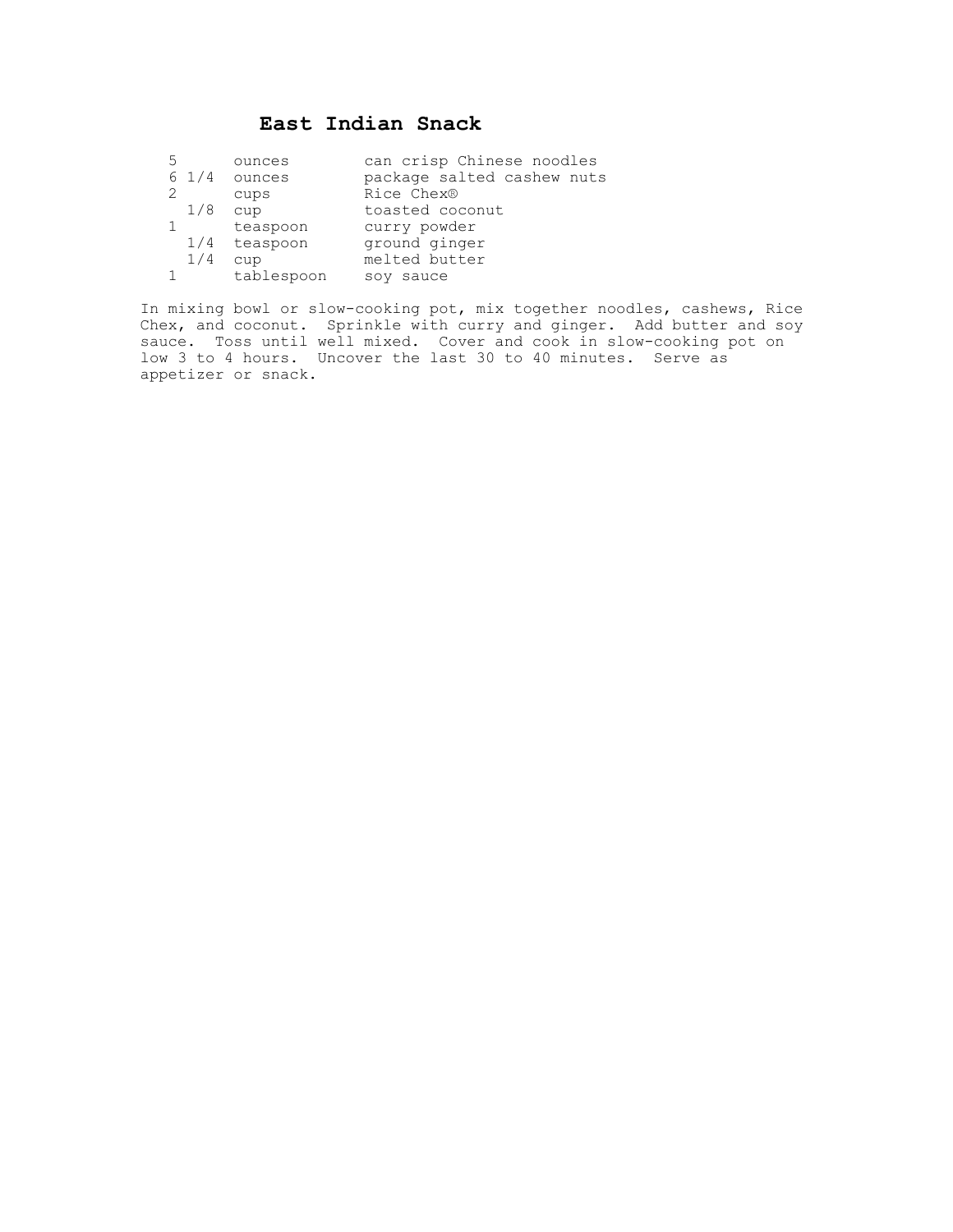### **EDITH'S SWEDISH MEATBALLS**

|   | pound  | ground beef (lean)                        |
|---|--------|-------------------------------------------|
|   |        | egg                                       |
| 3 | stalks | celery diced -- fine                      |
|   | large  | bell pepper -- diced fine                 |
|   | small  | onion -- grated                           |
|   |        | potato -- grated                          |
|   |        | salt and pepper -- to taste               |
|   |        | slightly less than one small can tomato   |
|   |        | sauce (8 ounces)                          |
|   |        | (you do not want the mixture              |
|   |        | to soupy so add a little at a time)       |
|   |        | crushed corn flakes mixed with some flour |
|   |        | (about 2 tbs flour to                     |
|   | cup    | crushed corn flakes)                      |

Mix first seven ingredients well. Add tomato sauce a little at a time, mixing well. Mixture should be a little mushy but not soupy, (you can't roll them into balls using your hands). Use two small spoons (such as ice tea spoons) to drop mixture into corn flake mixture. Coat each meatball well. Fry in very hot oil (1/4 inch) in a large heavy skillet until brown on all sides. Drain on paper towels. Note: vegetables can be prepared in a food processor.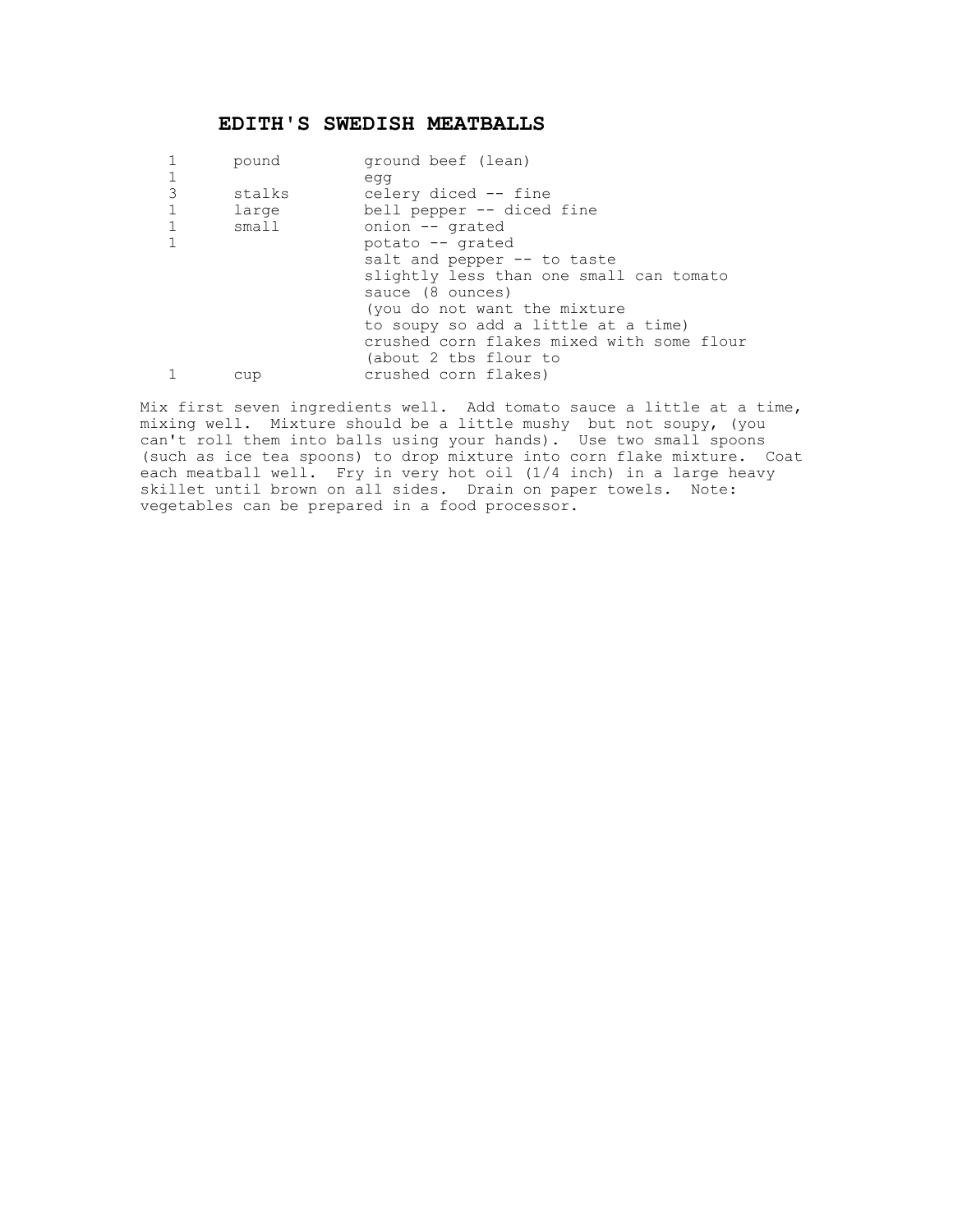## **EGG MOUSSE**

|   |            | Eggs -- hard-boiled   |
|---|------------|-----------------------|
| 5 | ounces     | Chicken stock         |
|   | teaspoon   | Gelatine              |
|   |            | $C$ ream $--$ whipped |
|   | tablespoon | Worcestershire sauce  |
|   |            | Paprika               |
|   | teaspoons  | Anchovy essence       |
|   |            | Salt                  |

Finely chop the egg whites. Sieve the egg yolks.

Add gelatine to chicken stock and heat until it dissolves. Cool and allow mixture to begin to set. Put stock and seasoning into whipped cream. Fold in yolks and whites, place in dish and chill. Decorate and serve.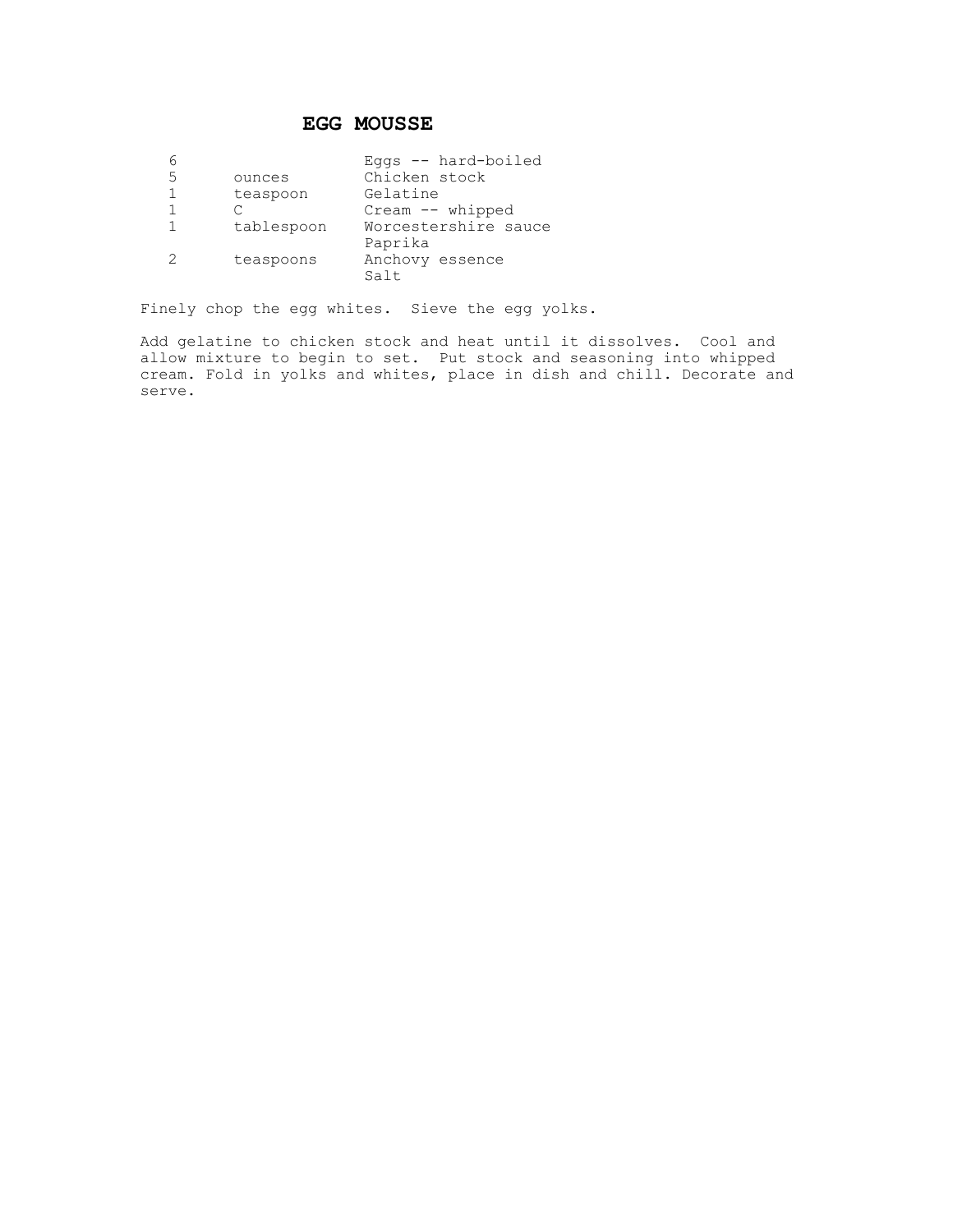#### **EGG PANCAKE ROLLS WITH PORK FILLING**

| 4              |                | Eggs                       |
|----------------|----------------|----------------------------|
| $\mathbf{1}$   | tablespoon     | Dry sherry                 |
|                |                | Carrots -- finely chopped  |
|                |                | (for garnish)              |
|                |                | $---FILLING---$            |
| $\mathbf{1}$   | cup            | (about 1/2 lb) ground pork |
|                |                | Uncooked                   |
| 2              | medium         | Fresh mushrooms            |
|                |                | Chopped fine               |
| $\overline{2}$ |                | Scallions -- chopped fine  |
|                |                | (white parts separate from |
|                |                | The green)                 |
| 2              | teaspoons      | Cornstarch -- dissolved in |
| $\overline{2}$ | tablespoons    | Water -- cold              |
|                | 1/2 tablespoon | Dark soy sauce             |
| $\mathbf 1$    | tablespoon     | Dry sherry                 |
| $\mathbf 1$    | teaspoon       | Salt                       |
| $\mathbf{1}$   | tablespoon     | Peanut oil                 |
|                |                | $---SAUCE---$              |
| 2              | tablespoons    | Oyster sauce               |
| $\mathbf{1}$   | tablespoon     | Light soy sauce            |
| $\mathbf{1}$   | tablespoon     | Plum sauce                 |
|                |                | Dash hot chili oil or      |
|                |                | Tabasco                    |
|                |                | Sauce                      |
|                |                |                            |

In a bowl, stir the eggs with the dry sherry. In a mixing bowl, combine all the filling ingredients, include only the white parts of the chopped scallions (save the green parts for garnish) and stir to blend well. In a 8-inch skillet, heat the oil lightly. Pour about a quarter of the egg mixture to cover the bottom of the skillet. Heat until the egg pancake has barely set, then transfer to a plate. Make 3 more pancakes. Divide the filling into 4 portions and put a portions on each pancake. Moisten your fingers with cold water and spread the filling mixture evenly over the surface of the pancake, then roll up tightly, as you would a jelly roll.

Seal with a little leftover egg from the egg-beating bowl. Place the rolls on a flat plate that will fit your steamer, and then steam them over an inch of simmering water for 15 minutes. In a bowl, mix together the sauce ingredients. To serve, cut the rolls into slices, cutting on the slant.

Drizzle the sauce over them and top with the scallion greens and the carrots. Makes 6 to 8 appetizer servings.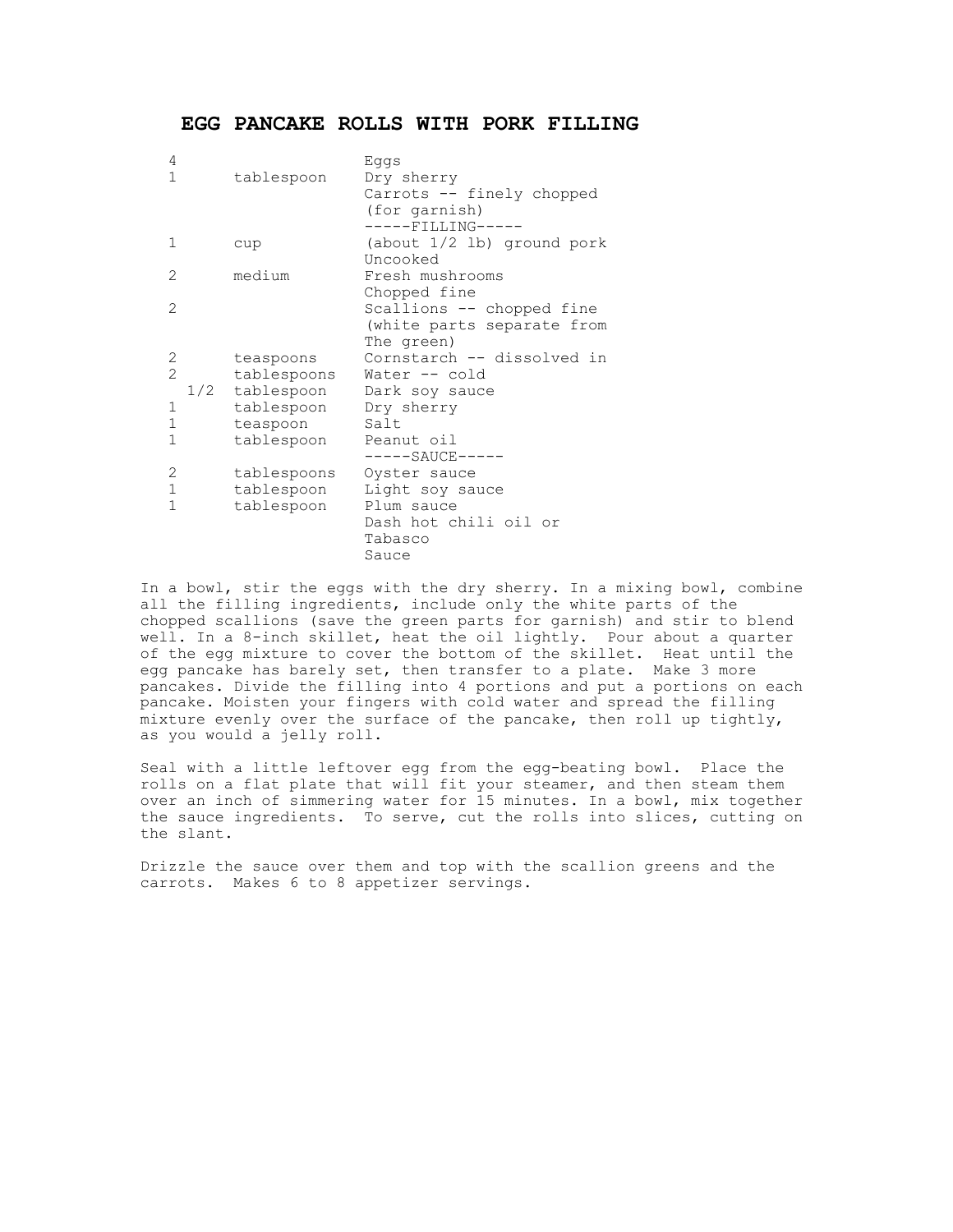## **EGGPLANT APPETIZER (CAPONATINA)**

|              | pound  | Small                                            |
|--------------|--------|--------------------------------------------------|
|              |        | Coursely chopped garlic --                       |
|              |        | (not from a jar)                                 |
|              | ounces | Can                                              |
|              |        | Drained $--$ (or fresh                           |
|              |        | Chopped)                                         |
| $\mathbf{1}$ | medium | Red Bell Pepper -- in 1/2 in                     |
|              |        | Pieces                                           |
|              |        | Coursely chopped FRESH Mint                      |
|              |        | Leaves                                           |
| 1/4          | cup    | Coursely chopped FRESH Basil                     |
|              |        | Leaves                                           |
|              |        | Olive oil                                        |
|              |        | Basalmic Vinegar                                 |
|              |        | Course Grd Pepper and Salt                       |
|              |        | To taste                                         |
|              |        | Eqqplant $--$ 5 to6 in. long                     |
|              |        | Mushrooms Pieces or caps                         |
|              |        | $1/4$ cup<br>$1/4$ cup<br>$1/4$ cup<br>$1/3$ cup |

Cut lengthwise, all eggplants in half. Cut each half length-wise into thirds. Cut cross ways to make inch size pieces.(Actually they will be small triangles.) Add 1/4 cu. olive oil to saute pan. Add Eggplant and Peppers,, saute med.heat 4-5 min. Do not overcook.

Eggplant should be firm. Add Garlic and stir. cook 1 minute. Remove from heat and place in bowl. Add Mint, Basil, Pepper and Basalmic vinegar. Taste for salt.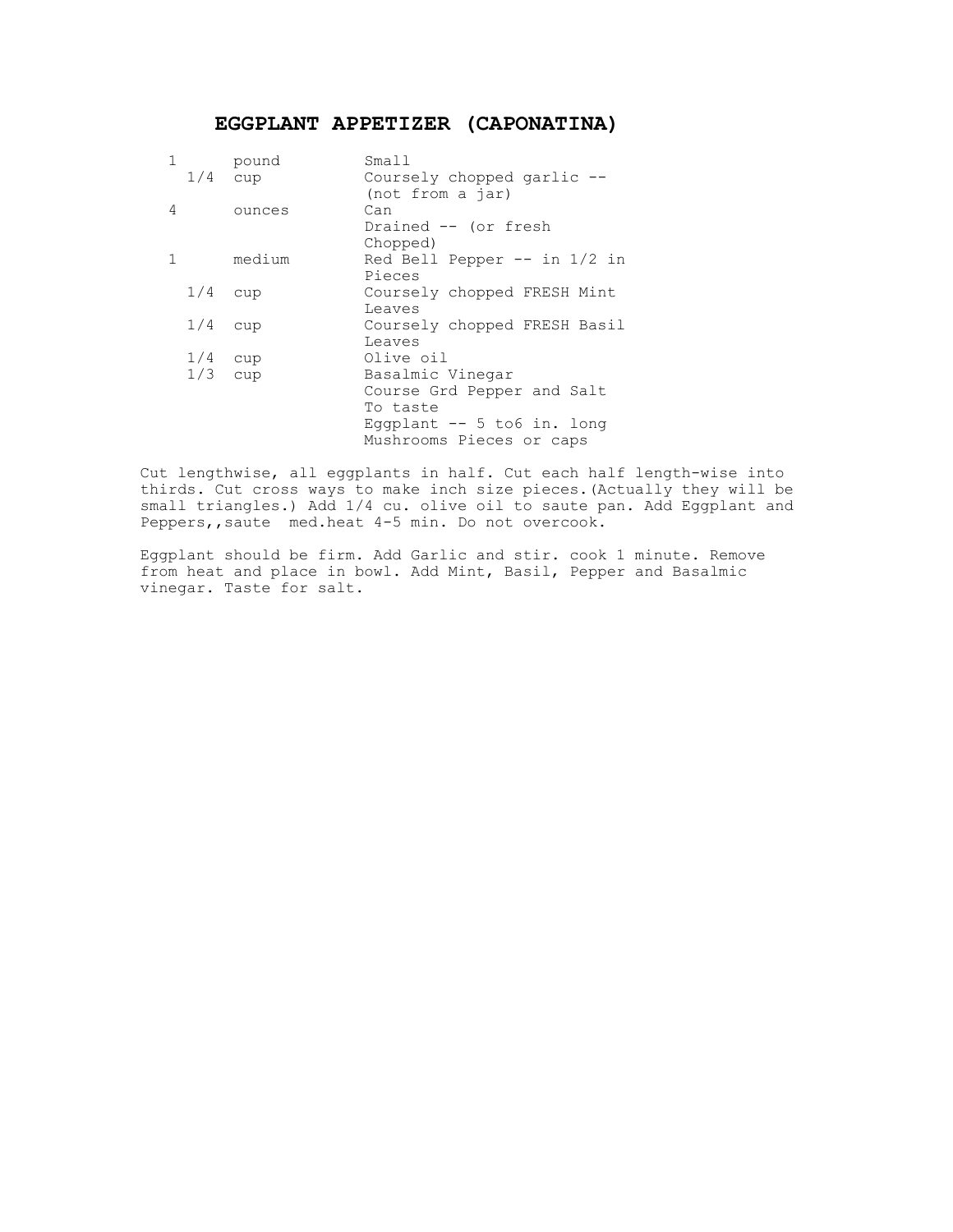# **Eggplant Caviar**

| 1/3 | cup        | Eqqplants<br>Garlic cloves -- minced<br>Olive oil |
|-----|------------|---------------------------------------------------|
|     | tablespoon | Minced parsley -- (or Onion, Basil or             |
|     |            | Anchovies)                                        |
|     |            | Lemon $--$ juice only                             |
|     |            | Salt and pepper                                   |

This makes a dip that is delicious on raw vegetables or spread on French bread, and is good as an appetizer, snack or light lunch.

HALVE THE EGGPLANTS LENGTHWISE and place under a broiler, 2 inches from the flame. Broil for 50 minutes, turning once, until very soft. Scoop out the flesh and discard the seed strips. Pass through the coarse blade of a food mill or coarsely mash by hand. Add garlic to taste (be careful, the taste becomes stronger with time). Beat in the olive oil. Add the parsley, lemon juice, salt and pepper.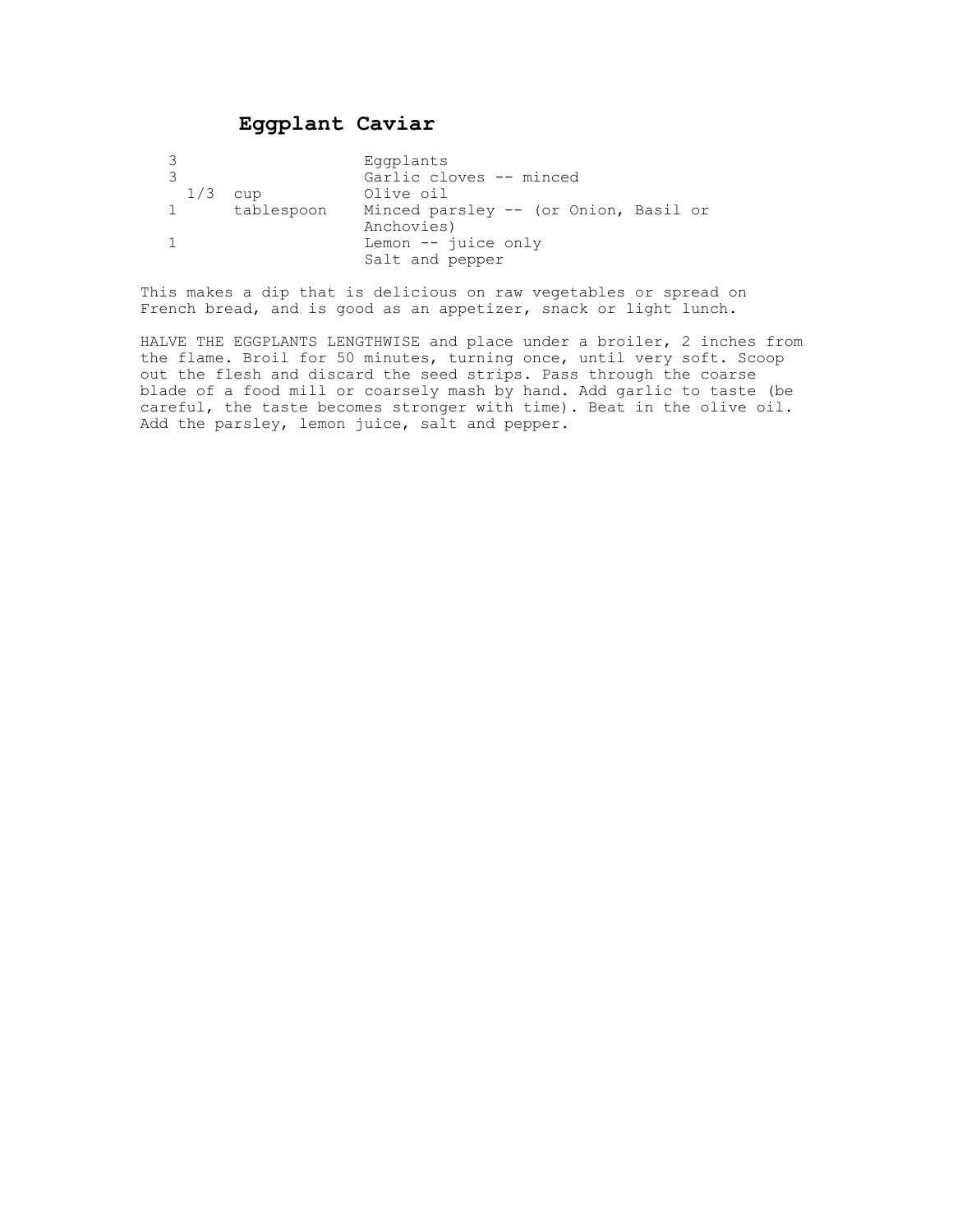# **Eggplant Relish**

|   | medium | Eggplant           |
|---|--------|--------------------|
|   |        | Egg -- hard-boiled |
| 1 |        | Green pepper       |
|   | medium | Onion              |
|   |        | Oil                |
|   |        | Vinegar            |
|   |        | Garlic             |
|   |        | Salt               |
|   |        | Pepper             |
|   |        | Sugar              |
|   |        |                    |

Bake eggplant until soft. Grind together the baked eggplant, egg, green pepper and onion. Add oil, vinegar and seasonings to taste. Chill. Serve cold.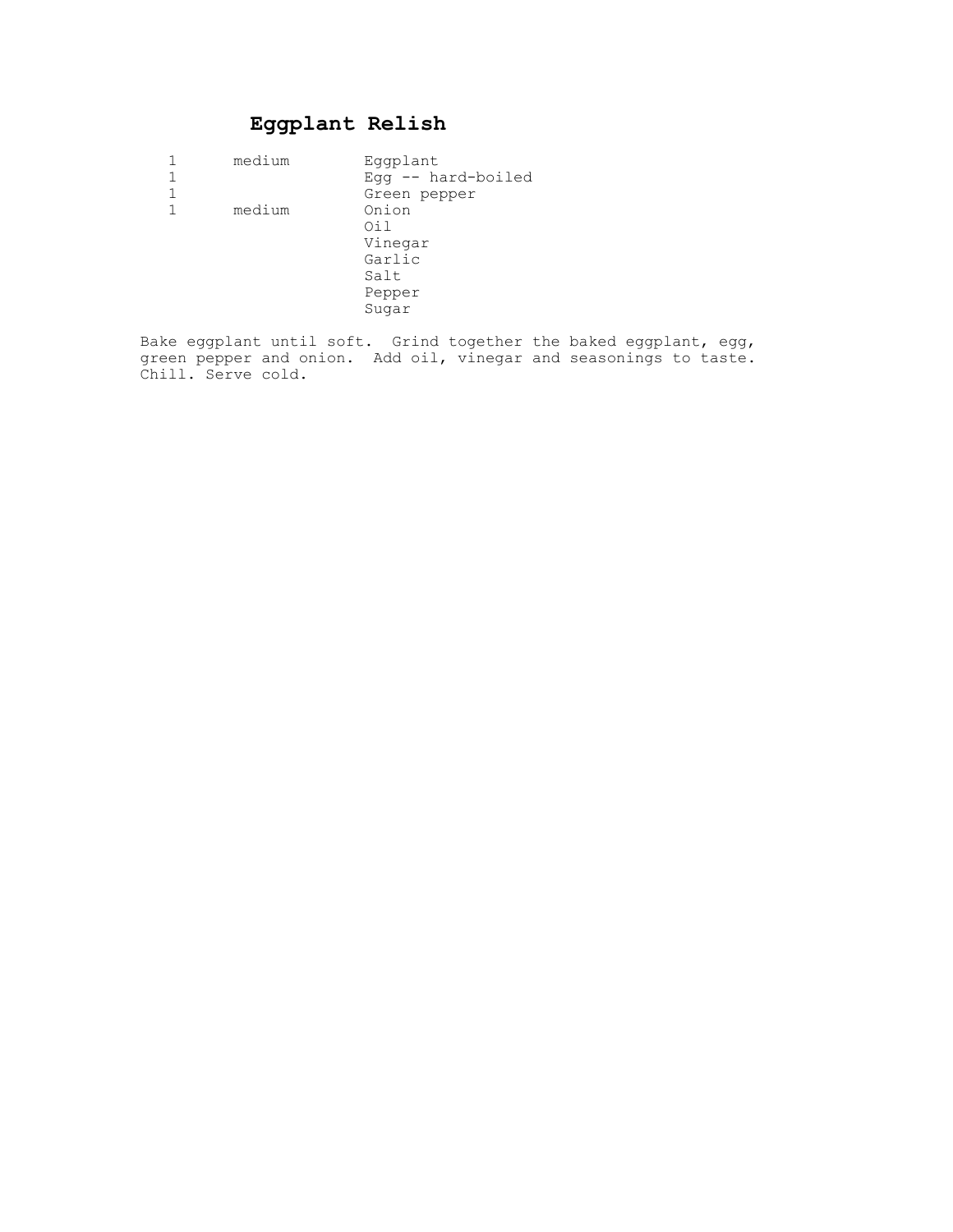## **Ellen's Boursin**

| 8.       | ounces     | Cream cheese                 |
|----------|------------|------------------------------|
|          |            | Garlic cloves -- peeled      |
| $-1$ $-$ | tablespoon | Each fresh basil -- dill and |
|          |            | Black olives -- pitted       |

Blend cream cheese, garlic and herbs in a food processor until smooth. Chop in olives. Transfer to a small bowl and keep refrigerated until ready to serve.

Boursin is generally served as an appetizer spread on crackers, or stuffed into cherry tomatoes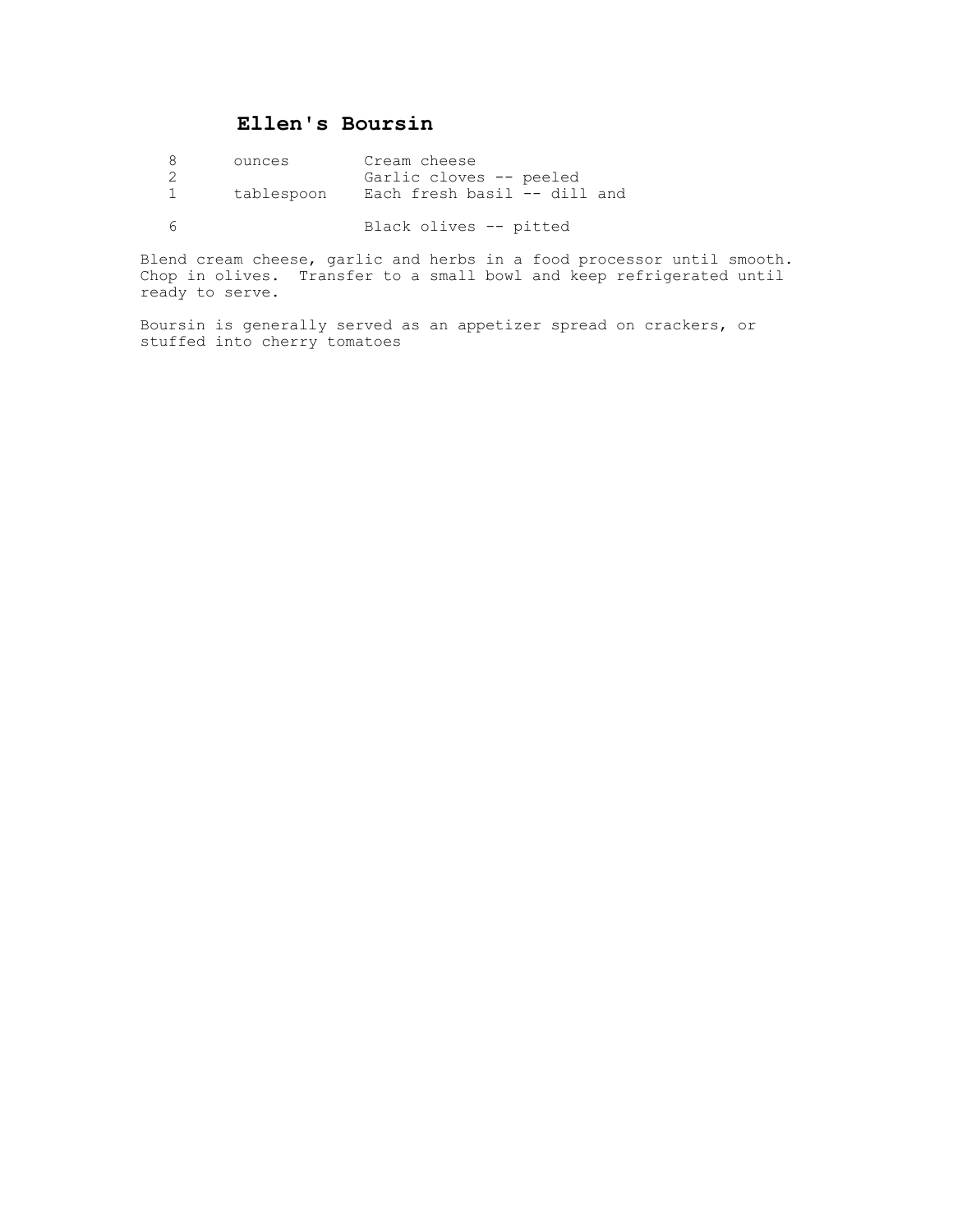# **Escargot a la Bourguignonne**

|     | cup         | Soft butter                    |
|-----|-------------|--------------------------------|
| 1/4 | cup         | Finely chopped parsley         |
| 2   | each        | Shallots -- finely chopped     |
|     | each        | Clove garlic -- finely chopped |
| 2   | tablespoons | Brandy                         |
| 32  | each        | Canned French snails           |
| 32  | each        | Snail shells                   |

1. Preheat the oven to 350 deg. F. 2. Combine the butter, parsley, shallots, garlic, and brandy in a bowl and blend well. 3. Place a snail in each shell and fill the cavity with the seasoned butter. Place on a baking pan and bake for twelve minutes. Serve hot, as an appetizer, on individual snail dishes or on small folded napkins on plates, to keep the shells from sliding about.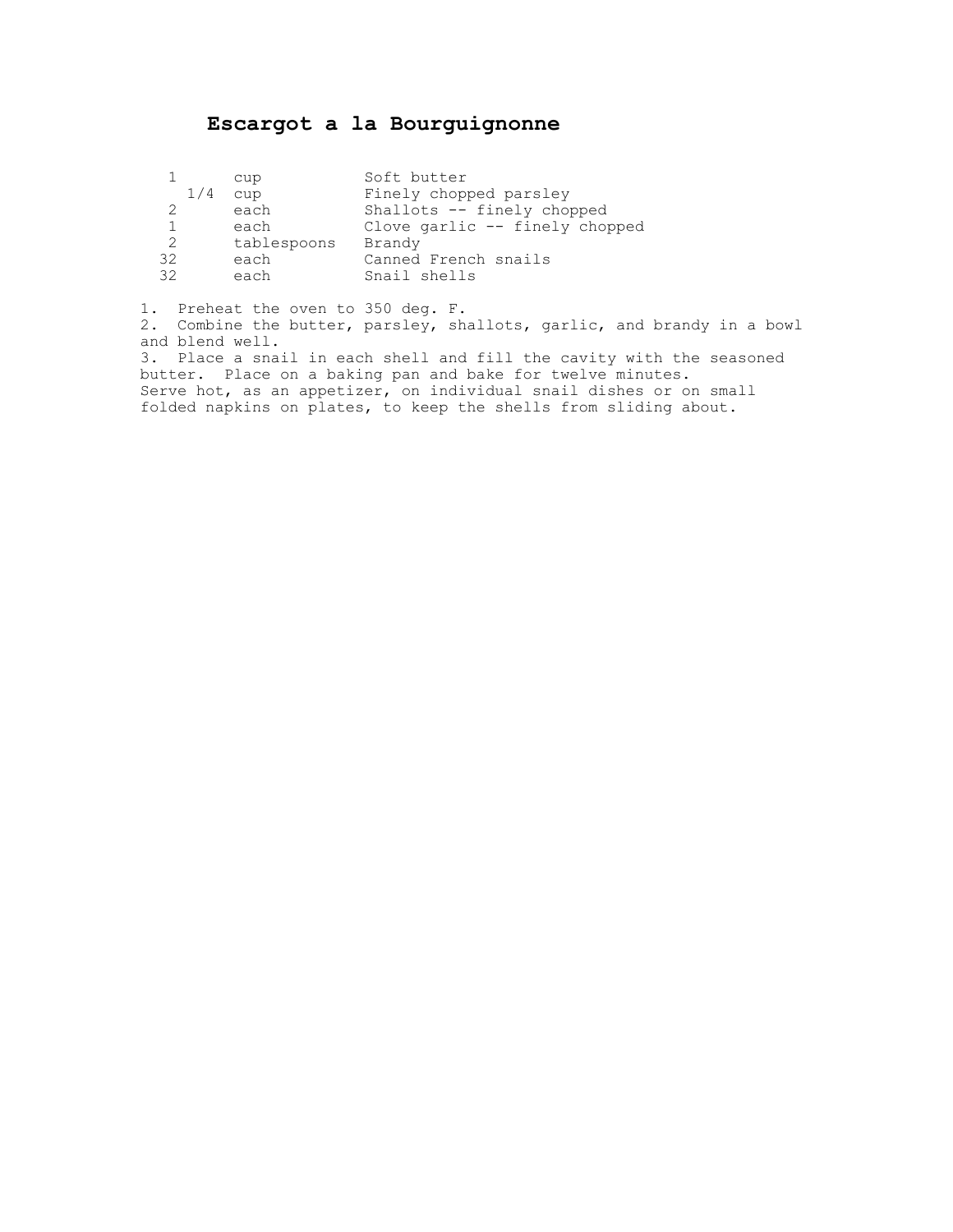## **Escargots Bourguignonne**

|    |     | pounds      | butter                       |
|----|-----|-------------|------------------------------|
| 8  |     | cloves      | fresh garlic -- chopped fine |
| 48 |     |             | snails -- with shells        |
| 2  |     | tablespoons | fresh parsley -- chopped     |
| 3  |     | ounces      | chicken broth                |
|    | 1/4 | cup         | Madeira                      |
|    | 1/2 | teaspoon    | salt                         |

STEP ONE: Place butter in saute pan and cook until it begins to turn brown. Add chopped garlic and saute until light brown. Add snails and saute for approximately 1 minute. Add parsley, chicken broth, Madeira, and salt. Cook until liquid is reduced to about one-quarter.

STEP TWO: Place a little of the sauce in each shell, then add a snail. Reserve the remaining sauce. Place in a 425-degree oven long enough to get very hot. Pour reserved sauce over snails and serve.

CHEF'S NOTE: Be sure to use a large shell for a large snail.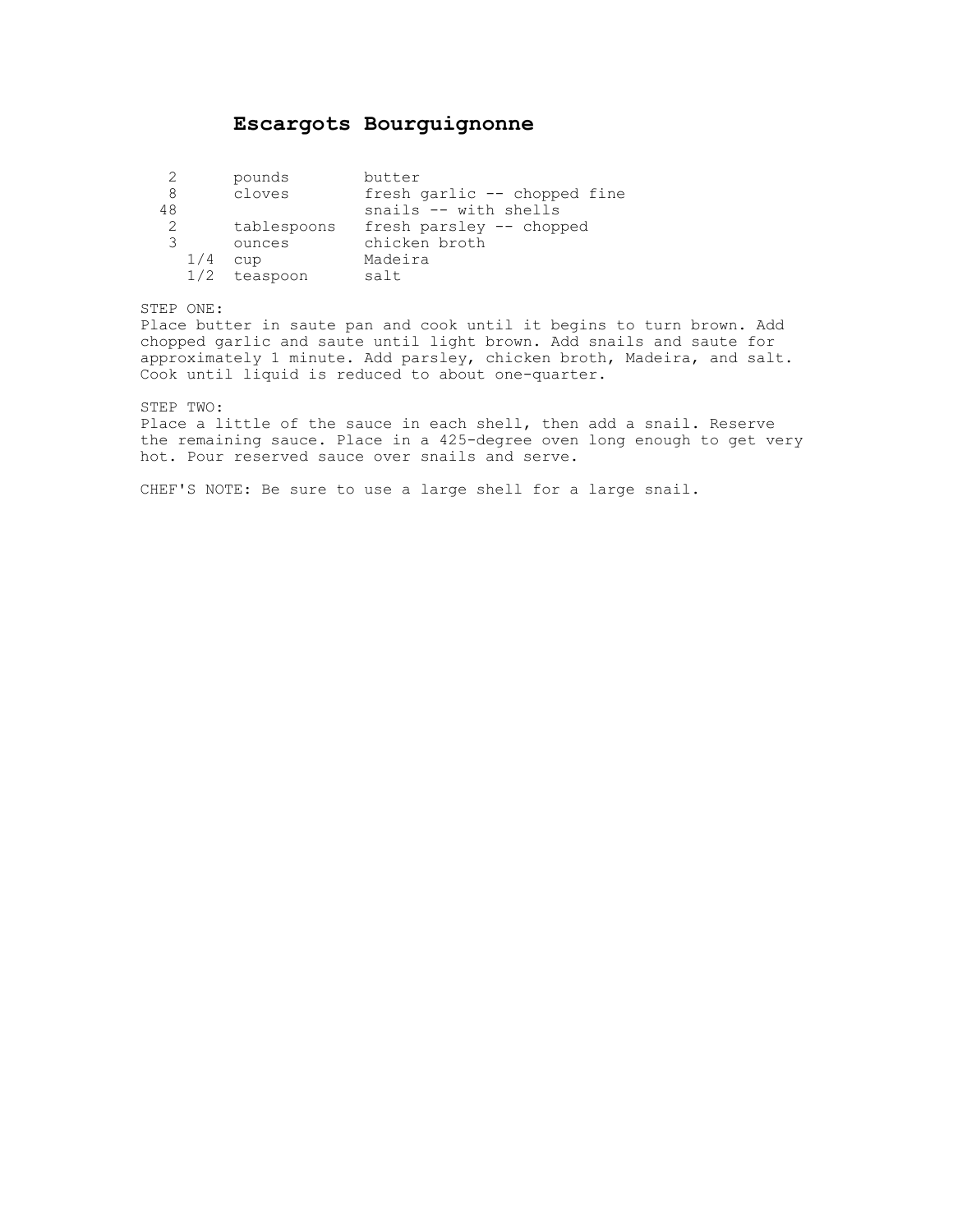#### **FETA STUFFED PASTA SHELLS**

Recipe By Serving Size : 1 Preparation Time : 0:00 Categories : Appetizers **Pasta**  Amount Measure Ingredient -- Preparation Method -------- ------------ -------------------------------- 48 Pasta shells -- large<br>3/4 cup Feta cheese -- crumble 3/4 cup Feta cheese -- crumbled<br>3/4 cup Red pepper -- finely die 3/4 cup red cheese -- crumpled<br>3/4 cup Red pepper -- finely diced<br>12 0lives -- black pitted and Olives -- black pitted and fi 1/4 cup Walnuts -- finely chopped 2 teaspoons Parsley -- fresh chopped 1/2 teaspoon Oregano -- dried

In pot of boiling water, cook pasta shells as directed on package (till al dente). Rinse until cold water. Drain well, arrange shells on large microwave safe serving dish. Set aside. In bowl, combine feta, red pepper, olives, walnuts, parsley and oregano. Fill each pasta shells with about 1 tsp of feta cheese mixture. Use toothpick to skewer each shell.

Microwave stuffed shells at Medium (50%) for 4 to 5 minutes or till heated through. MAKES: 48 appetizers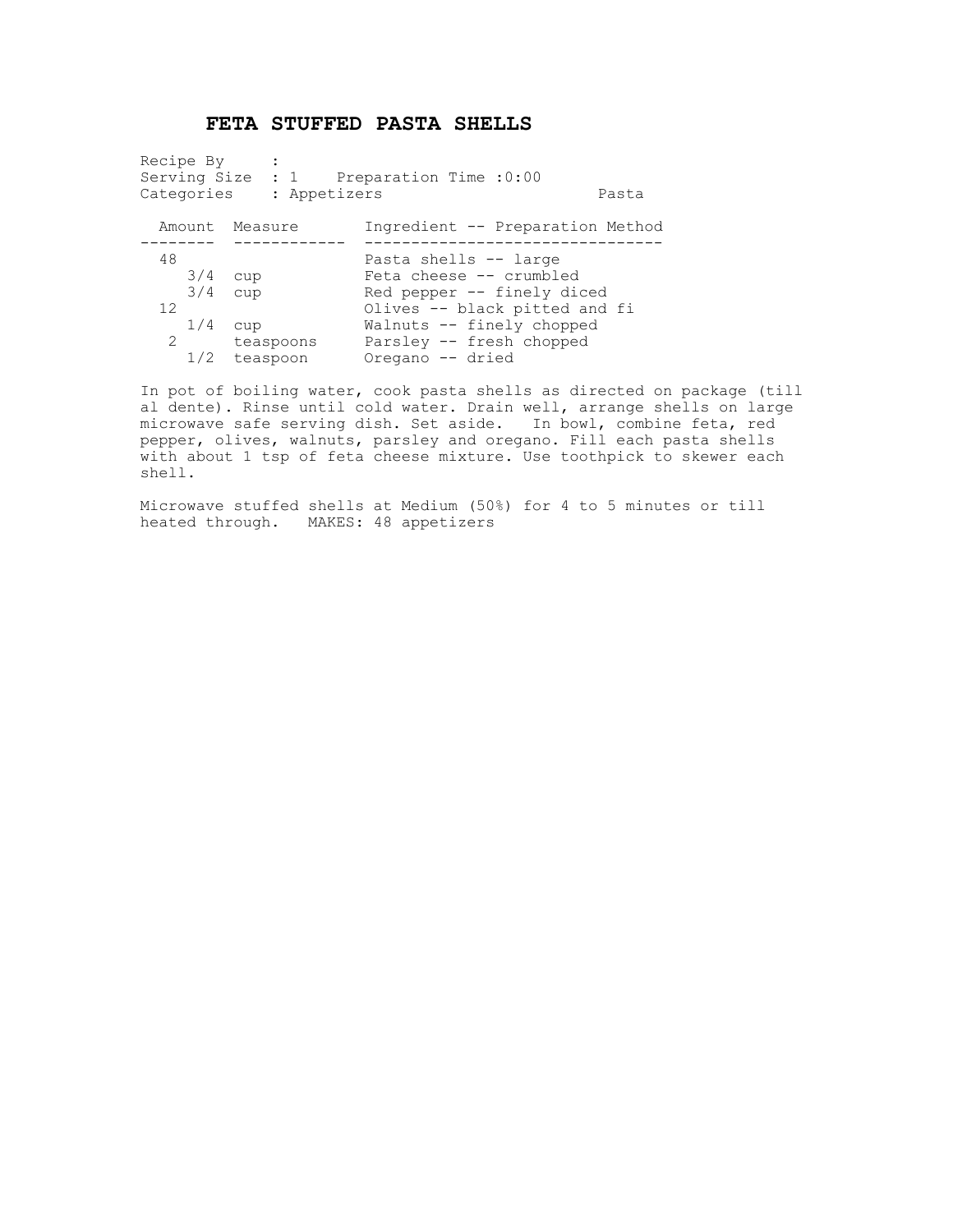Finger Drumsticks

|               | $1\frac{1}{2}$ pounds | chicken wings - 12 to 15 |
|---------------|-----------------------|--------------------------|
|               |                       | salt and pepper          |
|               | cup                   | chicken bouillon         |
|               | tablespoon            | cornstarch               |
| 1/4           | cup                   | sugar                    |
| 1/2           | teaspoon              | salt                     |
| 1/4           | teaspoon              | ground ginger            |
| 1/8           | teaspoon              | pepper                   |
| 3             | tablespoons           | lemon juice              |
| $\mathcal{L}$ | tablespoons           | soy sauce                |
| 1/8           | teaspoon              | garlic salt              |

Cut off and discard wing tips; divide each wing in half by cutting through joint with a sharp knife. Sprinkle wings with salt and pepper. Place in slow-cooking pot. Pour bouillon over chicken. Cover and cook on low for 4 to 5 hours or until tender. Drain; place on broiler pan. Meanwhile, in small saucepan, combine cornstarch with sugar, salt, ginger, pepper, lemon juice, soy sauce and garlic salt. Simmer, stirring constantly, until mixture thickens. Brush some sauce on chicken; brown under broiler. Turn; brush sauce on chicken and brown other side. Makes about 25 to 30 appetizers. Recipe may be doubled for a party. Keep appetizers hot and serve from slow-cooking pot.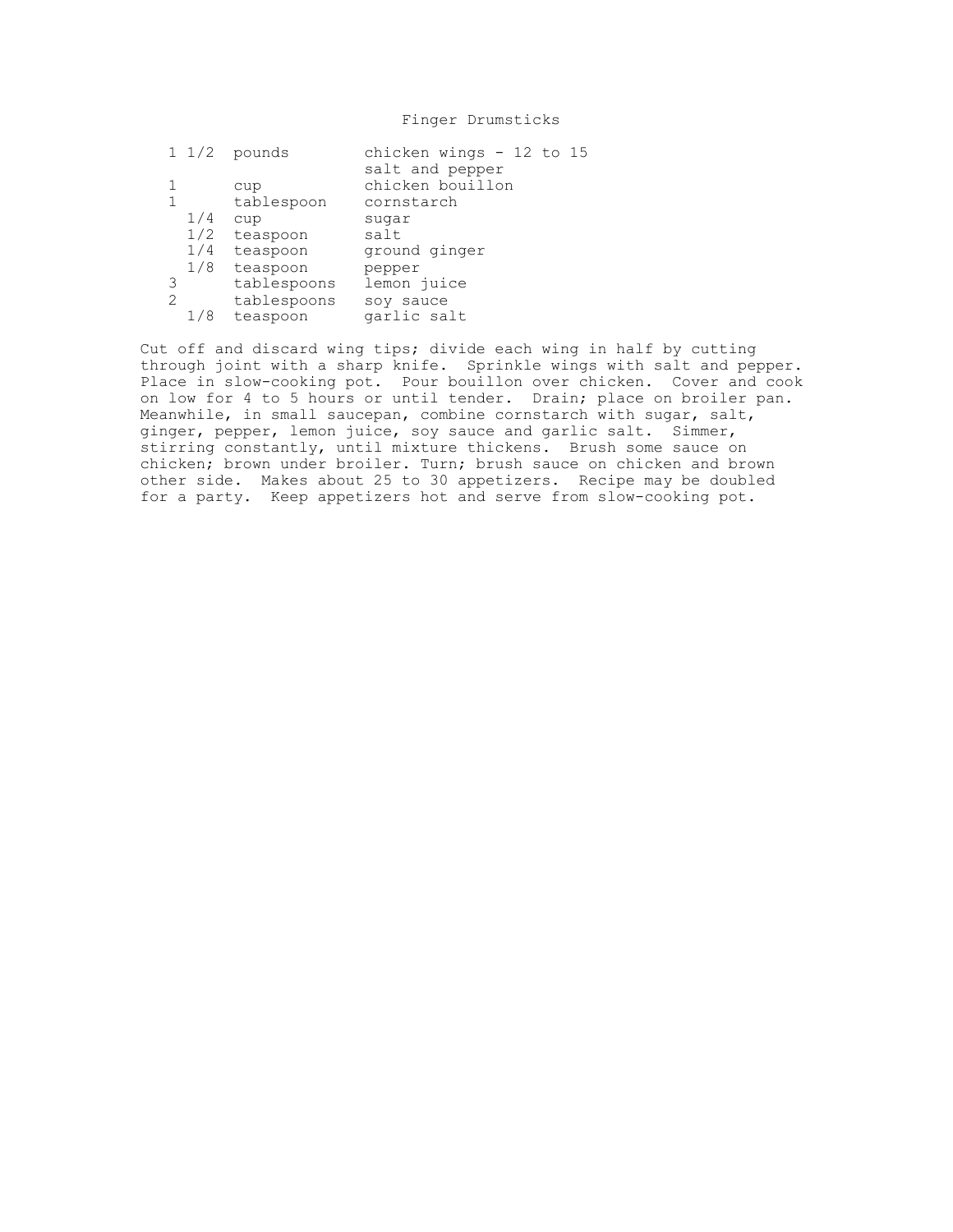|   | ounces | jalapeno peppers, canned      |
|---|--------|-------------------------------|
|   | cup    | buttermilk baking mix         |
| 6 | ounces | mozzarella cheese -- shredded |
|   | pound  | sausage                       |
| 6 | ounces | seasoned bread crumbs         |

\* Use a spicy breading mix made for pork or for less spicy dish use unseasoned fine dry bread crumbs. A mixture of pork breading crumbs and plain crumbs is good to use.

 1. Cut off stem ends and remove seeds from the peppers. Rinse peppers

to remove seeds, but allow some seeds to remain if you like them hotter. 2. Stuff peppers lightly with cheese, then set aside.

 3. Thoroughly mix sausage, biscuit mix, and remaining cheese. Make small patties from the mixture. Place a pepper in the center of each patty, then wrap and seal the dough around the pepper. Coat one or two balls at a time by shaking them in a plastic bag with the pork breading mix or seasoning of your choice.

 4. Using a lightly greased skillet, brown sausage balls until the sausage is thoroughly cooked, turning several times.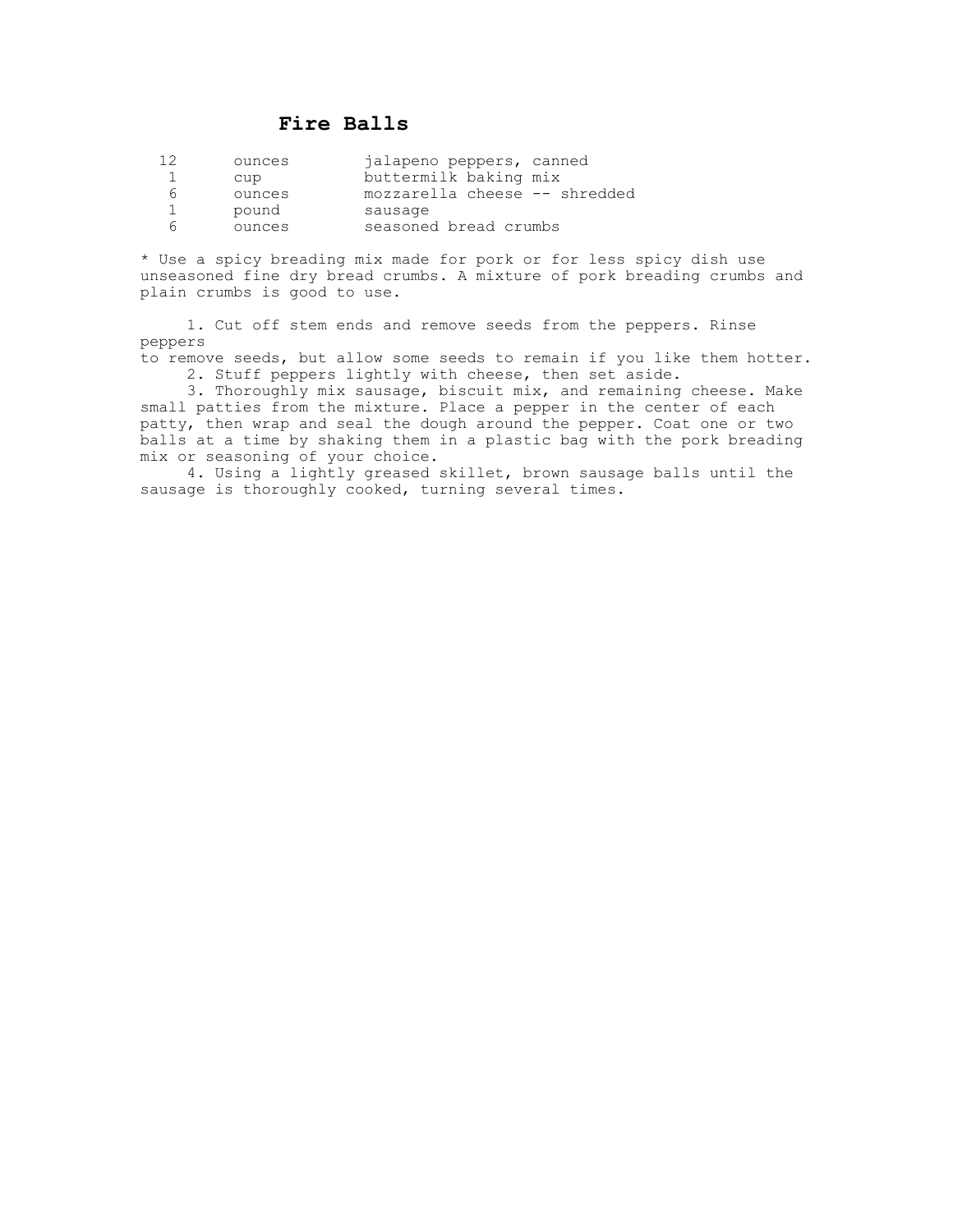## **FRESH FRUIT DELIGHT**

Fresh Fruit in Season -- (apples, melons, kiw

 Cocktail toothpicks Cream Cheese Marshmallow Cream

Combine fresh fruits in season. Use cocktail toothpicks to dip in equal parts of cream cheese and marshmallow cream mixed together. A delicious appetizer.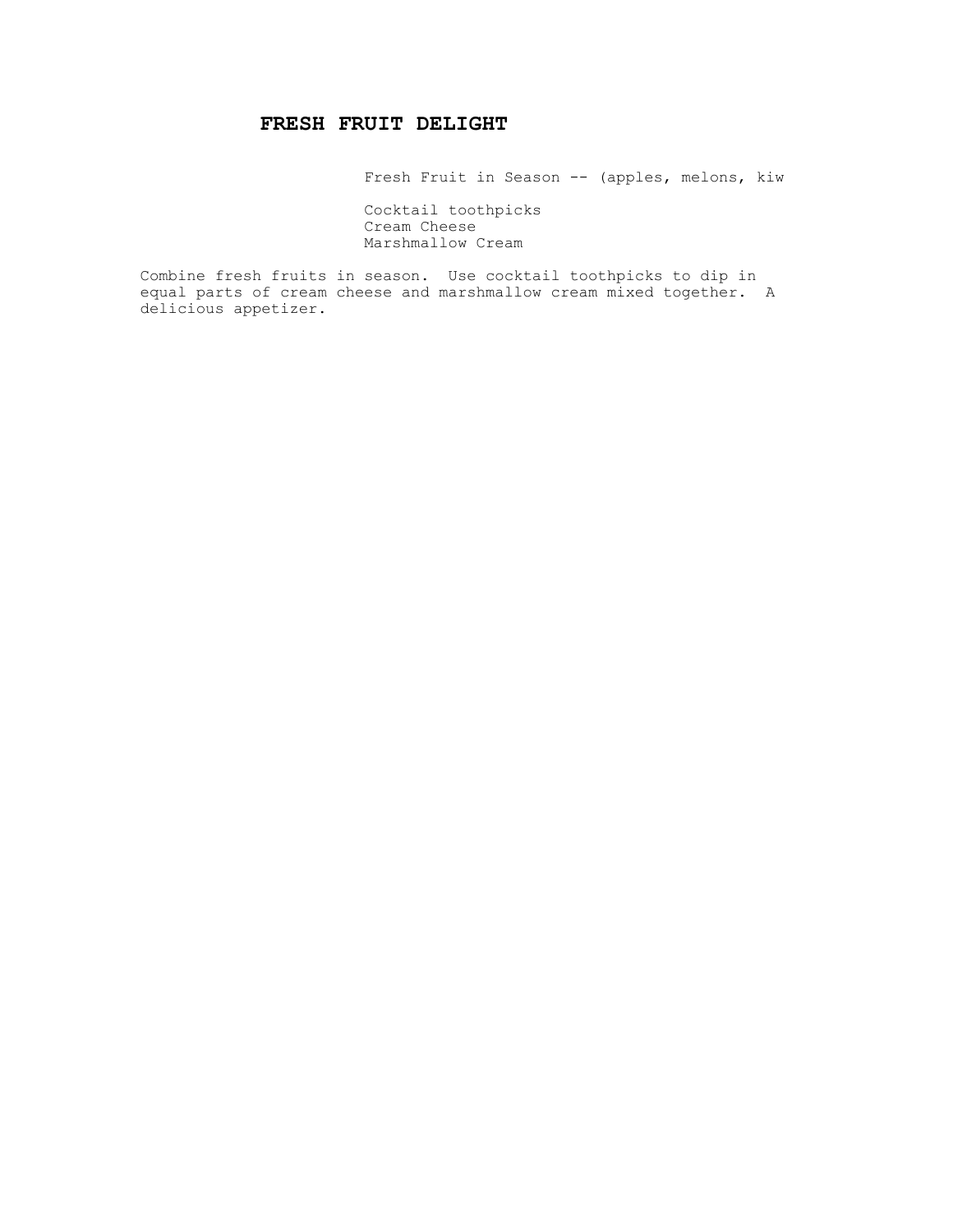## **Fried Pasta Crisps**

|  | $1/2$ pound  | Any small filled pasta |
|--|--------------|------------------------|
|  |              | Oil for frying         |
|  | $1/3$ cup    | Parmesan               |
|  | teaspoon     | Dried basil            |
|  | 1/8 teaspoon | Cayenne                |
|  |              | Garlic salt            |

If pasta doesn't feel moist and supple, cover with boiling water and let stand until softened, 5 minutes.

Drain. Spread soaked pasta on a 10x15" baking pan lined with paper towels. Blot pasta gently and let dry 5 minutes. If pasta feels moist, omit soaking and drying step. Meanwhile, place 1/3 of the pasta in a skillet with heated oil. Cook, turning occasionally, until golden and crisp, 2-3 minutes. Remove with slotted spoon and drain. Serve or keep warm in a 200~ oven up to 30 minutes while frying remaining pasta. In a bag, mix cheese, basil, cayenne, and garlic salt to taste. Add warm pasta and shake to coat. Pour into bowl. Offer pasta with cocktail sauce for dipping.

Makes 60-80 appetizers, 10-12 servings.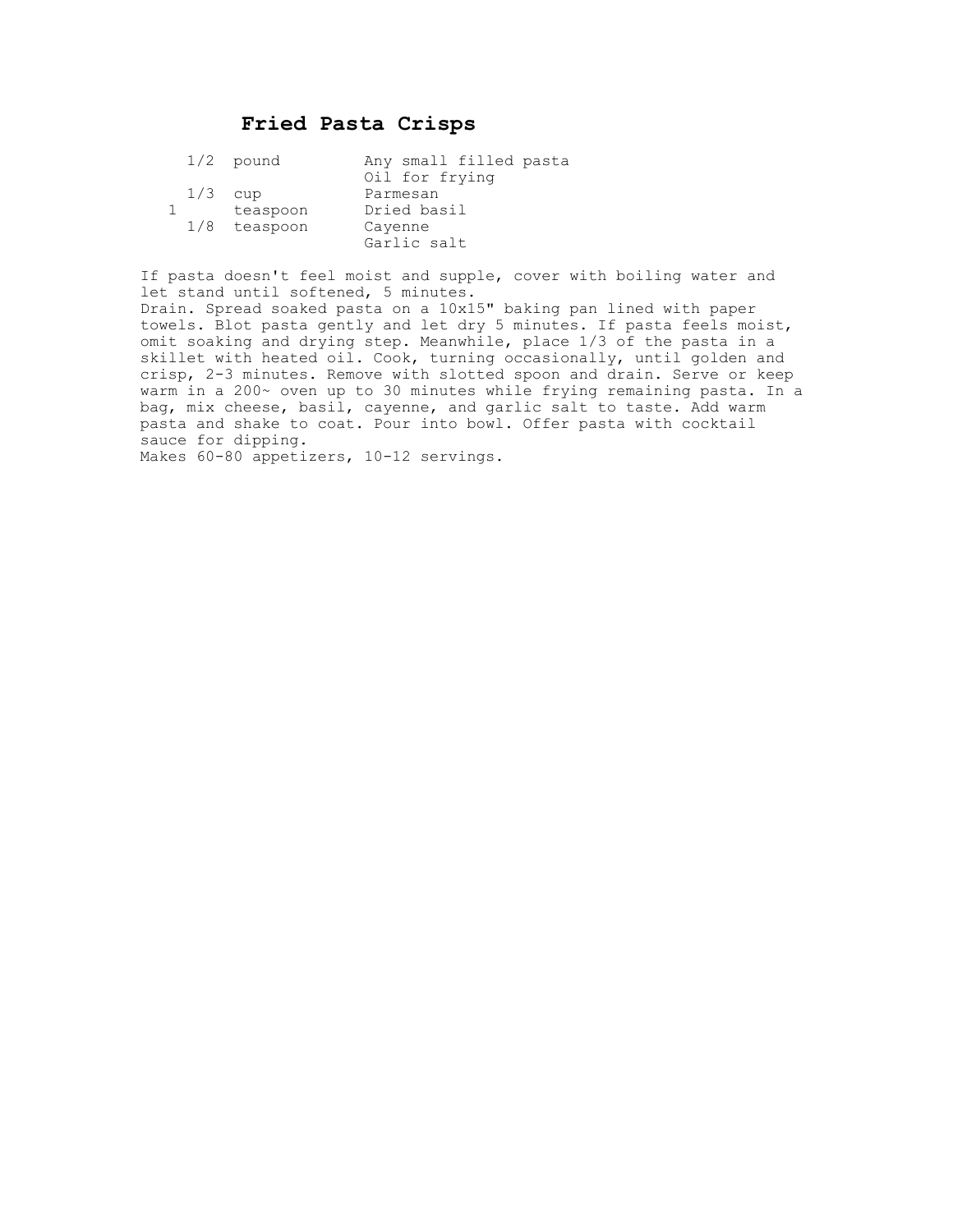#### **FRIED SHRIMP ROLLS (CHA GIO TOM)**

|                |              | -----ACCOMPANIMENTS-----                            |
|----------------|--------------|-----------------------------------------------------|
|                |              | Nuoc Cham                                           |
| $\mathbf{1}$   | bn           | Of mint                                             |
| $\mathbf{1}$   | bn           | Of coriander                                        |
|                |              | $---FILLING---$                                     |
| $\mathbf{1}$   | ounce        | Cellophane (bean thread) -- noodles                 |
| 4              | ounces       | Lean ground beef                                    |
| 4              | ounces       | Ground pork shoulder                                |
| 4              | ounces       | Fresh or canned crabmeat -- picked over and         |
| drain          |              |                                                     |
| 4              |              | Shallots -- minced                                  |
| 4              |              | Garlic cloves -- minced                             |
|                | 1/2 medium   | Onion -- minced                                     |
| $\mathbf{1}$   | cup          | Fresh bean sprouts                                  |
| $\overline{2}$ |              | tablespoons Nuoc mam (Vietnamese fish -- sauce)     |
|                | 1/4 teaspoon | Freshly ground black pepper                         |
| $\mathbf{1}$   |              | Egg                                                 |
|                |              | -----ASSEMBLING AND FRYING-----                     |
|                | $1/2$ cup    | Sugar                                               |
| 2.4            |              | Rounds of rice paper (banh $--$ trang) each 8 $1/2$ |
| in             |              |                                                     |
|                |              | diameter.                                           |
| 24             |              | Raw medium shrimp -- peeled                         |
|                |              | tail section -- attached, deveined                  |
|                |              | Peanut oil -- for frying                            |

And just when you thought it couldn't get any better, along comes a recipe for Fried Shrimp Rolls!!! These triangular little goodies are great when served alongside Cha Gio. These are \*really\* good! Prepare the Nuoc Cham. Wash and dry the mint and coriander leaves. Set aside.

Prepare the filling: Soak the noodles in warm water for 30 minutes. Drain. Cut into 1-inch lengths.

Assemble the rolls: Fill a mixing bowl with 4 cups of warm water and dissolve the sugar in it. Rice paper is quite fragile. Work with only 2 sheets at a time, keeping the remaining sheets covered with a barely damp cloth to prevent curling. Immerse 1 sheet of rice paper into the warm water. Remove and spread flat on a dry towel. Soak a second sheet of rice paper and spread it out without touching the other round. The rice papers will become pliable within seconds. Fold up the bottom third of each round. Place 1/2 tablespoon of the filling in the center of the folded-over portion. Place 1 shrimp in the filling, leaving the tail section extended over the fold line. Top the shrimp with an additional 1/2 tablespoon of filling and press into a compact triangle, forming a point where the tail extends (it is important that the filling be flat so it can be wrapped entirely and tightly). Fold the sides over to enclose the filling, then fold the remaining sides over to seal the compact triangle. The completed roll resembles a triangle with a handle. Fill the remaining wrappers in the same manner.

Fry the rolls: If possible, fry in 2 skillets. Pour 1 to 1 1/2 inches of oil into each skillet and heat to 325 degrees Fahrenheit. Add a few rolls to each skillet; don't let them touch or they will stick together. Cook over moderate heat for 10 to 12 minutes, turning often until crisp and golden brown. Drain the rolls on paper towels.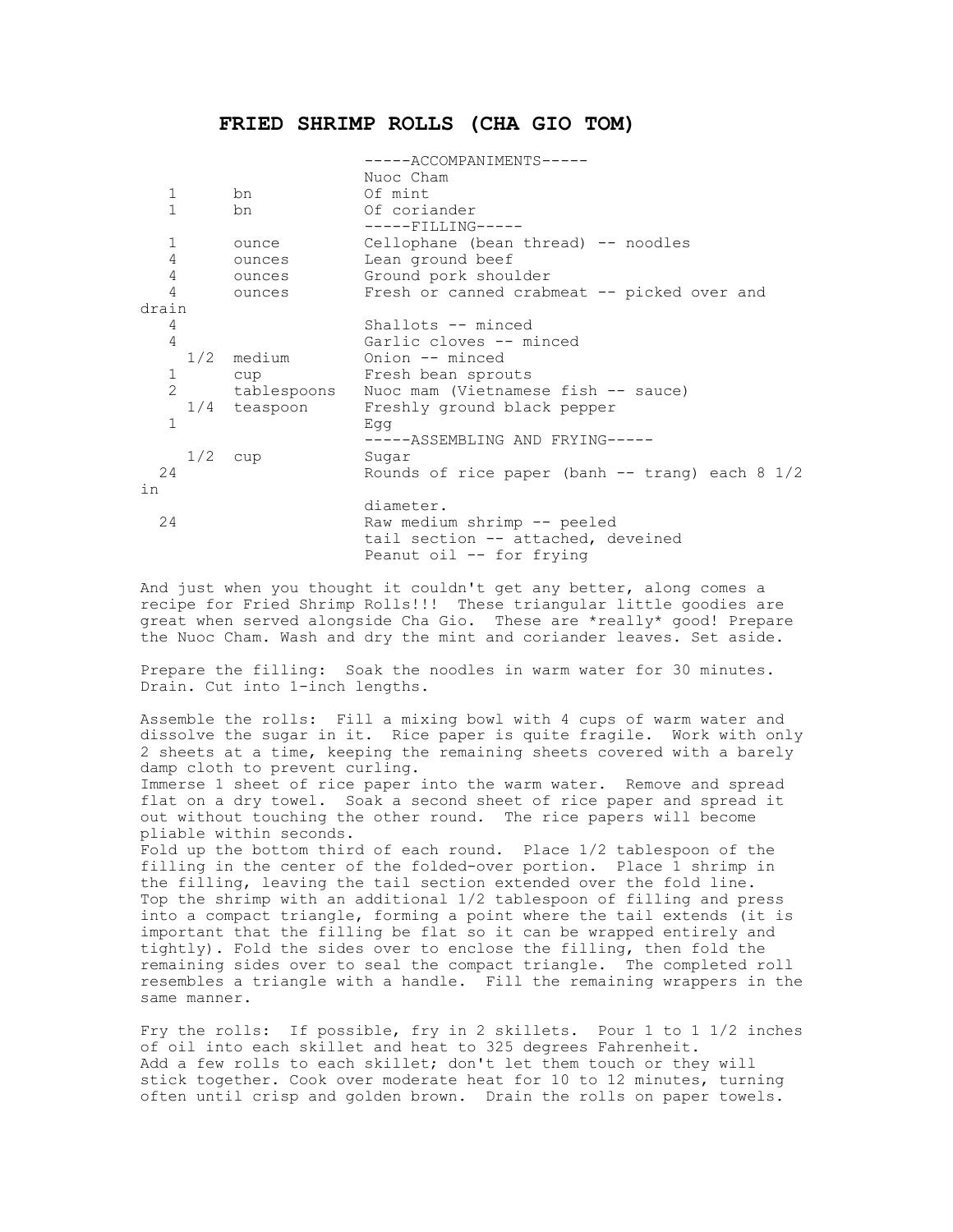Keep warm in a low oven while frying the remaining rolls.

Serve the shrimp rolls as an appetizer with the Nuoc Cham, mint and coriander leaves.

NOTE: These rolls may be cooked in advance then reheated in a 350F oven for about 20 minutes, or until crisp.

Yield: 24 shrimp rolls.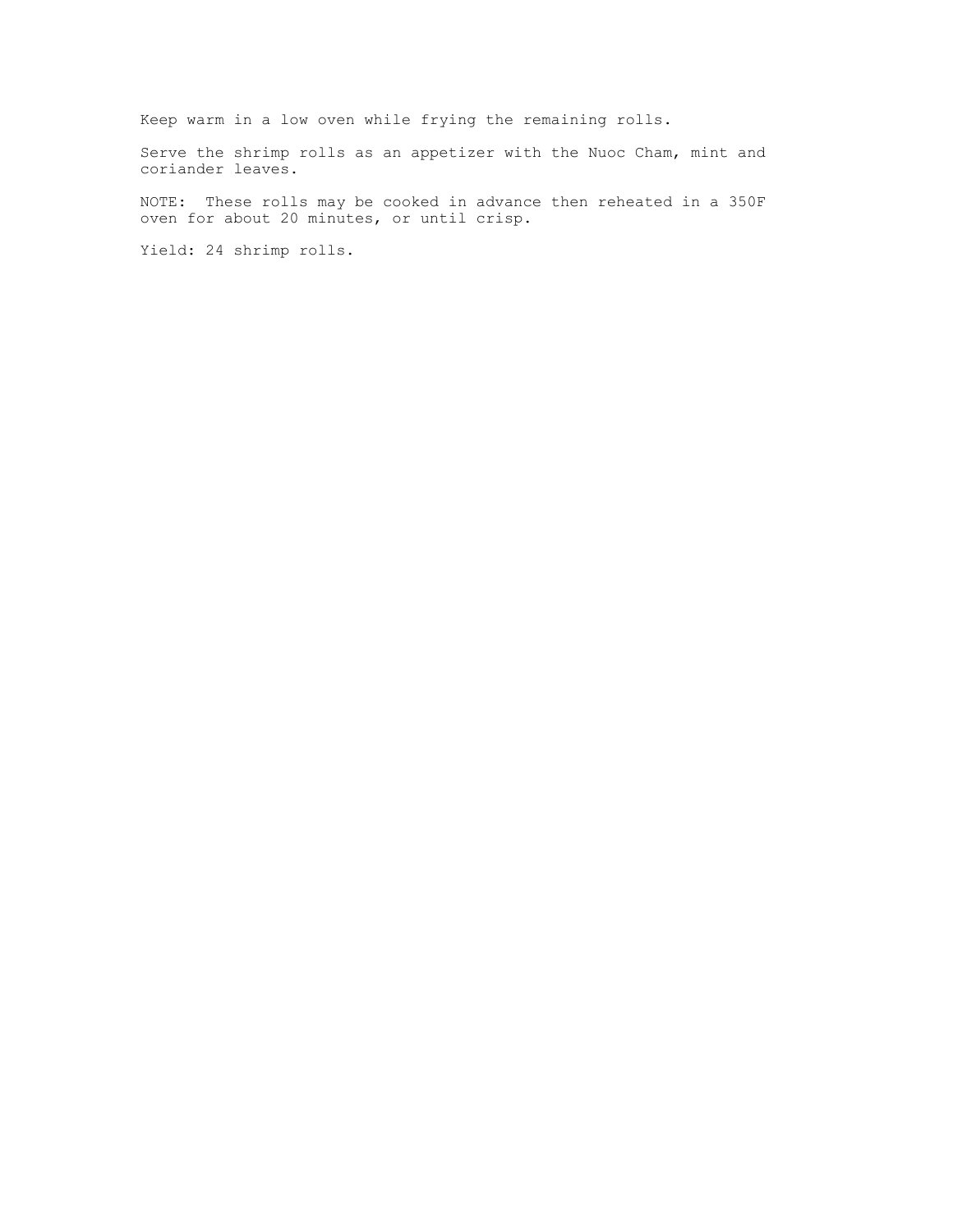#### **GALLOPING HORSES (THAI APPETIZER)**

|     | teaspoon | Oil                                   |
|-----|----------|---------------------------------------|
|     | pound    | Ground pork                           |
|     |          | $-tO$                                 |
|     |          | Garlic cloves -- - finely chopped     |
|     |          | Green onions -- white part<br>chopped |
| 3/4 |          | Roasted salted peanuts                |
|     |          | Fresh pineapple -- - OR-              |
|     |          | -Tangerines -- -OR-                   |
|     |          | $-Oranges$                            |
| 1/3 |          | Sugar                                 |
|     |          | Pepper                                |
|     |          | Lettuce leaves                        |
|     |          | Mint or coriander leaves              |
|     |          | Chopped chilis                        |
|     |          | cup<br>cup<br>1/2 teaspoon            |

Grind peanuts. Heat oil in a frying pan, add pork, garlic and onions. Cook until pink color disappears. Drain off most of the fat. Add sugar and pepper, cook 1-2 minutes. Add peanuts, mix in well, then remove from heat. Cool to room temperature.

Prepare platter, lining with lettuce leaves. Peel and segment the citrus fruit if used, cutting each segment down to the back and fanning open to form a circle. If using pineapple, cut off top leaves and outer skin, as thinly as possible, from top down. Look at the "eye" pattern, as it forms a spiral down the pineapple. Cut the spirals with a sharp knife held at about a 45 degree angle. Cut off bottom. Cut pineapple into about 5 or 6 wedges and then cut each of those into 1/4 inch slices. Arrange fruit on platter.

Mound meat mixture onto fruit, and decorate with other garnishes. Serve at room temperature, or chilled.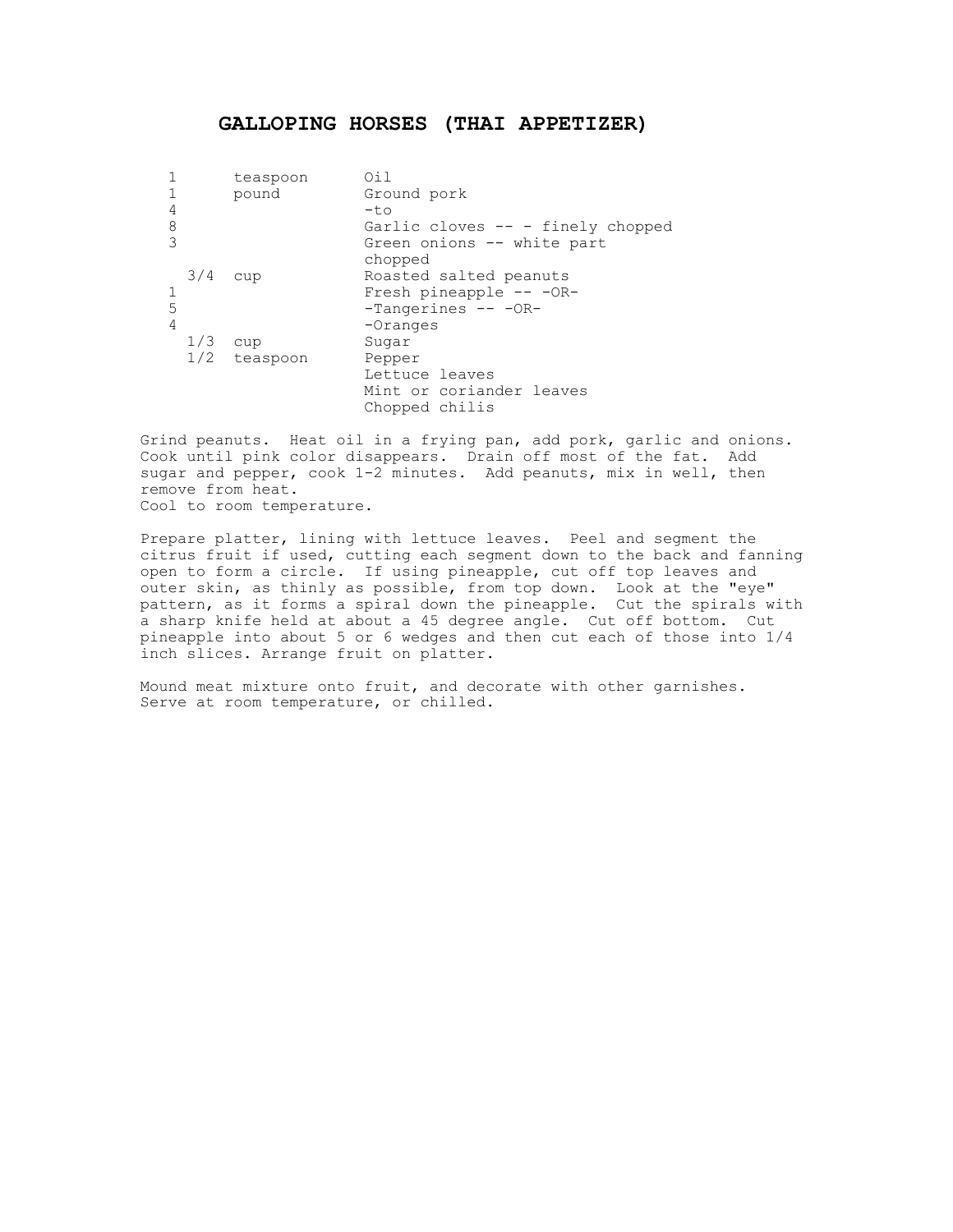## **ISLAND TERIYAKI**

- 1990 - 1990 - 1990 - 1990 - 1990 - 1990 - 1990 - 1990 - 1990 - 1990 - 1990 - 1990 - 1990 - 1990 - 1990 - 19

| 1/2       | cup         | Soy sauce                  |
|-----------|-------------|----------------------------|
| 1/4       | cup         | Salad oil                  |
| 2         | tablespoons | Molasses                   |
| 2         | tablespoons | Ground ginger              |
|           |             | $--$ or $--$               |
| 2         | teaspoons   | Grated gingerroot          |
| 2         | teaspoons   | Dry mustard                |
| 6         | each        | Cloves garlic -- minced    |
| $1 \t1/2$ | pounds      | 1/4-inch-thick round steak |
| 3/4       | teaspoon    | Instant meat tenderizer    |
|           |             |                            |

Combine first 6 ingredients. Cut meat across grain in strips 1 inch wide.

Use tenderizer according to label directions. Add meat to soy mixture, stirring to coat; let stand 15 minutes at room temperature. Lace strips accordion-style on skewers.

Broil 5 inches from heat 5 to 7 minutes or till cooked rare to medium-rare, turning frequently and basting with soy marinade (or cook and baste over charcoal). Serve hot as an appetizer. Note: If you plan to marinate longer than 15 minutes, don't use tenderizer.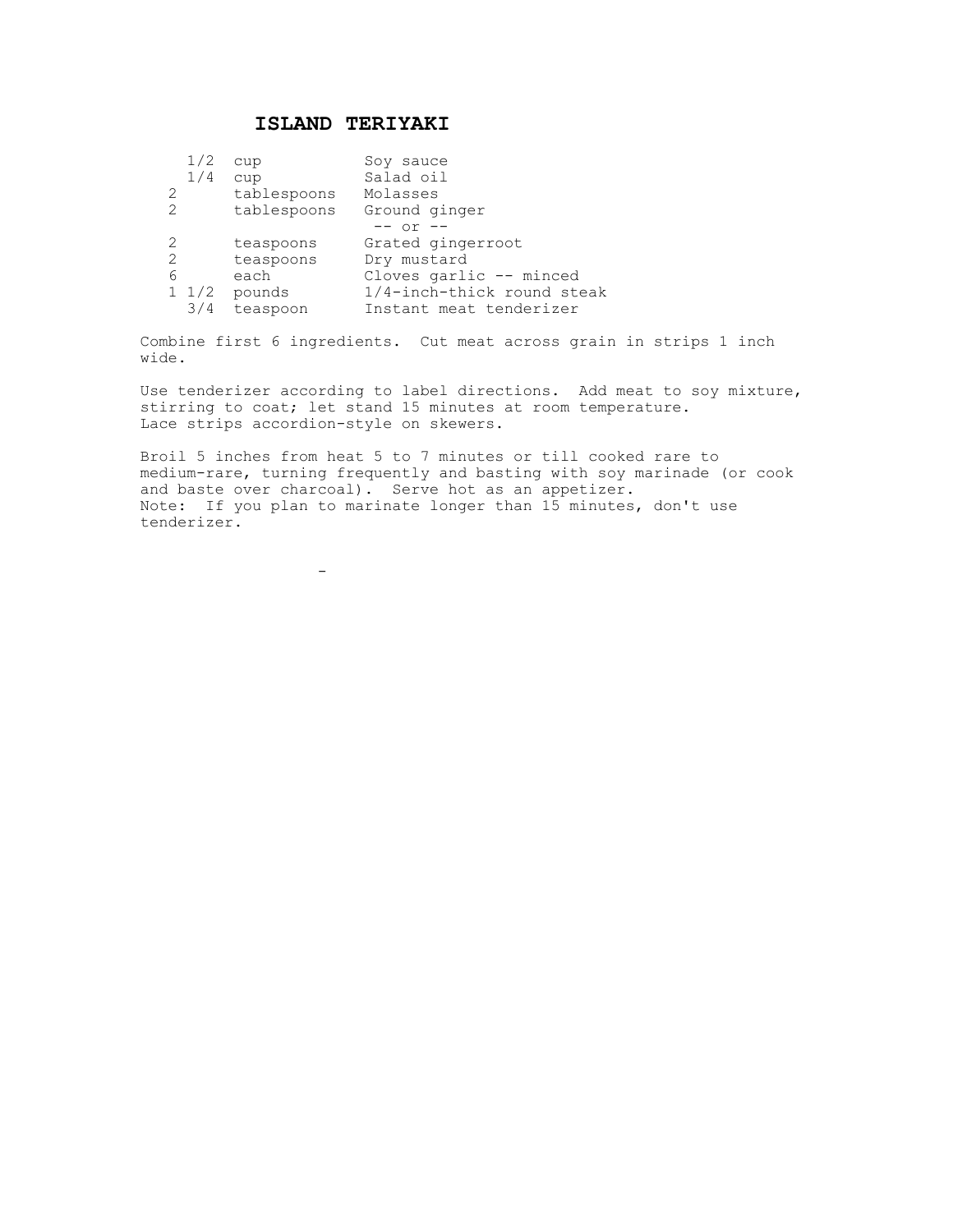## **ITALIAN APPETIZER**

 $\overline{\phantom{0}}$ 

| $4 \frac{1}{2}$ cups |                 | Zucchini $--$ about 6 med    |
|----------------------|-----------------|------------------------------|
|                      |                 | Size                         |
|                      |                 | Sliced or grated             |
|                      | $1/2$ cup       | Onion -- minced              |
| 1                    |                 | Hand full parsley -- chopped |
| 10                   | milliliters     | Garlic -- - minced           |
| $1\frac{1}{2}$ cups  |                 | Bisquick                     |
| 3/4                  | cup             | Oil -- Salt to taste or      |
|                      | 1 1/2 teaspoons | Seasoning salt               |
| 3/4                  | cup             | Grated Parmesan cheese       |
|                      |                 | Eggs $--$ slightly beaten    |

Preheat oven to 350~F; combine all ingredients in a large bowl in the order given; mix thoroughly; pour into an oiled 9 X 13 Pyrex baking dish; bake 35 to 40 minutes or until lightly browned; cool on a wire rack and cut into small squares; can be served warm or cold.

Note: If served as a cold appetizer, cut into smaller pieces.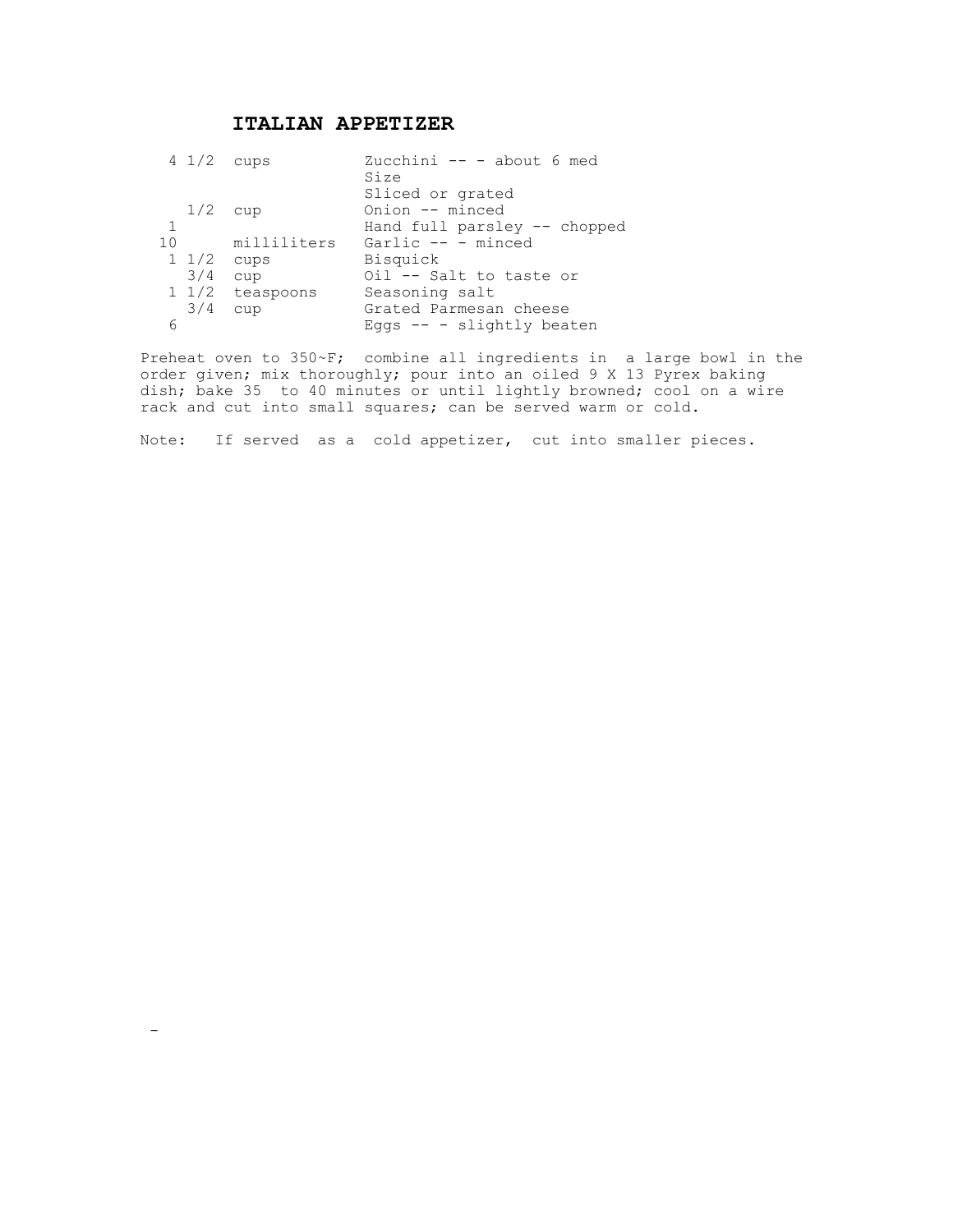# **Italian Roasted Vegetables**

| $\overline{2}$ | each    | Yellow Peppers -- Cut into Chunks   |
|----------------|---------|-------------------------------------|
| $\overline{2}$ | each    | Red Bell Peppers -- Cut into Chunks |
| $\overline{2}$ | each    | Green Peppers -- Cut into Chunks    |
| 3              | each    | Zucchini -- Sliced Lengthwise       |
| 2              | bunches | Green Onions -- Trimmed             |
| $\mathfrak{D}$ | each    | Japanese Eqqplant -- Sliced         |
| 24             | spears  | Asparagus -- Whole, trimmed         |
|                | pound   | Baby New Potatoes -- Sliced thin    |
| 8              | ounces  | Mushrooms -- Halved or whole        |
|                | bunch   | Fresh Rosemary -- Chopped           |
| 12             | cloves  | Garlic -- Chopped                   |
| 1/4            | cup     | Extra Virgin olive oil              |
|                |         | Salt and pepper -- To taste         |

Preheat oven to 500. Put vegies into open roasting pan. Toss with rosemary, chopped garlic, salt and fresh ground black pepper and just enough olive oil to coat. Roast for about 45 minutes, or until crisp tender.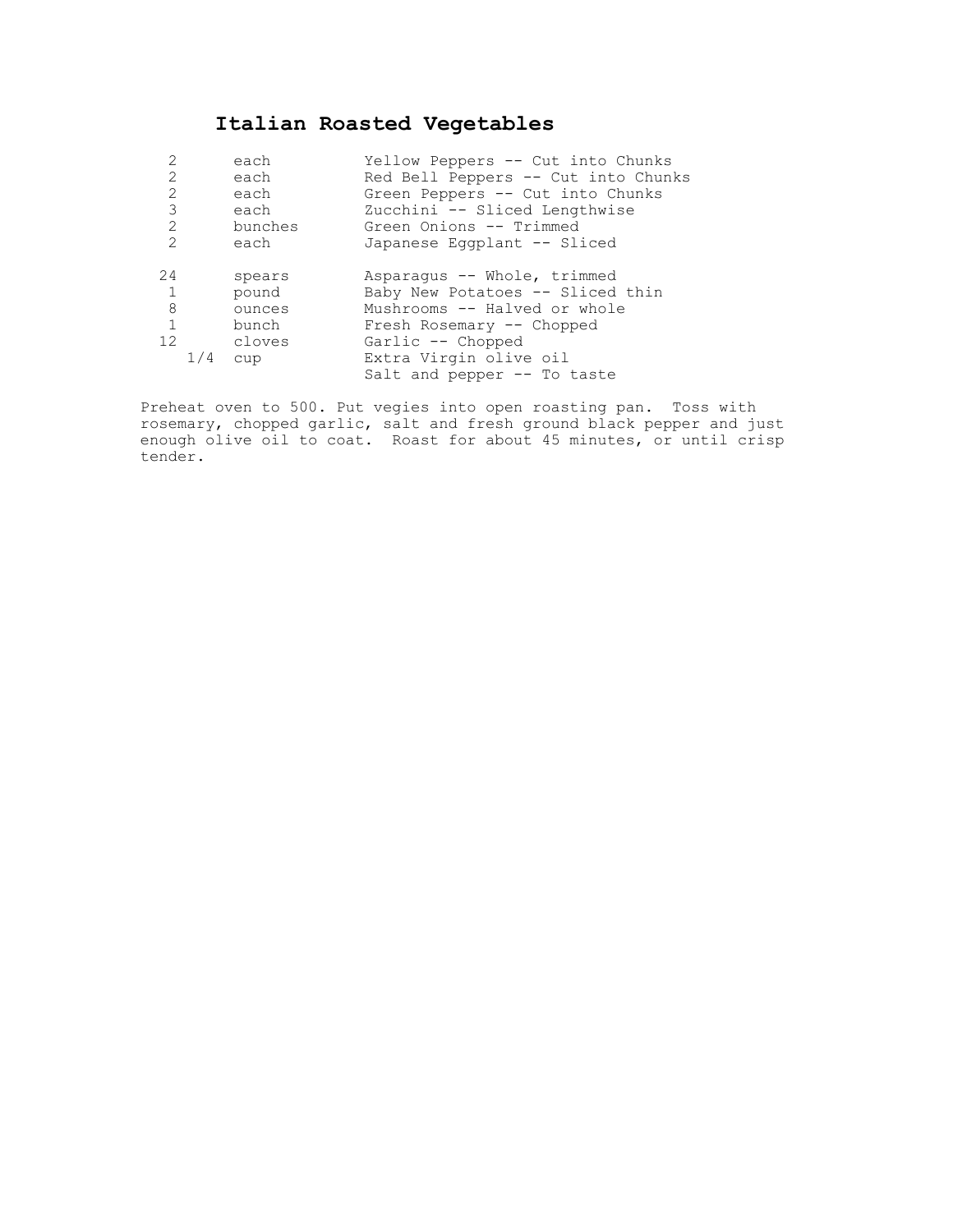# **Italian Sausage in Tomato Sauce**

|   | pounds      | Italian Sausage               |
|---|-------------|-------------------------------|
| 2 | tablespoons | Olive oil                     |
| 2 | cups        | Tomato sauce                  |
|   | teaspoon    | Oregano                       |
|   | cup         | Chablis wine                  |
|   | pound       | Mushrooms -- fresh and sliced |

Saute Italian sausage for a few minutes in olive oil - just long enough to seal it or firm it up. Remove sausage and let cool. Cut into bitesize pieces. Mix the rest of the ingredients in the skillet. Bring to a boil. Add sausage and cook for 1 hour on low heat. Serve as a hot appetizer. You may wish to be cautious with the wine at first. Some may find 1 cup too much.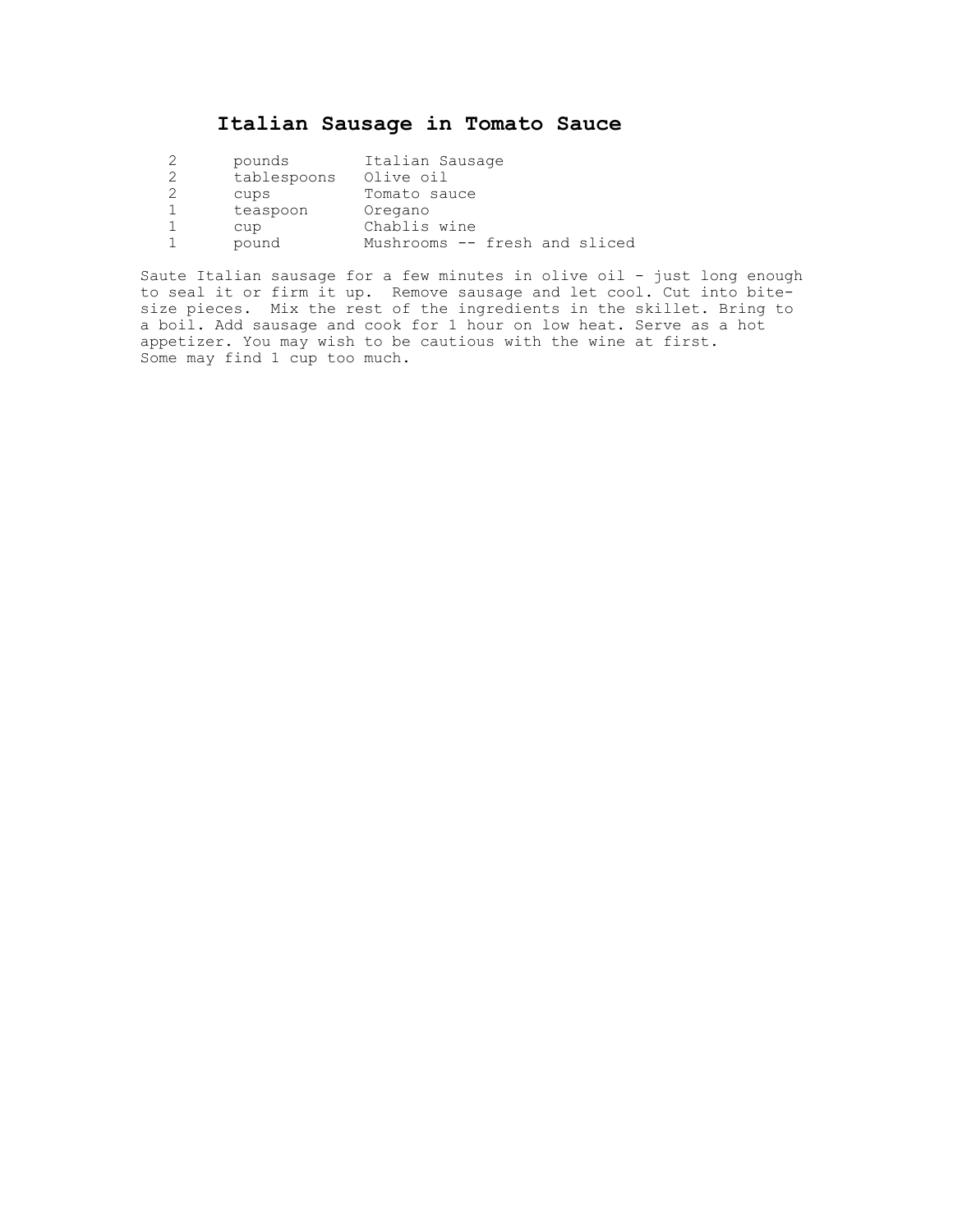## **Jicama En Escabeche**

|                | Amount Measure | Ingredient -- Preparation Method  |
|----------------|----------------|-----------------------------------|
|                |                |                                   |
| 4              |                | carrots<br>-cut into small chunks |
|                | teaspoon       | salt                              |
| 1              | cup            | vinegar                           |
| 1              | cup            | water                             |
| 1/2            | cup            | vegetable oil                     |
| 3              |                | onions -- sliced                  |
| 6              | cloves         | garlic                            |
| $\mathbf{1}$   | can            | jalapeno -- slices                |
| $\overline{2}$ | large          | jicama -- peeled                  |
|                |                | -peel and slice                   |
| 1/2            | cup            | vegetable oil                     |
| 3              |                | bay leaves                        |
| $\overline{2}$ | teaspoons      | oregano                           |

Cook carrots in salted water until tender. Drain and cool. In a large pan combine the vinegar, water, oil, onions, garlic and salt and cook until onions are tender. Add oregano and bay leaves. Boil and let cool. Add jalapenos, carrots and jicamass; let sit for several hours. Store in refrigerator. Serve as a salad or an appetizer with crackers.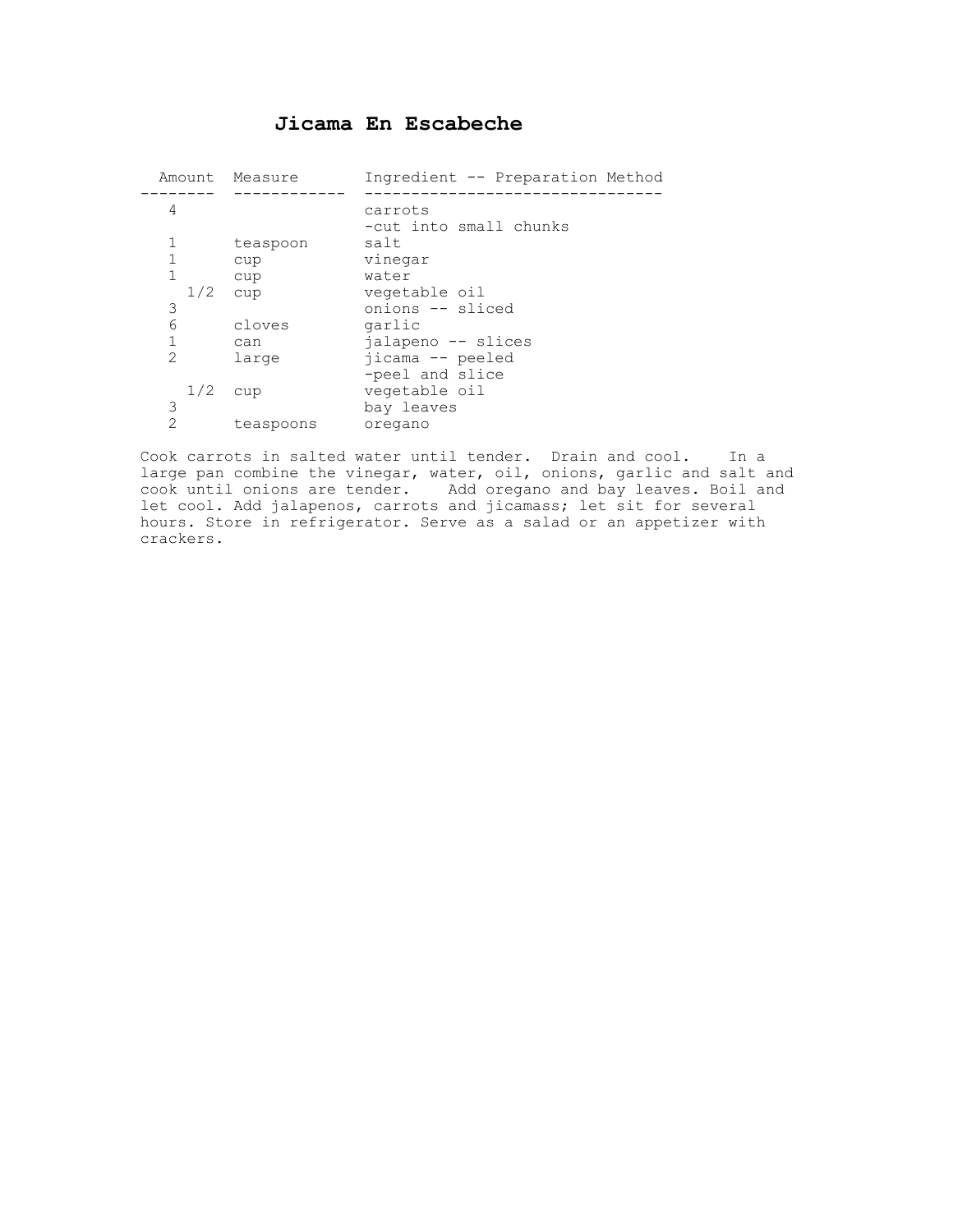# **Khombi Tarkari (Spicy Mushrooms With Ginger And Chilies)**

| 3               | Tablespoons | Peanut Oil                                   |
|-----------------|-------------|----------------------------------------------|
|                 | Cup         | Chopped Onion                                |
|                 | Tablespoon  | Chopped Fresh Ginger                         |
| 2               | Teaspoons   | Finely Choppped Garlic                       |
| 2               |             | Hot Green Chilies -- minced                  |
| 1/4             | Teaspoon    | Tumeric                                      |
| $1 \frac{1}{2}$ | Pounds      | Mushrooms, Cleaned And -- cut into 1" pieces |
| 1/2             | Teaspoon    | Coarse Salt -- or to taste                   |
|                 | Teaspoon    | Roasted Cumin Seeds -- crushed               |
| $\mathcal{L}$   | Tablespoons | Chopped Fresh Corianer -- for garnish        |

1. Measure the spices and place them right next to the stove in separate piles. Heat the oil in a kadhai, wok, or large frying pan over medium-high heat for 3 mintes. Add the onion and cook, stirring, for 3 minutes. Add the ginger, garlic, and chilies, and cook for 2 more minutes.

2. Add the tumeric, mushrooms, and salt. Cook, turning them, until all the moisture evaporates and the mushrooms begin to fry (about 15 minutes). Lower the heat, sprinkle on the cumin seeds and the lemon juice, mix well, and contuinue cooking until the mushrooms absorb the lemon juice and look fried (about 5 minutes). Turn off the heat and serve warm, at room temperature, or cold, sprinkled with chopped fresh coriander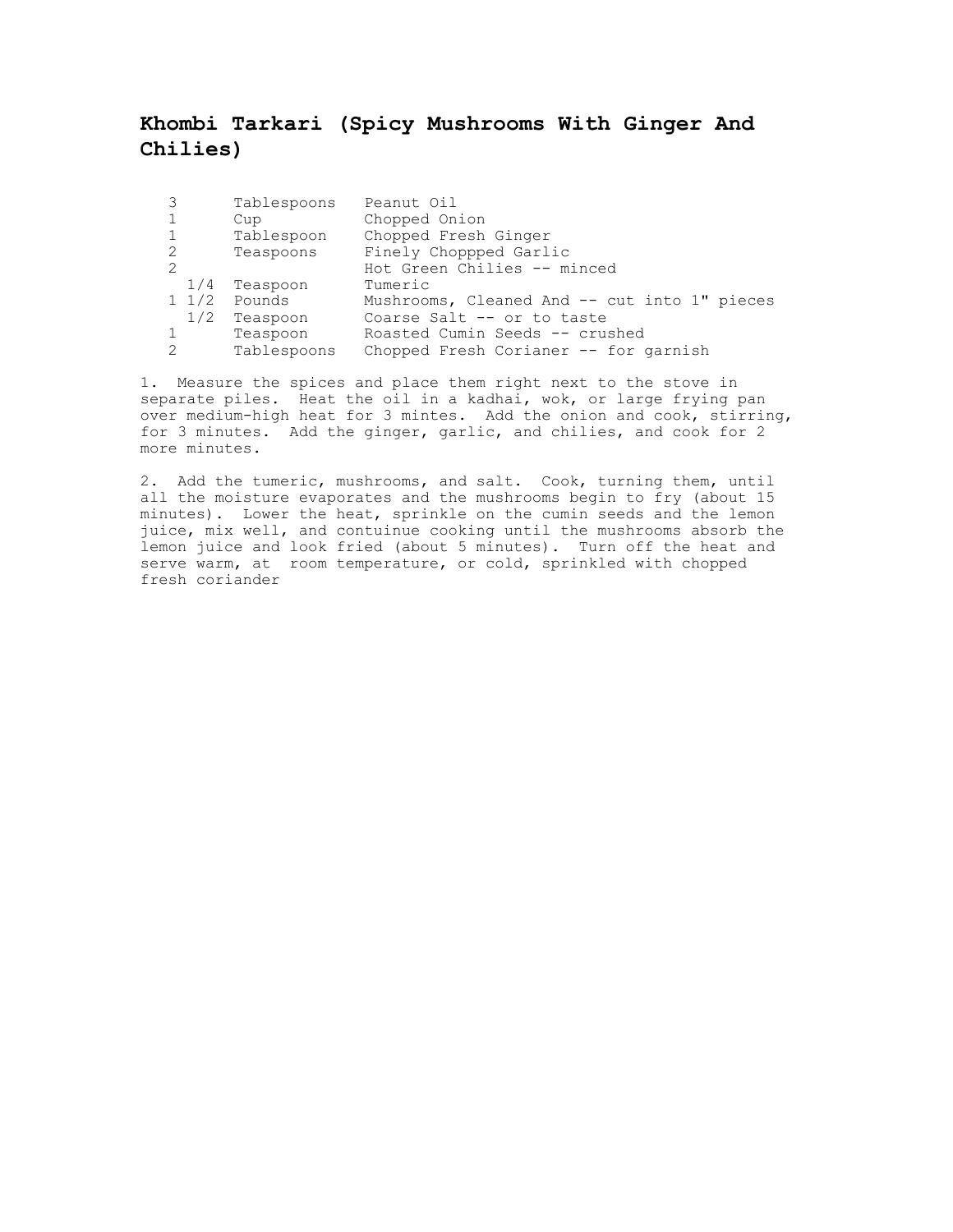# **Kielbasa in Spaghetti Sauce**

 1 package Kielbasa Prego meat flav. spag. sauce Honey

Take Kielbasa and slice into bite size slices. Coat liberally with spaghetti sauce. Add honey and mix well. You should use about 1 part honey to 5 parts spaghetti sauce. Cook on high heat, stirring frequently, until hot and bubbly. Turn heat down and simmer for 30 minutes, stirring frequently. May be cooked on stovetop, in microwave, or in crockpot. I've tried all three methods and they work equally well. This makes a very rich tasting dish that can be served as a main dish or an appetizer.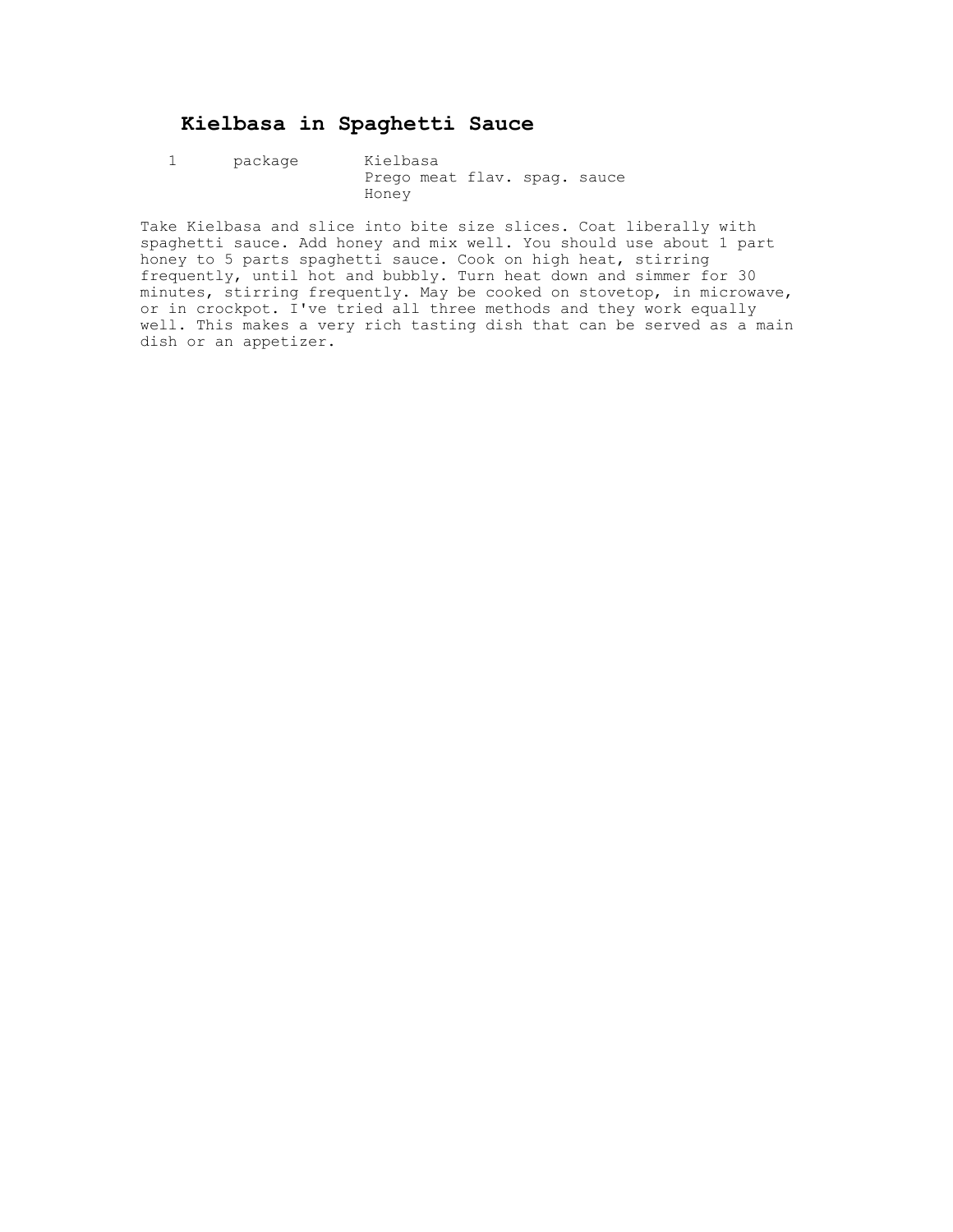# **Lemon-Olive Meatball Appetizers**

|    |     | pound       | ground beef                       |
|----|-----|-------------|-----------------------------------|
| 3  |     | tablespoons | lemon juice                       |
| 1  |     | teaspoon    | salt                              |
|    |     | cup         | cheddar cheese -- grated          |
| 12 |     |             | olives -- minced                  |
|    | 1/4 |             | green bell pepper -- chopped fine |
|    |     | cup         | soft bread crumbs                 |
|    | 1/2 | cup         | milk                              |
|    |     |             | egg $-$ beaten                    |
| 12 |     |             | bacon slices -- *see note         |
|    |     |             |                                   |

Partially cook bacon, keeping it from curling. Mix all ingredients except bacon. Shape into 12 balls. Wrap a bacon slice around each ball; fasten with a toothpick. Arrange in baking dish. Bake in preheated 350-degree oven for about 40 minutes, turning once or twice.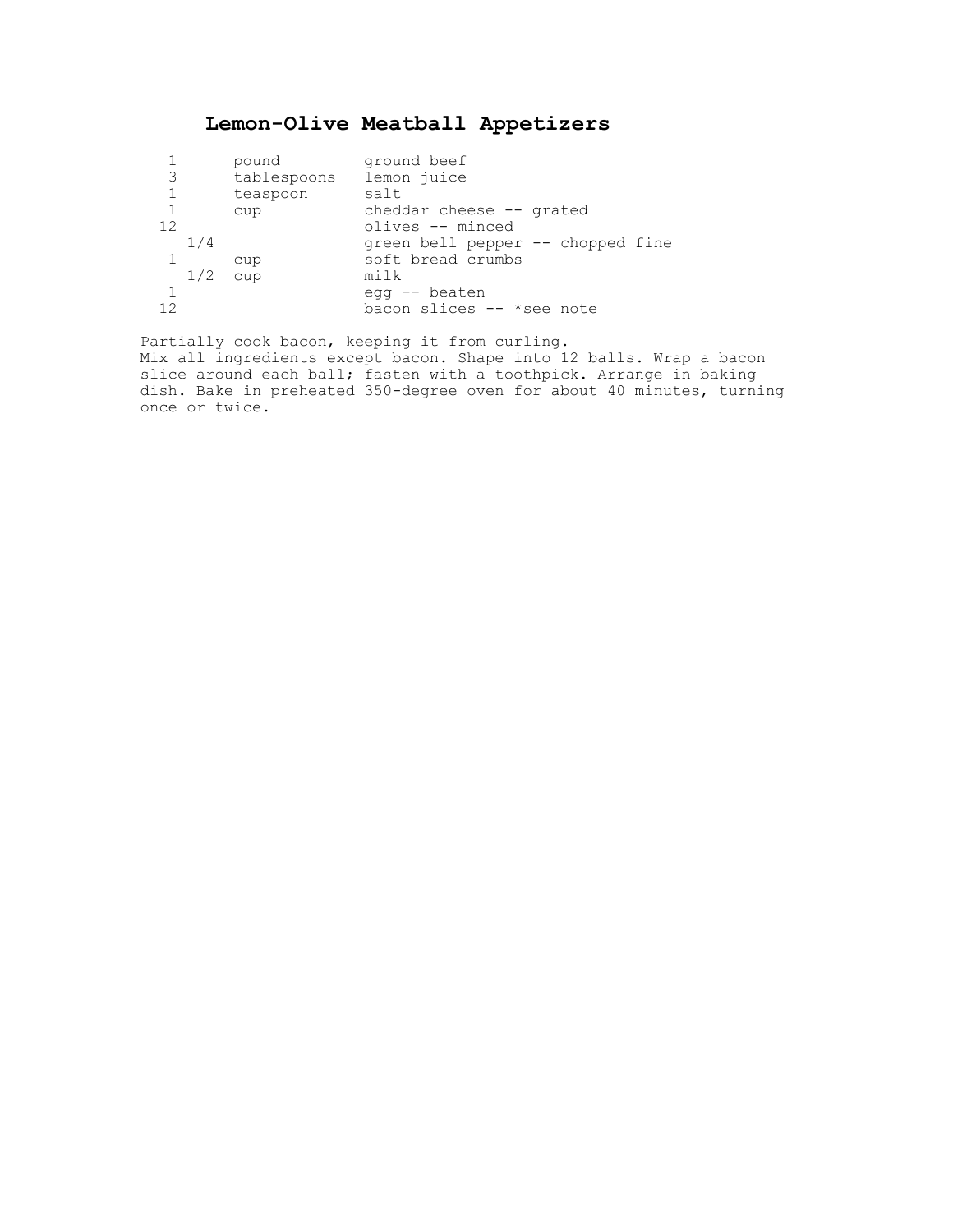## **MATT'S QUESO**

|     | teaspoon    | Vegetable oil                             |     |
|-----|-------------|-------------------------------------------|-----|
|     | teaspoon    | Chopped Jalapeno                          |     |
|     | tablespoon  | (heaping) chopt Bell Pepper               |     |
|     | tablespoon  | (heaping) chopt onion                     |     |
|     | teaspoon    | (heaping) chopt celery                    |     |
| 1/4 | teaspoon    | Granulated garlic                         |     |
|     | cup         | Chicken broth (Lo/No Salt)                |     |
| 1/2 | pound       | Sausage links (thinly slice)              |     |
|     | $3/4$ pound | (approx) Kraft American -- Cheese, grated | NOT |
|     |             | Velveeta!                                 |     |
|     | cup         | Chopped tomato                            |     |
|     |             |                                           |     |

Heat oil in a large skillet over medium heat; add peppers, onions and celery and cook until tender. Add garlic and chicken broth. In a separate skillet, cook and drain sliced sausage. Add sausage to vegetable mixture.

Start sprinkling in cheese, stirring to melt. Add cheese until queso is the desired thickness. Stir in chopped tomato.

Serve queso with chips as an appetizer, or, over smoked potatoes, baked potatoes, sauteed spinich, broccoli, fried potatoes or noodles.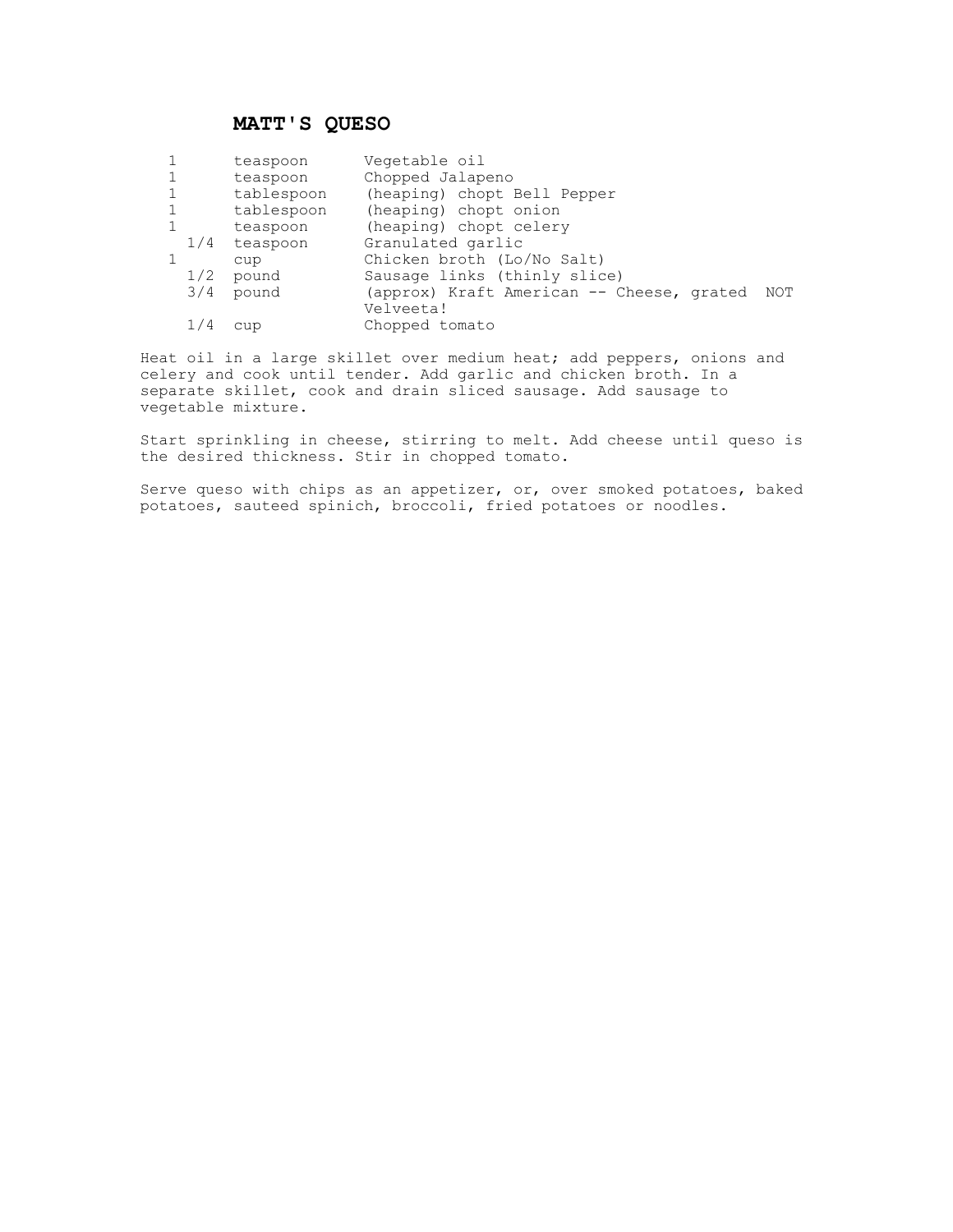## **MEXICALLI PUFF APPETIZERS**

| cup            | Flour -- All-Purpose |
|----------------|----------------------|
| $3/4$ cup      | Cornmeal -- Yellow   |
| 3/4 teaspoon   | Chili Powder         |
| $1/2$ teaspoon | Salt                 |
|                | Vegetable Oil        |

Mix flour, cornmeal, chili powder and salt in bowl. Add 1/2 cup water gradually; mixing until flour mixture is moistened. Turn dough onto floured cloth-covered board. Knead until smooth. Divide dough into 12 balls; cover with plastic wrap and set aside for 30 minutes. Heat oil (2-3 inches) in deep fryer or dutch oven to 400 degrees. Roll each ball into paper-thin rounds. Fry until golden brown, turning once, about 1 1/2 minute on each side. Drain well. Good served with Beer and Cheese soup.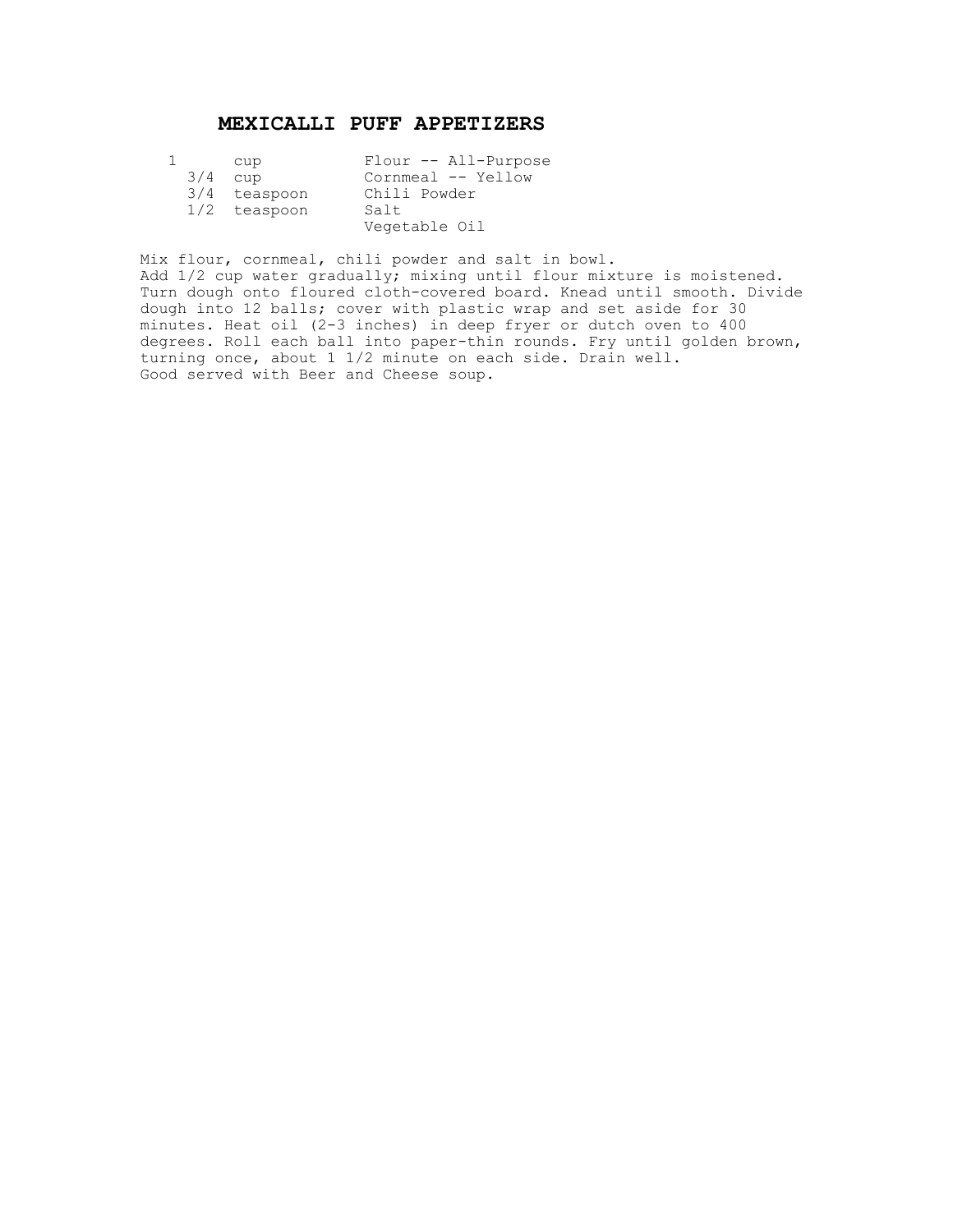# **Mini-Quiches**

| 8 | ounces    | cottage cheese                |
|---|-----------|-------------------------------|
|   |           | -small curd                   |
|   | $1/4$ cup | sour cream                    |
| 4 | ounces    | sharp cheddar cheese -- shred |
|   | $1/2$ cup | buttermilk baking mix         |
|   | $1/4$ cup | butter -- melted              |
|   |           | eggs                          |

 They are just as good reheated from frozen as they are fresh from the oven! Do at LEAST double the recipe (you'll need a mini-muffin pan too). Preheat oven to 350 degrees. Mix all ingredients with electric mixer. Grease mini-muffin tins or use Teflon ones. Fill 3/4 full. Bake for 15-20 minutes or until brown. Hints: Add onion, bacon, mushrooms,etc. May be frozen. Reheat at 300 degrees or microwave for 3 minutes on high. Note: These are great! Be sure to add cooked bacon and some diced onion. This recipe only makes about 1 1/2 dozen so be sure to at least double! Great make-ahead appetizer!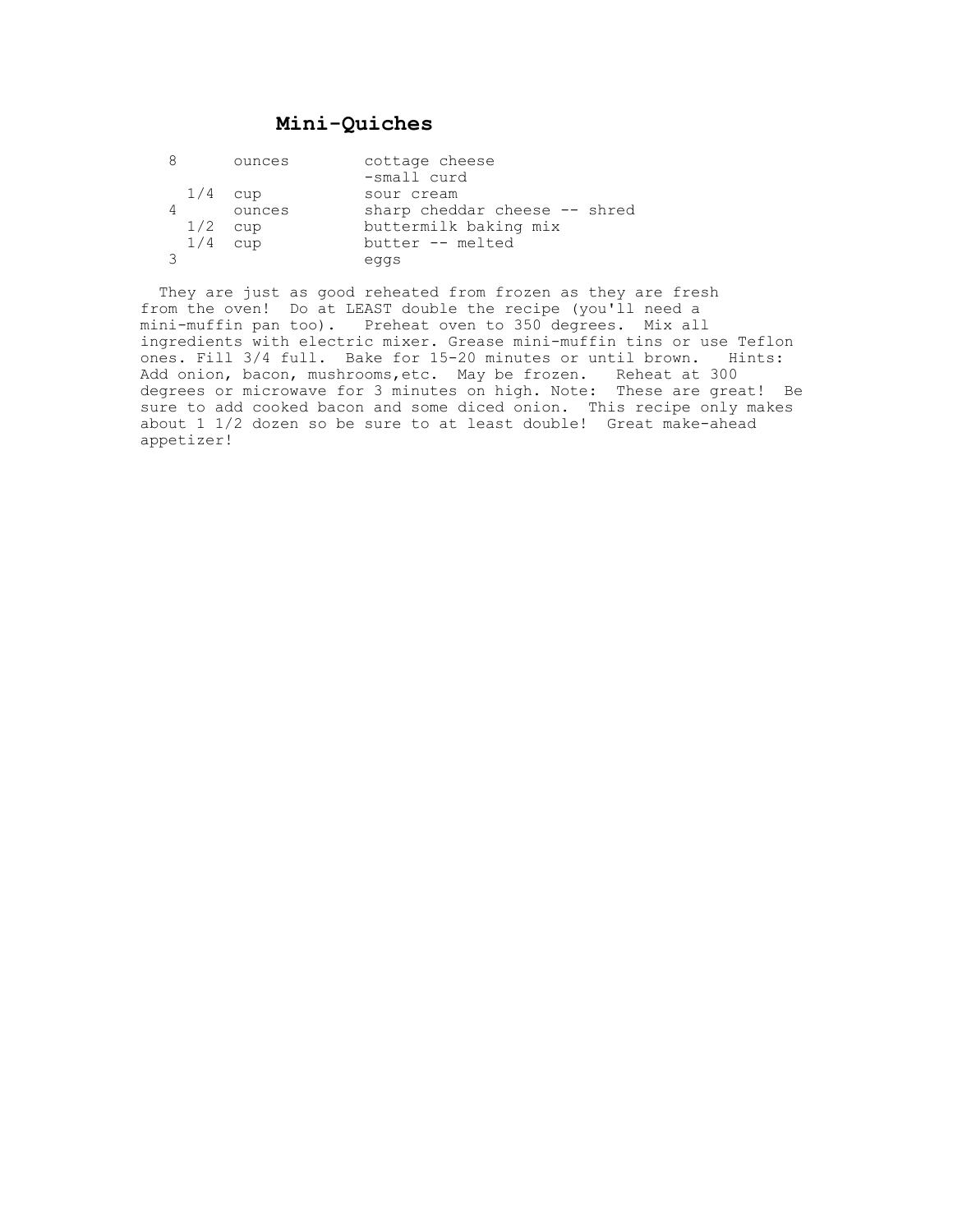#### **MOCK FRENCH PATE**

| 1/4 | cup      | Unsalted butter $--$ * see note |
|-----|----------|---------------------------------|
|     | pound    | Fresh mushrooms                 |
| 1/3 | cup      | Onions -- minced                |
| 1/3 | cup      | Celery -- chopped               |
| 2   |          | Eqqs                            |
| 3   | ounces   | Cream cheese                    |
| 3/4 | cup      | Fine bread crumbs               |
|     | teaspoon | Salt                            |
| 1/2 | teaspoon | Basil -- crushed                |
| 1/4 | teaspoon | Rosemary -- crushed             |
| 1/4 | teaspoon | Oregano -- crushed              |
| 1/8 | teaspoon | Black pepper -- freshly ground  |

\* plus butter for greasing the pan Butter a 7-by-4-inch loaf pan. Line with wax paper, leaving an overhang of about 1 1/2 inches all around to assist in lifting out the pate later.

Preheat the oven to 400 F.

Rinse, dry and finely chop the mushrooms. You should have about 5 cups. In a large saucepan melt the butter, and saute the onions and celery until tender, about 5 minutes.

In a large bowl beat the eggs and cream cheese until smooth. Add the bread crumbs, salt, basil, rosemary, oregano and pepper. Stir in the onion mixture and the mushrooms. Blend well.

Spoon the mixture into the loaf pan. Cover the top with foil, and bake until firm, about 1 1/2 hours.

Cool in the pan until lukewarm. Remove from the pan, using the paper overhang as an aid. Serve at room temperature with crackers as an appetizer.

Serves 12 to 14.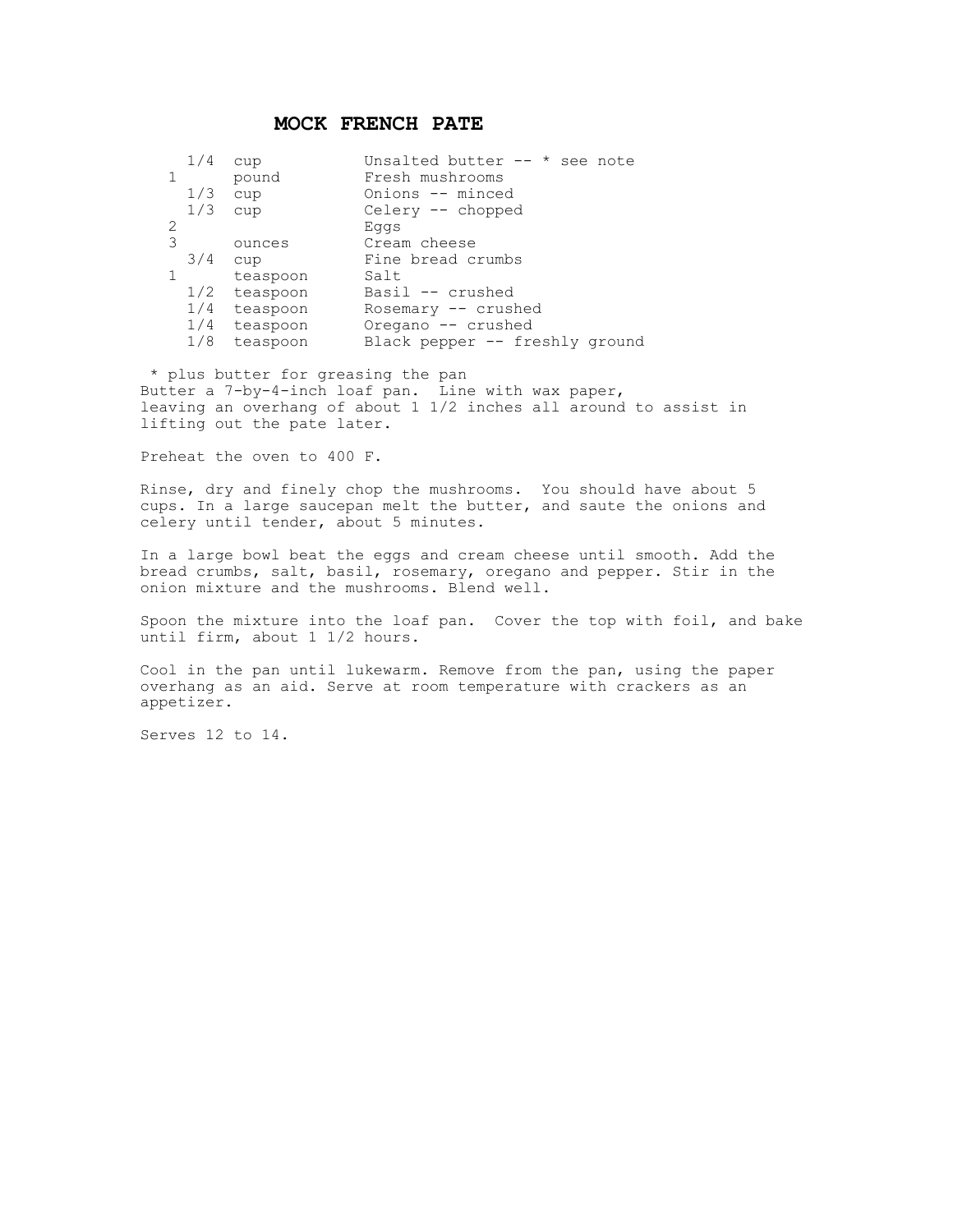# **Mushrooms Trifalati**

|                        |             | 1/2 inch thick white bread |
|------------------------|-------------|----------------------------|
|                        |             | Slices -- crusts removed   |
| 4                      |             | Lq qarlic cloves minced    |
| 1/2                    | cup         | Olive oil                  |
| $1 \quad \blacksquare$ | pound       | Mushrooms thin sliced      |
|                        | $1/4$ cup   | Dry white wine             |
|                        |             | Salt and pepper            |
| 2                      |             | Lemons                     |
| 3                      | tablespoons | Chopped parsley            |

Use a good quality bread not that store bought sandwich white bread. Fry bread in butter until golden or toast bread and then butter. Cook garlic in microwave with onion on high power for 1 minute. Add mushrooms and cook 2 minutes on high stirring after 1 minute. Add juice from 2 lemons, parsley, wine and salt and pepper. Cook 2 more minutes on high. Stir and cover and let set 3 minutes. Mushrooms should appear wilted, Serve mushrooms over the toast with some of the liquid. You can add more garlic to taste.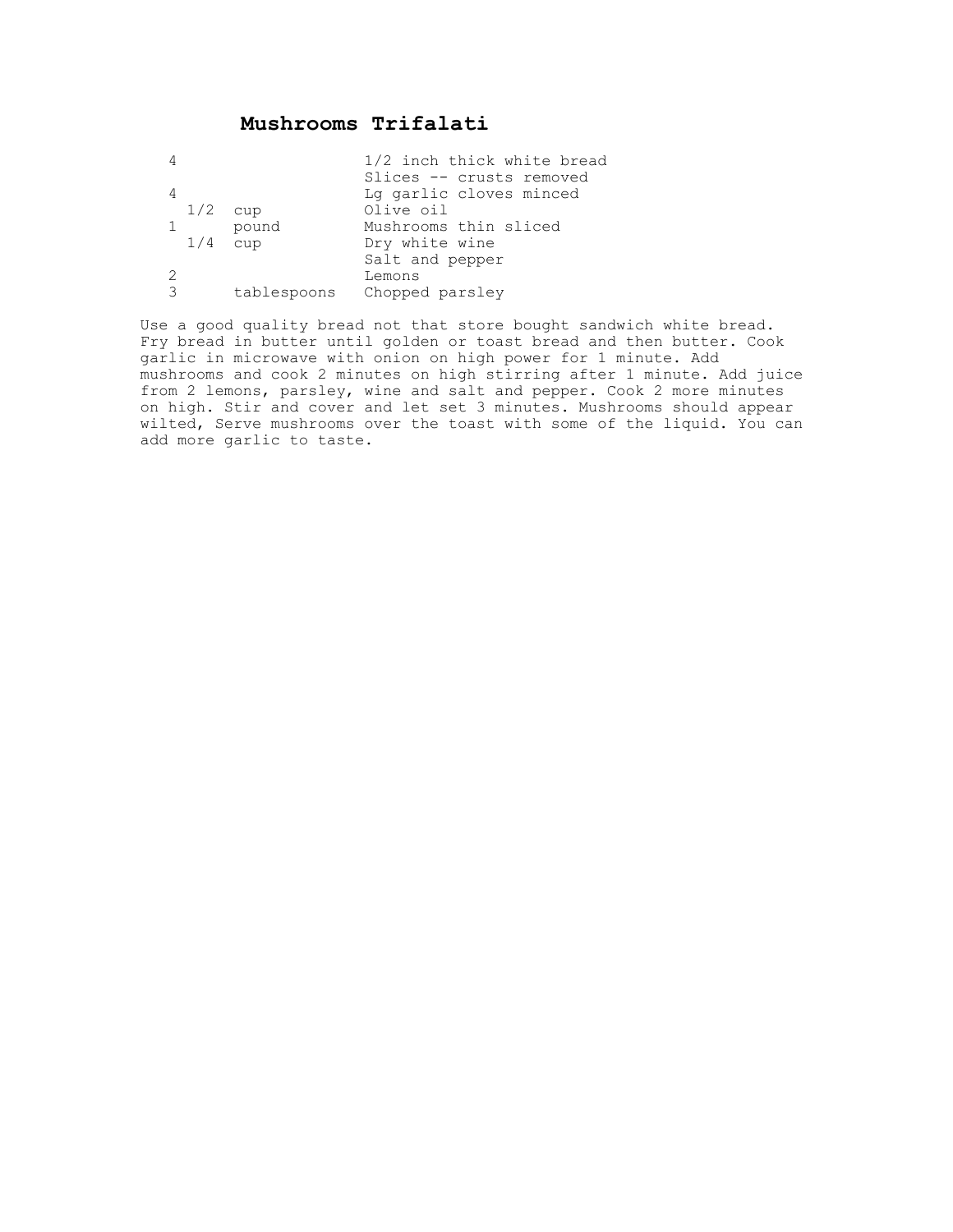# **Nadine's Fiesta Flautas**

|              | Avocado mashed<br>cottage cheese, can smooth in a blender -- if                                 |
|--------------|-------------------------------------------------------------------------------------------------|
| desired      |                                                                                                 |
|              | lemon juice<br>green chiles/roasted/skinned/stems/seeds --                                      |
| removed/chop | (or use frozen)<br>oregano leaves -- crushed<br>onion powder<br>garlic powder<br>corn tortillas |

Sprinkle avocado with lemon juice to preserve color. Mix three parts avocado to one part cottage cheese and blend. Add green chiles, oregano, onion powder, and garlic powder to taste. Fry tortillas in shallow hot shortening till softened and drain on paper towels. On heated griddle, roll up tortillas with a few tablespoons of avocado filling. Heat through. Serve immediately.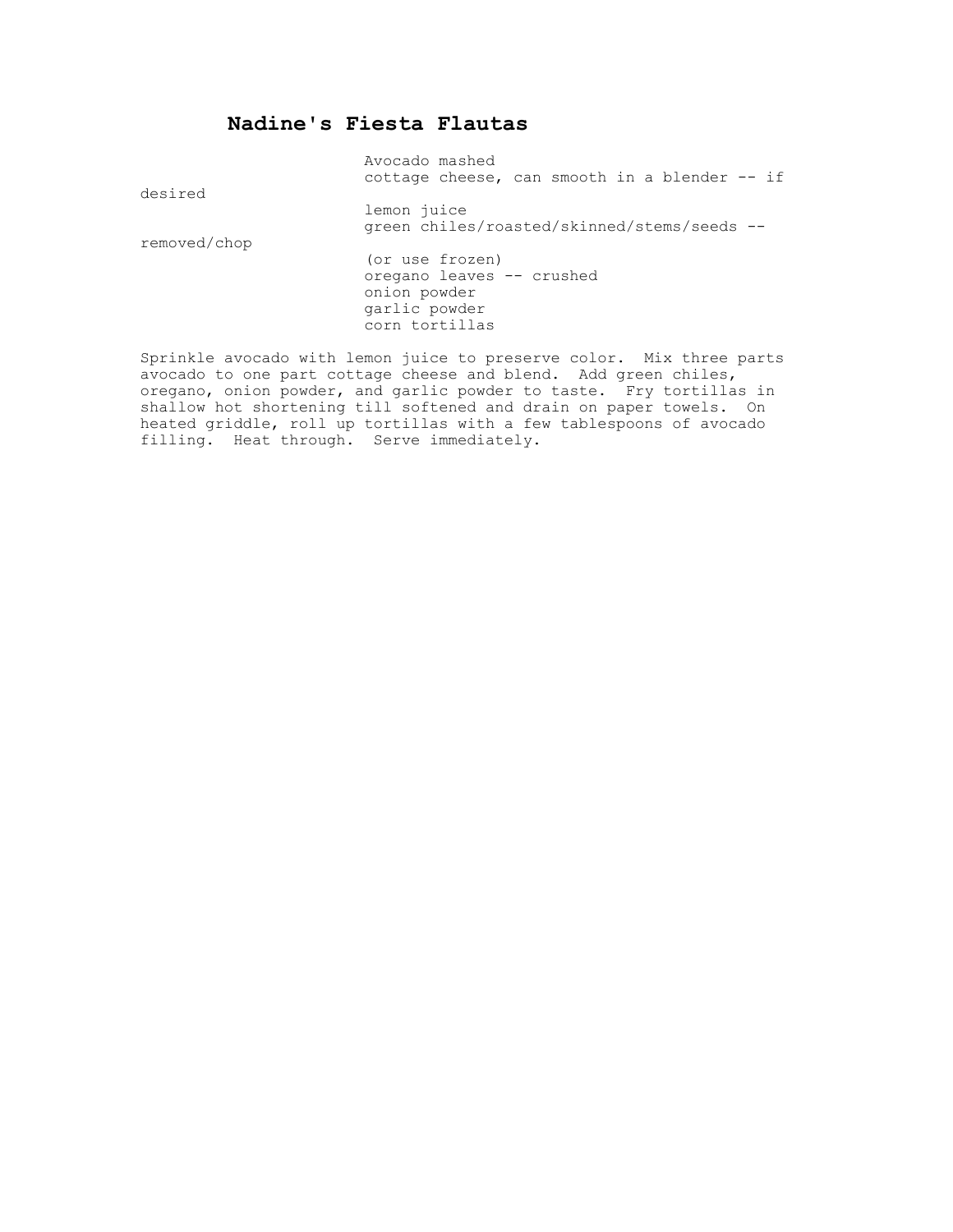## **Olive Garden Chicken Spiedies**

|                    |                | Marinade                        |
|--------------------|----------------|---------------------------------|
| $1/4$ c            |                | Olive oil                       |
| $1/4$ c            |                | Red wine vinegar                |
| 2                  | ts             | Sugar                           |
| 10                 |                | Garlic -- mince                 |
| $\mathbf{1}$       | t              | Dijon mustard                   |
| $1/2$ ts           |                | Salt                            |
| $1/2$ ts           |                | Pepper                          |
| $1/2$ ts           |                | Dried tarragon                  |
| $1/2$ ts           |                | Dried oregano                   |
| $1 \frac{1}{2}$ lb |                | Chicken breasts -- bone, skin   |
|                    |                | -- cut 1x1" squares             |
|                    |                | Appetizer sauce                 |
| 1                  | $\mathtt{C}$   | Mayonnaise                      |
| $\overline{c}$     | ts             | Dijon mustard                   |
| $\frac{1}{2}$      | t.             | Garlic -- mince                 |
|                    | ts             | Dried tarragon                  |
| $1/2$ c            |                | Pineapple juice                 |
|                    |                | Vegetables                      |
| 3                  | 1 <sub>g</sub> | Red bell peppers $-- 1/2x1"$    |
|                    |                | -- 72 strips                    |
| 2                  | lq             | Green bell peppers $-- 1/2x1$ " |
|                    |                | -- 48 strips                    |
| $\mathbf{1}$       | 1 <sub>g</sub> | Yellow onion $-- 1/2x1"$ ;      |
|                    |                | -- 96 strips                    |
| 24                 |                | 8" bamboo skewers -- soak in    |
|                    |                | -- the fridge over-nigh         |

 MARINADE-Add all ingredients except the chicken to a non-aluminum mixing bowl and mix thoroughly until the sugar and salt are completely dissolved. Pound the chicken breast between sheets of waxed peper until an even thickness of 3/16" overall. Cut the chicken breast meat into 1" squares and add to the marinade, covering completely. Allow to marinate for 2 hours, refrigerated. Remove from the marinade after 2 hours and drain.

 SPIEDIES-Assemble in the following order: red bell pepper, onion, chicken (folded into "C" shape on the skewer), green bell pepper, onion, chicken, alternately, finishing with a red pepper strip after the 4th piece of chicken on each skewer. Spread the skewered items out on each skewer, so they will cook quickly. Place the Spiedies on a grill or a griddle and cook approximately 1 minute per side, turning 4 times. Adjust the timing according to your equipment's heat output. Serve immediately, 4 per quest, with dipping sauce, about 1/4 c per serving.

 SAUCE-Mix all ingredients together just until blended. Chill 1 to 2 hours to blend flavors. Serve cold. Source: The Olive Garden.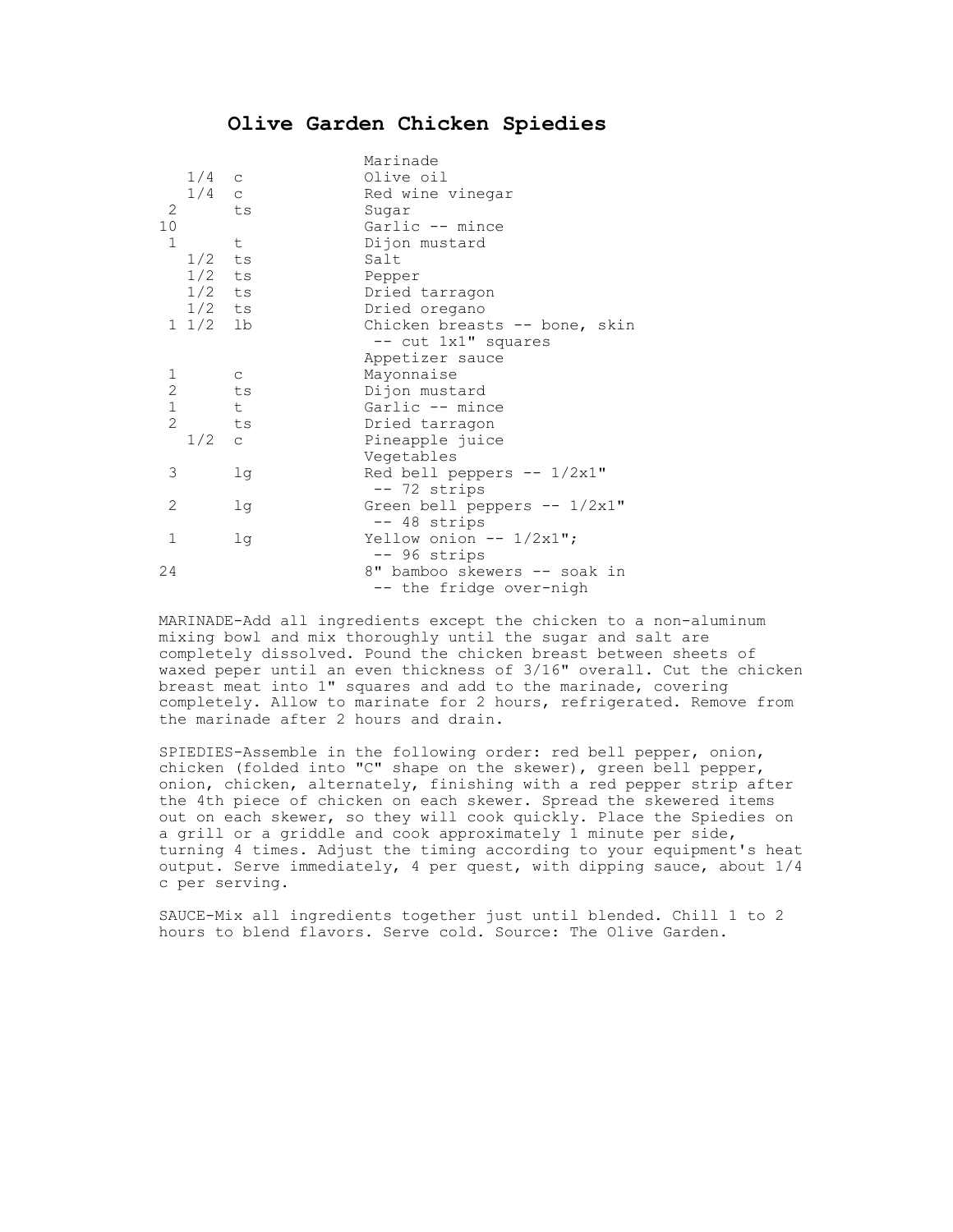#### **ORIENTAL MEAT FILLED PANCAKES**

|                |                 | -----PANCAKES-----            |
|----------------|-----------------|-------------------------------|
| 4              |                 | Eqqs                          |
|                | 1/2<br>cup      | Water                         |
| 3              | tablespoons     | Cornstarch                    |
| $\mathfrak{D}$ | teaspoons       | Soy sauce                     |
|                | 1/2<br>teaspoon | Sugar                         |
| 3              | teaspoons       | Peanut or Veg. oil -- divided |
|                |                 | -----MEAT FILLING-----        |
| 6              |                 | Oriental pancakes             |
| 1              | tablespoon      | Cornstarch                    |
| 3              | tablespoons     | Soy sauce                     |
| $\mathbf{1}$   | tablespoon      | Dry sherry                    |
|                | 3/4<br>pound    | Ground beef                   |
|                | 1/2<br>pound    | Ground pork                   |
|                | 2/3<br>cup      | Chopped green onions & tops   |
|                | teaspoon        | Minced fresh ginger root      |
|                |                 | Garlic clove -- pressed       |

Beat eggs in large bowl with wire whisk. Combine water, cornstarch, soy sauce and sugar, pour into eggs and beat well.

Heat 8 inch omelet or crepe pan over medium heat. Brush bottom of pan with 1/2 teaspoon oil, reduce heat to low. Beat egg mixture, pour 1/4 cup of egg mixture into skillet, lifting and tipping pan from side to side to form a thin round pancake. Cook about 1 to 1 1/2 minutes, or until firm. Carefully lift with spatula and transfer to a sheet of waxed paper.

Continue procedure adding 1/2 teaspoon oil to pan for each pancake. Place wax paper between each pancake so they will not stick together.

Makes 6 pancakes (24 appetizers)

MEAT MIXTURE Prepare pancakes.

Combine cornstarch, soy sauce and sherry in large bowl. Add raw beef, raw pork, green onions, ginger and garlic; mix until thoroughly combined. Spread 1/2 cup meat mixture evenly over each pancake, leaving about 1/2 inch border on one side. Starting with opposite side, roll up pancake jelly roll fashion. Place rolls, seam side down in single layer on heatproof plate; place plate on steamer rack. Set rack in large pot or wok of boiling water. Cover and steam 15 minutes. (For best results, steam all rolls at the same time) Just before serving, cut rolls diagonally into quarters. Arrange on serving platter and serve hot.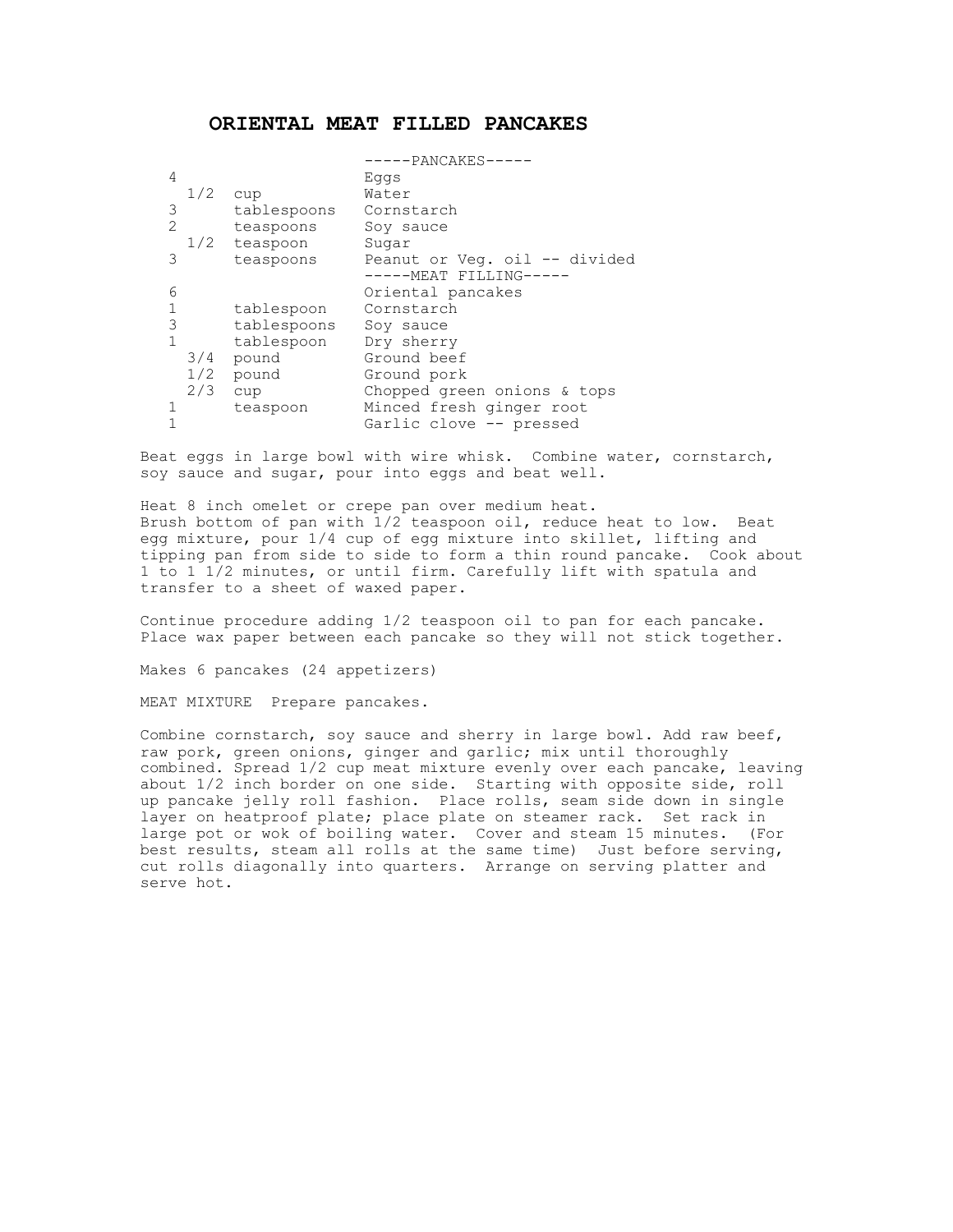# **Oyster/Sausage Appetizer**

|     | pounds   | smoked sausage     |
|-----|----------|--------------------|
| 2   | cups     | white wine         |
|     | teaspoon | Tabasco sauce      |
| 1/2 | teaspoon | garlic powder      |
| 1/2 | teaspoon | salt               |
|     |          | juice of one lemon |
|     | quart    | oysters -- drained |

Slice sausage into bite-size pieces and cook in skillet in 1 cup of wine and all the seasonings until most of the liquid is absorbed. Add 1/2 to 1 cup of remaining wine and the drained oysters. Simmer until oyster edges curl. garnish with parsley and green onion and serve from chafing dish with toothpicks.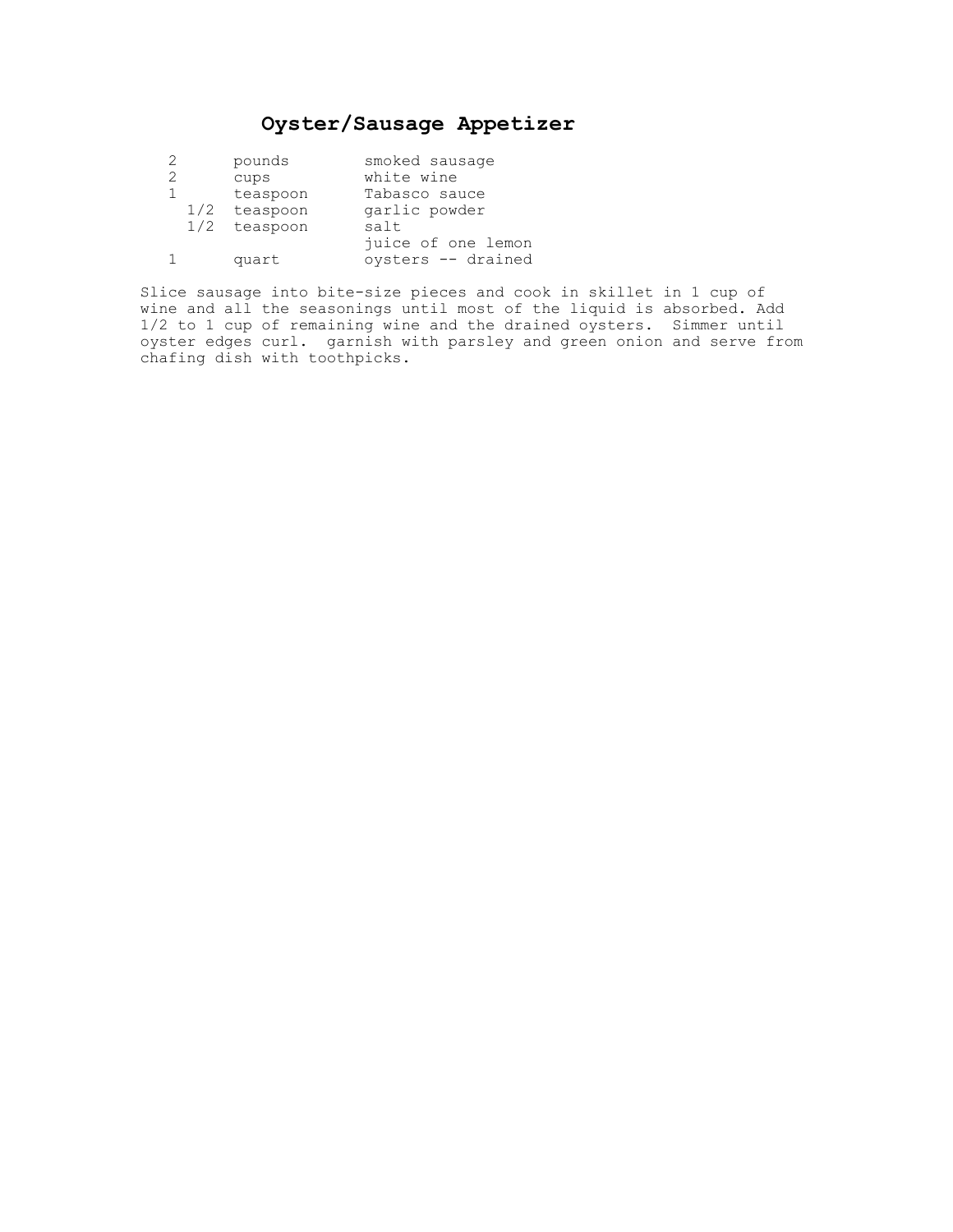## **PALACE OUTBACK RESTAURANT'S RATTLESNAKE APPETIZER**

| 5   | ounces      | Vinaigrette (recipe)      |
|-----|-------------|---------------------------|
| 4   | tablespoons | Mustar -- dijon           |
| 3   |             | Garlic cloves -- minced   |
| 4   |             | Thyme sprigs              |
| 4   |             | Parsley sprigs -- chopped |
| 1/4 | cup         | Oil -- olive              |
| 1/8 | cup         | Vinegar -- malt           |
|     | tablespoons | Seasoning -- Cajun        |
|     |             |                           |

Desired portion amount of rattlesnake, meat, chicken or seafood Flour for dredging Vegetable oil for deep-frying Cut meat of choice into 1 inch pieces. Mix together remaining ingredients except flour and the vegetable oil, blending well. Cover prepared meat with marinade and marinate, refrigerated, for 1 hour. Remove meat from marinade and toss in flour, shaking off excess coating. Deep fry in 375^F oil until golden. Serve with lemon and chopped parsley garnish. A cajun-spiced mayonnaise may accompany if desired. Marinade makes 8 appetizer servings, refrigerate unused amount.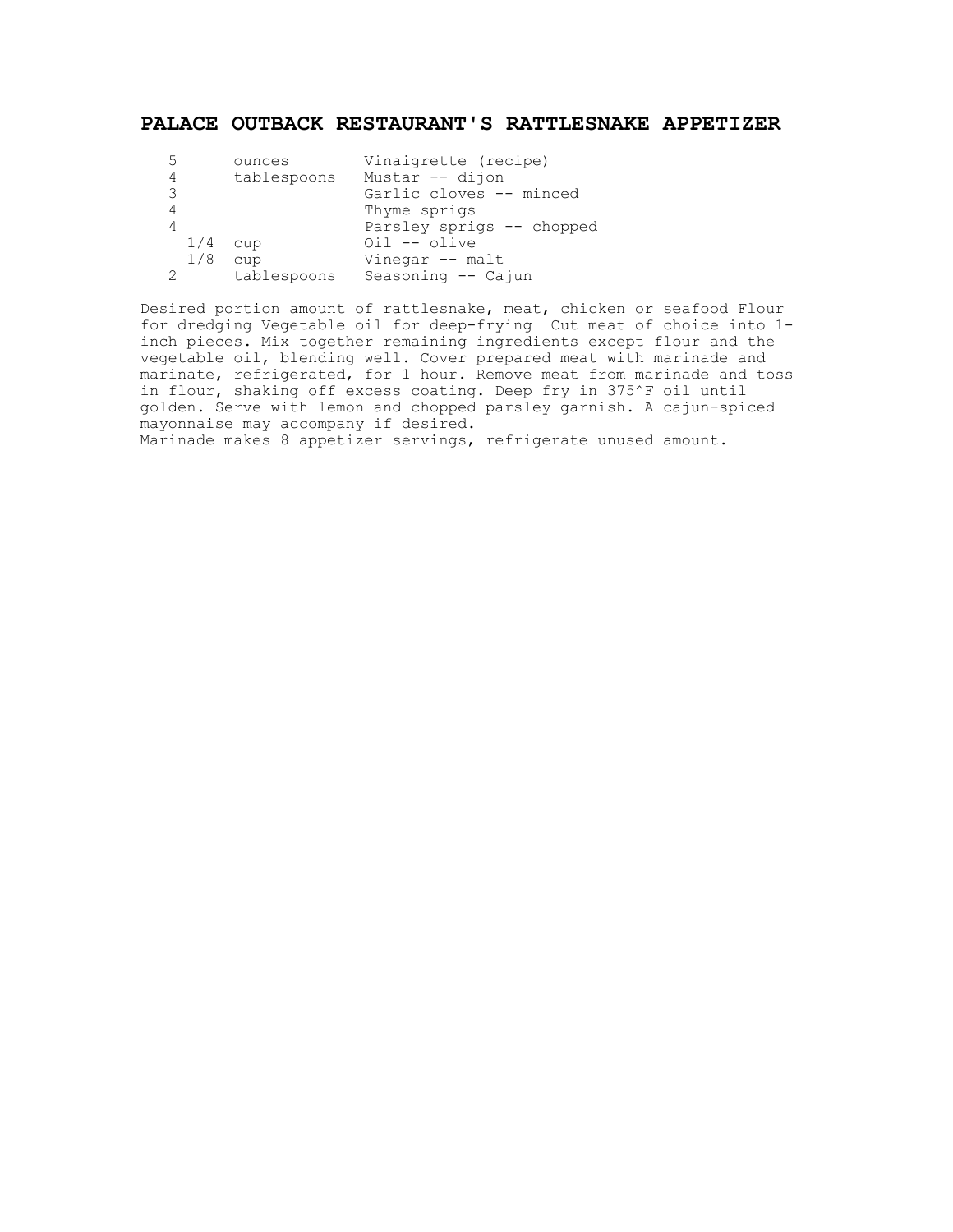#### **PARCHMENT WRAPPED CHICKEN**

| $\overline{2}$ |                | Whole chicken breasts         |
|----------------|----------------|-------------------------------|
|                |                | Skinned and boned             |
| 3              | tablespoons    | Dark soy sauce                |
| $\mathbf{1}$   | teaspoon       | Ginger juice*                 |
|                | $1/4$ teaspoon | Sugar                         |
|                |                | Boiling Water                 |
|                | $1/2$ pound    | Fresh bean sprouts            |
| 6              |                | Green onions with tops -- cut |
|                |                | Into 2 inch lengths and       |
|                |                | Slivered                      |
| 1/3            | cup            | Chopped walnuts               |
| 8              |                | 8 inch squares of parchment   |
|                |                | Paper                         |
|                |                |                               |

PAPER Cut eight 8 inch squares of parchment paper.

INGREDIENTS Cut chicken into thin, narrow strips, about 3 inches long. Combine soy sauce, ginger juice and sugar in large bowl; stir in chicken, let stand 30 minutes.

Meanwhile, pour boiling water over bean sprouts; let stand one minute. Drain; cool under cold water and drain well.

Thoroughly toss chicken mixture with bean sprouts, green onions and walnuts.

Place about 1/2 cupful of chicken mixture in center of each parchment square. Fold bottom point of parchment over filling; crease just below filling and fold point over and under filling. Fold side points over filling, overlapping slightly. Crease paper to hold folds. Fold remaining corner down so point extends below bottom of bundle; tuck this point between folded sides. Crease paper to hold folds. Repeat with remaining parchment squares. (Ends up looking like small envelope, with flap tucked under bundle) Place bundles seam side down, in single layer on steamer rack. Set rack in large pot or wok of boiling water. (Do not let water level reach the bundles) Cover and steam about 7 minutes or until chicken is tender. Serve immediately \*Peel fresh ginger root, then squeeze through garlic press.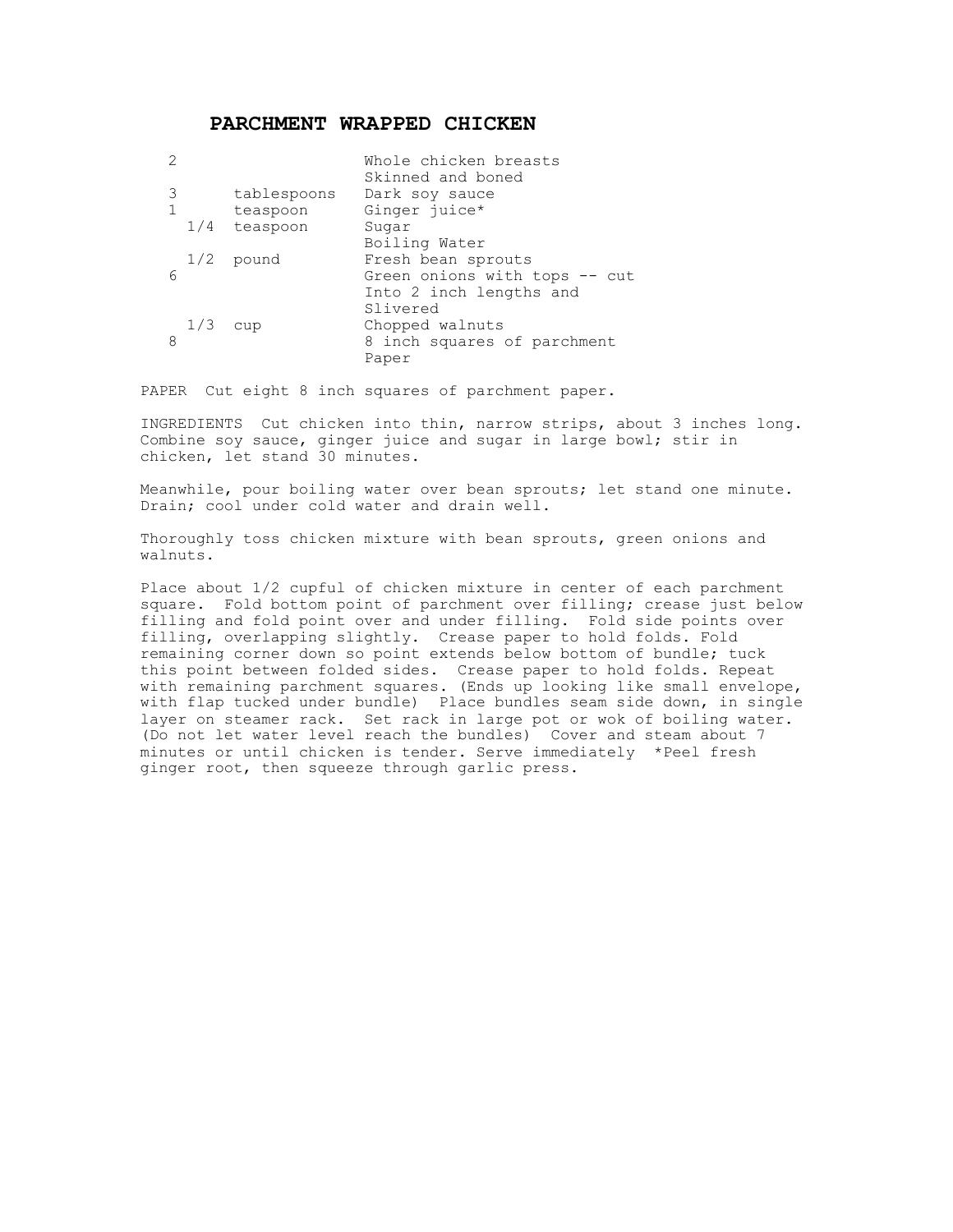# **Parmesan Chicken Wings**

|              | cup            | Freshly grated parmesan ches    |
|--------------|----------------|---------------------------------|
|              | tablespoon     | Heaping -- finely chopped fresh |
|              |                | Parsley                         |
|              | tablespoon     | Fresh -- oregano or marjam      |
|              |                | Choppedor 1 ts.of either        |
| $\mathbf{1}$ | teaspoon       | Salt                            |
|              | $1/2$ teaspoon | Fresh ground pepper             |
|              | pounds         | Chicken wings cut up            |
| 1/2          | cup            | Butter melted                   |
|              |                |                                 |

Preheat oven to 375 deg. Mix cheese, parsley, oregano, salt and pepper together and place on a dry tray. Dip each piece of chicken into the butter, then roll in the cheese mixture, coating well. Place on a greased baking sheet. Bake for 45 minutes,turning when brown. Wings will freeze well. Thaw in refrigerator,and heat in a 375 deg. oven. Makes 4 main course or 8 appetizer servings...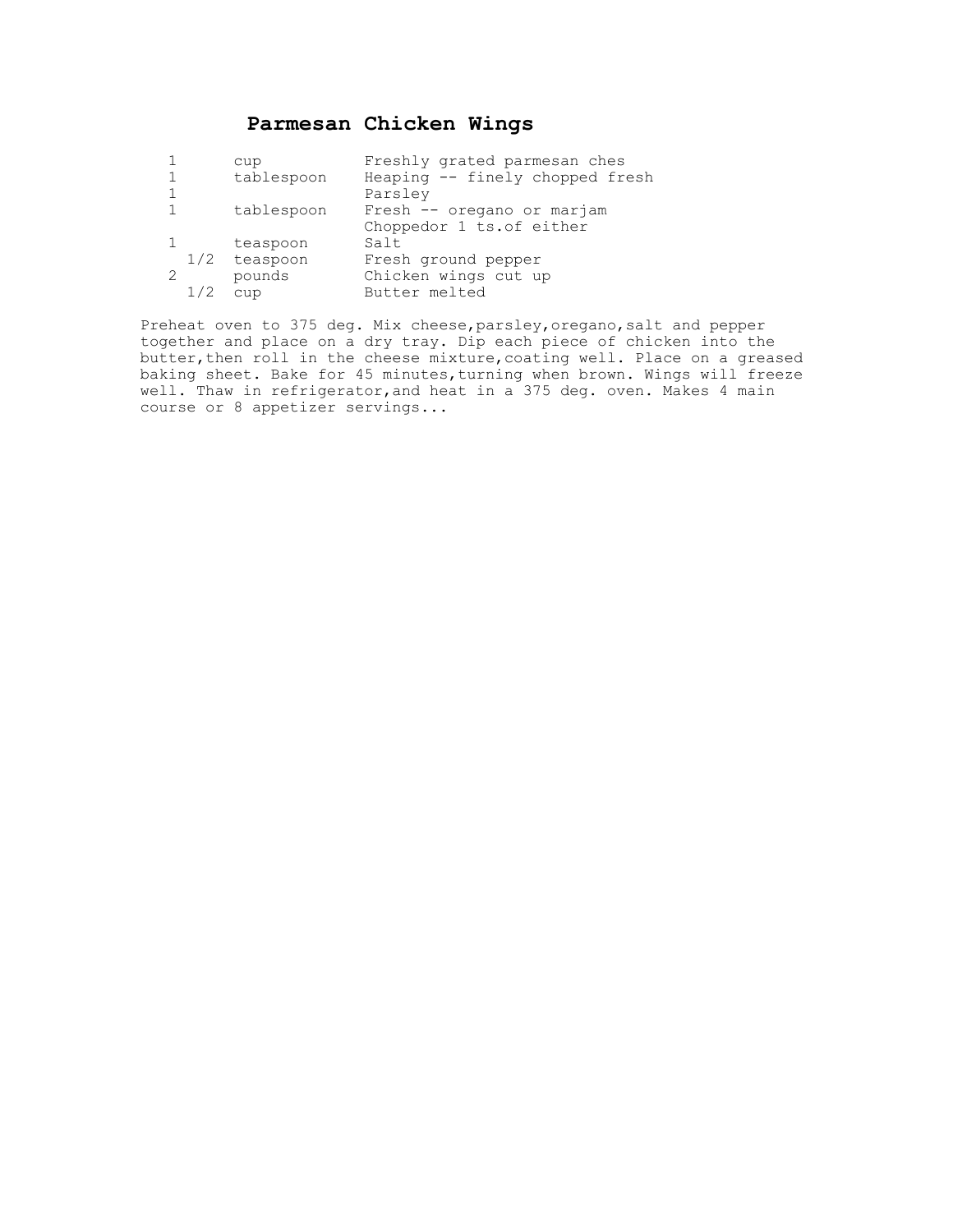## **PARTY APPETIZER**

|               |     |             | OZ                      |
|---------------|-----|-------------|-------------------------|
| 2             |     | tablespoons | Milk                    |
| 1             |     |             | $3 \text{ oz}$          |
|               | 1/4 | cup         | Green pepper            |
| $\mathcal{L}$ |     | tablespoons | Dehydrated minced onion |
|               | 1/2 | teaspoon    | Garlic salt             |
|               | 1/4 | teaspoon    | Pepper                  |
|               | 1/2 | cup         | Sour cream              |
|               | 1/3 | cup         | Chopped pecans          |
|               |     |             | Cream cheese            |
|               |     |             | Sliced dried beef       |
|               |     |             |                         |

BLEND CHEESE AND MILK IN BOWL. ADD DRIED BEEF(CUT INTO SMALL PIECES), GREEN PEPPERS, ONIONS, GARLIC SALT AND PEPPER. MIX WELL. STIR IN SOUR CREAM AND SPREAD INTO BAKING DISH AND BAKE AT 350 FOR 20 MINUTES, PLACE PECANS ON TOP . SERVE WARM WITH CRACKERS FOR DIPPING.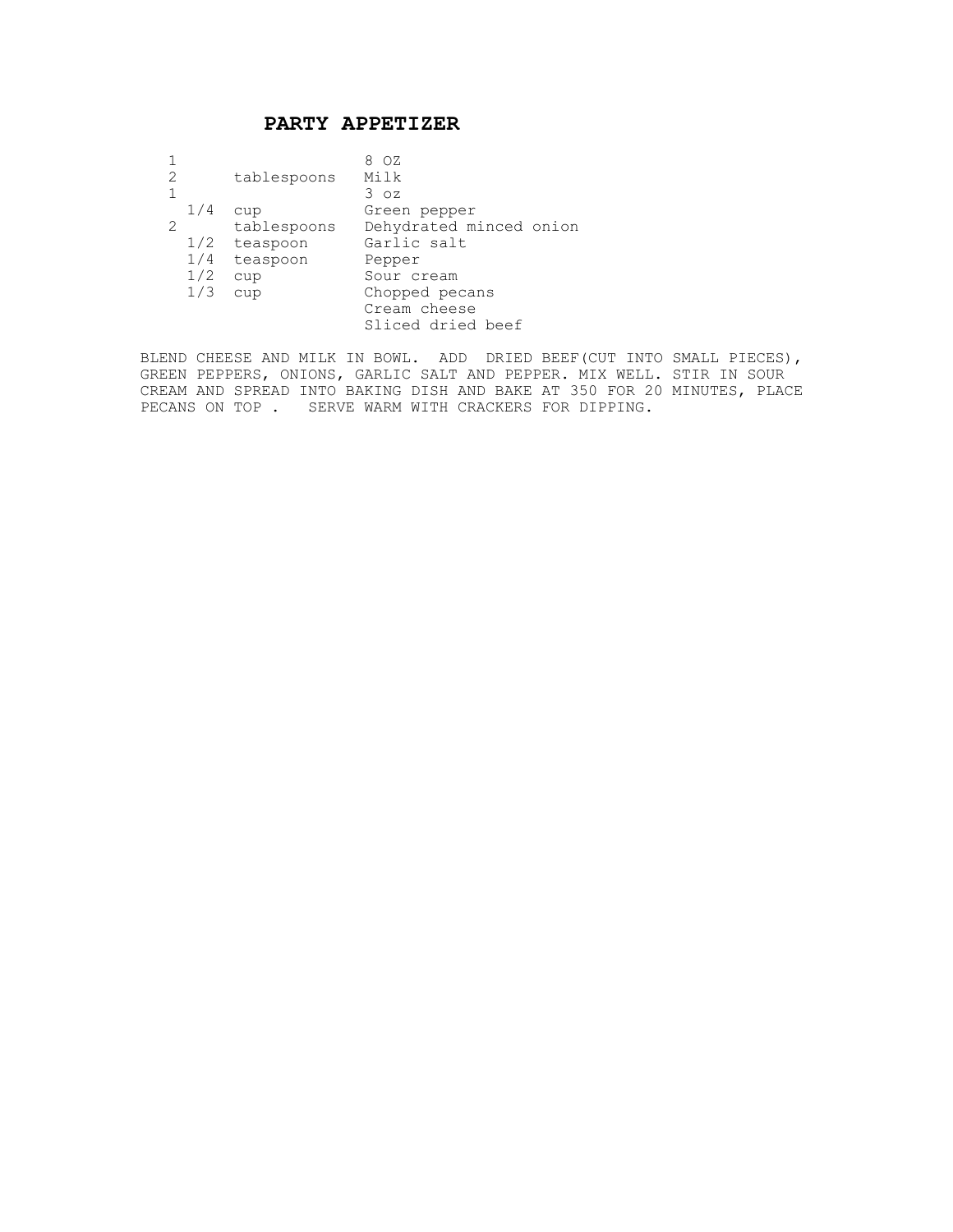# **Pasta Di Pina**

| 3<br>4<br>2<br>1/8   | tablespoons<br>each<br>tablespoons<br>teaspoon<br>each | Olive Oil<br>Med. Cloves Garlic *<br>Fresh Bread Crumbs<br>Pepper<br>Env. Golden Onion Soup Mix |
|----------------------|--------------------------------------------------------|-------------------------------------------------------------------------------------------------|
| $3 \frac{1}{2}$<br>6 | cups<br>ounces                                         | Water<br>Uncooked Fine Eqq Noodles                                                              |
|                      | tablespoons                                            | Finely Chopped Parsley<br>Grated Parmesan Cheese                                                |

\* Garlic cloves should be finely chopped.

In medium skillet, heat oil and cook garlic with bread crumbs over medium heat, stirring constantly, until garlic and bread crumbs are golden. Stir in pepper; set aside. In large saucepan, thoroughly blend golden onion recipe soup mix with water. Bring to a boil, then stir in uncooked noodles. Simmer uncovered stirring frequently, 7 minutes or until noodles are tender. (DO NOT DRAIN!) remove from heat, then toss with bread crumb mixture and parsley. Sprinkle with cheese and serve. Makes about 4 appetizer or 2 main-dish servings.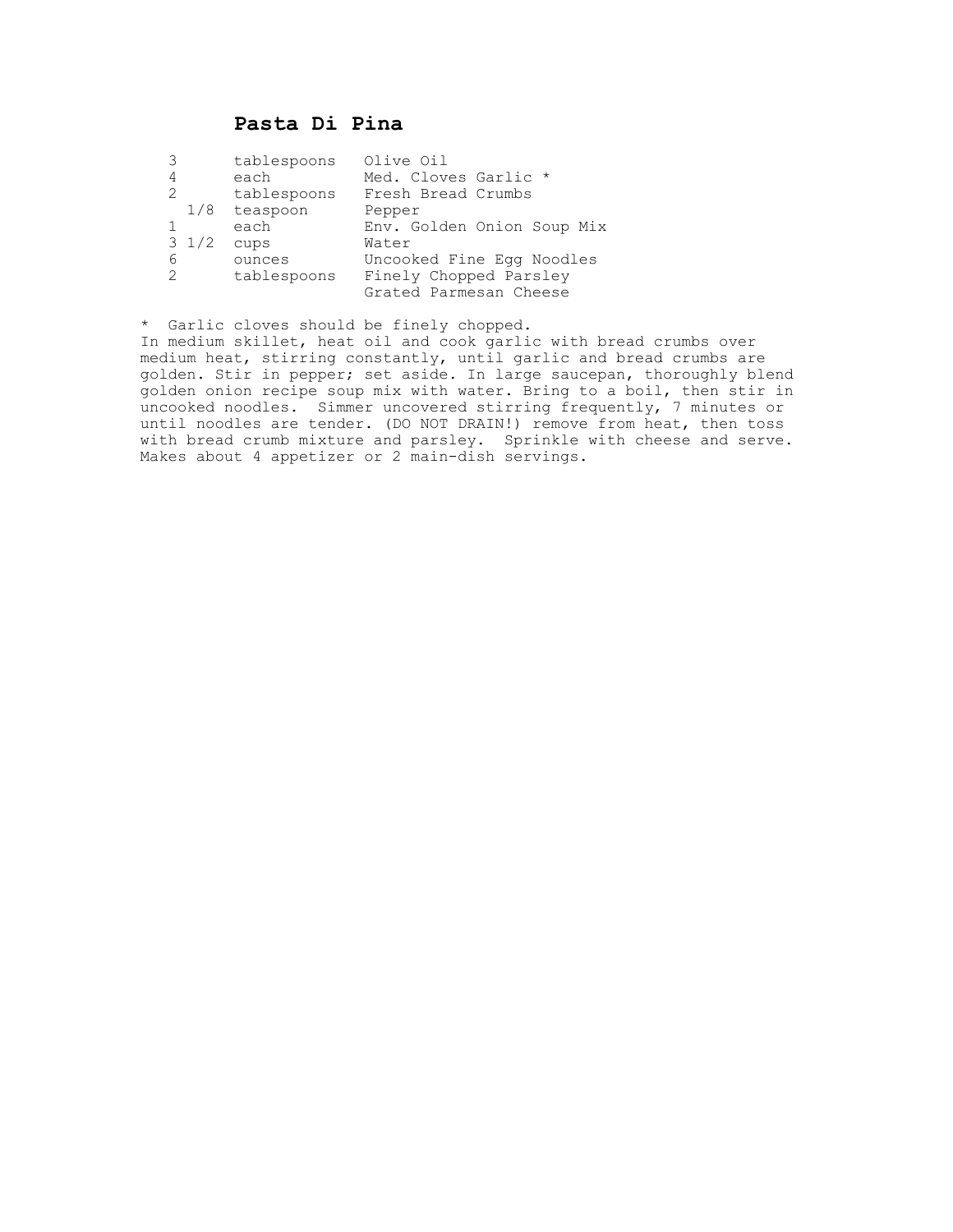#### **PASTA ROLLS**

|                     | pound  | Ricotta Cheese (skim milk is $-$ good) |
|---------------------|--------|----------------------------------------|
| 4                   | ounces | Mozzarella -- grated                   |
| 4                   | ounces | Romano $-$ qrated                      |
| $1\frac{1}{2}$ cups |        | Parmesan -- grated                     |
| 3                   |        | Eggs $--$ whole or whites only         |
| 2                   | pounds | Pasta -- homemade & fresh is           |
|                     | In     | STRIPS!!!!!!!                          |
|                     | quart  | Chicken broth -- VERY strong!          |
|                     |        | Salt & Pepper to taste.                |
|                     |        | Parmesan Cheese for topping            |
|                     |        | Tomatoe sauce -- spaghetti             |
|                     | in     | a pinch. Should be -- smooth.          |
|                     |        | Yards of string                        |
|                     |        | Yards of CHEESECLOTH !!!!              |
|                     |        |                                        |

Make the cheese filling. Simply mix all the cheeses and then add the BEATEN eggs or egg whites. Make sure the harder cheeses are grated. They mix better that way. This is a relatively bland mixture as is but don't worry.

Make the pasta. Use your favorite recipe. Green pasta is really neat for the effect. Cut the pasta into ABOUT 6" wide strips. The length is according to what it's for. If your serving this for dinner make the strips about 18" long. For appetizers or side dishes then only make them 6" to 10" long.

Now simply lay out a piece of pasta. Smear filling on it. Like frosting a cake. EXCEPT leave about 1" free of filling on the EDGES. The beginning END can be covered. The last few inches of the strip should be left bare too. Now simply roll it up! Try to keep it as straight as possible, but don't stroke out if it's a little off. Keep repeating until you have one or two rolls per person. Set aside until all of them are made. Cut a piece of cheesecloth long enough to fully wrap around a roll with several inches of overlap. Repeat until you have all the cloth pieces cut. Simply wrap each pasta roll in one piece of cheesecloth. Tie the cloth closed. MAKE SURE IT'S LOOSE.

The pasta will swell quite a bit. Make your sauce and heat. Smooth sauce I think works for a nicer visual effect. Keep it hot, but on the side.

Now POACH the pasta rolls in your chicken broth. Until they're done, about 15 minutes should take care of it. But make sure it's really only a simmer. If the broth is boiling it can cause the cheese to push out of the pasta and/or the pasta to simply break-up (it's not pretty!) Here's the fun part. Take the pasta rolls out of the broth. Cut the string and unwrap each one. Slice them like sausages, into rounds, except about 2" thick. Place several slices onto each plate, cut side up, according to appetite.

Pour sauce onto plate. Swirl on plate. I do not like covering the swirling of the green pasta and the white of the cheese with the sauce. I think it shows up better with the sauce as a background color. Also having to "dip" the pieces of the roll in the sauce makes for a nice taste.

Sprinkle a little parmesan cheese and/or chopped parsley. This is a really good recipe.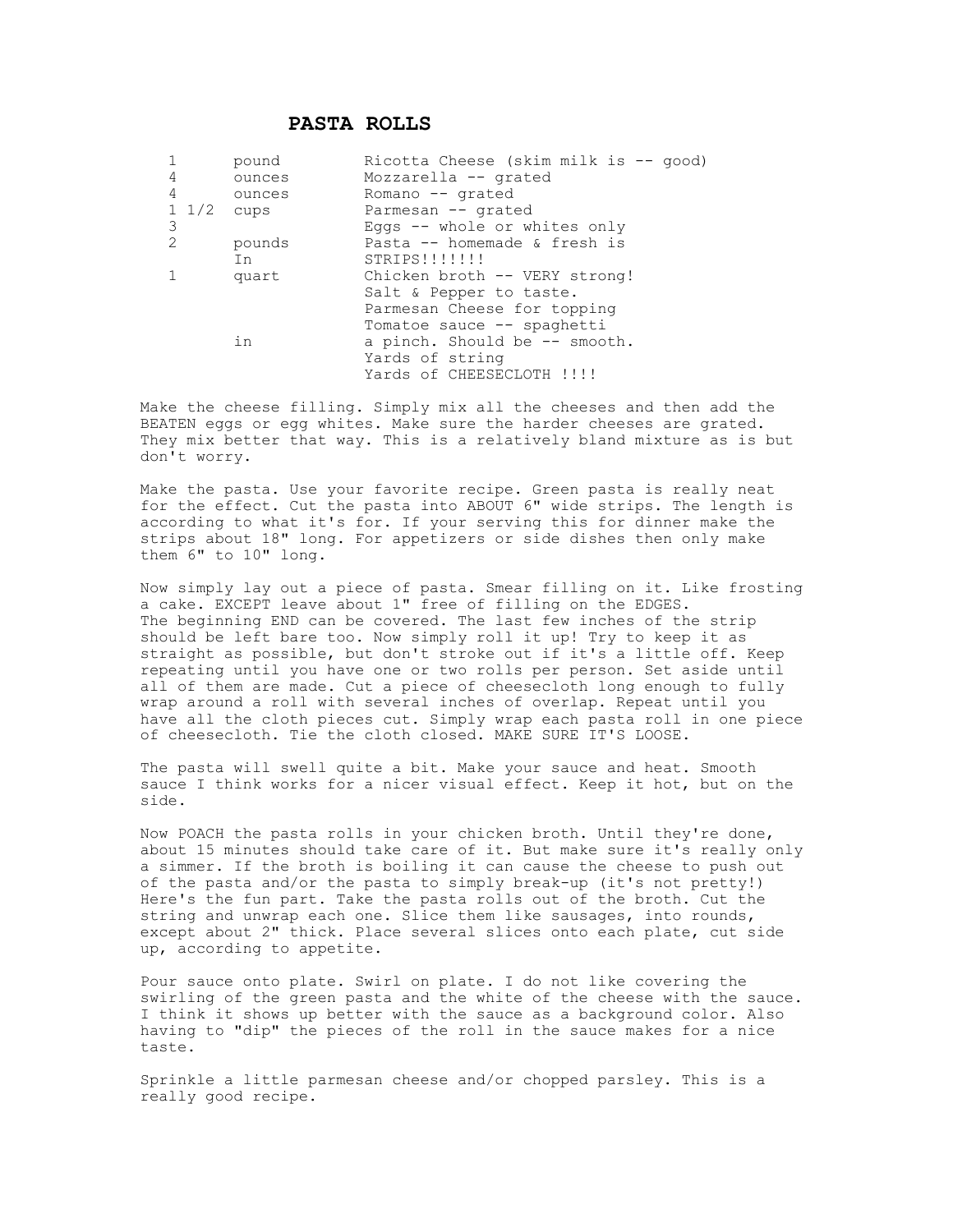#### **Pate Maison**

| $\overline{2}$ | qt                    | water                                  |
|----------------|-----------------------|----------------------------------------|
| 2              | tsp                   | peppercorns                            |
| 2              | tsp                   | whole cloves                           |
| 3              |                       | bay leaves                             |
|                | few                   | sprigs of parsley                      |
|                | $2\frac{1}{2}$ pounds | very fresh chicken livers              |
| $\mathcal{D}$  | C                     | (4 sticks) butter -- softened          |
|                | small                 | onion -- finely chopped                |
|                | large                 | qarlic clove -- minced                 |
|                | Tblsp                 | salt                                   |
| 2              | tsp                   | dry mustard                            |
| 1/2            | tsp                   | nutmeg (freshly ground -- if possible) |
|                | Dash                  | hot pepper sauce                       |
|                | C                     | brandy                                 |

Combine first 5 ingredients in a 4-quart saucepan. Bring to a boil and simmer 10 minutes, strain (I just make a little bag out of cheesecloth and tie it with string so I don't have to strain it).

Add chicken livers to liquid. Cook just below simmering point until liquid is clear and rosy and livers are done, about 10 minutes. Drain livers and pass once through meat grinder. Set aside.

In large mixing bowl, blend together remaining ingredients except brandy. Add liver and mix until smooth. Stir in brandy. Line a 9x5 inch loaf pan with aluminum foil. (I use a mold and line it with cheese cloth).

Pack pate into pan(or mold). Chill thoroughly before serving. Note: Flavors will develop more fully if pate is allowed to chill overnight.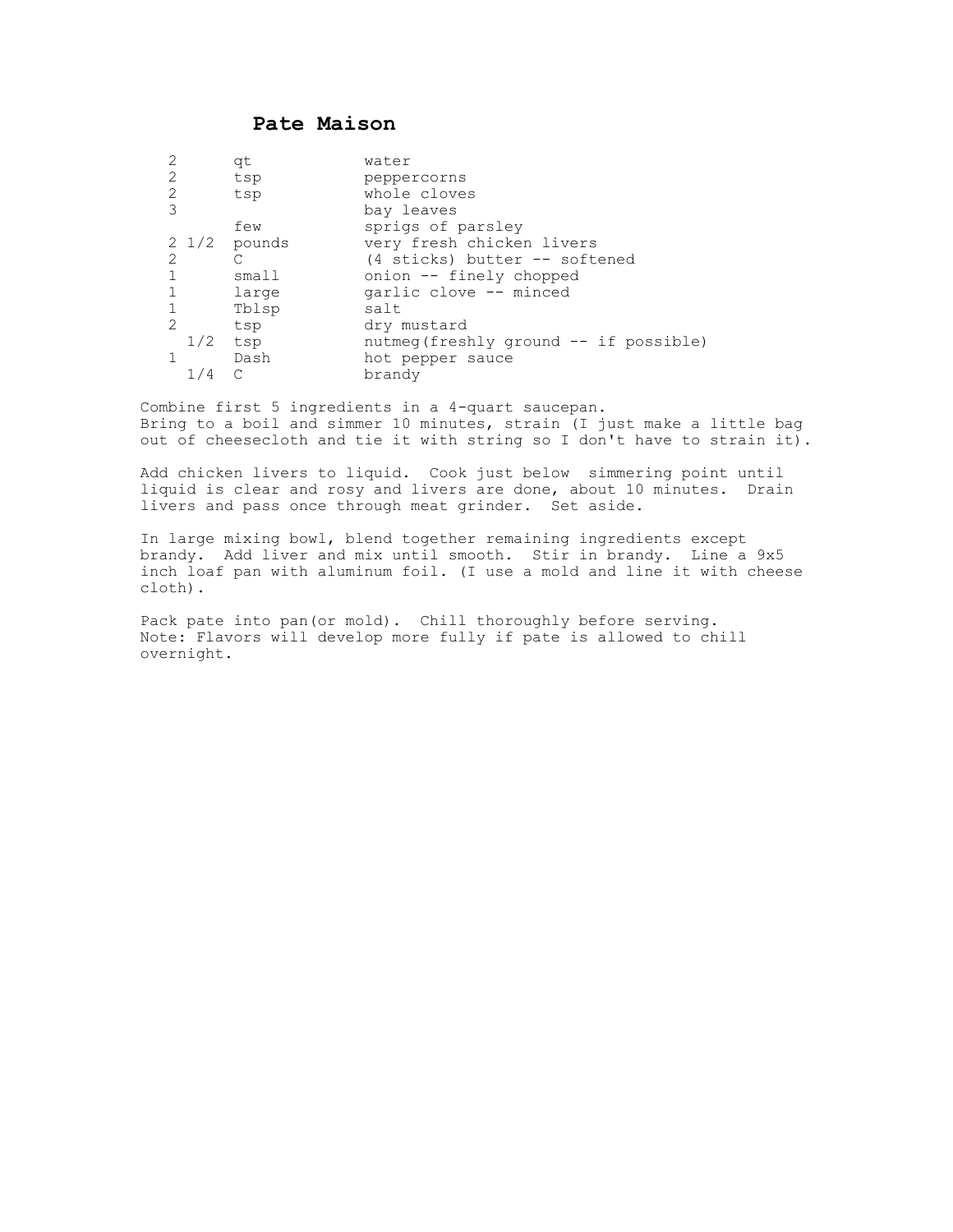# **PAUPIETTES DE BANANES AUX JAMBON**

|         |             | Bananas (fairly unripe         |
|---------|-------------|--------------------------------|
| $1/2$ C |             | Double cream -- but not green) |
| 4       | slices      | Ham                            |
|         |             | Paprika                        |
| 6       | tablespoons | Parmesan cheese -- grated      |
|         |             | Salt and pepper                |

Peel bananas, sprinkle with salt, pepper and paprika (be generous with this). Wrap a slice of ham around each banana. Place bananas in a greased, oven-proof dish and pour cream over them. Sprinkle the Parmesan cheese on top. Bake at 400 degrees F. for 20 minutes or until golden brown. Serve cold (but not refrigerated).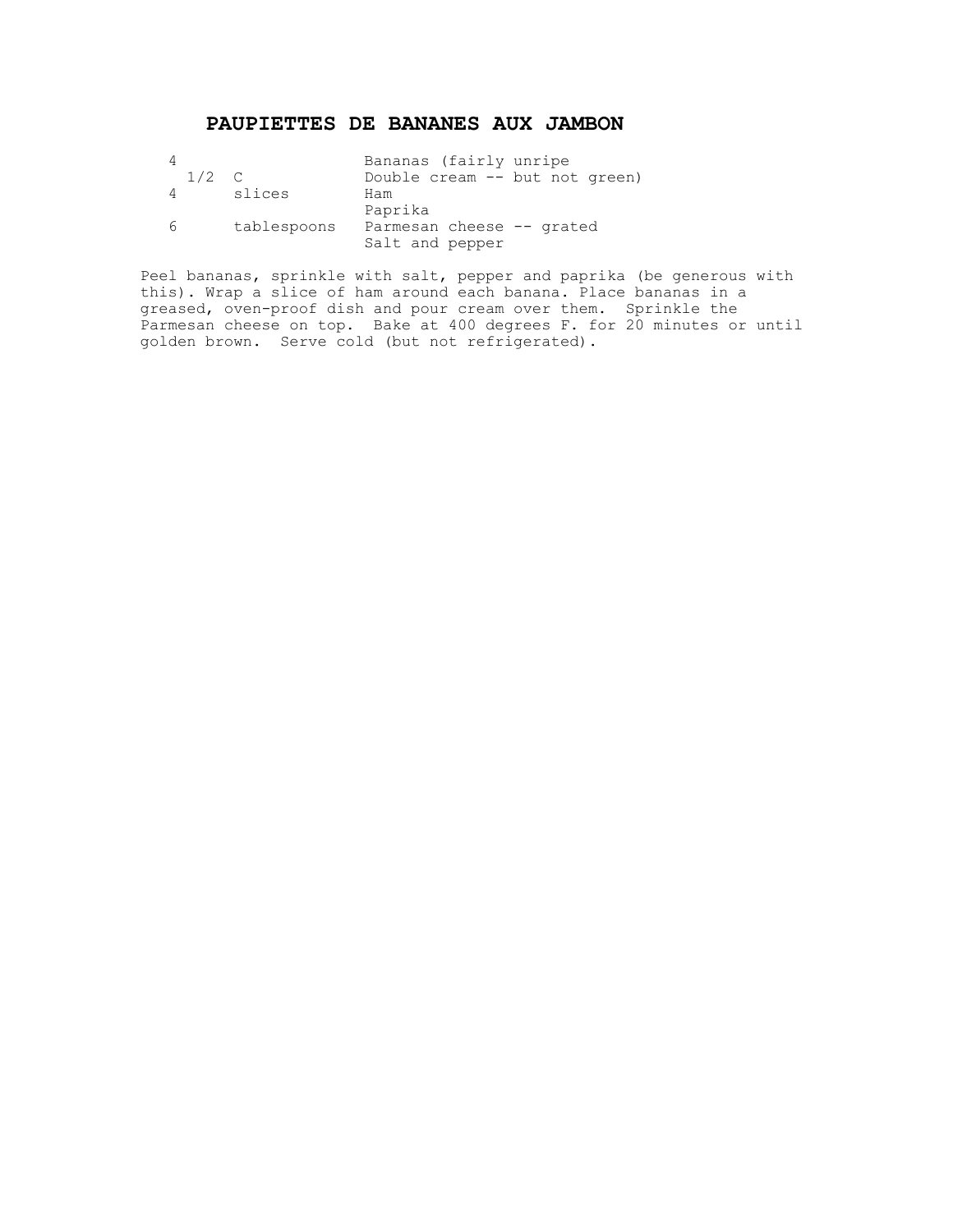## **Pesto Pinwheels**

|         | sheet    | frozen puff pastry                       |
|---------|----------|------------------------------------------|
| $1/3$ C |          | pesto sauce, store-bought -- or homemade |
| $1/2$ C |          | grated Parmesan cheese                   |
|         |          | egg -- beaten with                       |
|         | teaspoon | water                                    |

Thaw puff pastry 20 minutes. Unfold and roll on a lightly floured surface to a 14-x-11 rectangle. Spread evenly with pesto sauce and sprinkle with Parmesan cheese. Starting at long edge, roll up pastry like a jelly roll. Cut pastry roll crosswise into 3/8 inch thick slices.

Place on lightly greased baking sheet and brush with egg mixture. Bake at 400 degrees for 8 to 10 minutes or until golden brown. Transfer to wire rack and serve while warm. Makes about 35 pinwheels.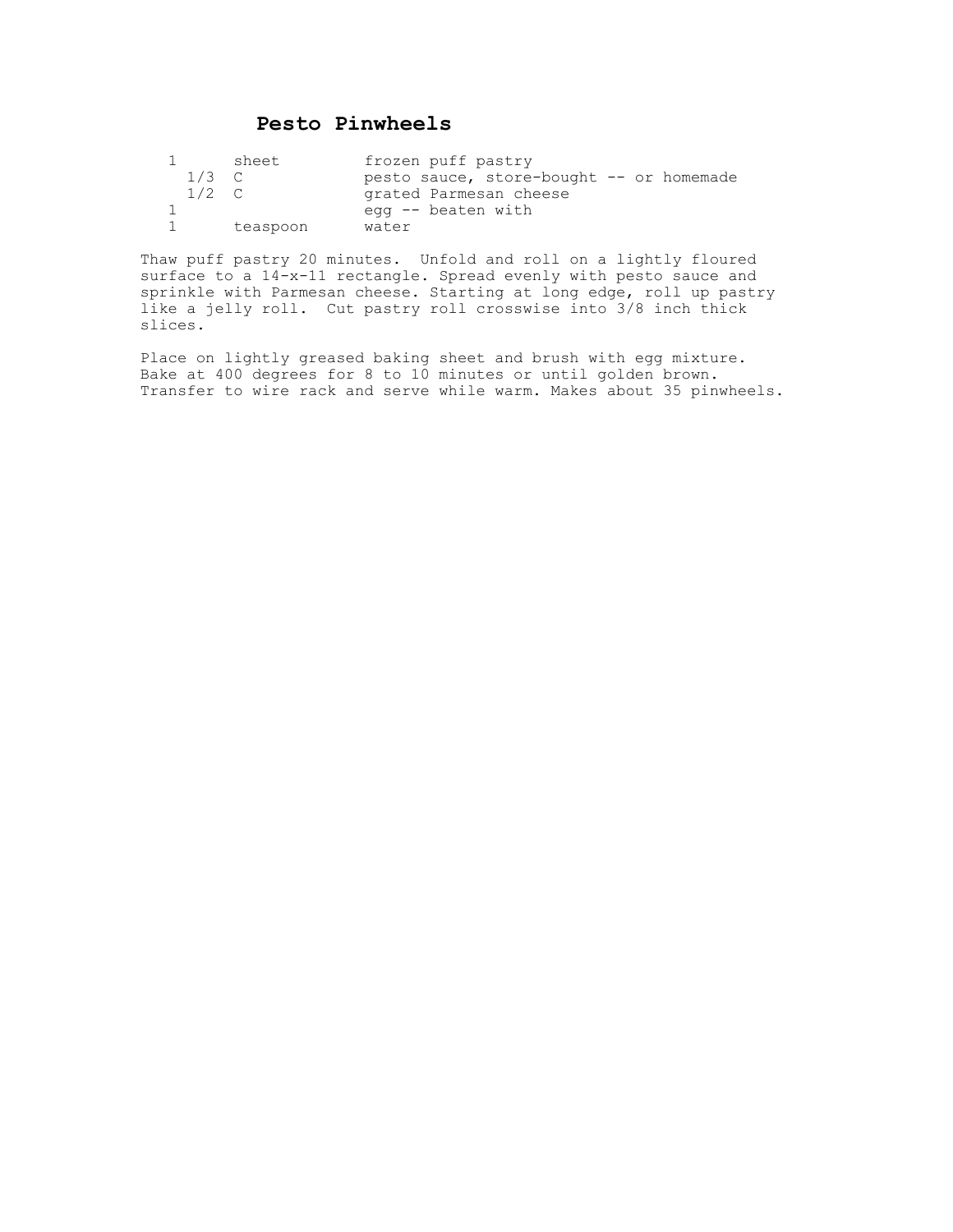# **PHILIPPINO PORK**

| n         | PORK STEAKS              |
|-----------|--------------------------|
| $1/2$ cup | SOY SAUCE                |
| $1/2$ cup | LEMON JUICE              |
| 3         | GARLIC CLOVES -- CRUSHED |
|           | BAMBOO SKEWERS           |

BONE PORK STEAK AND CUT INTO 1/2 IN. STRIPS THREAD OR WEAVE ONTO BAMBOO SKEWERS MIX SOY SAUCE, LEMON JUICE, AND CRUSHED GARLIC IN 9 X 13 BAKE DISH BE SURE TO DIP ALL SKEWERS IN MARINADE REFRIGERATE FOR SEV. HRS. OR OVERNIGHT HOT TORTILLAS OR RICE AND A TOSSED GREEN SALAD ROTATE BOTTOM SKEWERS TO TOP EVERY FEW HRS MAY BE EITHER BROILED OR BRILLED ABOUT 15 MIN SMALL SKEWERS MAY BE USED TO MAKE A GREAT APPETIZER BROIL AHEAD AND KEEP WARM IN OVEN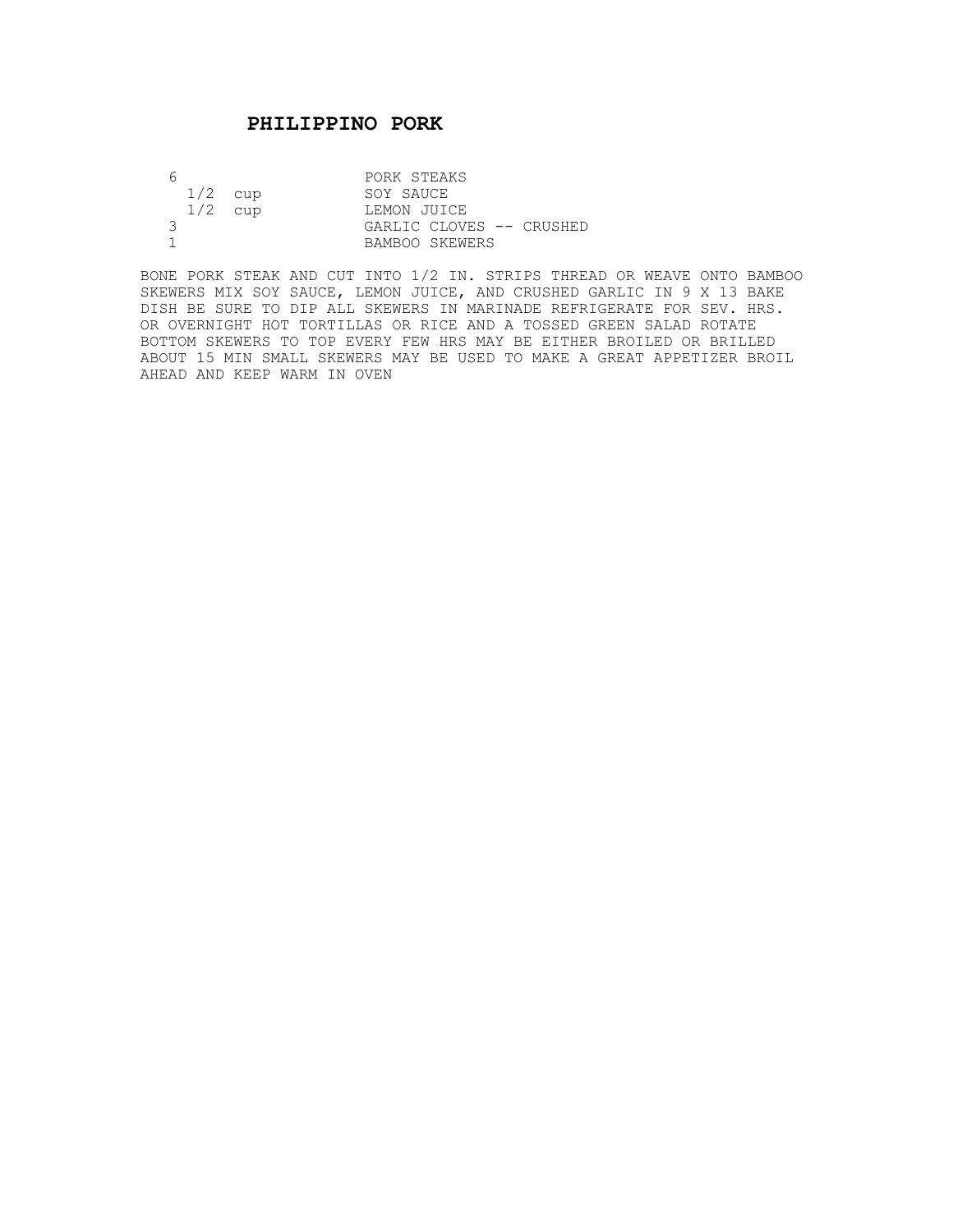# **Pickled Mushrooms**

| pounds                    | Small mushrooms    |
|---------------------------|--------------------|
| cups                      | Boiling water      |
| tablespoons<br>$1\;\;1/2$ | Salt               |
|                           | -----MARINADE----- |
| $1 \frac{3}{4}$<br>cups   | Water              |
| each                      | Peppercorns        |
| each                      | Bay leaves         |
| 2 1/2 tablespoons         | Salt               |
| 3/4<br>cup                | Sugar              |
| 3/4<br>cup                | Vinegar            |
|                           |                    |

Cut the mushroom stems off at the cap level. Place the heads in boiling salted water. Simmer till they sink to the bottom. Strain. Boil marinade water with peppercorns and bay leaves for 30 minutes. Add salt and sugar. Stir till dissolved. Add the vinegar, bring to a boil. Place the mushrooms in small jars.

Cover with hot marinade. Close the jars. Keep refrigerated. Use for canapes and salads, or as appetizers. Yields 4 1 fluid pint jars.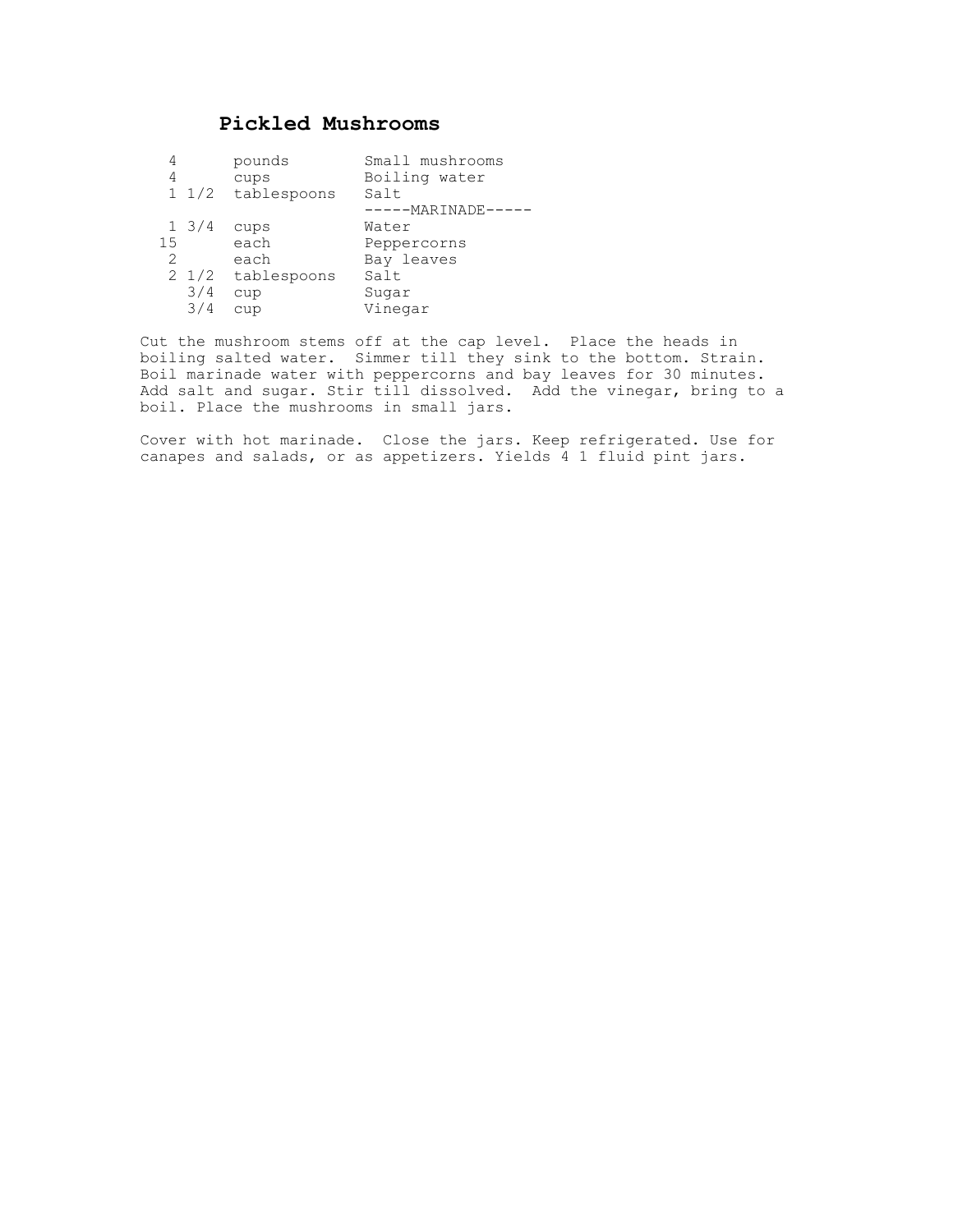# **Pickled Pink Egg Appetizers**

| $1\frac{1}{2}$ cups |          | white vinegar                          |
|---------------------|----------|----------------------------------------|
|                     | teaspoon | pickling spice                         |
|                     |          | garlic clove -- peel and bruise        |
|                     |          | fresh bay leaves                       |
| h                   |          | hard-boiled eggs -- peeled             |
|                     |          | juice from pickled beets -- * optional |

\* Use about 2 tablespoons of the juice from pickled beets if desired; gives a pink color and adds a pleasant taste.

Simmer vinegar and spices uncovered for 10 minutes; cool slightly, add garlic and bay leaf. Pack eggs into a screw top jar, add vinegar mixture; cover and cool to room temperature. Refrigerate 7-10 days before serving, longer for stronger flavor.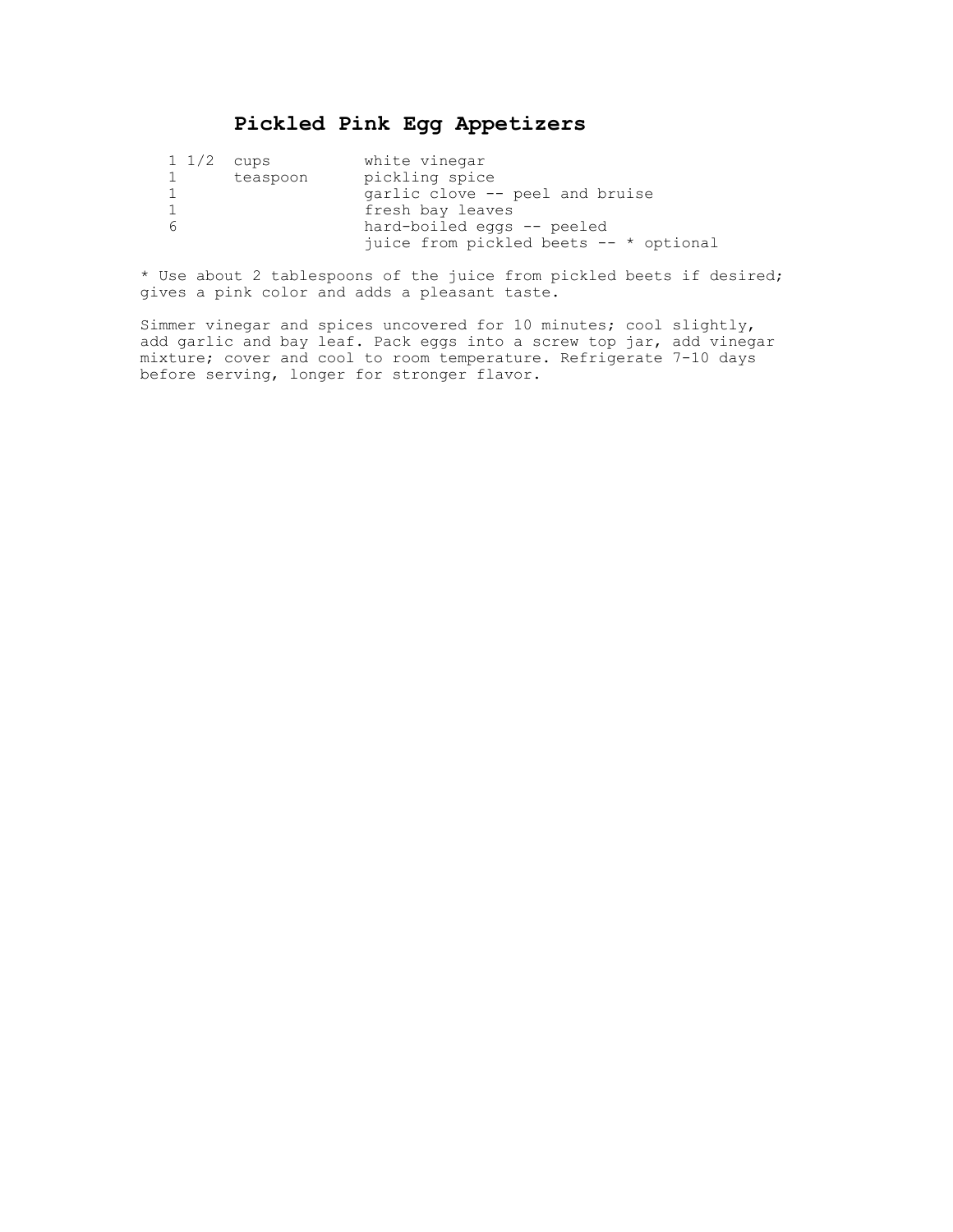#### **PICKLED PIGS' EARS, CHINESE STYLE**

| 2 |     | pounds     | Pigs' ears                         |
|---|-----|------------|------------------------------------|
| 4 |     |            | Whole star anise                   |
| 3 |     | slices     | Fresh ginger root                  |
|   | 1/2 | cup        | White vinegar                      |
|   | 1/4 | cup        | Sugar                              |
| 1 |     | teaspoon   | Salt                               |
|   |     | cup        | White vinegar                      |
|   |     | cup        | Sugar                              |
| 1 |     | tablespoon | Thinly sliced fresh ginger -- root |
| 3 |     |            | Cloves garlic -- sliced            |
| 1 |     | teaspoon   | Salt                               |
|   |     | cup        | Sliced carrots                     |
| 1 |     |            | Cucumber, unpeeled -- seeded       |
|   |     |            | cut in chunks                      |
|   |     |            | Red onion -- cut in chunks         |
|   |     |            | Bell pepper -- cut in chunks       |

Prepare pigs' ears according to steps I and II in basic instructions; drain. Return to pot with water to cover and first 5 ingredients listed above. Bring to a boil and simmer for 1 hour; let meat cool in liquid. Discard liquid and cut ears into 1/2x1-inch slices. In the meantime, bring 3 cups water to a boil with remaining vinegar, sugar, ginger, garlic salt and carrots. Turn off heat when boiling point is reached.

Cool mixture to room temperature. Then add cucumber, onion, bell pepper and sliced pigs' ears. Chill in refrigerator for at least 4 hours to blend flavors.

Will keep for up to 1 week refrigerated. Serve as an appetizer or a cold meat side dish.

Makes two quarts.

Variations: Pigs' snouts may be prepared in the same manner. Add 1 cup fresh sweet pineapple chunks at the same time as the vegetables.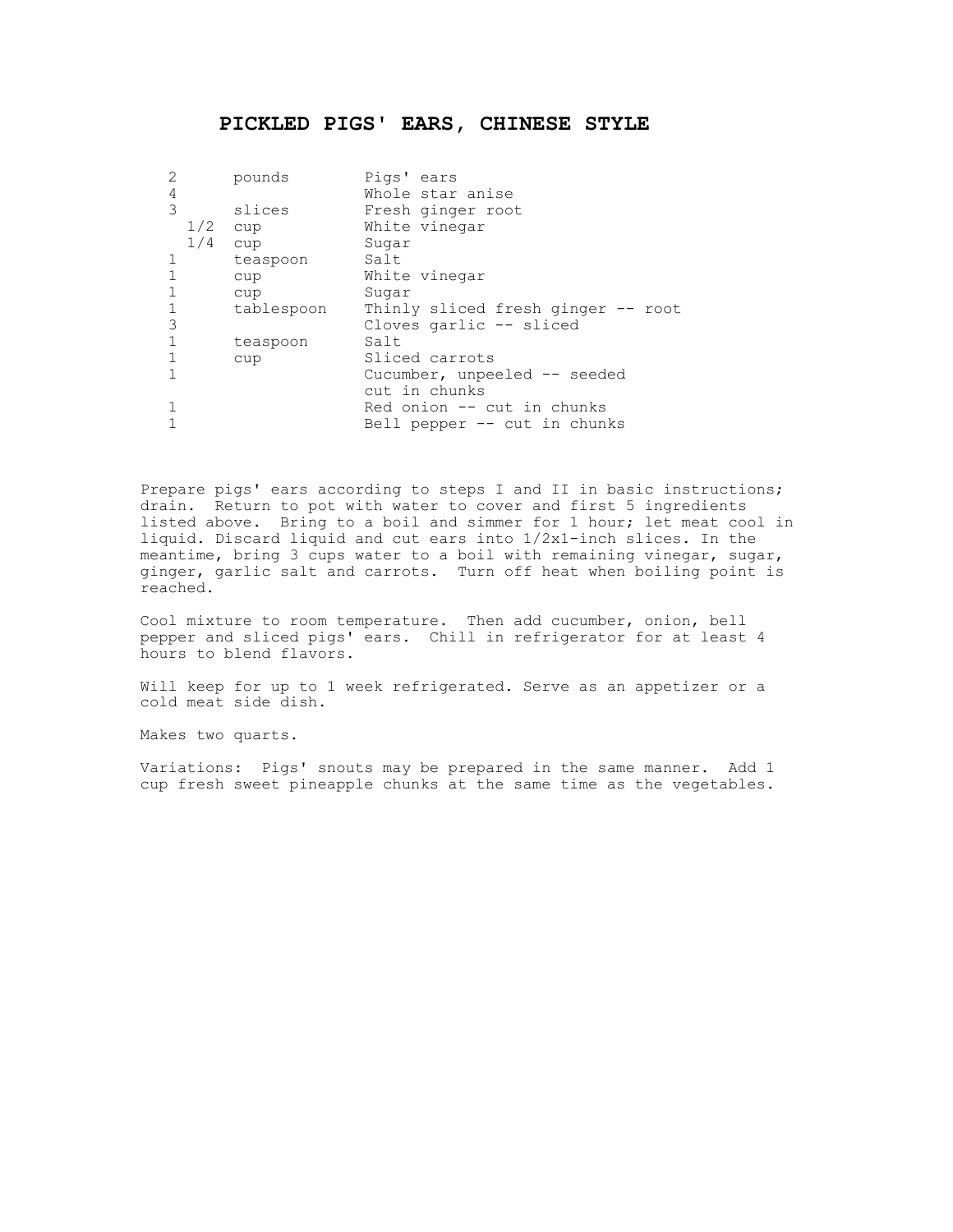### **PIPERIES OREKTIKO (PEPPER SALAD APPETIZER)**

| b | large       | Sweet peppers             |
|---|-------------|---------------------------|
| 1 | medium      | Onion -- coarsely chopped |
|   |             | Salt & pepper to taste    |
| 3 | tablespoons | Vinegar (more if desired) |
|   | 1/4<br>cup  | Olive oil                 |
|   |             | Oregano                   |

Bake peppers in hot 450 F oven for about 20 minutes or until wilted and soft. Remove seeds and outer skin.

Cut in pieces and place in a bowl. Add onion, salt and pepper. Mix vinegar and olive oil and add to peppers.

Sprinkle with oregano. Adjust seasonings if necessary. Serve as appetizer.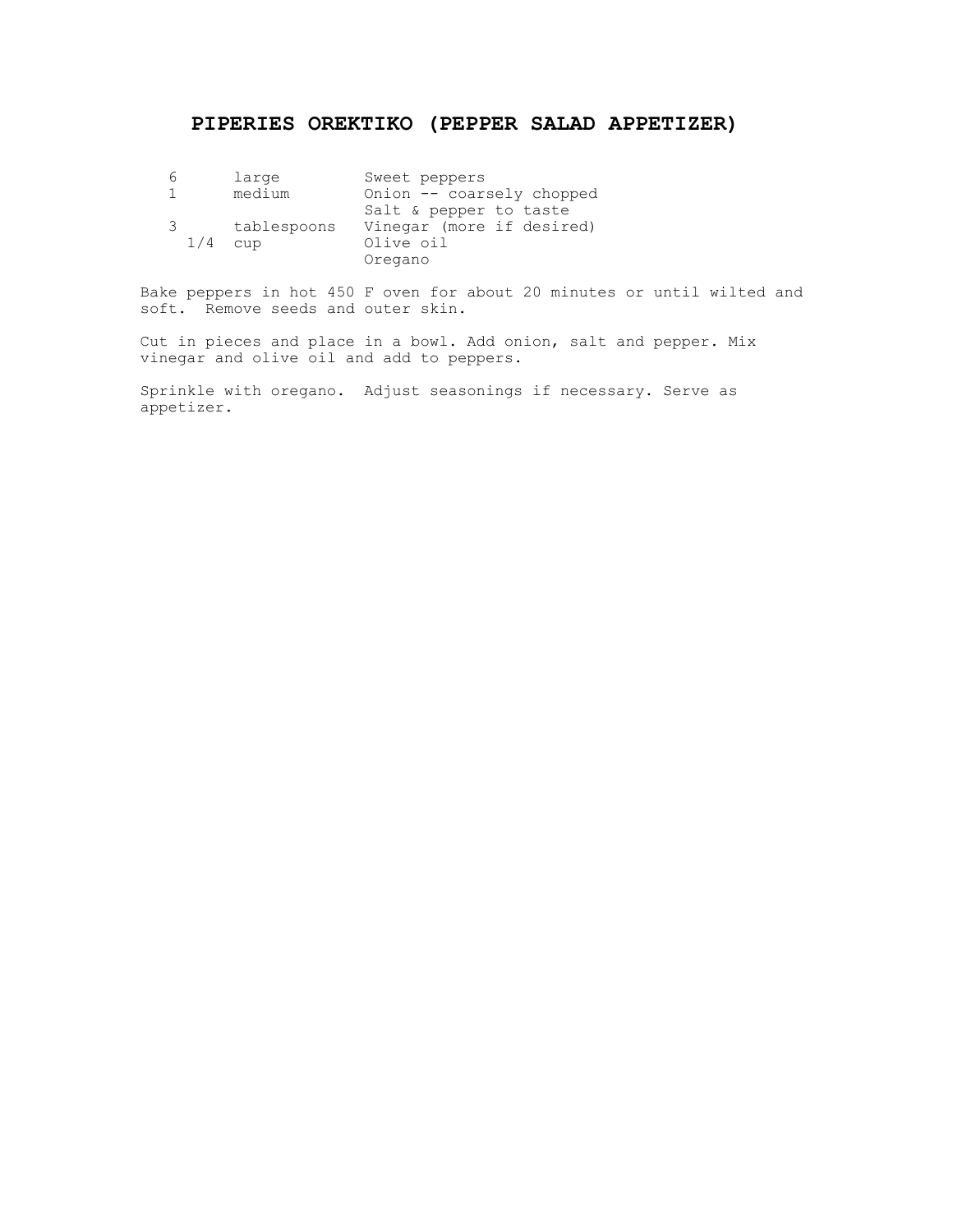# **Pizza Fondue**

|              | 1/2 | pound          | ground beef                  |
|--------------|-----|----------------|------------------------------|
|              | 1/2 | cup            | chopped onoins               |
| 21           |     | ounces         | cans pizza sauce with cheese |
| $\mathbf{1}$ |     | tablespoon     | cornstarch                   |
|              |     | $1/2$ teaspoon | basil                        |
| 2            |     | teaspoons      | oregano                      |
|              | 1/4 | teaspoon       | garlic powder                |
| 8            |     | ounces         | cheddar cheese -- grated     |
| 4            |     | ounces         | mozzarella cheese -- grated  |
|              |     | each           | French bread loaf -- cubed   |
|              |     |                |                              |

Brown ground beef and onions. Drain off excess fat. Add pizza sauce, cornstarch, basil, oregano, and garlic powder. Stir well and bring to a boil. Simmer 5 minutes to blend flavors. Combine cheeses; stir in 1/3 at a time. When piping hot, pour into fondue pot and serve immediately. Makes 4 to 6 servings

Note: This may be used as an appetizer or as a main dish.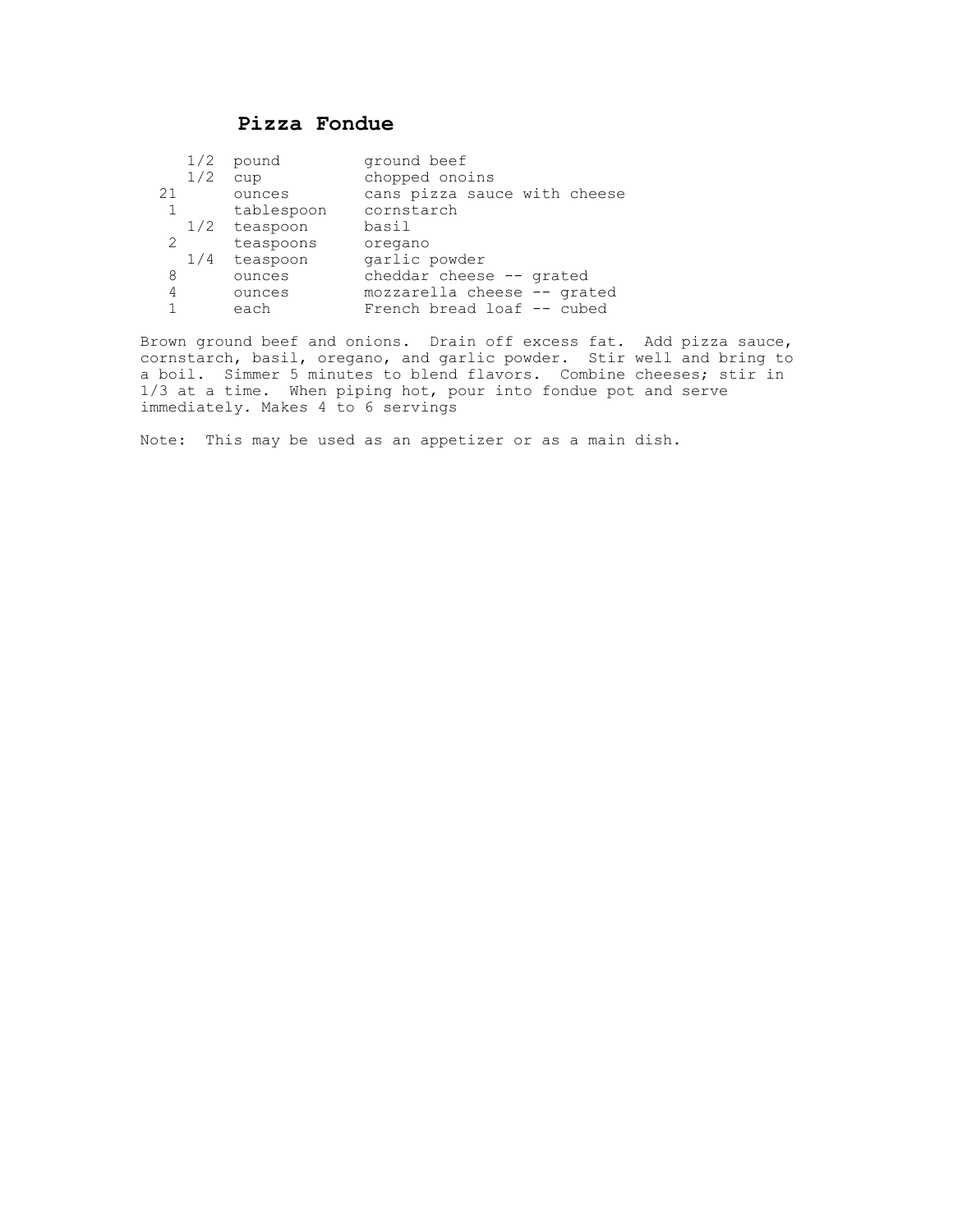# **PORTABELLA MUSHROOM APPETIZER**

|   | ounces   | Portabella mushrooms      |
|---|----------|---------------------------|
|   |          | Salt                      |
|   |          | Fresh ground white pepper |
|   |          | Extra virgin olive oil    |
|   |          | Marinade:                 |
| 3 | ounces   | Extra virgin olive oil    |
| 2 |          | Limes $-$ juice only      |
|   |          | Garlic clove -- minced    |
|   | small    | Shallot -- chopped        |
|   |          | Sprig fresh rosemary --   |
|   |          | Chopped $-$ about 1 t.    |
|   | teaspoon | Fresh parsley -- chopped  |
|   |          |                           |

Season the mushrooms with salt, white pepper and olive oil to taste and grill over high heat 4 minutes, until soft. Let cool. Combine marinade ingredients. Marinate at least one hour in the mixture. Chill before serving.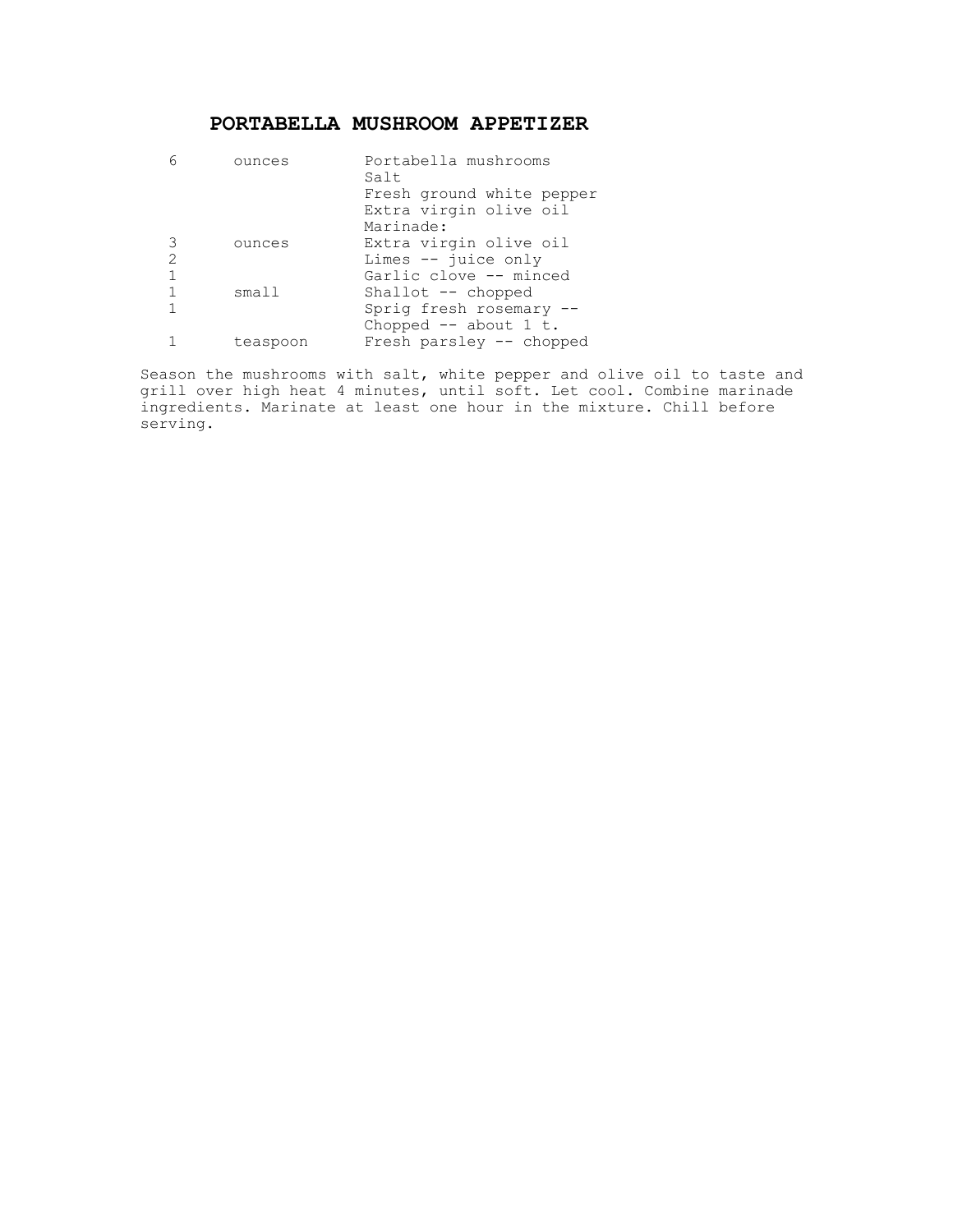## **Potstickers**

| 2/3 | pound          | Ground Pork                          |
|-----|----------------|--------------------------------------|
|     | cup            | Chinese cabbage -- Minced            |
| 2   | each           | Green Onions -- Minced               |
|     | each           | Egg                                  |
|     | tablespoon     | Light Soy Sauce                      |
|     | $1/2$ teaspoon | Salt                                 |
|     | 1/2 teaspoon   | Orange Peel -- Grated                |
| 1/2 | teaspoon       | Hot Chili Oil                        |
|     |                | Cornstarch                           |
| 40  | each           | Won-ton wrappers -- Cut into circles |
| 1/2 | cup            | Peanut Oil                           |
|     | cup            | Water                                |

Combine port, cabbage, onion, egg, soy sauce, salt, orange peel and hot chili oil in large bowl and mix well. To assemble: Dust waxed or parchment paper with cornstarch.

Set 1 rounded teaspoon filling in center of won tom skin, pressing lightly so filling forms narrow band across middle. Moisten rim of skin. Bring opposite sides together to form semicircle. Pinch together around outer edge. Transfer to cornstarch dusted paper. Cover with dry kitchen towel. Repeat with remaining won ton and filling.

Place two heavy 12" skillets over low heat. Add 1/4 cup oil to each. Arrange dumplings in skillets in rows, fitting closely together. Increase heat to medium-high and cook uncovered until bottoms are deeply golden, about 2 minutes, checking occasionally. Add 1/2 cup water to each pan and cover immediately. Let steam until skins are translucent, about 3 minutes. Remove cover and continue cooking over medium to medium-high heat until bottoms are very crisp and well browned. Drain off excess oil if necessary. Loosen dumplings with spatula and transfer to serving dish. Serve immediately.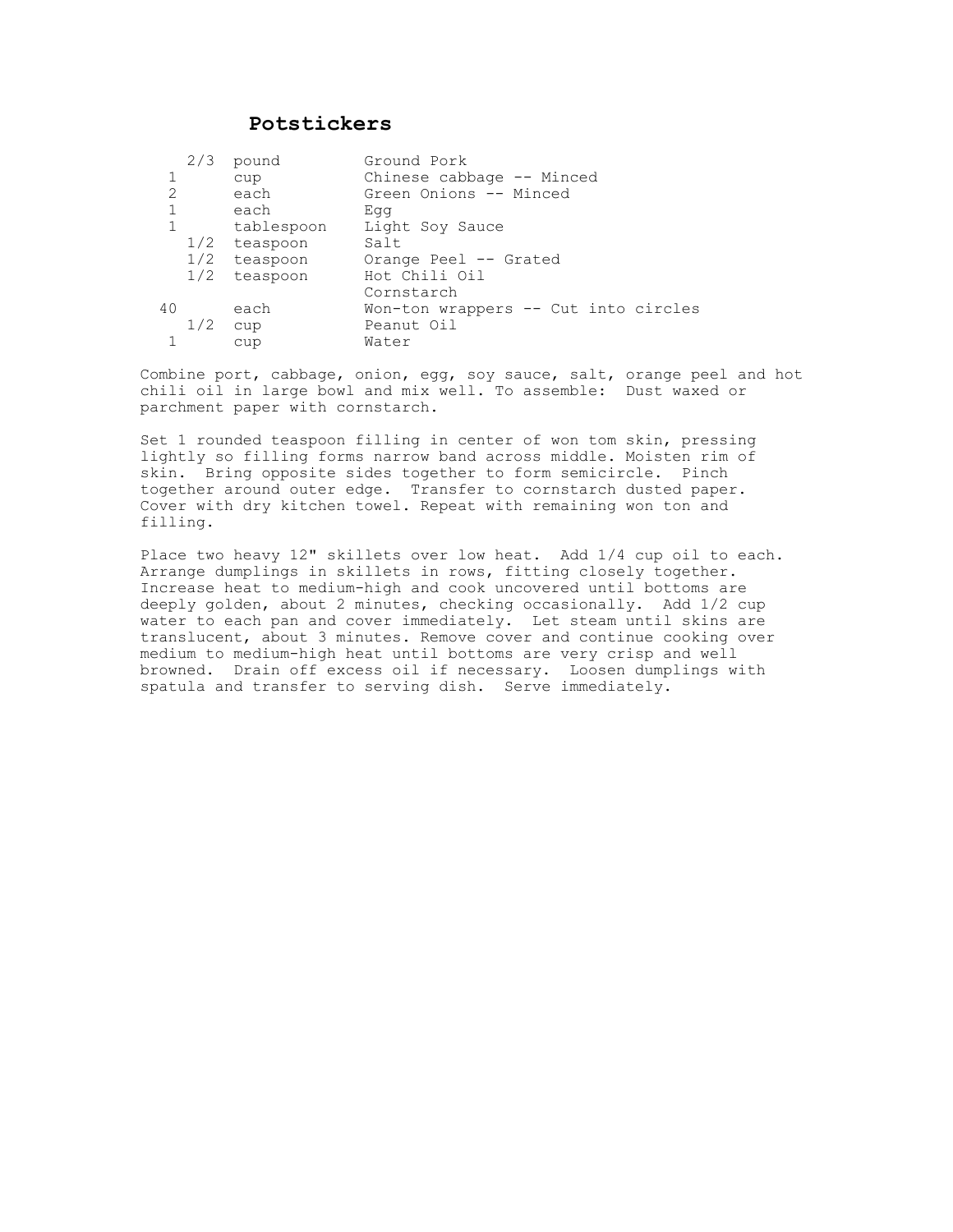### **Ratatouille with Fresh Basil**

|                   | small | eggplant (about 1 pound) cut into 3/4 inch |
|-------------------|-------|--------------------------------------------|
|                   |       | cubes                                      |
| 8                 | Tbsp  | olive oil                                  |
| $\overline{2}$    | large | red bell peppers $--$ cut into $3/4$ inch  |
|                   | large | onion -- coarsely chopped                  |
| $12 \overline{ }$ | OZ    | small zucchini $--$ cut into $3/4$ inch    |
|                   | 1b.   | tomatoes                                   |
|                   |       | peeled, seeded, coarsely chopped           |
| 4                 |       | qarlic cloves -- chopped                   |
|                   | Tbsp  | chopped fresh thyme -- or 1 tsp. dried     |
|                   |       | bay leaf                                   |
|                   | tsp.  | red wine vinegar (optional)                |
|                   | cup   | chopped fresh basil                        |
|                   |       |                                            |

Place eggplant in colander. Sprinkle with salt. Let stand 30 minutes. Pat eggplant dry with paper towels.

Heat 4 Tbsp olive oil in heavy large non-stick skillet over med-hi heat. Add eggplant and saute until brown and cooked through, about 6 minutes. Transfer eggplant to large bowl. Heat 1 Tbsp olive oil in same skillet over med-hi heat. Add bell peppers and saute until light brown, about 5 minutes. Add bell peppers to eggplant. Add 1 Tbsp olive oil to same skillet. Add chopped onion and saute until light brown, about 4 minutes. Add onion to eggplant. Heat 1 Tbsp olive oil in same skillet over med-hi heat. Add zucchini and brown lightly, about 3 minutes. Add zucchini to eggplant mixture. Heat 1 Tbsp olive oil in same skillet. Add tomatoes, garlic, thyme and bay leaf and saute mixture 3 minutes. Return all vegetables to skillet. Reduce heat to medium, cover and cook until vegetables are very tender, stirring occasionally, about 20 minutes.

Season to taste with salt and pepper. Mix in vinegar, if desired. Discard bay leaf. Mix basil into ratatouille and serve. Serve cold or slightly warm as an appetizer, main course, or side dish. Serves 6.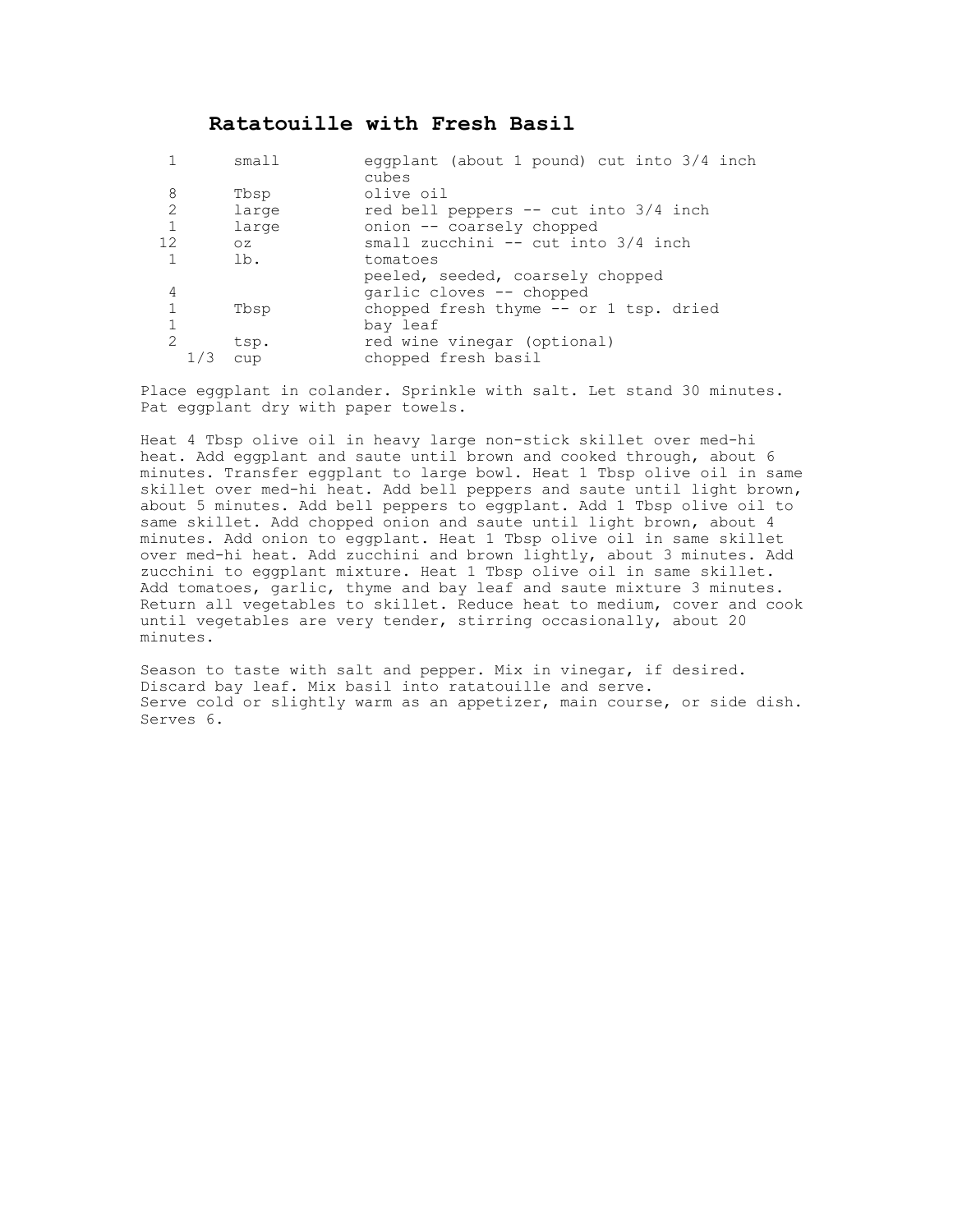### **RAVIOLI APPETIZERS**

|              | cup      | Bread Crumbs -- soft -- very |
|--------------|----------|------------------------------|
|              |          | Fine ones                    |
| $\mathbf{1}$ | teaspoon | Dried Oregano                |
| $\mathbf{1}$ | pound    | Ravioli -- Cheese-Filled --  |
|              |          | Cooked                       |
|              |          | Nonstick Cooking Spray       |
|              | cup      | Spaghetti Sauce -- Low fat   |
|              |          | Or nonfat                    |
|              |          | Warmed                       |
|              |          |                              |

These tasty bites of pasta are perfect for back porch picnics, where the kitchen is close at hand. Simply prepare the ravioli ahead and pop them into the oven for 5 min when your guests arrive.

Preheat the oven to 45 deg F. Coat 2 baking sheets with nonstick spray.

In a pie plate, combine the bread crumbs and oregano. Roll each hot ravioli in the crumb mixture until coated. Place the ravioli, 1" apart, on the baking sheets. Mist them with the nonstick spray.

Bake 1 sheet of the ravioli until lightly browned, about 5 min. Bake the second sheet. Serve with the spaghetti sauce for dipping.

Servings: 12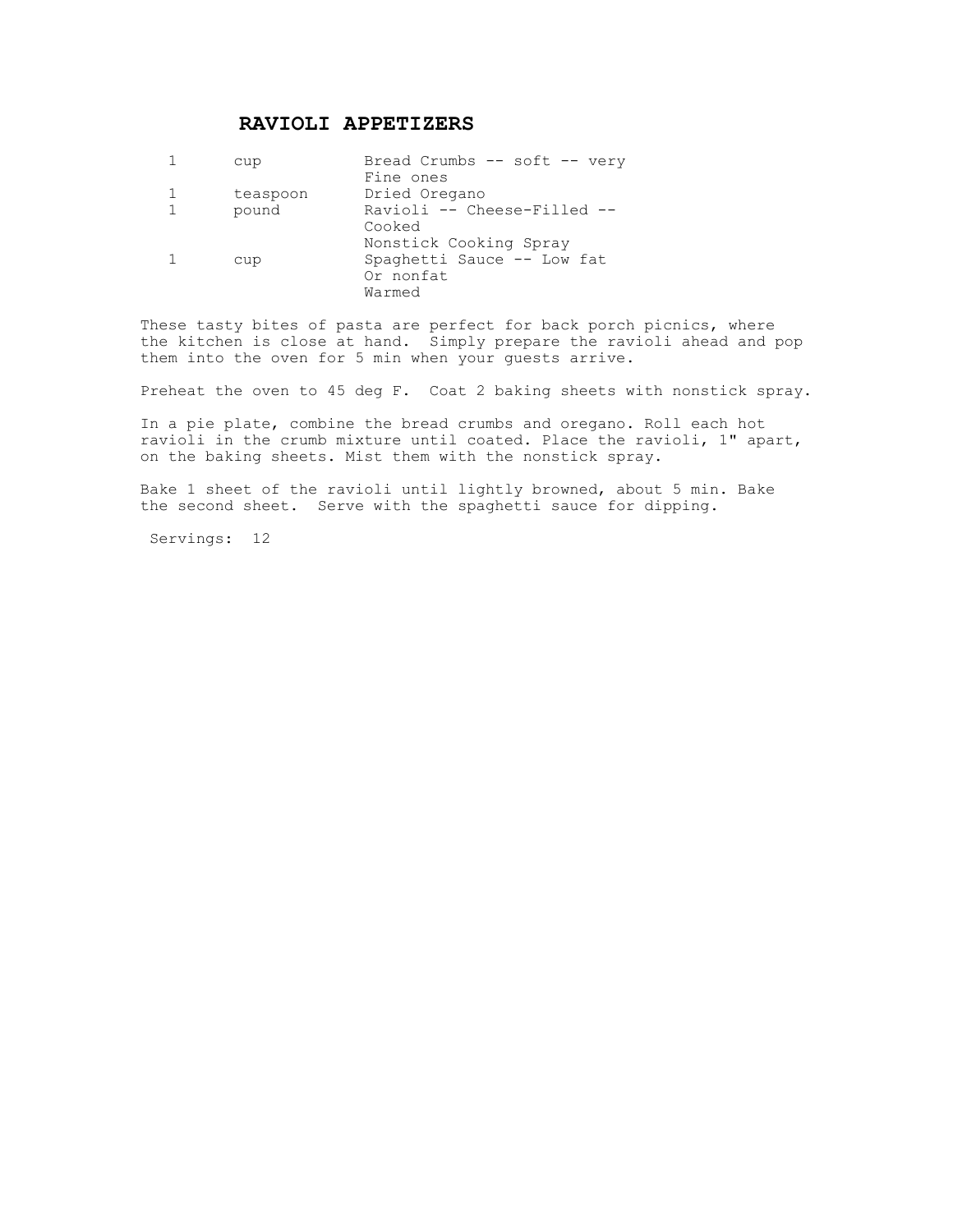### **RED COOKED EGGS #1**

|  |              |          | Eggs                      |
|--|--------------|----------|---------------------------|
|  | $1/4$ cup    |          | Brown sugar               |
|  | $1/2$ cup    |          | Dark soy sauce            |
|  | $1/2$ cup    |          | Chicken broth             |
|  | $\mathbf{1}$ | teaspoon | Sesame oil                |
|  |              |          | Hoisin sauce oyster sauce |

In a pot, cover the eggs with cold water; bring to a boil, then simmer 15 minutes. Remove from heat, cool the eggs under cold running water, and shell them.

In a pan, combine the brown sugar, soy sauce, chicken broth, and sesame oil. Heat the mixture, stirring to dissolve the brown sugar. Add the eggs. Simmer, covered for 1 hour. The liquid should cover the eggs, but if it does not, baste frequently.

Turn off the heat and let the eggs stand in the another hour, turning them from time to time, to ensure even coloring. Serve cut into halves or quarters, with dipping sauce. Makes 6 to 8 appetizer servings.

DIPPING SAUCE: In bowl, combine equal parts of the hoisin sauce and oyster sauce.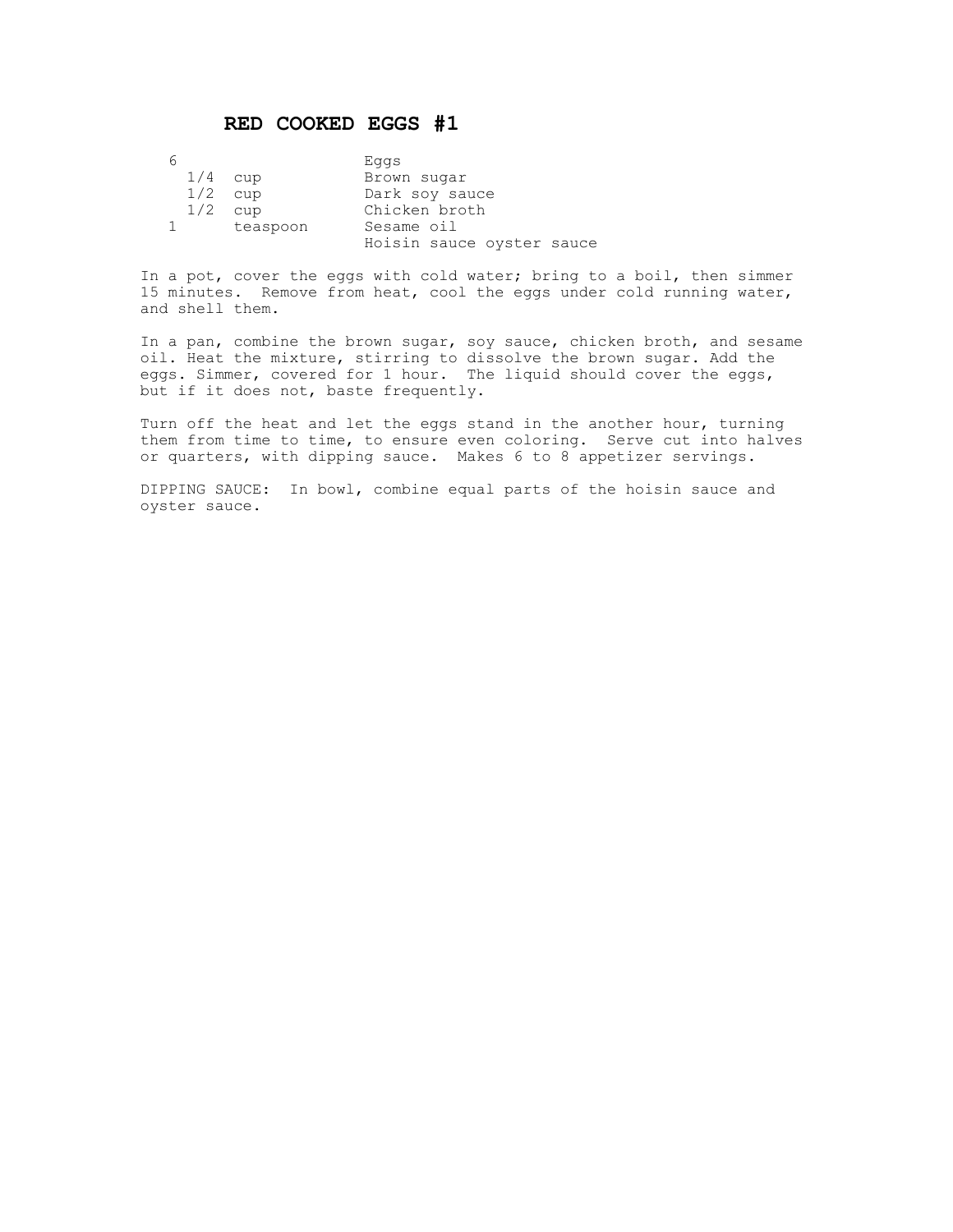#### **RED-COOKED EGGS**

6 Eggs<br>1/4 cup Brown 1/4 cup Brown sugar<br>1/2 cup Dark soy sa 1/2 cup Dark soy sauce<br>1/2 cup Chicken broth 1/2 cup Chicken broth<br>1 teaspoon Sesame oil teaspoon Hoisin sauce Oyster sauce

In a pot, cover the eggs with cold water; bring to a boil, then simmer 15 minutes. Remove from heat, cool the eggs under cold running water, and shell them.

In a pan, combine the brown sugar, soy sauce, chicken broth, and sesame oil. Heat the mixture, stirring to dissolve the brown sugar. Add the eggs. Simmer, covered for 1 hour. The liquid should cover the eggs, but if it does not, baste frequently.

Turn off the heat and let the eggs stand in the another hour, turning them from time to time, to ensure even coloring. Serve cut into halves or quarters, with dipping sauce. Makes 6 to 8 appetizer servings.

DIPPING SAUCE: In bowl, combine equal parts of the hoisin sauce and oyster sauce.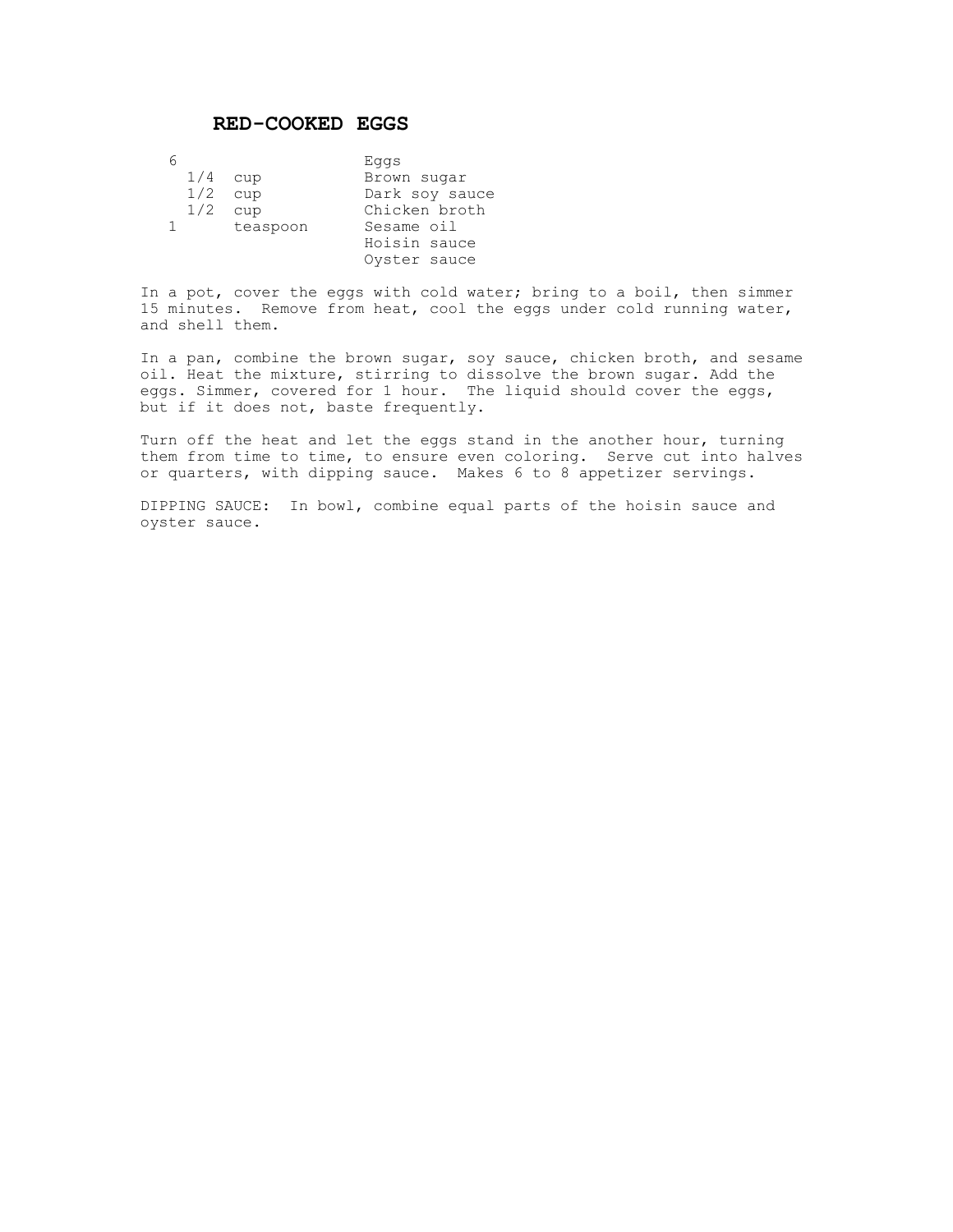Ricotta and Basil Lasagna

|                 | pound             | fresh lasagna noodles         |
|-----------------|-------------------|-------------------------------|
|                 |                   | OR 3/4 pound dried            |
| 4               | tablespoons       | butter                        |
| 2               | tablespoons       | flour -- sifted               |
|                 |                   | salt and white pepper         |
|                 | pinch             | nutmeg                        |
| 2               | cups              | $milk$ -- warmed              |
|                 | 1 1/2 tablespoons | fresh basil -- finely chopped |
| 1/2             | cup               | ricotta cheese                |
| 1/2             | cup               | Parmesan cheese -- grated     |
| $1 \frac{1}{2}$ | tablespoons       | fresh basil -- chopped        |
|                 |                   |                               |

Cook the lasagna sheets in boiling salted water, a few at a time, until al dente. Remove carefully and drain between dish towels.

Melt butter in a saucepan and stir in flour. Add a little salt, pepper and nutmeg and cook over a gentle heat until flour begins to change color.

Slowly whisk in warm milk until sauce is smooth and thickened. Remove from heat and stir in 1 tablespoon basil, the ricotta and half the Parmesan. Check seasonings.

Preheat oven to 400 degrees F.

In a greased baking dish, or lasagna pan, place a sheet of pasta, followed by a thin layer of ricotta mixture. Sprinkle this with some Parmesan and extra basil. Continue to layer in this order, finishing with the last of the sauce and Parmesan. Bake for just 20 minutes and serve hot.

Serving Ideas : Serve as an appetizer or luncheon entre.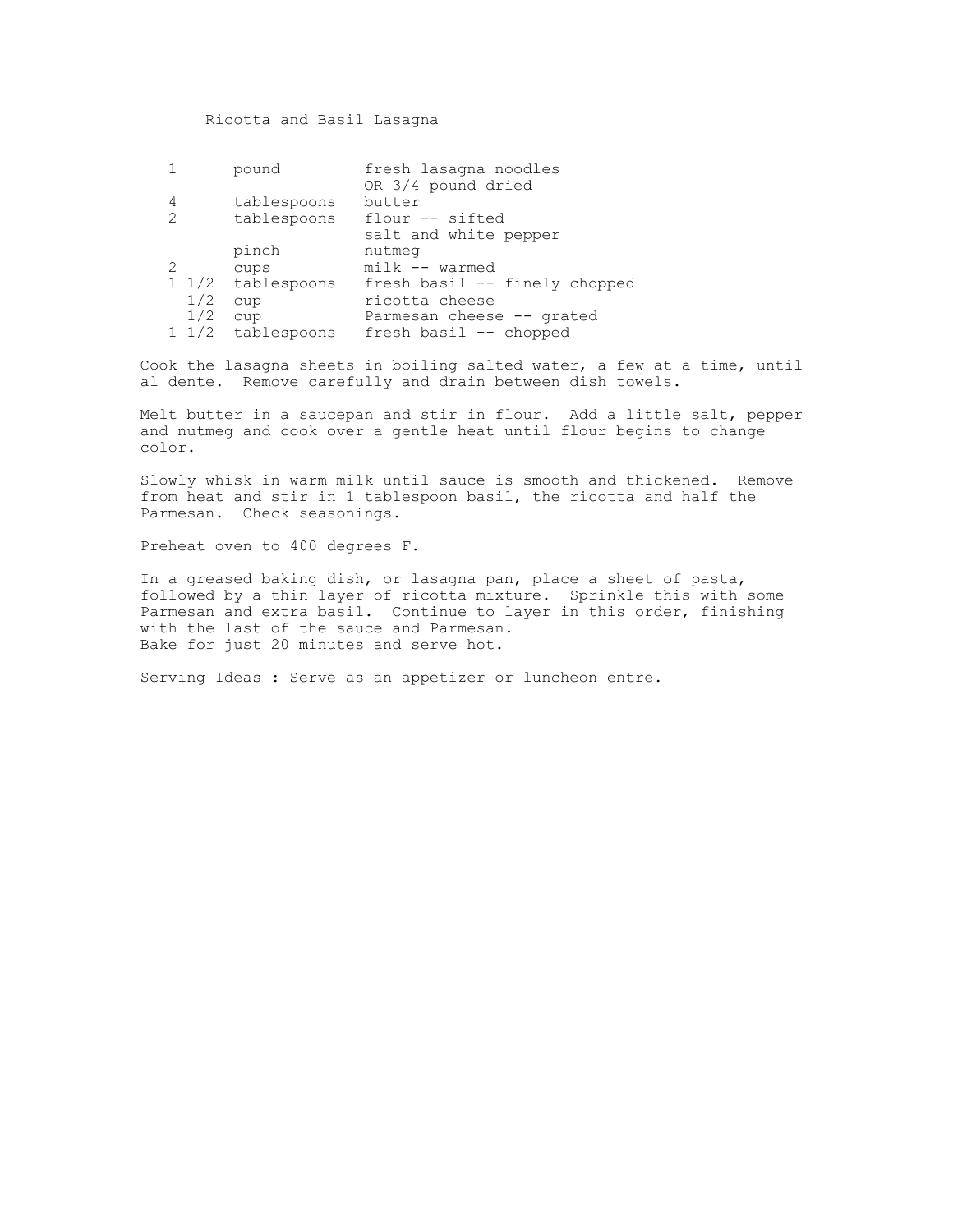# **Roasted Potatoes with Garlic and Fresh Herbs**

| 2  | pounds | new potatoes -- small are better       |
|----|--------|----------------------------------------|
|    |        | Rosefir or Yellow Finn are even better |
|    |        | salt and pepper                        |
| 10 | cloves | fresh garlic -- unpeeled               |
|    |        | fresh herb sprigs:                     |
|    |        | rosemary, thyme, sage leaves, oregano  |

Preheat the oven to 400 F. Leave the potatoes whole if small; cut into halves or quarters if large. Toss them in a baking dish with just enough oil to coat them (or spray them with cooking spray) and sprinkle with salt and pepper. Add the garlic and a few sprigs of fresh herbs; cover and roast for 35 to 40 minutes, until tender. If serving immediately, remove the herbs and season with salt and pepper to taste; or set them aside to use later.

VARIATION:

Twice-Roasted Potatoes: This is a great way to use leftover roast potatoes.

Preheat the oven to 450 F. If the potatoes are whole, cut them into halves, quarters, or large pieces. Toss with a little olive oil, salt, and pepper; bake in an uncovered dish until the potatoes are crisp and golden, about 20 to 25 minutes. Toss with chopped parsley or thyme and serve.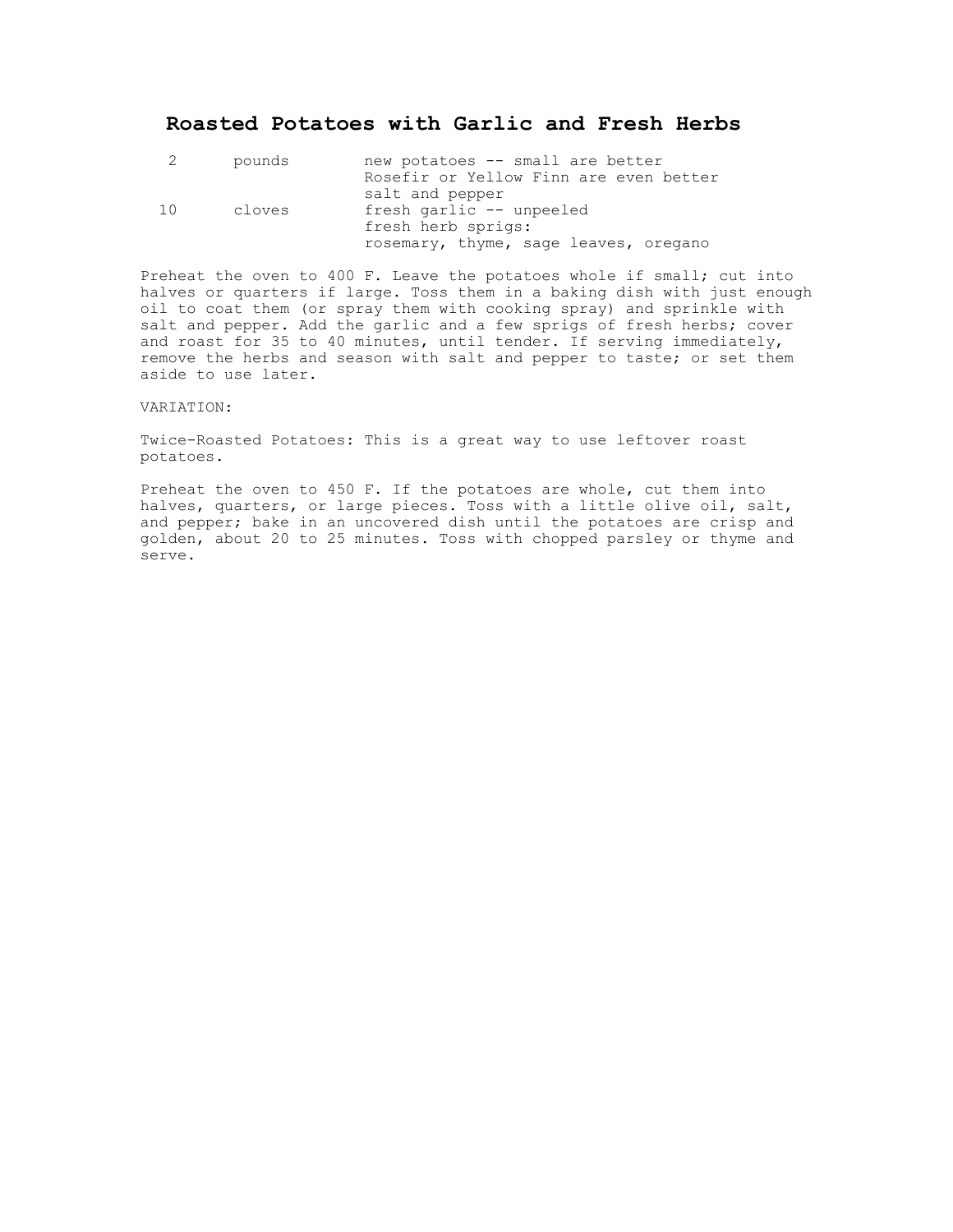# **Russian Zasuska**

| 3<br>2  | large<br>teaspoons<br>pt | head cauliflower -- cut up/blanched<br>hard boiled eggs<br>mustard<br>sour cream |
|---------|--------------------------|----------------------------------------------------------------------------------|
| $1/4$ c |                          | olive oil                                                                        |
| $1/2$ t |                          | salt                                                                             |
| $1/4$ t |                          | pepper                                                                           |
|         | t.                       | fresh parsely                                                                    |

Grate eggs and gently combine with remaining ingredients. Chill and serve as dip for Cauliflower.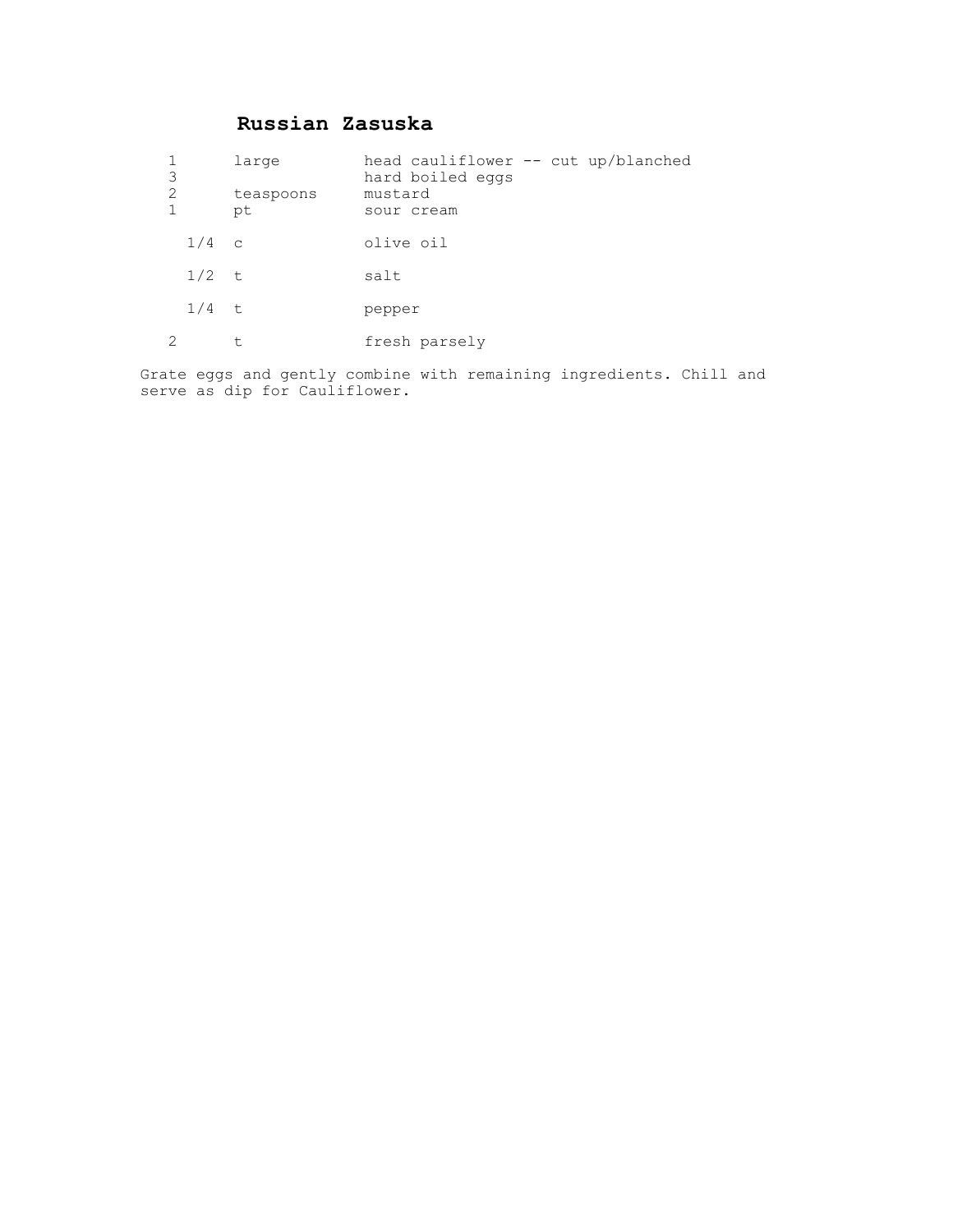### **SALMON ROLLS**

| b | Smoked salmon -- thinly sliced |
|---|--------------------------------|
|   | Prepared bread dough           |
|   | Eqq $-$ beaten                 |
|   | Green onion -- finely chopped  |
|   | Fresh ground pepper            |

After thawing, roll out the prepared dough into a 9-inch circle. Cover the top with strips of the salmon and add seasonings. Cut the circle into wedge-shaped pieces and roll each one tightly, beginning at the outside edge. Brush the roll with the beaten egg and bake at 425 for about 15 minutes. Serve hot as appetizers or with lunch.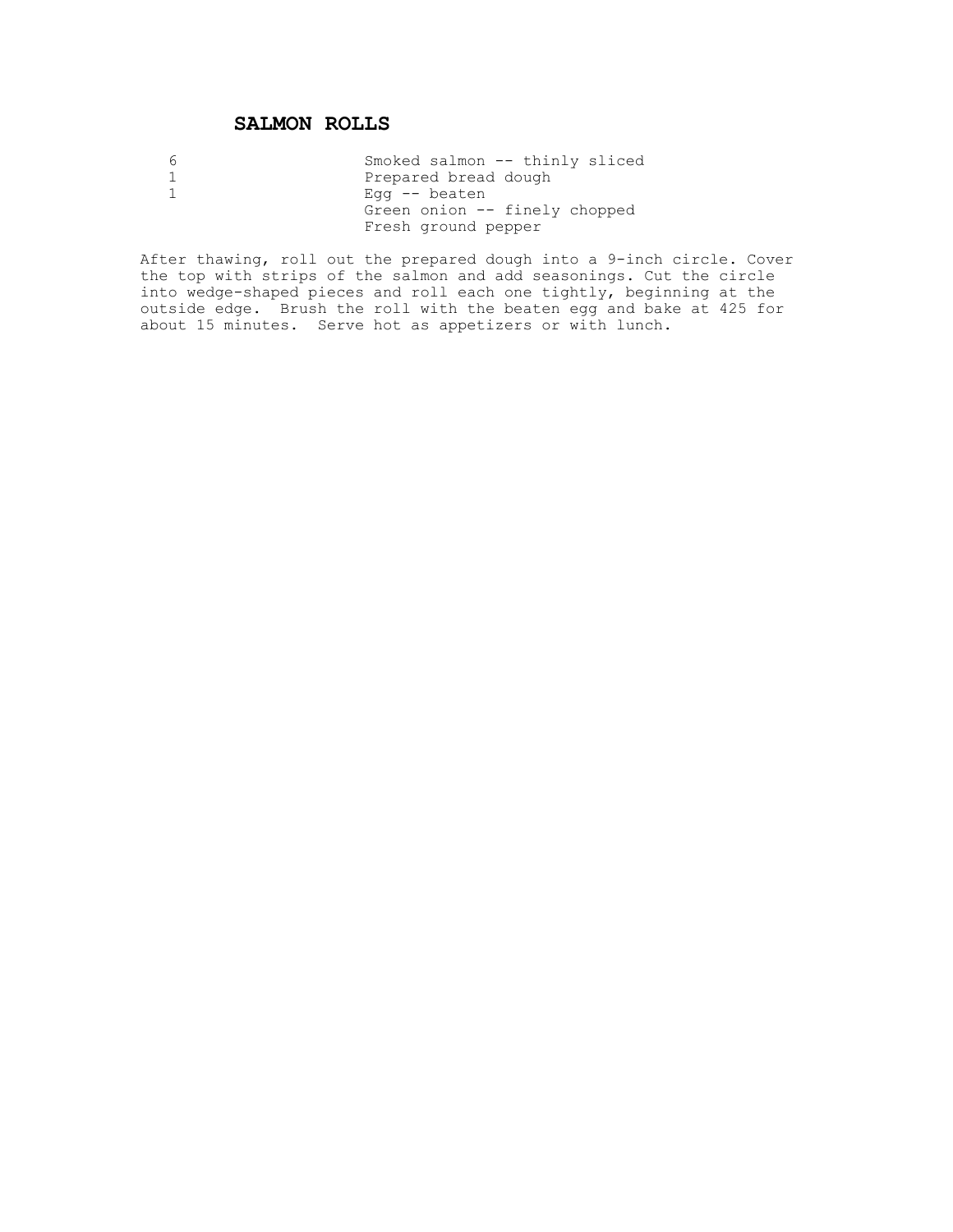# **SALMON TORTILLA APPETIZERS**

| 1.5            | ounces      | Salmon -- canned -- flaked |
|----------------|-------------|----------------------------|
| 8              | ounces      | Cream cheese -- softened   |
| 4              | tablespoons | Salsa -- mild or medium    |
| $\overline{2}$ | tablespoons | Fresh parsley              |
| 1              | teaspoon    | Cilantro                   |
| 1/4            | teaspoon    | Ground cumin -- optional   |
| 8              |             | Flour tortillas -- 8 inch  |

Drain salmon and remove any bones. In a small bowl combine salmon, cream cheese, salsa, parsley and cilantro. Add cumin if desired. Spread about 2 tablespoons mixture over each tortilla. Roll each tortilla up tightly and wrap individually with plastic wrap. Refrigerate 2-3 hours; slice each tortilla into bite-size pieces.

Yield: About 48 appetizers.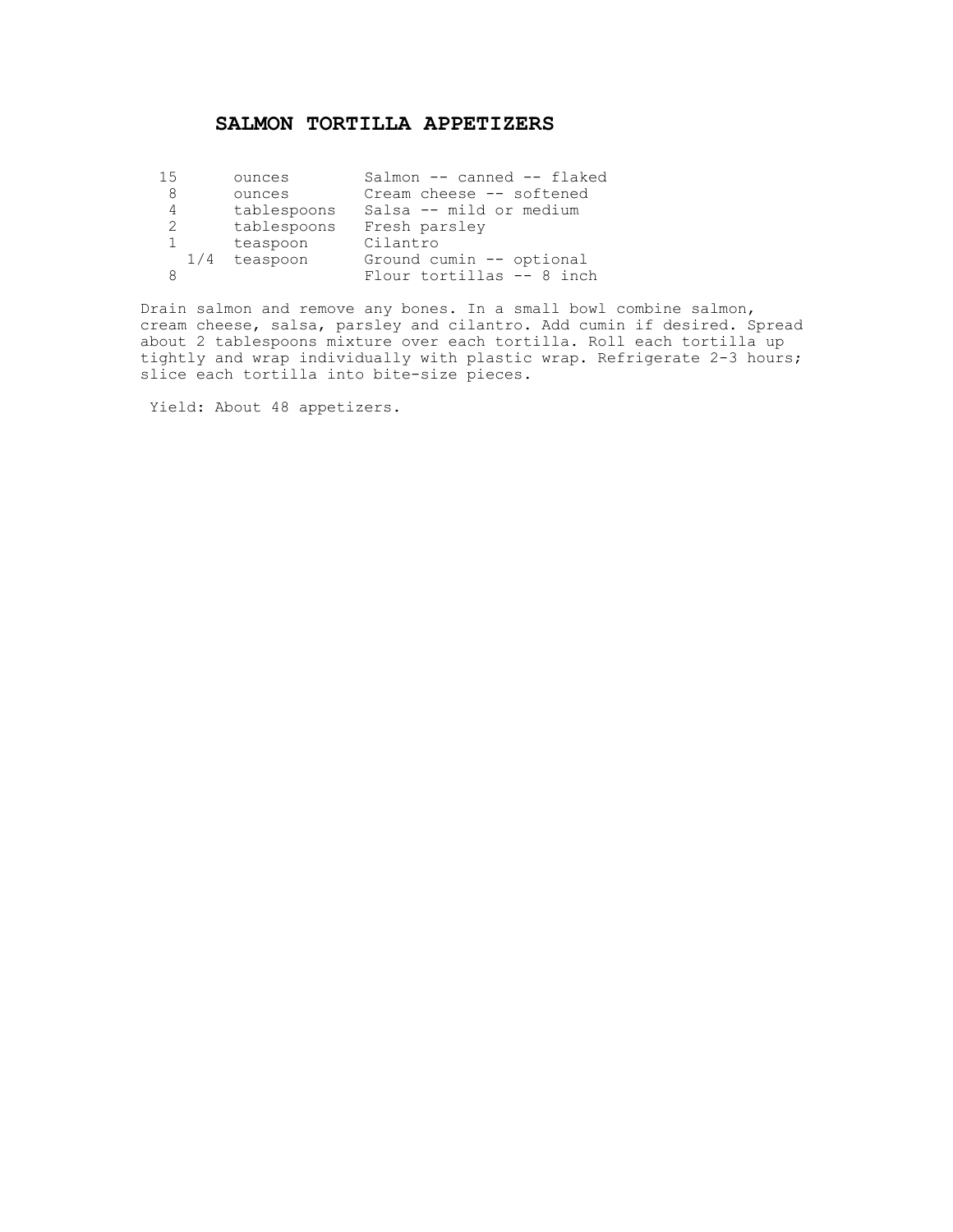### **San Antonio Style Chicken Wings**

| 1つ  |                | Chicken wings       |
|-----|----------------|---------------------|
|     | cup            | Pace picante sauce  |
| 1/3 | cup            | Catsup              |
| 1/4 | cup            | Honey               |
|     | $1/4$ teaspoon | Cumin -- ground     |
| 2/3 | cup            | Sour cream -- dairy |

Cut wings in half at joints; discard wing tips. Combine 1/3 cup of the picante sauce, catsup, honey and cumin; pour over chicken. Place in refrigerator; marinate at least 1 hour, turning once. Drain chicken, reserving marinade. Place on rack of foil-lined broiler pan.

Bake at 375F. for 30 minutes. Brush chicken with reserved marinade; turn and bake, brushing generously with marinade every 10 minutes, until tender, about 30 minutes.\* Place 6 inches from heat in preheated broiler; broil 2 to 3 minutes or until sauce looks dry. Turn; broil 2 to 3 minutes or until sauce looks dry. Spoon sour cream into small clear glass bowl; top with remaining 2/3 cup picante sauce. Serve with chicken.

Makes 24 appetizers.\*At this point, chicken may be refrigerated up to 24 hours. To serve, place 6 inches from heat in preheated broiler; broil 4 to 5 minutes. Turn; broil 4 to 5 minutes or until heated through.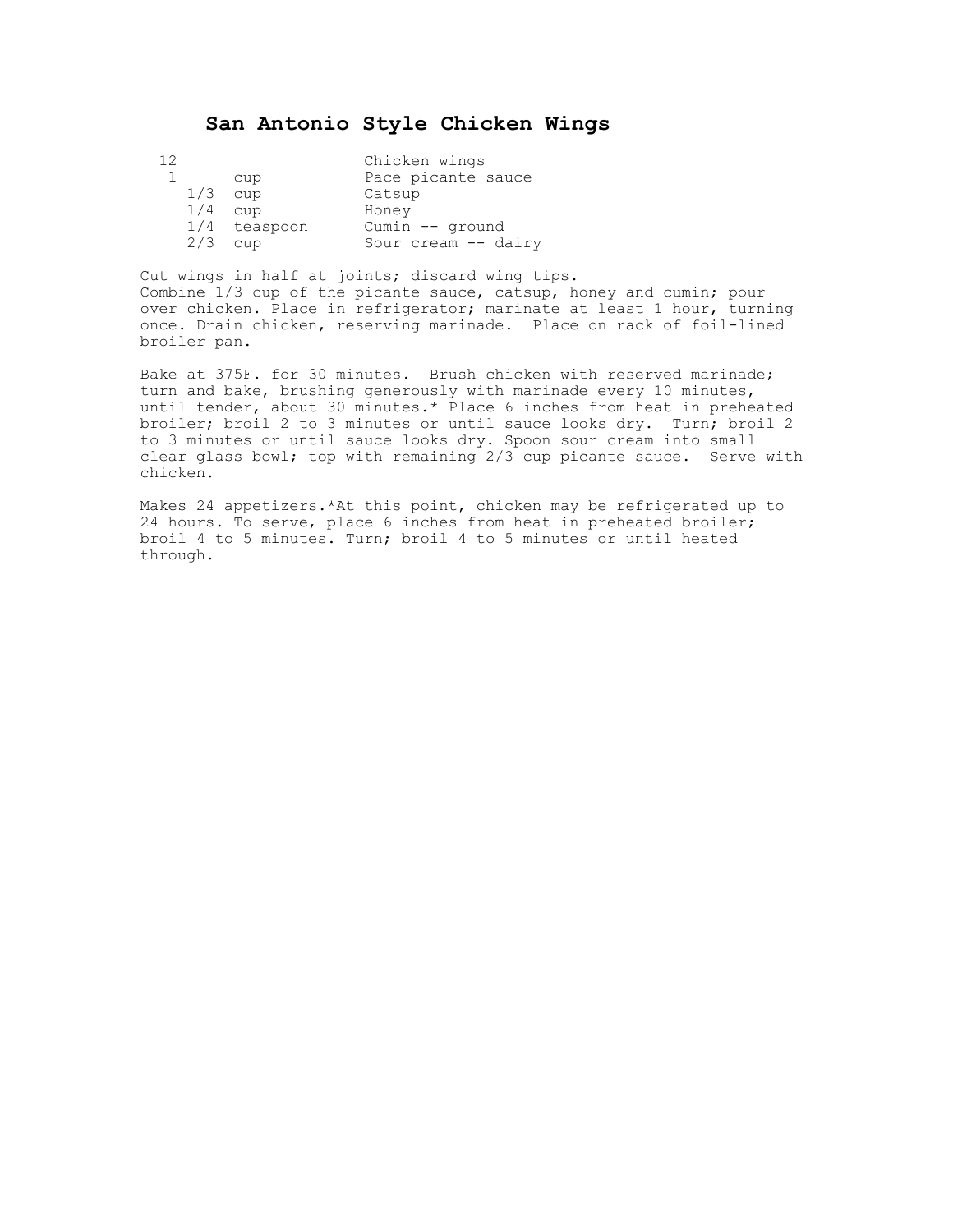### **SATAY BEEF - NUEA SATAY**

|      |     | ounces        | Sirloin Or Flank Steak -- Cut In Long Narrow S |
|------|-----|---------------|------------------------------------------------|
| $-1$ |     |               | Inch X 3 Inches Long                           |
|      | 1/3 | cup           | Coconut Milk                                   |
|      |     | tablespoons   | Fresh Cilantro Leaves                          |
|      |     | 3 tablespoons | Sugar                                          |
|      |     | tablespoon    | Yellow Curry Powder                            |
|      | 1/3 | cup           | Fish Sauce (Nam Pla)                           |
|      |     | tablespoon    | O <sub>i</sub> 1                               |

Satays are one of Thailand's most popular appetizers.

In a large bowl mix together all the ingredients for the marinade. Dip each piece of meat in the sauce and set aside. Cover and leave in refrigerator for 15 minutes. Weave each piece of meat onto an 8 inch skewer lengthwise. Broil/grill for 5 minutes on each side or pan-fry. To pan-fry, brush a large non-stick pan with coconut milk or leftover marinade and pan-fry meat for 2 to 3 minutes on each side. Brush meat with the sauce as it is turned. Serve with peanut sauce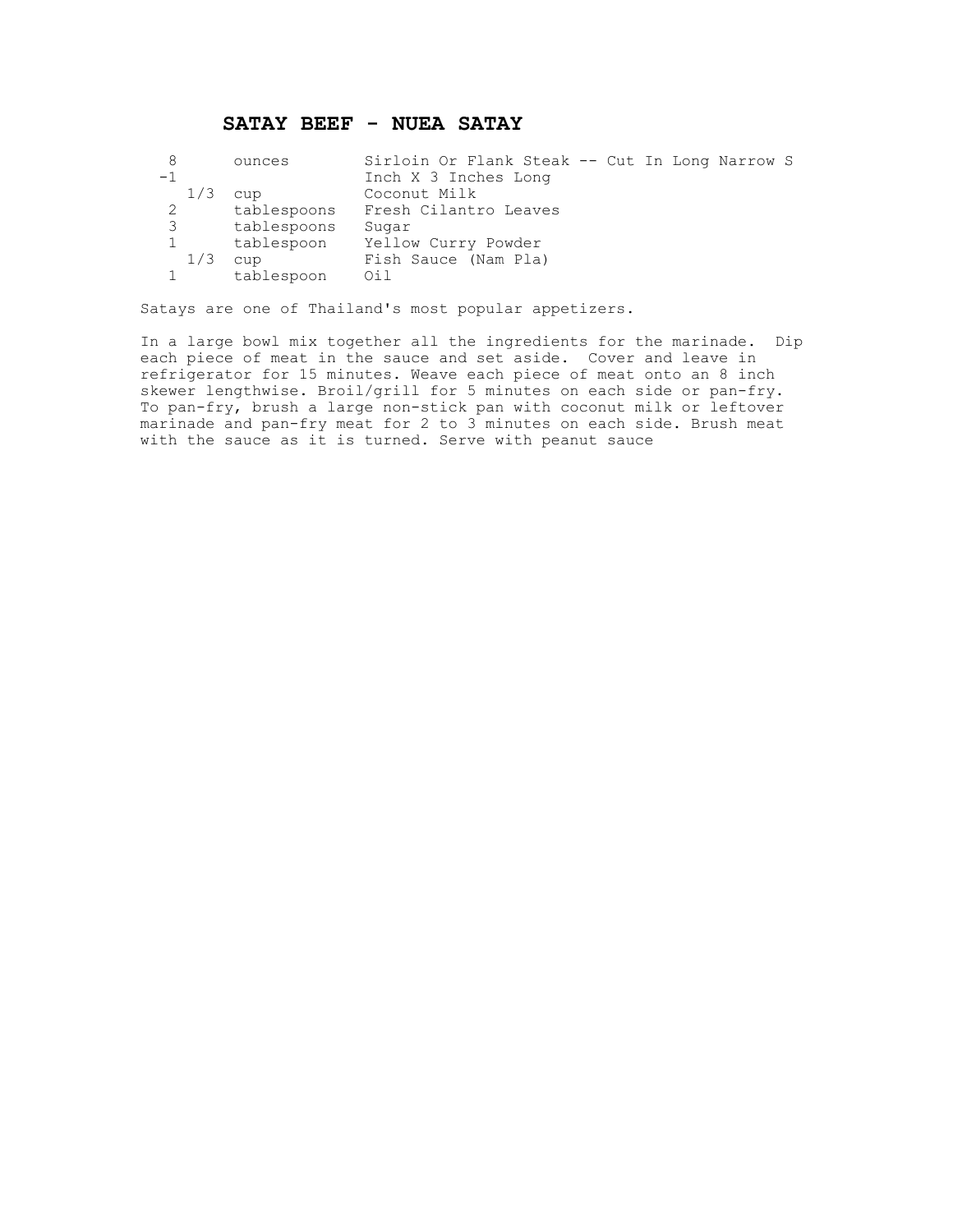#### **SAVORY CHICKEN & RICE IN A LOTUS LEAF (CHINA)**

| 8              | large           | Dried lotus leaves                   |
|----------------|-----------------|--------------------------------------|
| 1              | cup             | Long-grain rice                      |
|                | 3/4<br>cup      | Sweet glutinous rice (see -- Note)   |
| 2              | cups            | Chicken stock                        |
| 3              |                 | Chinese sausages lop $-$ cheong) $*$ |
| 8              |                 | Chinese dried black -- mushrooms **  |
| $\overline{2}$ | tablespoons     | Small dried shrimp ***               |
| $\overline{1}$ |                 | Whole chicken breast -- boned        |
|                |                 | skinned                              |
| $\overline{2}$ | tablespoons     | Soy sauce $--$ plus more for         |
|                |                 |                                      |
|                |                 |                                      |
| 1              | teaspoon        | Sugar                                |
|                | 1/4 teaspoon    | White pepper                         |
| 1              | teaspoon        | Asian sesame oil                     |
|                |                 | -----CHICKEN MARINADE-----           |
|                | 1/2<br>teaspoon | Grated ginger                        |
| 2              | teaspoons       | Soy sauce                            |
| $\overline{2}$ | teaspoons       | Dry vermouth or Shao Hsing -- wine   |
|                | 1/2 teaspoon    | Sugar                                |
|                | 1/4 teaspoon    | White pepper                         |
|                | teaspoon        | Asian sesame oil                     |

\* cut diagonally into 1-inch slices \*\* soaked in warm water until soft and pliable (about 30 minutes) \*\*\* soaked in warm water for 30 minutes Foods wrapped in dried lotus leaves become infused with an exotic earthy flavor. If lotus leaves are not available, you can wrap the rice filling in oiled parchment. Besides being an unusual appetizer, this dish can be served as a snack, for lunch, or as a light meal. Note that the first step must be done the night before. Because lotus leaves vary so much in size, eight packets may require anywhere from four to ten leaves. (Larger leaves can be split in half, smaller leaves may need to be overlapped.)

1. The night before, pour boiling water over the lotus leaves and let them soak for 1 hour. Rinse and squeeze them dry. Mix the long- grain and glutinous rice together in a large bowl. Wash the rice under running cold water; gently stir and rub the grains between your fingers to loosen all the excess starch. Continue until the water runs clear. Drain thoroughly. Mix the rice with the chicken stock in a 2-quart saucepan; soak overnight in the refrigerator.

2. The next day, set the saucepan of rice uncovered over high heat; bring to a boil. Stir just enough to loosen the rice grains. Reduce the heat to medium-high and boil until the liquid is absorbed, about 8 to 10 minutes. Put the sausages on top of the rice and cover the pan. Reduce the heat to low and cook for 20 minutes. Turn off the heat but do not remove the cover. Let the rice stand for 10 minutes, then, with a wet wooden spoon, transfer it to a large bowl; set aside.

3. Squeeze the mushrooms dry. Cut off the stems at the base and discard them; cut the caps in half. Combine the marinade ingredients in a medium bowl. Cut the chicken breast into 3/4-inch chunks and toss it with the marinade. Add the mushrooms and marinate for 20 minutes. Drain and coarsely chop the shrimp.

4. In a small bowl combine the soy sauce, sugar, white pepper, and sesame oil; mix into the cooked rice. Add the chicken-mushroom mixture and the shrimp.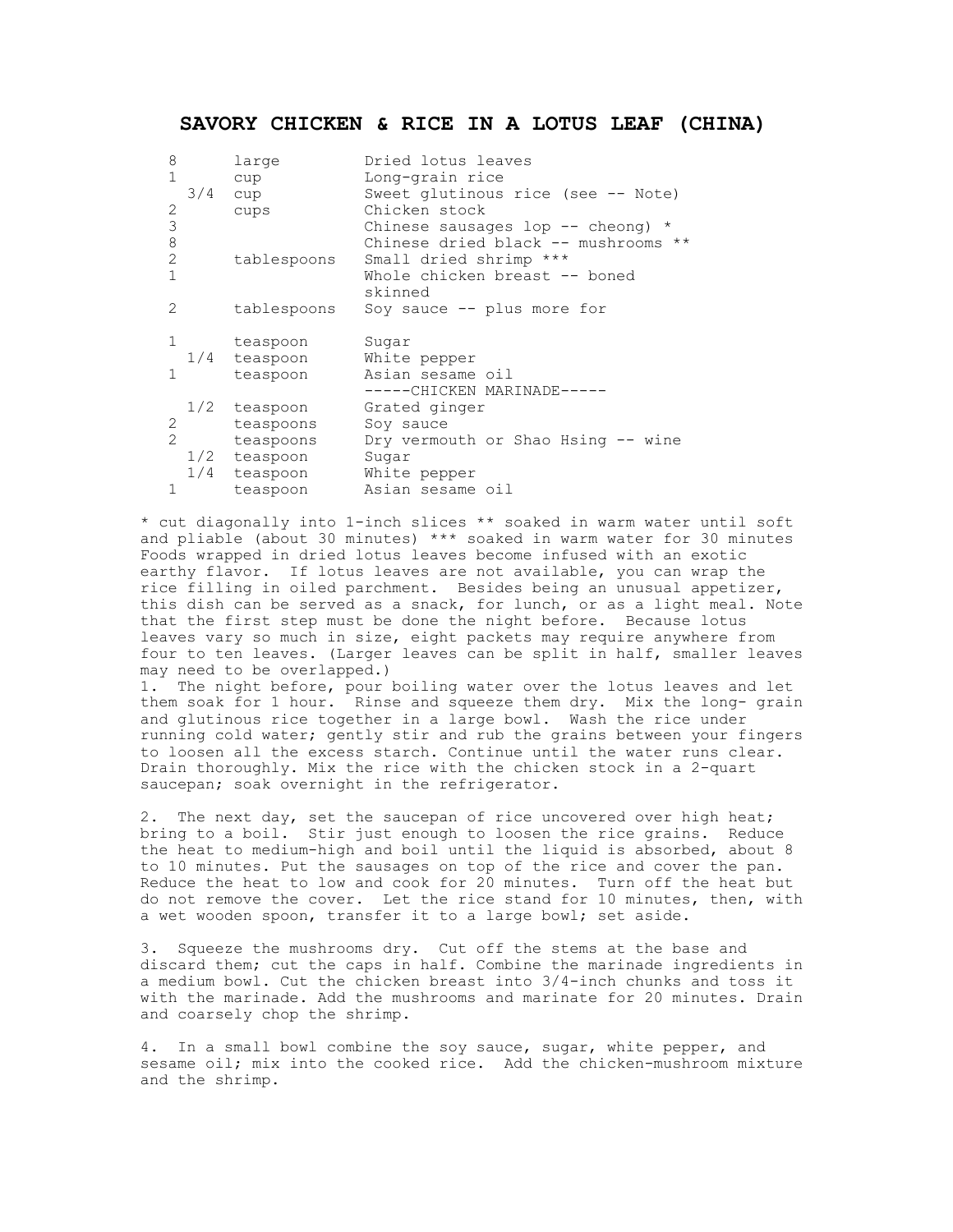5. Fold a lotus leaf in half and put it on a cutting board. If the middle stem or edges are tough and hard, trim and discard them. (If the leaves are small, you may need to over- lap halves.) Divide the rice mixture into 8 portions; place one portion in the center of a leaf half. Fold the edges over the rice to make a 4-inch square packet. Tie it with twine. Repeat with the remaining leaves and rice. Arrange the packets in a single layer in a bamboo steaming basket.

6. Prepare a wok for steaming. Steam the packets over medium-high heat for 20 minutes. Remove them from the steamer and cut each packet across the top to expose its contents. Serve with small dishes of soy sauce for dipping.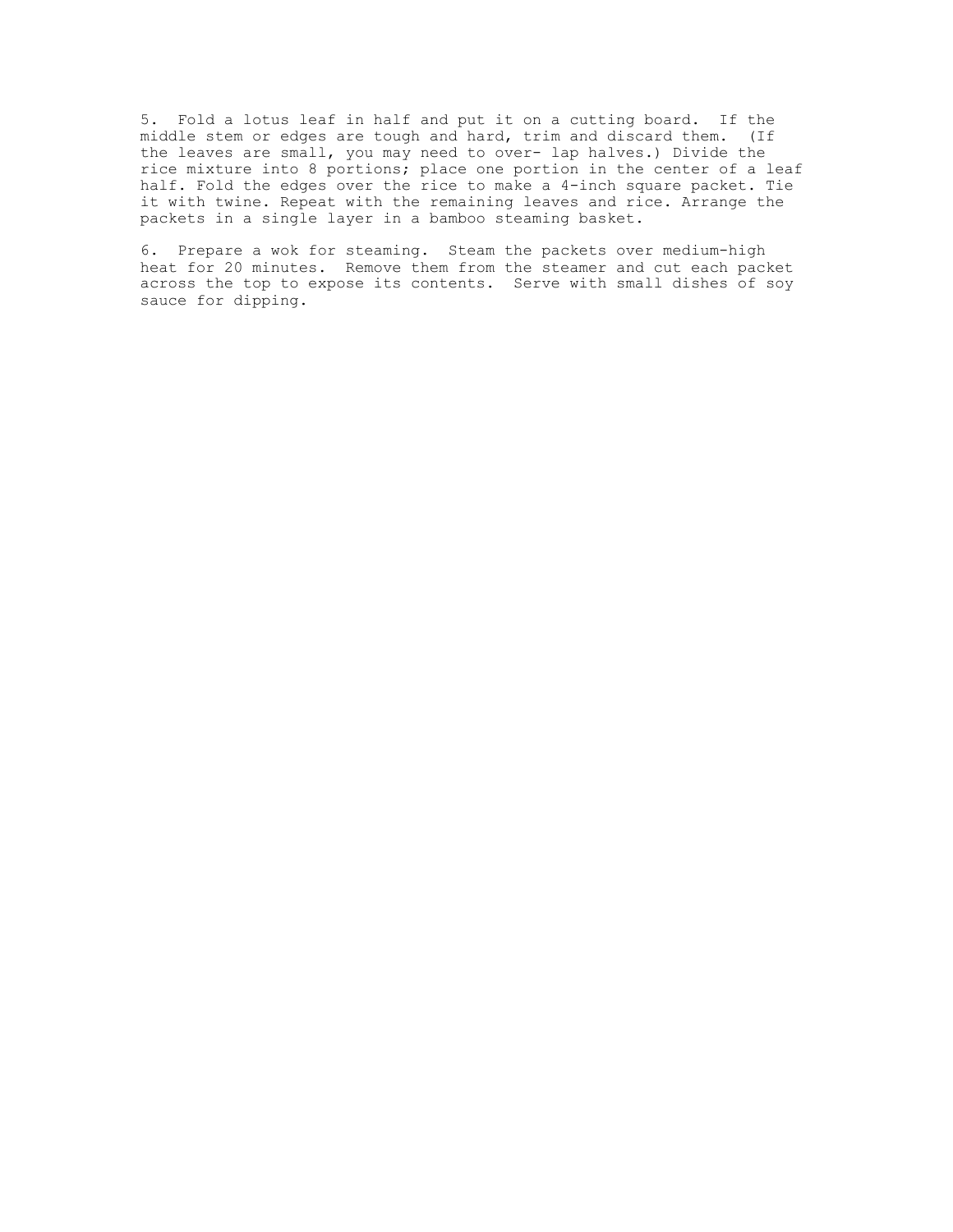#### **Sensational Tomato Quiche**

|                |     |              | 9 inch pie crust $--$ * see note |
|----------------|-----|--------------|----------------------------------|
| $\overline{2}$ |     | tablespoons  | olive oil                        |
|                | 1/2 | cup          | chopped onions                   |
|                | 1/2 | cup          | qreen bell peppers -- chopped    |
| 1              |     |              | qarlic clove -- minced           |
| $\overline{2}$ |     | pounds       | tomatoes                         |
|                | 1/2 | teaspoon     | basil                            |
|                |     | 1/2 teaspoon | oregano                          |
|                |     | 1/2 teaspoon | salt                             |
| 3              |     | tablespoons  | tomato paste                     |
| 3              |     | tablespoons  | fresh parsley -- chopped         |
|                |     | 1/8 teaspoon | black pepper                     |
| 4              |     |              | large eggs $--**$ see note       |
| 12             |     |              | black olives -- sliced           |
|                | 1/3 | cup          | grated Parmesan cheese           |
| 8              |     |              | anchovies -- optional            |
|                |     |              |                                  |

\* Pie crust should be partially baked. Use same oven temperature as for cooking quiche, 350 degrees, and time it so crust will bake about 4-7 minutes and let cool only about 5 minutes before filling with mixture to continue baking.

\*\* You will need 1 egg and 3 egg yolks for this recipe.

 1. Saute onions, green pepper and garlic in 2 tablespoons oil in a heavy skillet.

 2. Add tomatoes that have been peeled, chopped and seeded. Add the basil, oregano, salt, green pepper and parsley. Cover and cook over low heat for 5 minutes.

 3. Remove cover and raise heat so liquid evaporates. Do not let mixture scorch. Remove from heat.

 4. Put 1 egg and 3 egg yolks along with tomato paste into a bowl and mix well. Combine with tomato mixture then pour into pie crust. 5. Top with olives, grated cheese and anchovies if you are using

them.

6. Bake about 30 minutes or until firm and golden brown.

Serving Ideas : Serve as an appetizer or with a salad for lunch.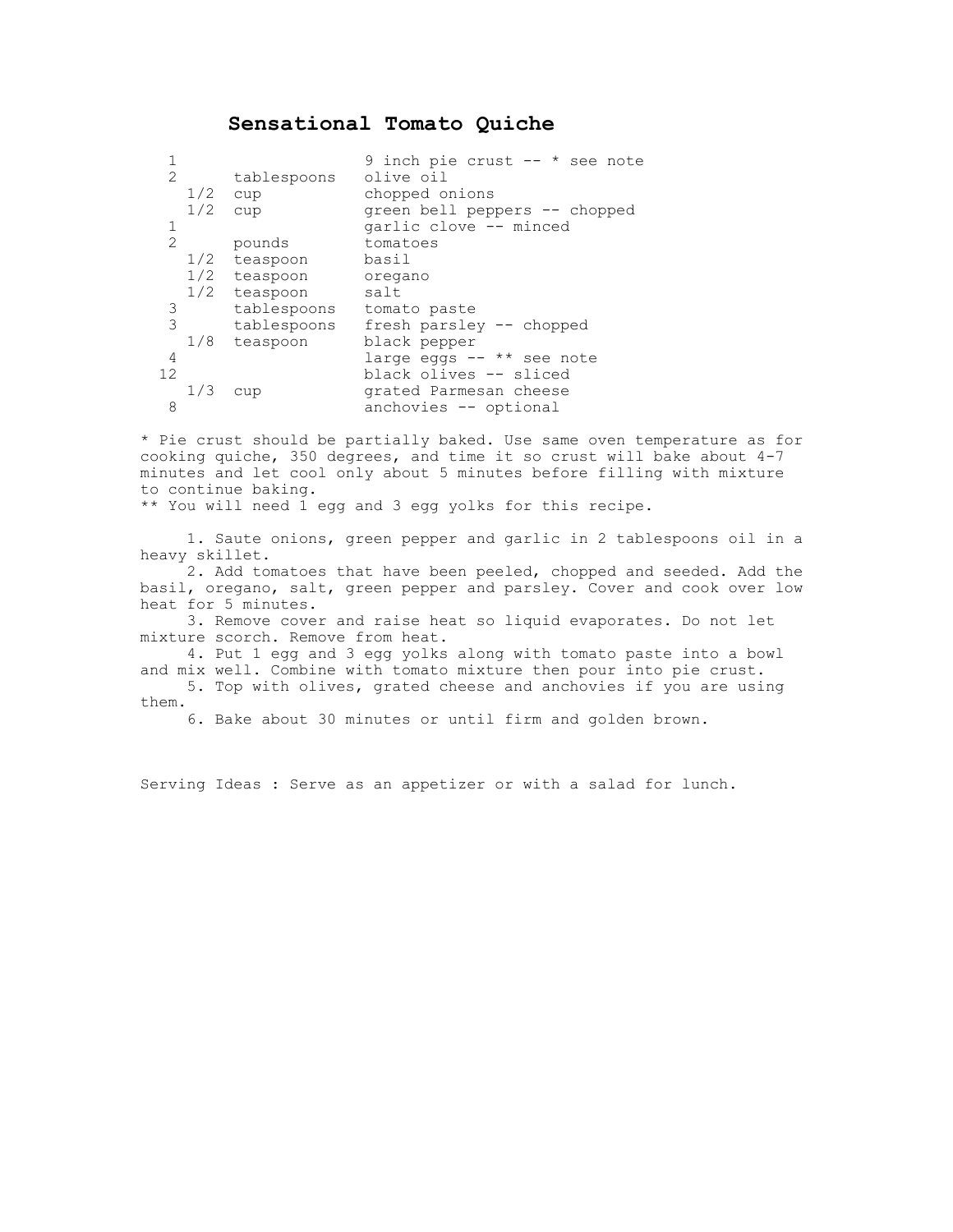#### **SESAME CHICKEN FINGERS**

| 2   | tablespoons | -----HONEY-MUSTARD SAUCE-----<br>Mustard -- whole grain |
|-----|-------------|---------------------------------------------------------|
| 6   | tablespoons | Honey                                                   |
|     |             | -----CHICKEN FINGERS-----                               |
| 1/2 | cup         | Sesame seeds                                            |
| 1/4 | cup         | Parmesan cheese                                         |
|     | pound       | Chicken Breast, skined -- boned                         |
|     |             | Sliced into 2x1/2" strips                               |
| 2   | tablespoons | Olive oil                                               |
|     |             | Red leaf lettuce                                        |
|     |             | Strips orange rind                                      |
|     |             |                                                         |

No-cholesterol sesame seeds replace traditional batter for these crunchy appetizers. Makes abought 20 pieces.

In a small bowl blend mustard and honey for sauce. Set aside. In shallow pan combine sesame seeds and Parmasan; roll chicken pieces in sesame mixture. Heat olive oil in ovenprof heavey-bottomed nonstick skillet or saute pan until just below smoking point. Add chicken strips and brown on both sides over medium heat; do not scorch. Place chicken strips on cookie sheet and bake in preheated 425\* oven 8-10 minutes or until cooked through.

To serve, line individual plates with lettuce leaqves and arrange chicken strips. Or compose a serve yourself platter. Garnish with orange rind.

Serve with honey mustard sauce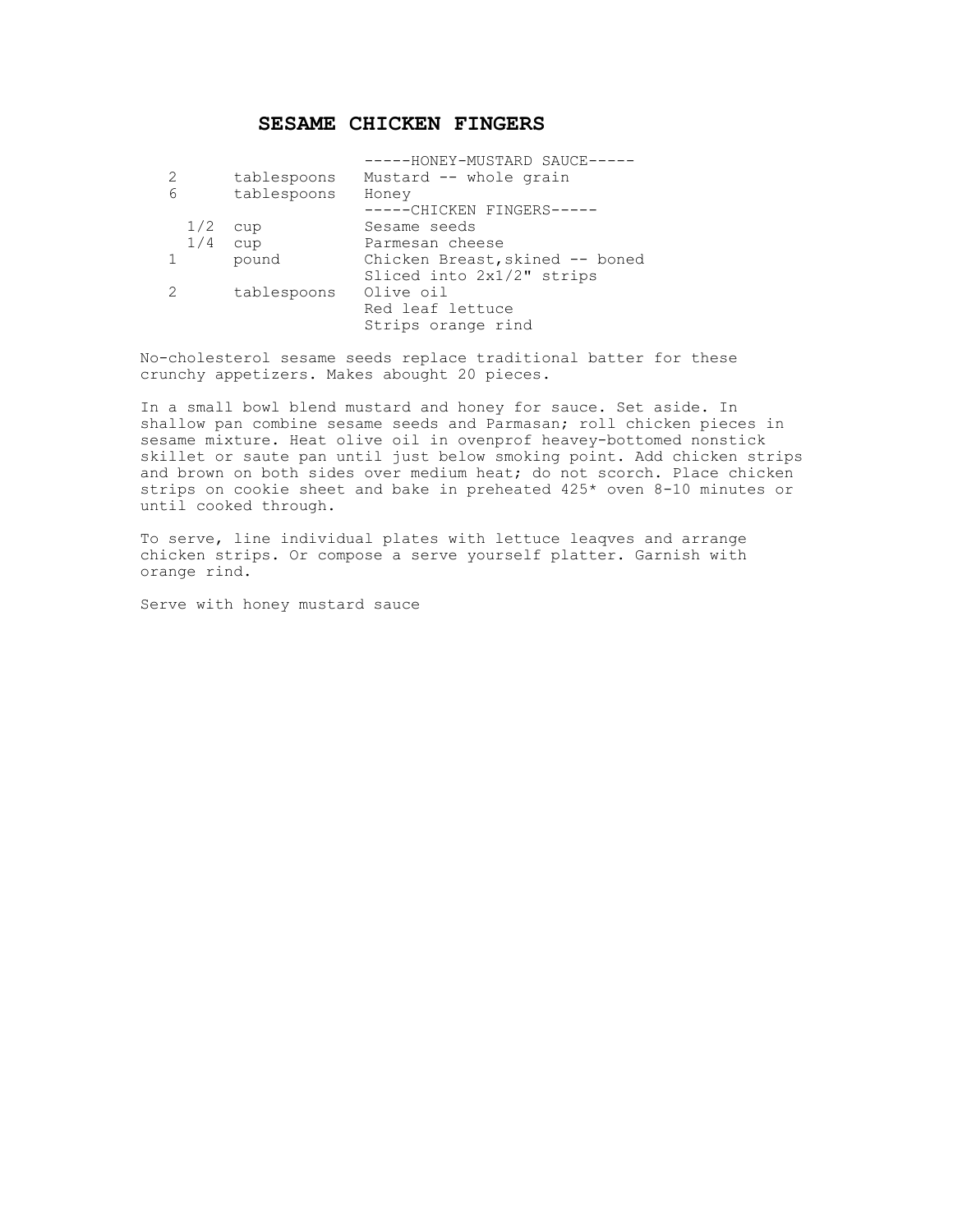# **SESAME NOODLES #2**

| $\overline{2}$ |                   | Cloves garlic -- minced         |
|----------------|-------------------|---------------------------------|
| 2              | tablespoons       | Chinese sesame paste            |
| $\mathbf{1}$   | tablespoon        | Dark sesame oil                 |
| 3              | tablespoons       | Tamari soy sauce                |
| $\overline{2}$ | tablespoons       | Rice wine                       |
|                | 1 1/2 tablespoons | Rice vinegar                    |
| $\mathbf{1}$   | tablespoon        | Honey                           |
|                | 1/2 teaspoon      | Chili paste                     |
| 1              | pinch             | Of five-spice powder            |
| 1              |                   | Scallion -- chopped             |
| 2              | tablespoons       | Chopped fresh cilantro (opt)    |
| 8              | ounces            | Dried wheat noodles -- linguine |
|                |                   | Fresh mung bean sprouts         |
|                |                   | Unsalted roasted peanuts        |
|                |                   | Scallion -- finely sliced on    |
|                |                   | diagonal                        |

Sauce: In a blender or food processor, puree all the sauce ingredients until free of lumps. Cook the noodles until tender and drain immediately; toss with the sauce. Serve at room temperature, topped with mung bean sprouts, peanuts and scallions.

Note: If you're not serving this soon after preparation, the noodles might clump together. Should this happen, stir in a little warm water and soy sauce just before serving.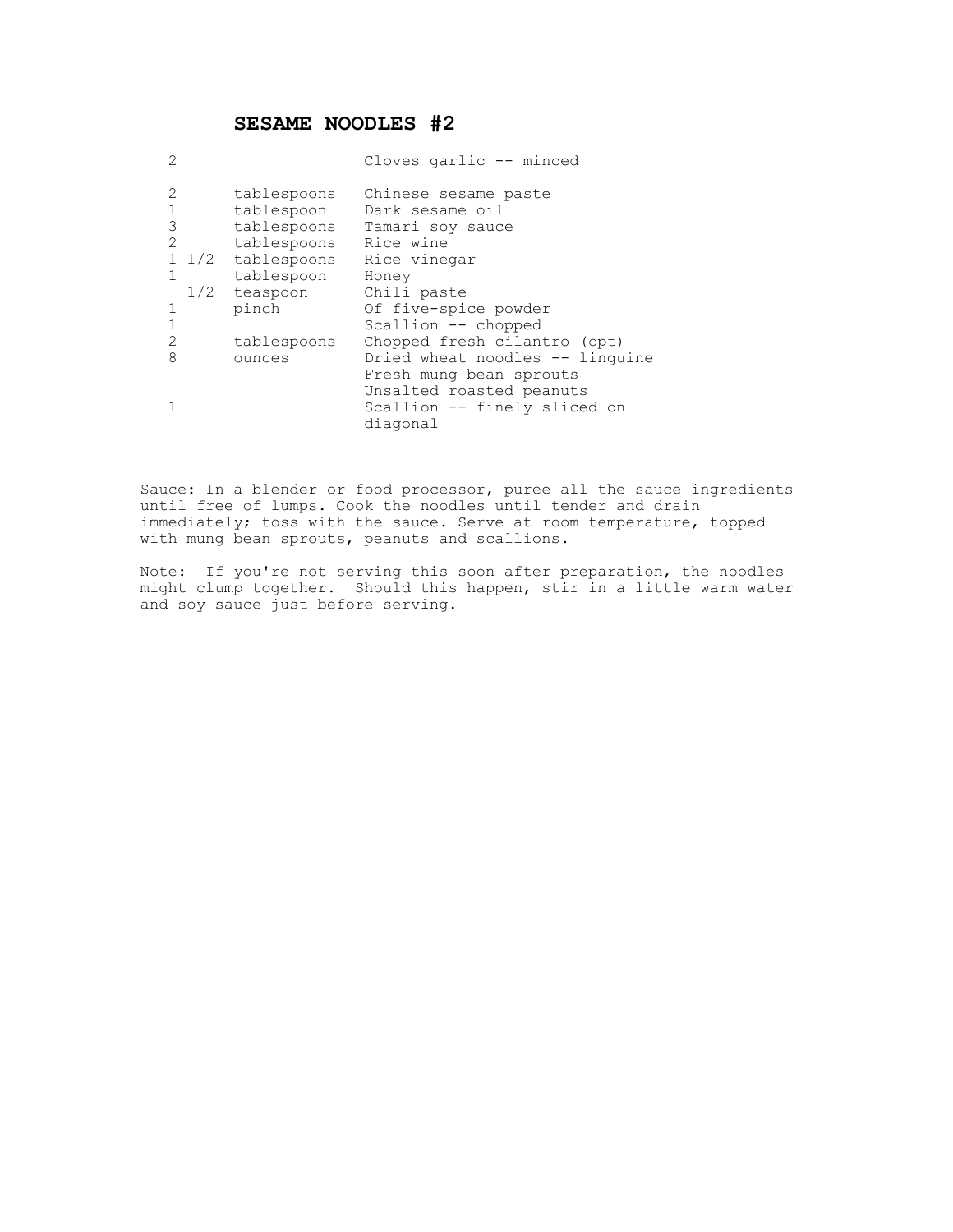#### **SHEFTALIA (BARBEQUE SAUSAGES)**

| 500          | grams     | Finely ground fatty pork   |
|--------------|-----------|----------------------------|
| 500          | grams     | Finely ground veal or lamb |
| $\mathbf{1}$ | large     | Onion -- finely chopped    |
|              |           | grated                     |
| 1/2          | cup       | Finely chopped parsley     |
| 2            | teaspoons | Salt                       |
| 250          | grams     | Panna (caul fat from pig)  |

Combine pork with veal or lamb, onion, parsley, salt and a generous grinding of black pepper.

Dip panna into a bowl of warm water for a minute or two, remove and carefully open out a piece at a time, laying it out flat on work surface. Cut with kitchen scissors into pieces about 10 cm (4 inches) square.

Take a good tablespoon of meat mixture and shape into a thick sausage about 5 cm (2 inches) long. Place towards one edge of piece of panna, fold end and sides over meat and roll up firmly. Repeat with remaining ingredients. Thread sausages on flat sword-like skewers, leaving space between them. Number on each skewer depends on their length. Cook over glowing charcoal, turning frequently. Do not place too close to heat as sheftalia must cook fairly slowly so that the inside is well cooked and the outside nicely browned without being burnt. The panna melts during cooking, keeping the meat moist and adding flavour. Excessive flaring of fire can be controlled by a sprinkle of water on the coals. Serve sheftalia as an appetizer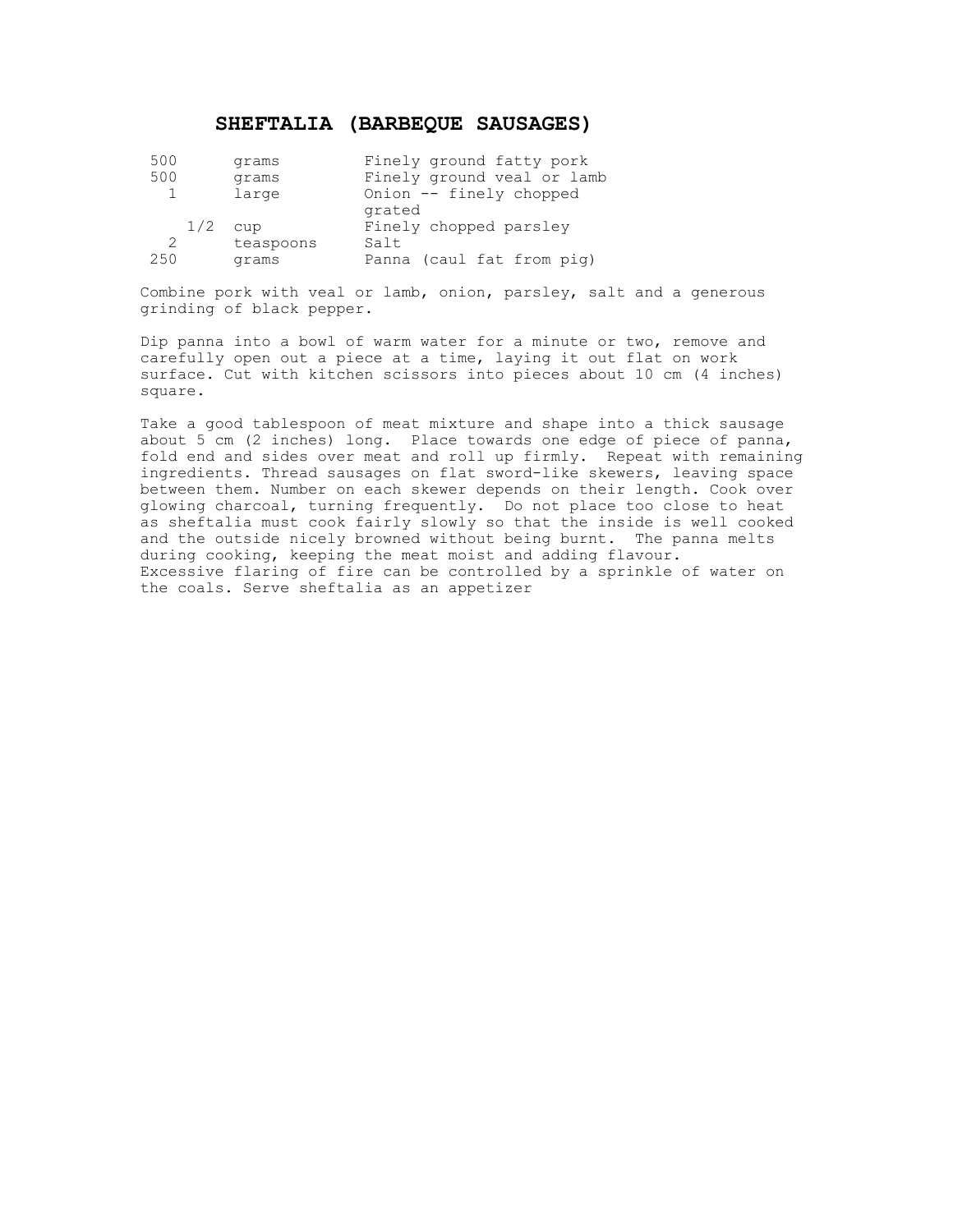#### **SHRIMP TOAST (MANDARIN)**

| 1/2 | pound       | Fresh shrimp                     |
|-----|-------------|----------------------------------|
| 2   | ounces      | Pork fat                         |
| 1   |             | Eqq white                        |
| 1/2 | teaspoon    | Rice wine $--$ or dry sherry     |
| 1/2 | teaspoon    | Salt                             |
| 1/2 | teaspoon    | Fresh ginger root -- minced      |
| 1   | tablespoon  | Cornstarch                       |
| 5   | slices      | White bread                      |
| 1   | teaspoon    | Black sesame seeds $--$ or poppy |
| 1   | tablespoon  | Minced ham -- if desired         |
| 6   | cups        | Oil -- for deep-frying           |
|     |             | $(optional) --$                  |
| 2   | tablespoons | Szechuan peppercorns             |
| 2   | tablespoons | Salt                             |
|     |             |                                  |

Shell and devein shrimp.

Rinse and pat dry with a paper towel. Flatten each shrimp with the broad side of a cleaver to make chopping easier. Use cleaver to finely chop shrimp and pork fat. Combine chopped pork fat and shrimp; chop to a fine paste. Place shrimp paste in a medium bowl. Use a spoon or your hands to mix shrimp paste with egg white, wine, salt, ginger root and cornstarch; set aside. Remove crusts from bread. Cut each slice into 4 squares. Mound 1 rounded teaspoon shrimp paste on each square of bread and press gently. Garnish with sesame seeds and minced ham, if desired. Heat 6 cups oil in a wok over high to 350 degrees F (175 degrees C). Reduce heat to medium. Carefully lower bread squares shrimp-side down into hot oil with a slotted metal spoon. Deep-fry 4 or 5 at a time until edges of bread turn golden, about 1 minute. Turn each bread and cook other side 30 seconds. Remove from oil with slotted spoon; drain on paper towels. Repeat with remaining bread squares. Serve hot. Sprinkle with Peppersalt, if desired. Makes 20 appetizers.

Peppersalt: Heat a medium saucepan over medium-low heat 1 minute. Add peppercorns and stir-fry 5 minutes. Remove saucepan from heat and let cool. Grind peppercorns into a fine powder with a mortar and pestle or pepper grinder. Add salt; mix well. Store in a tightly covered container. Makes about 1/4 cup.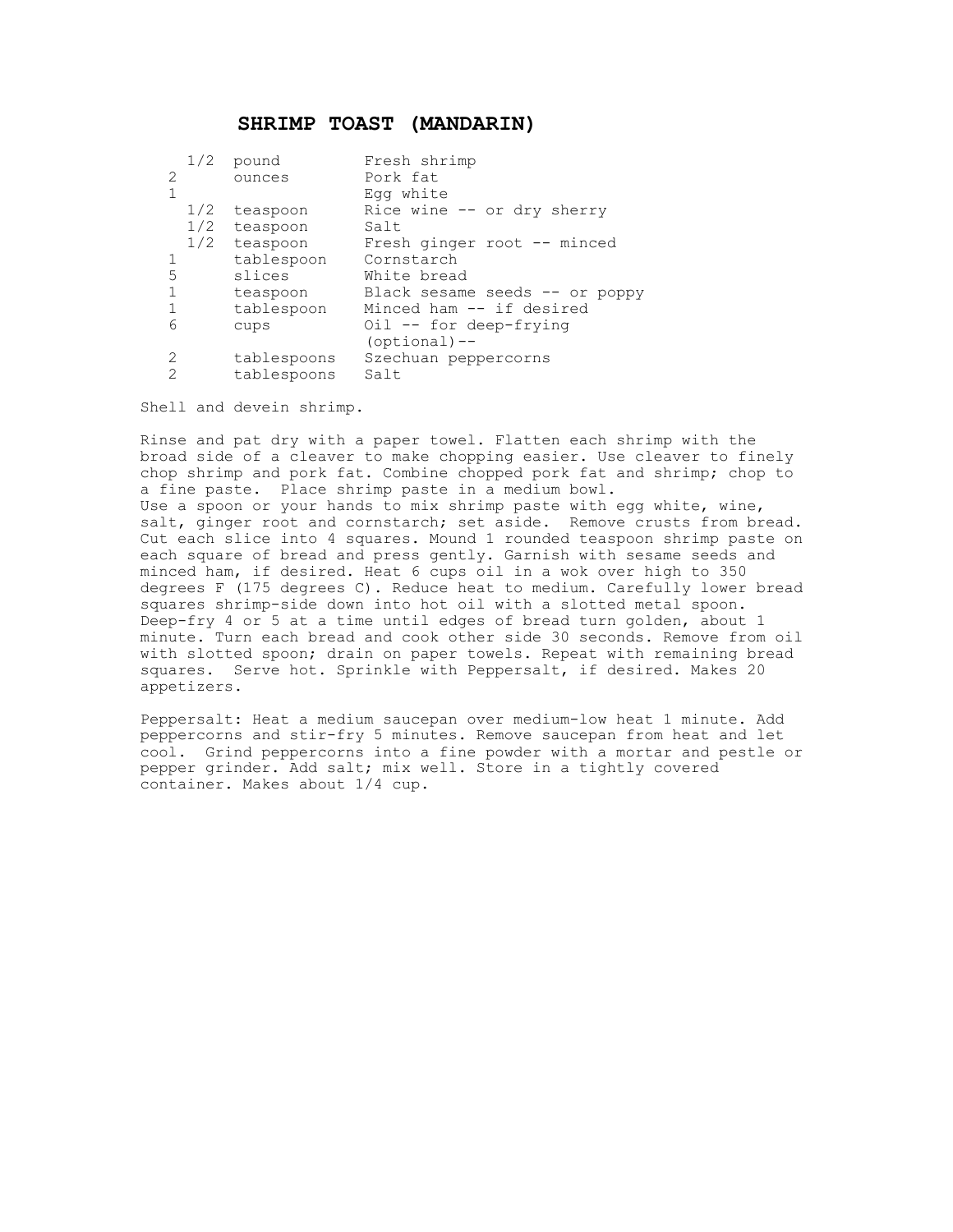# **Sicilian Eggplant Appetizer**

| 3 |     | medium      | Eqqplant               |
|---|-----|-------------|------------------------|
|   |     |             | Olive oil              |
| 4 |     | small       | Celery stalks -- diced |
| 4 |     | tablespoons | Tomato sauce           |
| 4 |     | tablespoons | White vinegar          |
|   | 1/2 | teaspoon    | Honey                  |
| 4 |     | each        | Green olives -- halved |
| 4 |     | each        | Black olives -- halved |
| 4 |     | tablespoons | Capers                 |
| 1 |     | tablespoon  | Pine nuts              |
|   | 1/2 | teaspoon    | Black pepper           |
|   |     |             | Salt                   |

Cube eggplant, but don't peel. Fry in olive oil in a skillet. In another skillet, fry the celery till it begins to brown & then add to eggplant. Pour tomato sauce into the empty skillet & mix in the vinegar, honey, olives, capers & pine nuts. Stir. As soon as they are blended, pour over eggplant, add salt & pepper & simmer 10 minutes. Add water if needed. Stir often. Allow to cool & then serve.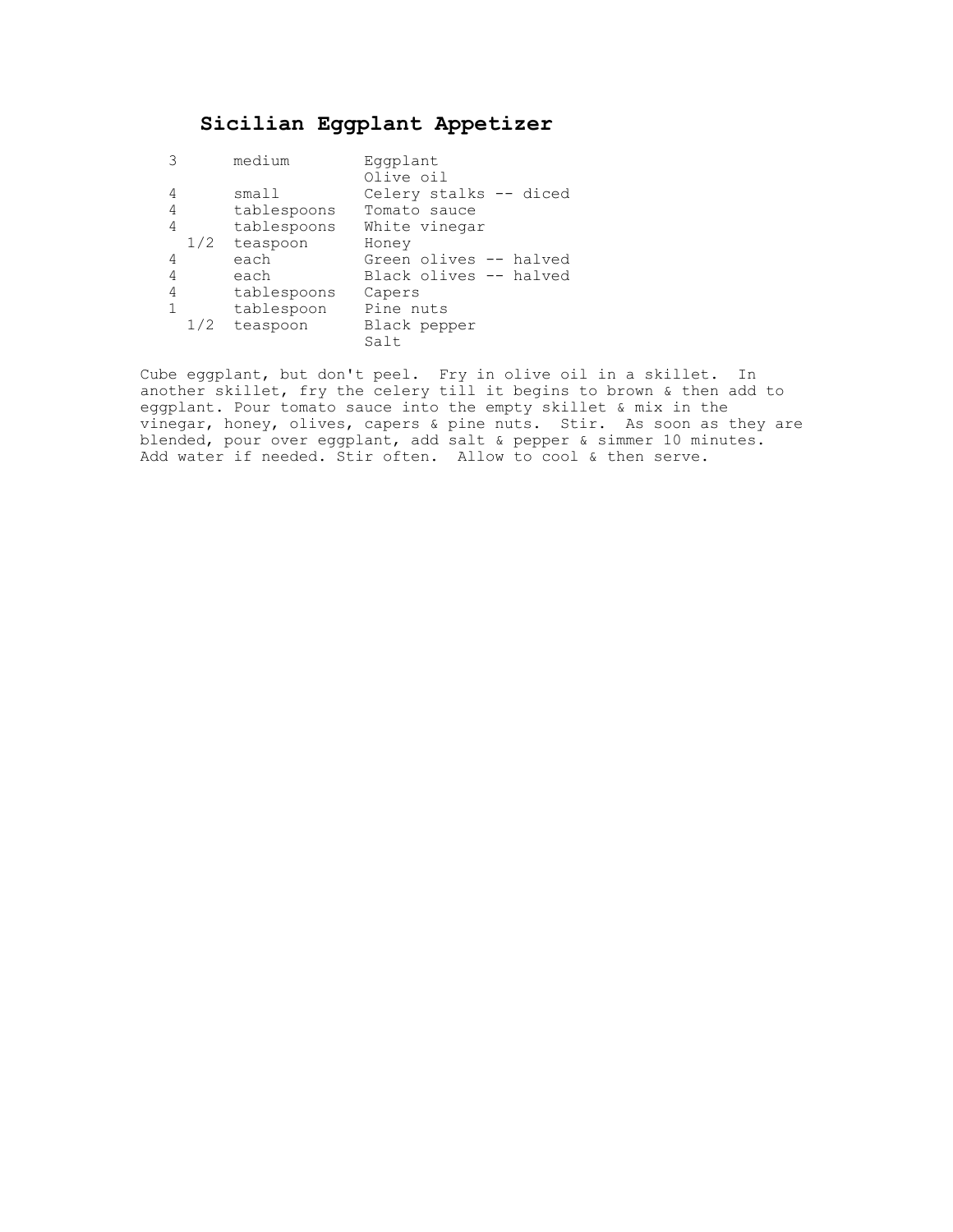#### **SKEWERED TORTELLINI APPETIZER**

|    |             | Mild Vinaigrette (see     |
|----|-------------|---------------------------|
|    |             | Recipe)                   |
| 12 | ounces      | Frozen tortellini         |
| 2  | tablespoons | Fresh basil or parsley -- |
|    |             | Finely chopped            |
|    |             |                           |

1. Prepare Mild Vinaigrette.

2. Cook tortellini following package directions. Drain.

3. Toss warm tortellini with Mild Vinaigrette. Place in a covered container and let stand at room temperature at least 30 minutes before serving.

4. With a slotted spoon, drain tortellini and thread on short bamboo skewers, two tortellini to each skewer. Arrange on a serving platter and sprinkle with chopped basil.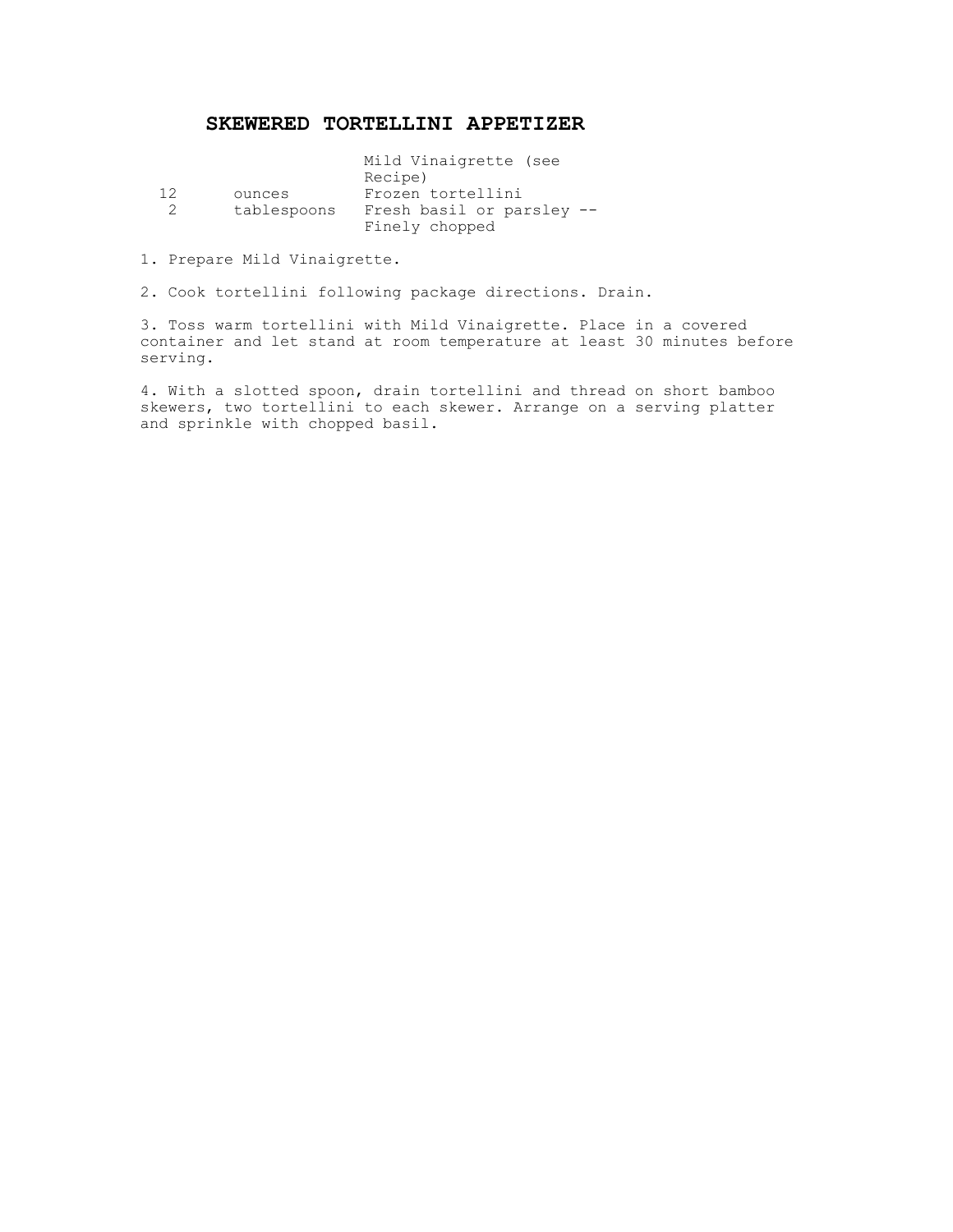#### **SMOKED CATFISH TERRINE**

| 2              | pounds       | Catfish fillets                 |
|----------------|--------------|---------------------------------|
| 1/2            | pound        | White crabmeat $-$ all shells r |
| 1/2            | cup          | Chopped celery                  |
|                | $1/4$ cup    | Chopped parsley                 |
| 1/4            | cup          | Green onions -- finely chopped  |
| 1              | teaspoon     | Dill                            |
|                | 1/2 teaspoon | Basil                           |
|                | $1/2$ cup    | Mayonnaise                      |
|                | $1/4$ cup    | Pimentos                        |
|                |              | Juice of 2 lemons               |
| 8              | ounces       | Cream cheese                    |
| $\mathbf{1}$   | cup          | Sour cream                      |
| $\mathbf{1}$   | tablespoon   | Liquid smoke                    |
| $\overline{2}$ |              | Unflavored gelatin -- dissolve  |
| 1/4            | cup          | Cold water                      |
|                |              | Salt -- to taste                |
|                |              | Cayenne pepper -- to taste      |

Cook catfish by placing in lightly salted boiling water to cover and simmer until tender. Cool. In a bowl mix together cream cheese, sour cream, and mayonnaise. Add onions, celery, dill, basil, parsley, pimentos, liquid smoke, and juice of 2 lemons. Add chopped catfish and crabmeat. Blend well. Season to taste with salt and cayenne pepper. Add gelatin, blend well and pour into terrine mold. Chill for about 4 hours once it sets, place the mold in the center of a silver tray and invert to unmold. Serve with garlic croutons or crackers.

Yield: one molded appetizer.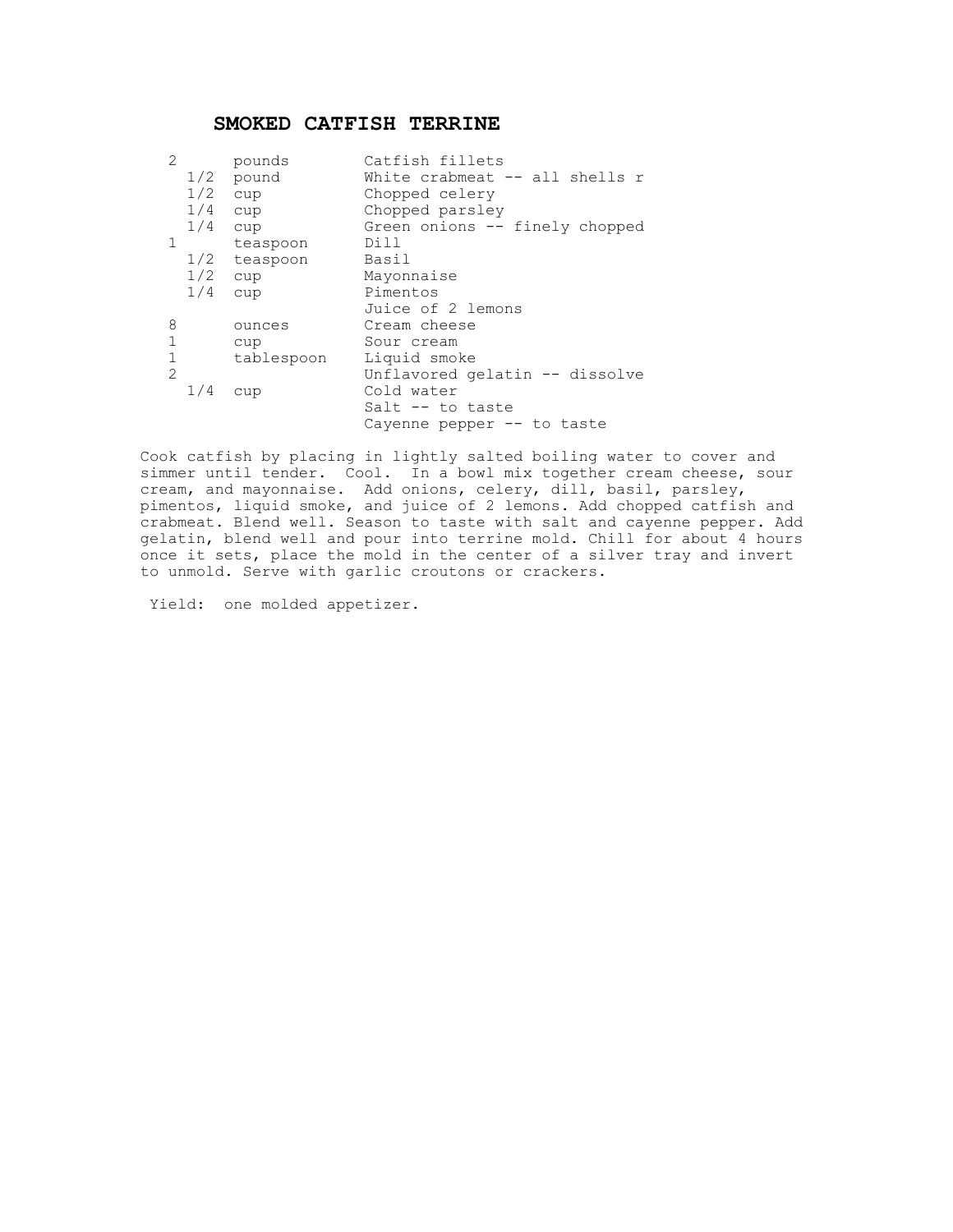# **Sour Cream Brittlebread**

| $2 \frac{3}{4}$ cups |                | All-purpose flour          |
|----------------------|----------------|----------------------------|
| 1/4                  | cup            | Sugar                      |
|                      | $1/2$ teaspoon | Baking soda                |
| 1/2                  | cup            | Butter                     |
|                      | cup            | Sour cream                 |
| 2                    | tablespoons    | Creole seasoning           |
| $\mathcal{L}$        | tablespoons    | Kosher salt for sprinkling |

Preheat the oven to 400F. Sift together the flour, sugar, salt, and baking soda into a bowl or food processor. Cut in the butter. Add the sour cream and Creole Seasoning (see recipe for Creole Seasoning), and mix to a soft dough. Roll out paper-thin on a floured board. Cut into 1-1/2 inch squares. Sprinkle with kosher salt and place on an ungreased baking sheet. Bake for 5-8 minutes. Turn off the heat and allow the bread to crisp in the oven. This crisp, cracker-like bread is good just flavored with salt and sour cream. But add Creole Seasoning and you'll have a hot and spicy appetizer that will leave your guests begging for the recipe. It's nice to keep a big airtight cookie jar full of these for snacking.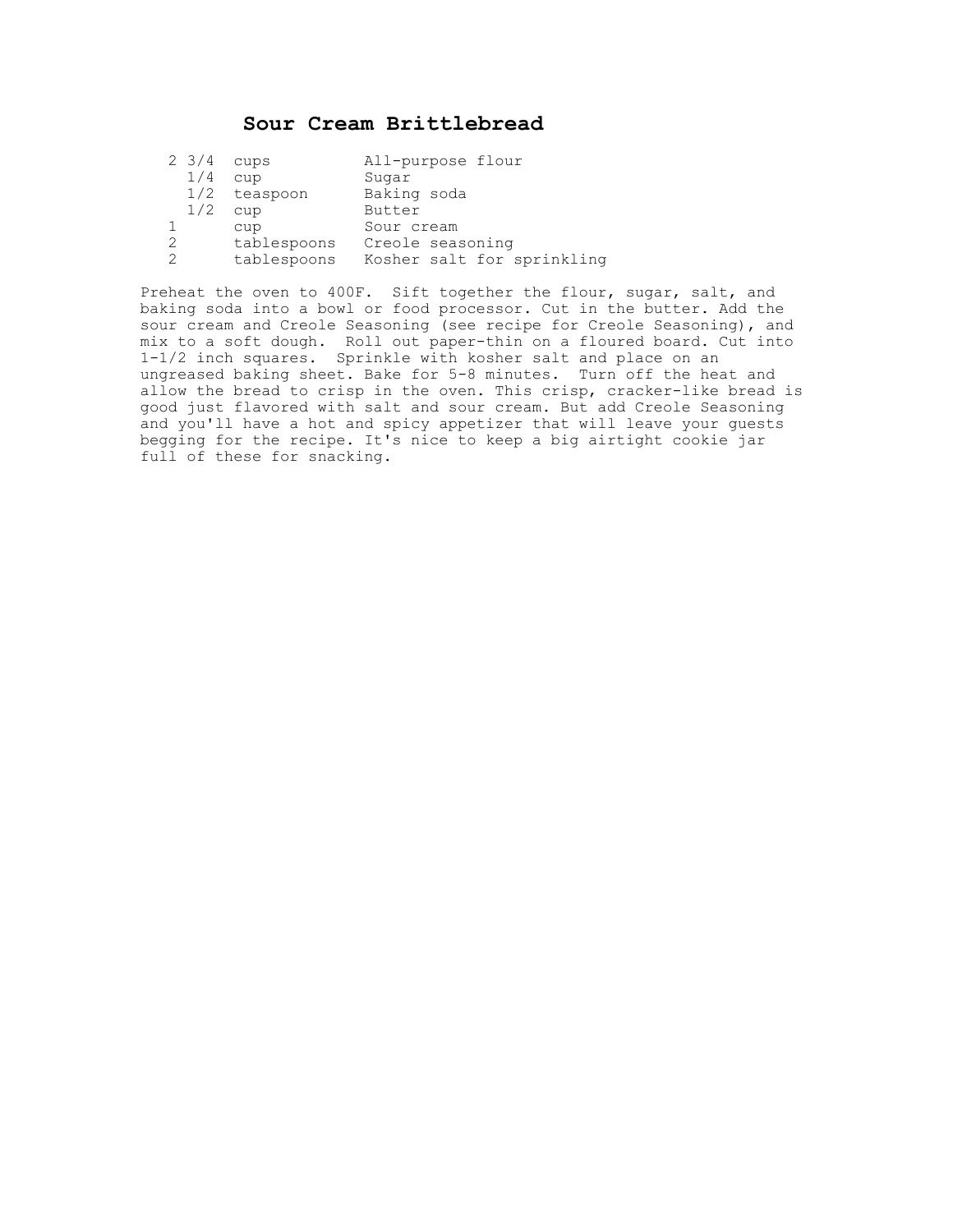### **SPICY CHICKEN APPETIZERS**

|           | pound           | Chicken breast -- boneless |
|-----------|-----------------|----------------------------|
|           |                 | Cubed                      |
| 3/4       | teaspoon        | Chili Powder               |
|           | 1/4 teaspoon    | Hot Pepper Sauce           |
| 3         |                 | Cloves Garlic -- minced    |
|           | tablespoon      | Chives -- snipped          |
|           | $1/2$ teaspoons | Red Wine Vinegar           |
| 1/2       | cup             | Nonfat Yoqurt              |
| $1 \t1/2$ | teaspoons       | Dijon Mustard              |
|           |                 |                            |

1. Trim fat from chicken, put in a food processor. 2. Add the chili powder, hot pepper sauce, garlic, chives and vinegar. Process until finely chopped. 3. Form the mixture into little balls. 4. Coat a non-stick frying pan with no-stick spray. Heat on Medium high. Add the meat and cook throughly, about 4 minutes on each side. 5. In a small bowl, combine yogurt and mustard. Use for dipping.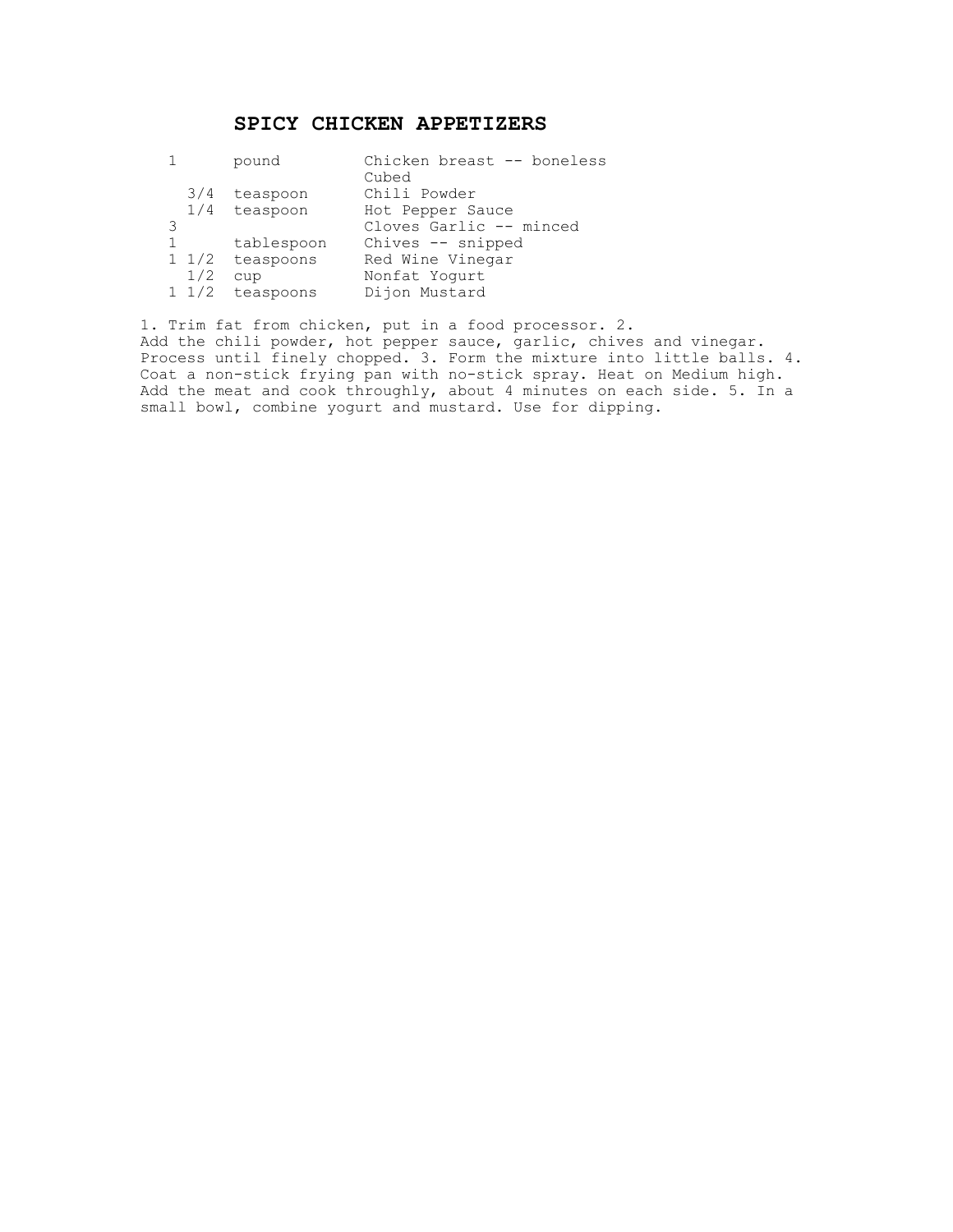### **SPINACH - ROMANO APPETIZER**

|              | packages | Frozen chopped spinach --    |
|--------------|----------|------------------------------|
|              |          | Thawed and well drai         |
| 2            | cups     | Breadcrumbs                  |
| $\mathbf{1}$ | large    | Onion $--$ finely chopped    |
| 4            |          | Eggs $-$ beaten              |
| 3/4          | cup      | Butter -- melted             |
|              |          | And freshly ground -- pepper |
|              |          | To taste                     |
| 4            | ounces   | Grated Romano cheese         |
|              |          |                              |

Mix breadcrumbs with spinach; add remaining ingredients and mix well; chill in refrigerator; when cold, form into 1 inch balls and bake on an ungreased cookie sheet for about 20 minutes at 375~F; drain on paper towels; if desired, roll balls in additional Romano cheese while hot;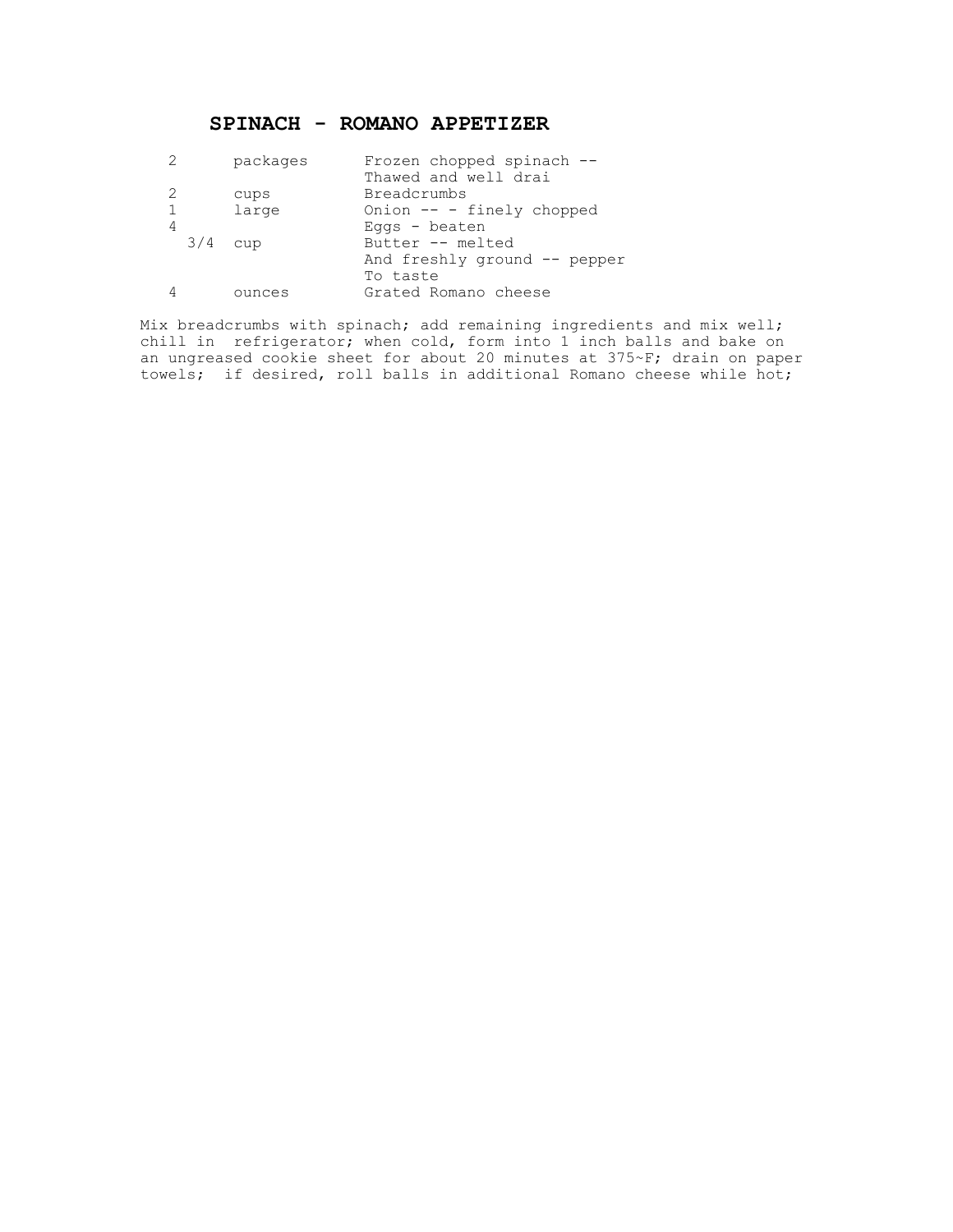# **Spinach-Cheese Puffs**

|     | each     | 10-oz package frozen chopped       |
|-----|----------|------------------------------------|
|     | cup      | Milk                               |
| 1/2 | cup      | Margarine or butter (1 stick       |
|     | teaspoon | Salt                               |
|     | cup      | All-purpose flour                  |
| 4   | each     | Large eggs                         |
| 1/4 | pound    | Gruyere or swiss cheese (shredded) |
| 1/2 | cup      | Grated parmesan cheese             |
|     |          | Parsley -- beet or salad green     |
|     |          |                                    |

Drain spinach; squeeze dry with paper towels. In 3-quart saucepan over medium heat, heat milk, margarine or butter, and salt until margarine melts and mixture boils. Remove saucepan from heat. With wooden spoon, vigorously stir in flour all at once until mixture forms a ball and leaves side of saucepan. Add eggs to flour mixture, 1 at a time, beating well after each addition, until mixture is smooth and satiny. Stir in Gruyere and parmesan cheeses and spinach. If not baking right away, cover surface of mixture with plastic wrap and refrigerate. Preheat oven to 375 degrees. Lightly grease 2 large cookie sheets. Drop batter by level tablespoons onto cookie sheets, about 1 1/2 inches apart. Bake 15 to 20 minutes until cheese puffs are golden brown. Arrange appetizer and garnish on platter; serve immediately. MAKES 4 DOZEN CHEESE PUFFS.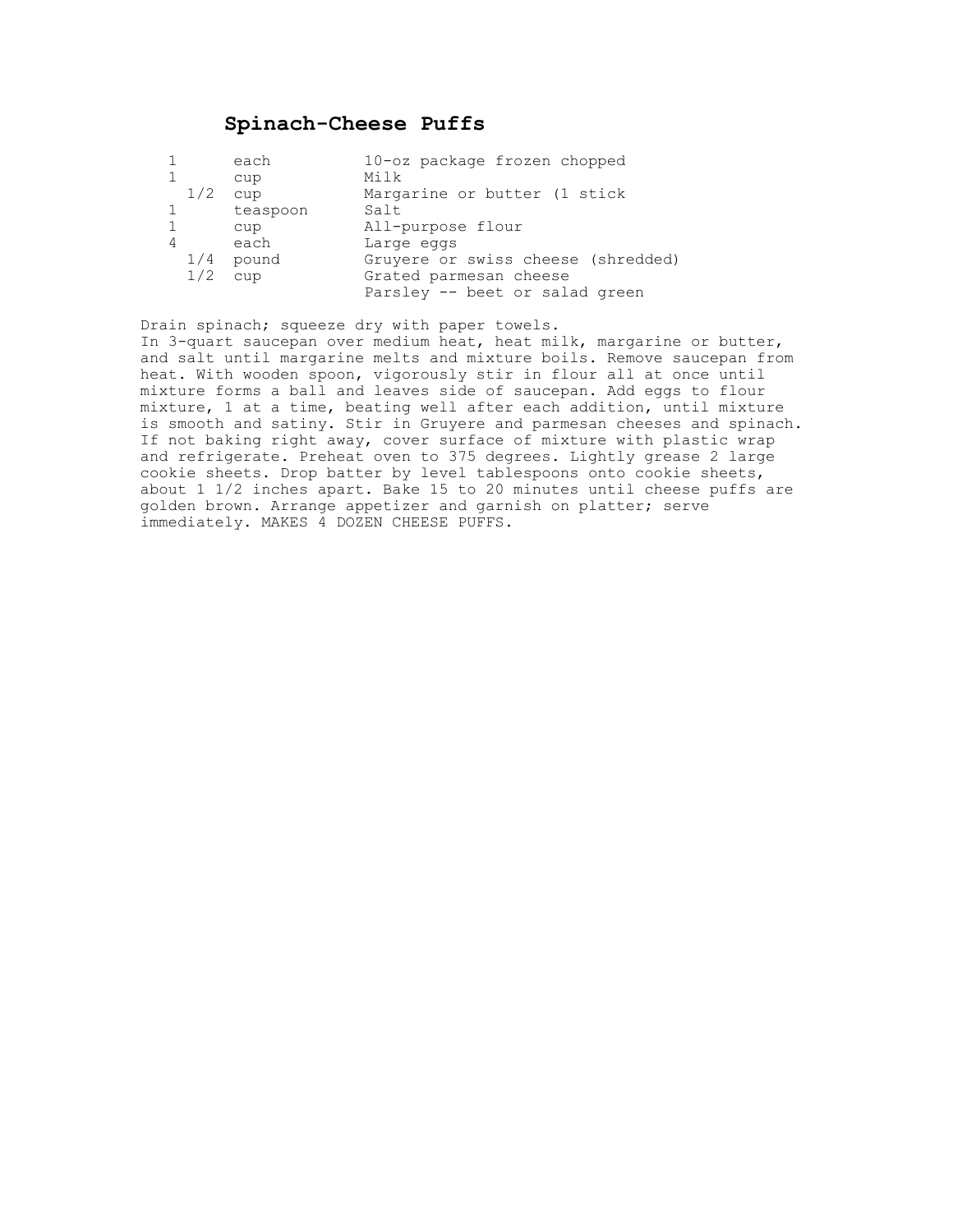### **Stuffed Mushrooms With Crabmeat**

| 12           | each         | Large Mushrooms               |
|--------------|--------------|-------------------------------|
| 1            | each         | Env. Vegetable Soup Mix       |
| 6            | ounces       | Frozen Crab Meat *            |
| 1/2          | cup          | Sour Cream or Plain Yoqurt    |
| 3            | tablespoons  | Plain Dry Bread Crumbs        |
| $\mathbf{1}$ | tablespoon   | Snipped Fresh Dill **         |
|              |              | Dashes Hot Pepper Sauce       |
|              | 1/8 teaspoon | Pepper                        |
| 2            | tablespoons  | Butter Or Margarine -- Melted |
|              |              |                               |

\*\* Substitution: 1 t Dried Dill Weed.

Preheat oven to 350 degrees F. Remove and finely chop mushroom stems. In medium bowl, combine chopped mushroom stems, vegetable recipe soup mix, crabmeat, sour cream or plain yougurt, bread crumbs, dill, hot pepper sauce, and pepper. Set aside. On lightly greased baking sheet, arrange mushroom caps; stuff with crabmeat mixture, then brush with butter. Bake 15 minutes or until tender. Makes about 12 appetizers.

MAKE AHEAD DIRECTIONS; Mushrooms can be partially prepared up to 1 day ahead. Simply prepare and stuff as above. Cover and refrigerate. To serve, brush with butter then bake as above.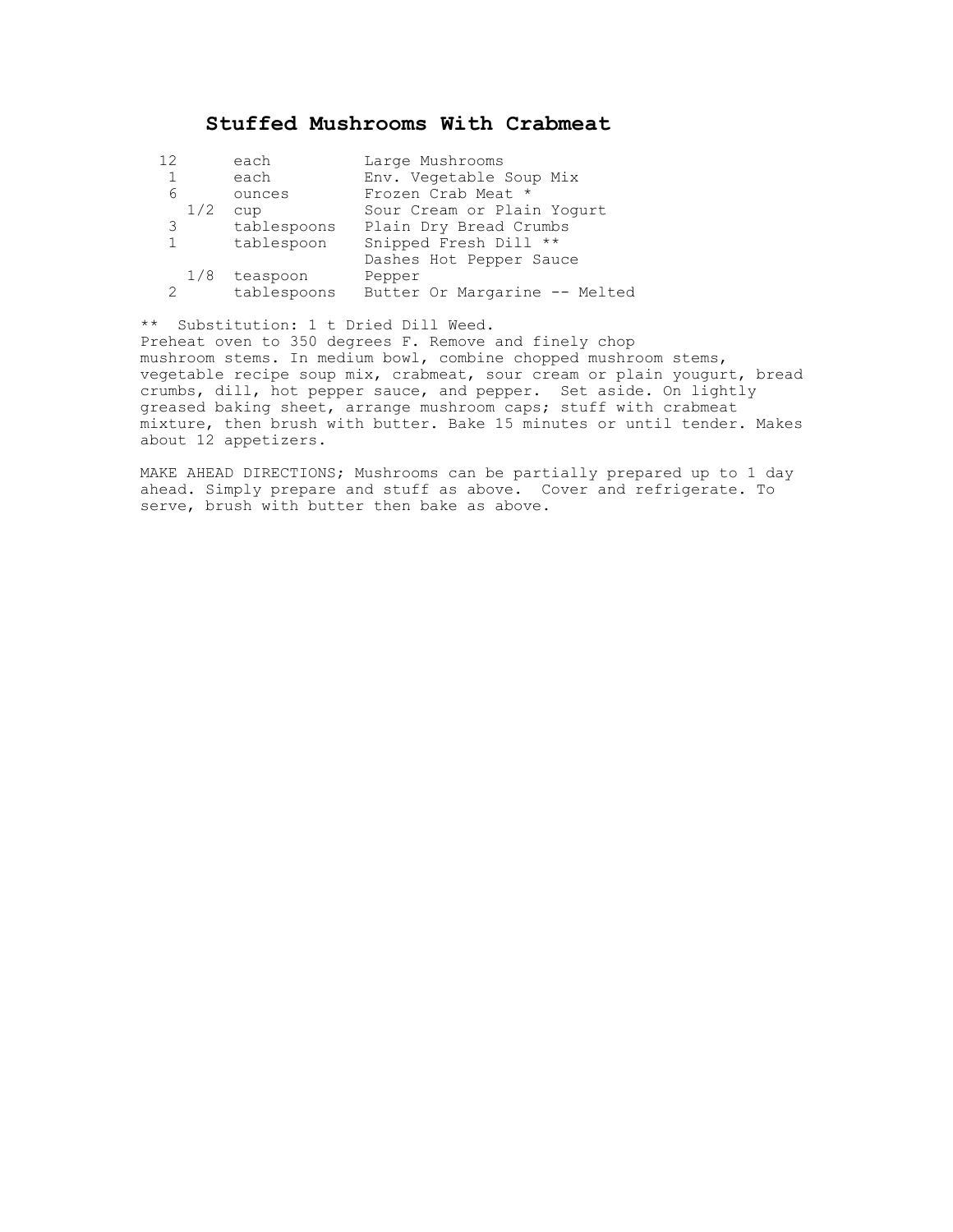# **STUFFED RAW MUSHROOM APPETIZERS**

| 2 | pounds                | Very Fresh Mushrooms   |
|---|-----------------------|------------------------|
| 8 | ounces                | Softened Cream Cheese  |
|   | $4\frac{1}{2}$ ounces | Can Deviled Ham        |
| 2 | tablespoons           | Chopped Stuffed Olives |
|   |                       | Onion Salt             |
|   |                       | Garlic Salt            |
|   |                       | Dry Mustard            |
|   |                       | Pepper                 |
|   |                       | Pimento                |
|   |                       |                        |

Rinse mushrooms well. Remove the stems. Mix the cream cheese, deviled ham, chopped olives and the seasonings. Spoon or pipe the cheese mixture into the mushroom caps. Garnish with pimento. Place on platter, wrap and refrigerate until serving time. These may be made a day in advance.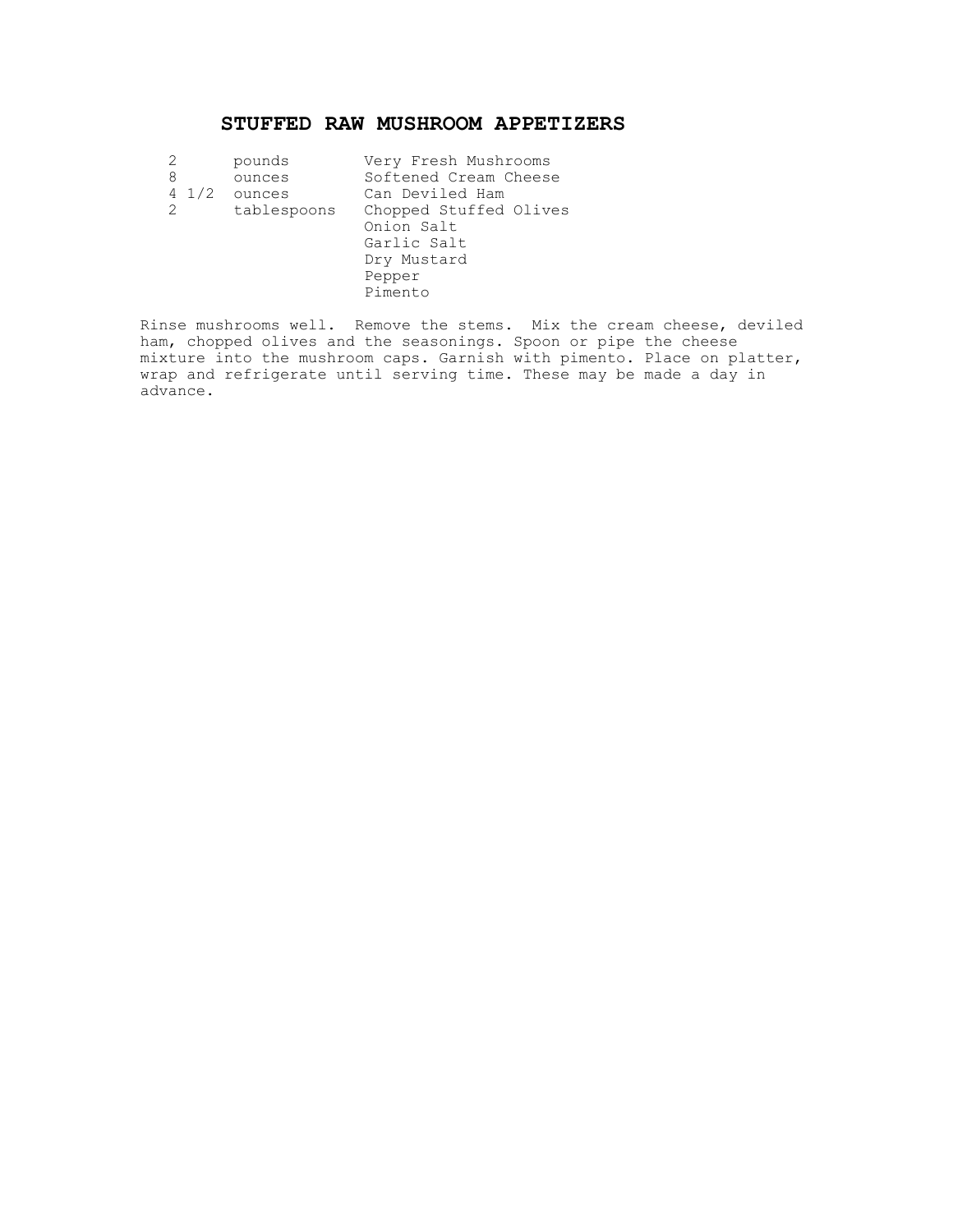#### **STUFFED SHRIMP WITH BACON**

| 12 | large | Shrimp (the           |
|----|-------|-----------------------|
|    |       | -- larger the better) |
|    | pound | Mozzarella            |
|    | as    | possible)             |

Steam shrimp lightly, just about 30-60 seconds after they begin to turn orange. Plunge shrimp into ice water to cool. Do this immediately. Peel and butterfly the shrimp.

Cut the mozzarella into strips that are a little smaller than the shrimp.

Put mozzarella in shrimp and (this is important) roll shrimp from tail to head while it is open (butterflied). This keeps the cheese from leaking.

Wrap shrimp-cheese roll in 1/2 slice of bacon and put on skewer. Cook on grill or barbecue, over moderate heat, until bacon looks done.

When shrimp are butterflied, cut them almost all the way through so they can lay flat when open. This makes them easier to roll. The fire will flare up due to bacon fat. Turn the skewers often to cook evenly. The bacon should be slightly charred when done. The reason why the shrimp are cooked lightly first is that they tend to cook slower than the bacon.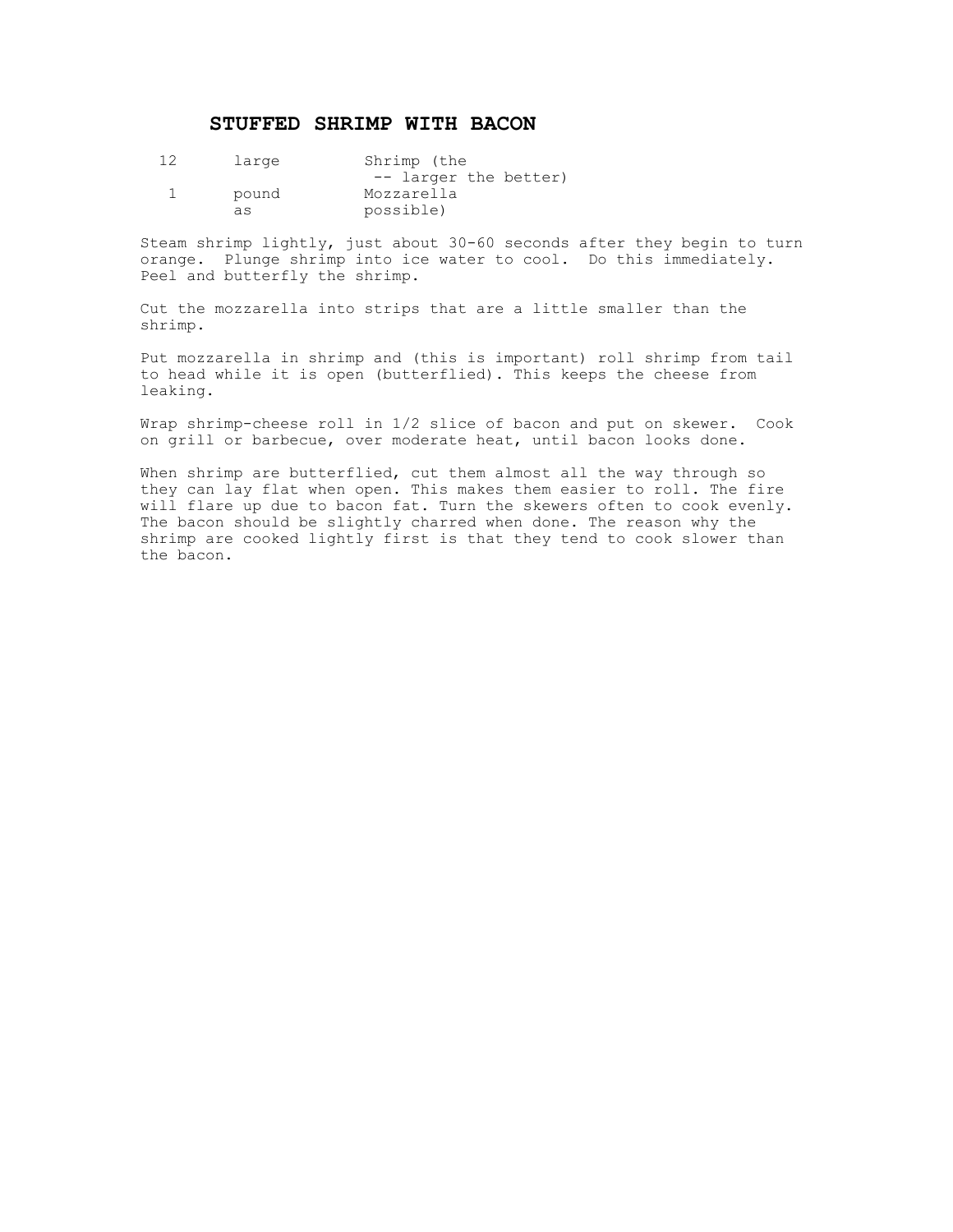#### **Sun-Dried Tomato-Mozzarella Appetizers**

|           | pint        | cherry tomatoes                            |
|-----------|-------------|--------------------------------------------|
|           | $1/4$ pound | mozzarella cheese, part skim milk -- diced |
| $1/4$ cup |             | olive oil                                  |
|           |             | qarlic clove -- minced                     |
|           | tablespoons | fresh basil leaf -- minced                 |
| 1/4       | cup         | sun-dried tomatoes, oil-packed             |
|           |             | black pepper                               |

\* If using oil-packed tomatoes, drain well and pat dry. Mince. If using dehydrated, soak in water for a few minutes according to directions on package. Dry, then mince.

Cut mozzarella into 1/4-inch cubes. Chop fresh basil leaves finely. Mince garlic clove; use more garlic if preferred.

Combine the cheese, basil, garlic, sun-dried tomatoes and black pepper in small bowl. Add the olive oil and blend well. Cover and refrigerate 1 hour to blend flavors.

Just before serving, prepare cherry tomatoes by removing the stem end, cutting a thin slice from bottom of tomato to keep it setting straight and removing center from tomatoes with melon baller or small spoon. Sprinkle inside of tomatoes very lightly with salt and invert on paper towels to drain briefly.

Stuff the tomatoes with the cheese mixture, garnish with small basil leaves and serve immediately.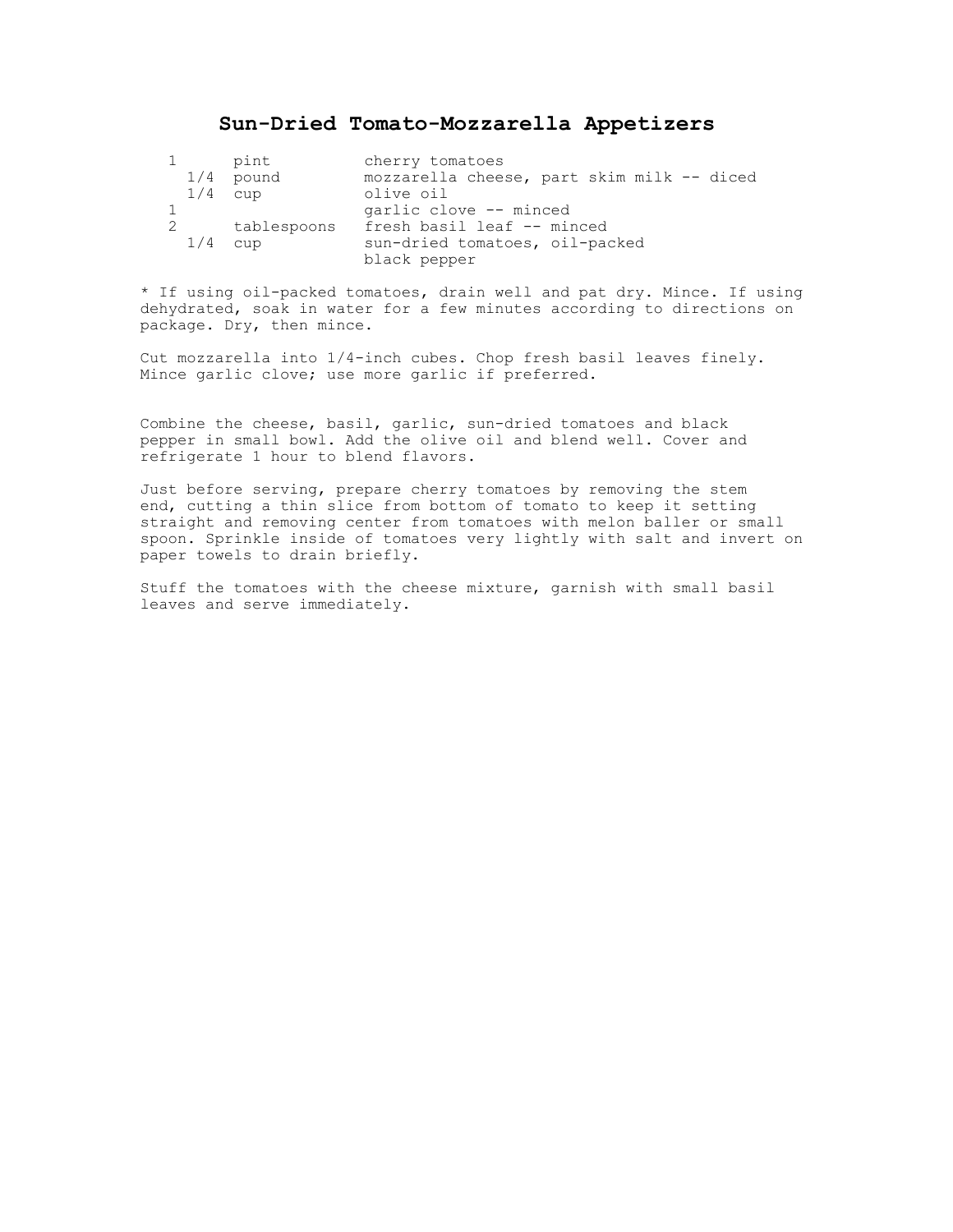# **Sweet Sour Meatball Appetizers**

|     | pound       | lean ground beef           |
|-----|-------------|----------------------------|
| 1   | cup         | soft bread crumbs          |
|     | each        | egg -- slightly beaten     |
| 2   | tablespoons | minced onions              |
| 2   | tablespoons | milk                       |
| 1   | clove       | qarlic -- minced           |
| 1/2 | teaspoon    | salt                       |
|     |             | dash of pepper             |
|     | tablespoon  | vegetable oil              |
| 2/3 | cup         | chili sauce                |
| 2/3 | cup         | red currant or grape jelly |
|     |             |                            |

Combine first 8 ingredients. Form into 40 meatballs. Brown lightly in oil. Cover; cook over low heat for 5 minutes. Drain excess fat. Combine chili sauce and jelly; pour over meatballs. Heat, stirring until jelly is melted. Simmer 10 to 12 minutes, until sauce thickens, basting occasionally. Makes 40 appetizer meatballs.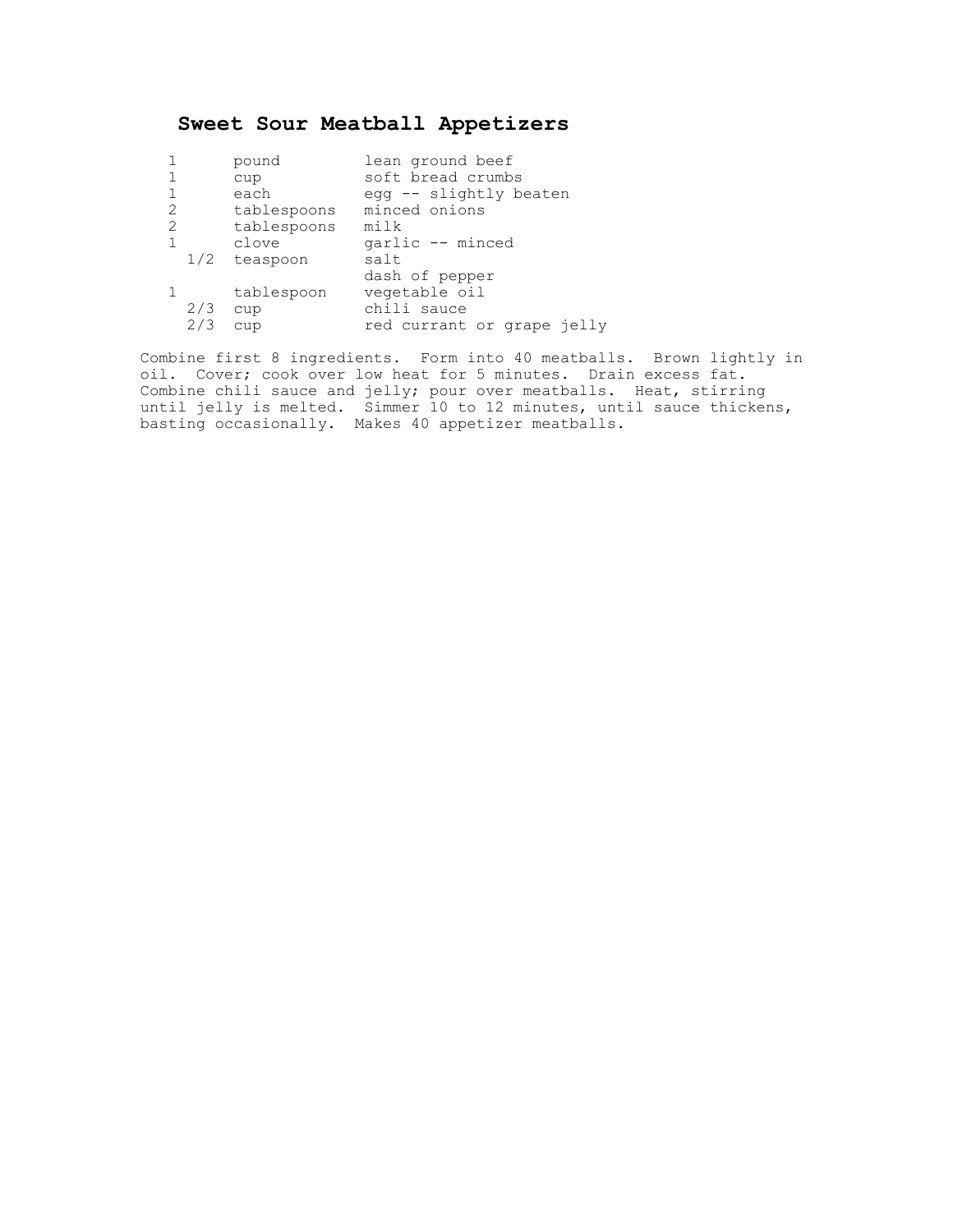#### **SZECHUAN STYLE CABBAGE RELISH**

|     | medium      | Green cabbage                          |
|-----|-------------|----------------------------------------|
|     |             | -----MARINADE-----                     |
| 8   | cups        | Water                                  |
| 2   | tablespoons | Szechuan peppercorns                   |
| 3   | tablespoons | Salt                                   |
| 2   | tablespoons | -Strong spirits -- or up to:           |
| 3   | tablespoons | Strong spirits -- - (gin, tequilla, or |
|     |             | kaoliang wine)                         |
|     | cup         | Icicle radish -- julienned             |
|     |             | (Optional)                             |
| 1/2 | cup         | Carrot -- julienned (optional)         |
| 2   | slices      | $-Ginqerror$ -- or up to:              |
| 5   | slices      | Gingerroot                             |
|     | small       | -Fresh Chile -- or up to:              |
| 3   | small       | Fresh Chiles (optional)                |
|     |             |                                        |

This relish is certainly the most ubiquitous and popular in all China. There is even a special earthenware pickling jar for it. Encircling the mouth of the jar is a shallow, water-filled trough, into which the lid fits like an upturned bowl, affording an airtight seal. Many a restaurant, no matter how small, keeps an ongoing batch in the works. It is especially favored as an appetizer or as an accompaniment to such specialties as boiled pot-stickers or noodles.

Szechuan is a Western province of China where red pepper frequently enlivens the food. The traditional hot, spicy flavor of this relish varies with individual taste; use as much or as little gingerroot and/or hot peppers as you like to do the job. Chiles can be chopped for a really hot effect; or for mere warmth, leave them whole with a slit down one side. If you omit the chiles and gingerroot altogether, the result will be a pleasant pickle flavor with the natural sweetness of the crisp vegetables in the forefront.

Green cabbage (not Chinese cabbage) is the principle ingredient, but other vegetables may be added for color (carrot) and variety (icicle radish). One batch requires several days' steeping. The brine should be reused, for each time the vegetables contribute their flavor, and it gets better and better.

DIRECTIONS: =========== Discard limp outer leaves of cabbage. It is not necessary to separate leaves individually. Break the head into fairly large yet bite-sized pieces. Pat dry and let excess moisture evaporate.

To make marinade: Brin to a boil the water, peppercorns, and salt. Strain out the peppercorns as you pour the liquid into a plastic container (with air-tight lid), ceramic bowl, or crock. Let cool to room temperature.

When the brine has cooled, add the alcohol, then cabbage and additional vegetables. Weigh these down with a clean, heavy ceramic object (I simply use a plate) or stone so that they remain submerged in the brine. Cover tightly with plastic wrap or air-tight lid. Store in the refrigerator for at least three days before uncovering. The first one or two batches may seem a bit salty and raw-tasting; after that a mellow, richly mature character develops. It can store indefinitely if kept cold, airtight, and clean.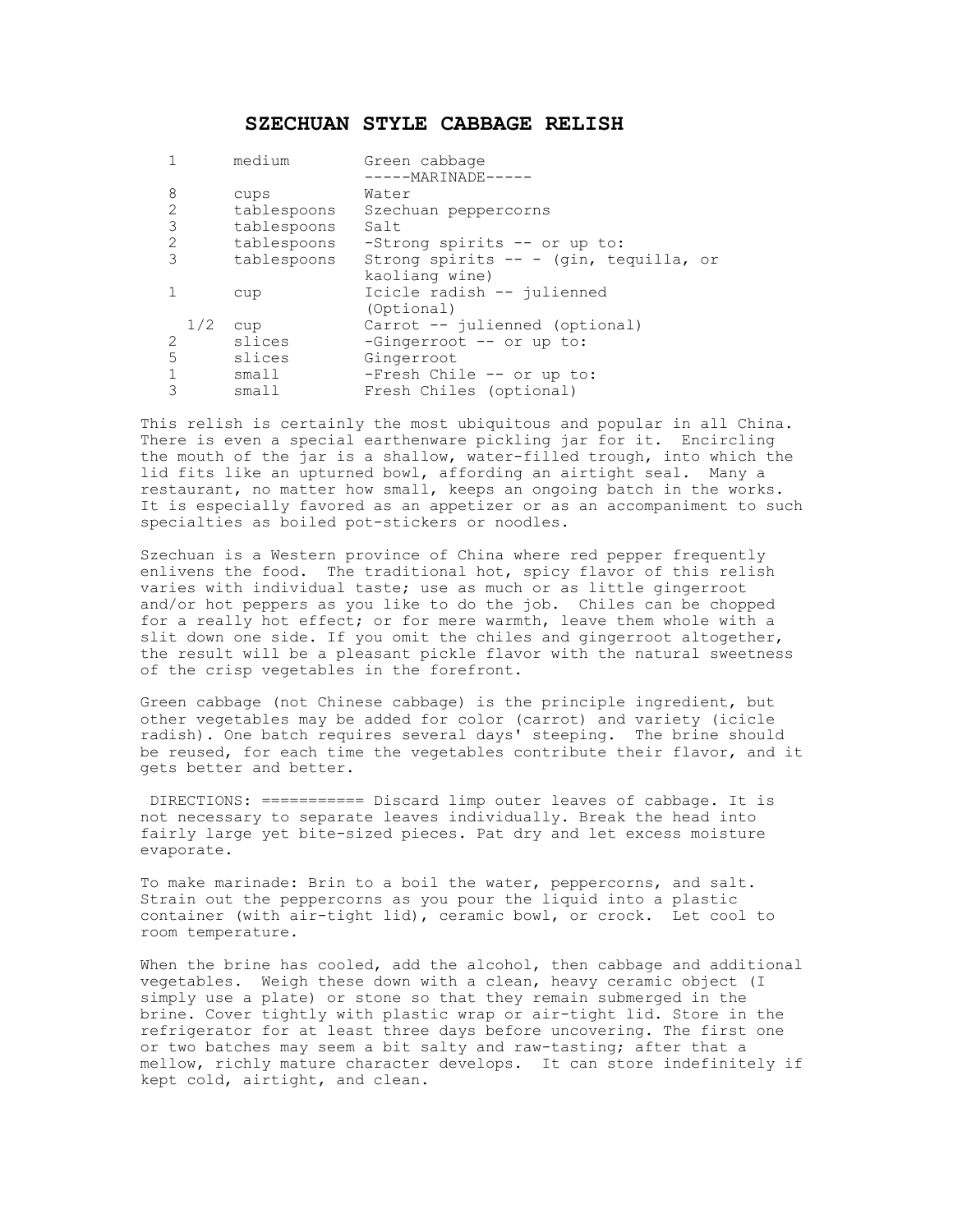Always use clean, dry utensils when removing the vegetables. You can remove as much as you want at a time and add new vegetables before the previous batch is used up.

To replenish the brine after several batches, add a little alcohol and a salt solution (1/2 teaspoon salt boiled with 1/2 cup water). The original marinade can be reboiled with additional water and salt, but this results in some flavor loss.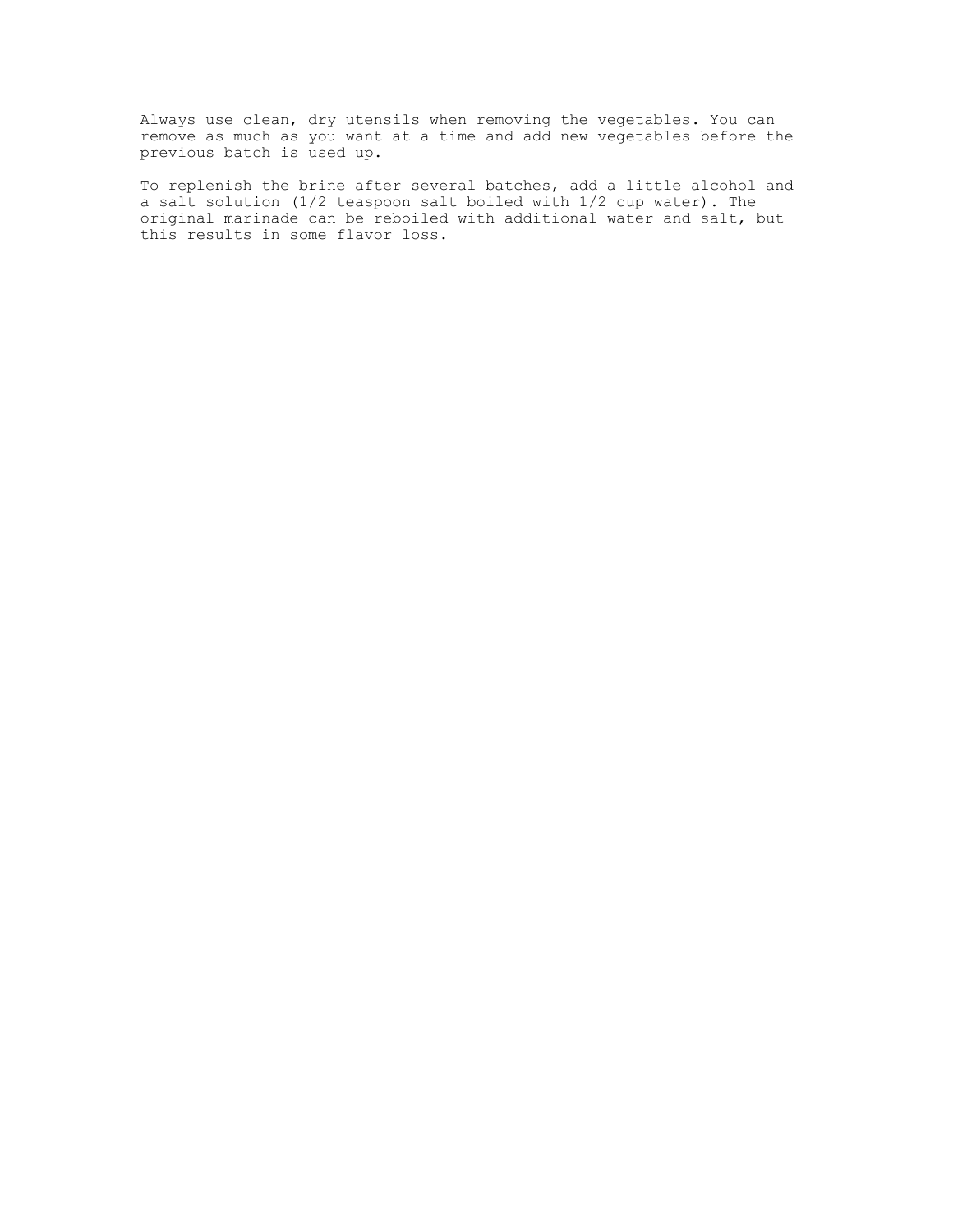# **Tempura Batter**

|   |     |                     | Sauce          |  |
|---|-----|---------------------|----------------|--|
|   | 3/4 | cup                 | Clam broth     |  |
|   |     | $1/4$ cup           | Sake           |  |
|   | 1/2 | teaspoon            | Sugar          |  |
|   |     |                     | Batter         |  |
|   |     | $2\frac{1}{2}$ cups | Sifted flour   |  |
| 2 |     | cups                | Cold water     |  |
|   |     |                     | Egg yolks      |  |
|   |     | quart               | Vegetable oil. |  |
|   | 1/  | cup                 | soy sauce      |  |
|   |     |                     |                |  |

Mix the batter with the exception of the oil. Dip food such as shrimp,lobster scallops and vegetables such as broccoli,pea pods, in batter and dunk in hot oil,fry till lightly browned. This may sound like a hard appetizer but I heat oil in a pan till hot, pour into fondue pot and let the guests make their own. They seem to enjoy doing this.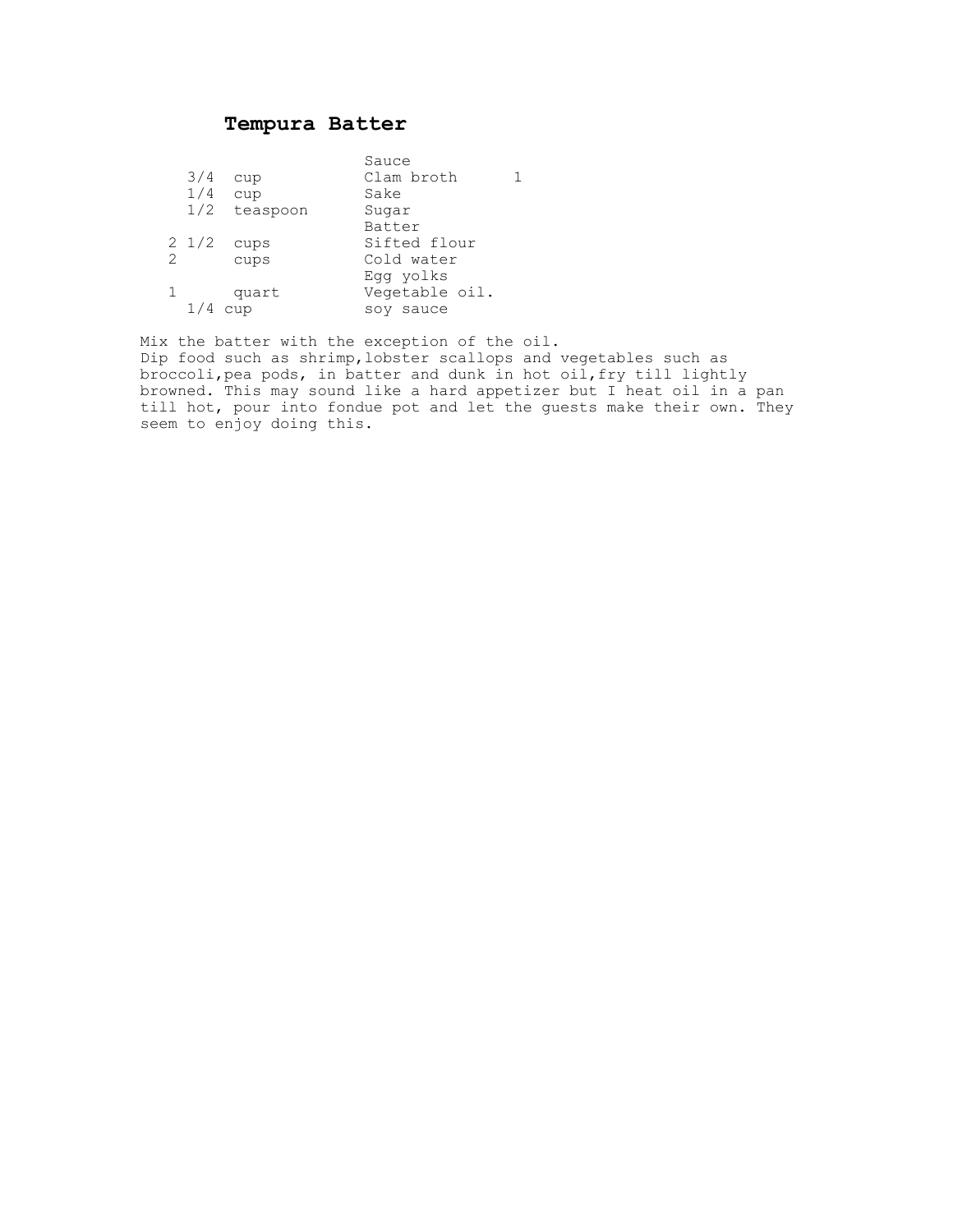# **Teriyaki Steak Appetizers**

|  | $1\frac{1}{2}$ pounds | Steak -- sirloin        |
|--|-----------------------|-------------------------|
|  | $1/2$ cup             | Salad oil               |
|  | $1/4$ cup             | Honey $--$ liquid       |
|  | $1/4$ cup             | Soy sauce               |
|  | $1/2$ cup             | Onion -- finely chopped |
|  | each                  | Garlic clove -- crushed |
|  | 1/2 teaspoon          | Ginger                  |

Cut steak into long 1/16 inch strips across the grain. Combine remaining ingredients in large flat pan; add steak strips. Marinate strips for several hours. Lift strips out of marinade; shake to remove excess marinade. Thread strips on metal skewers. Place on grill; broil over medium heat just until well browned, turning and brushing with marinade.

Serve hot.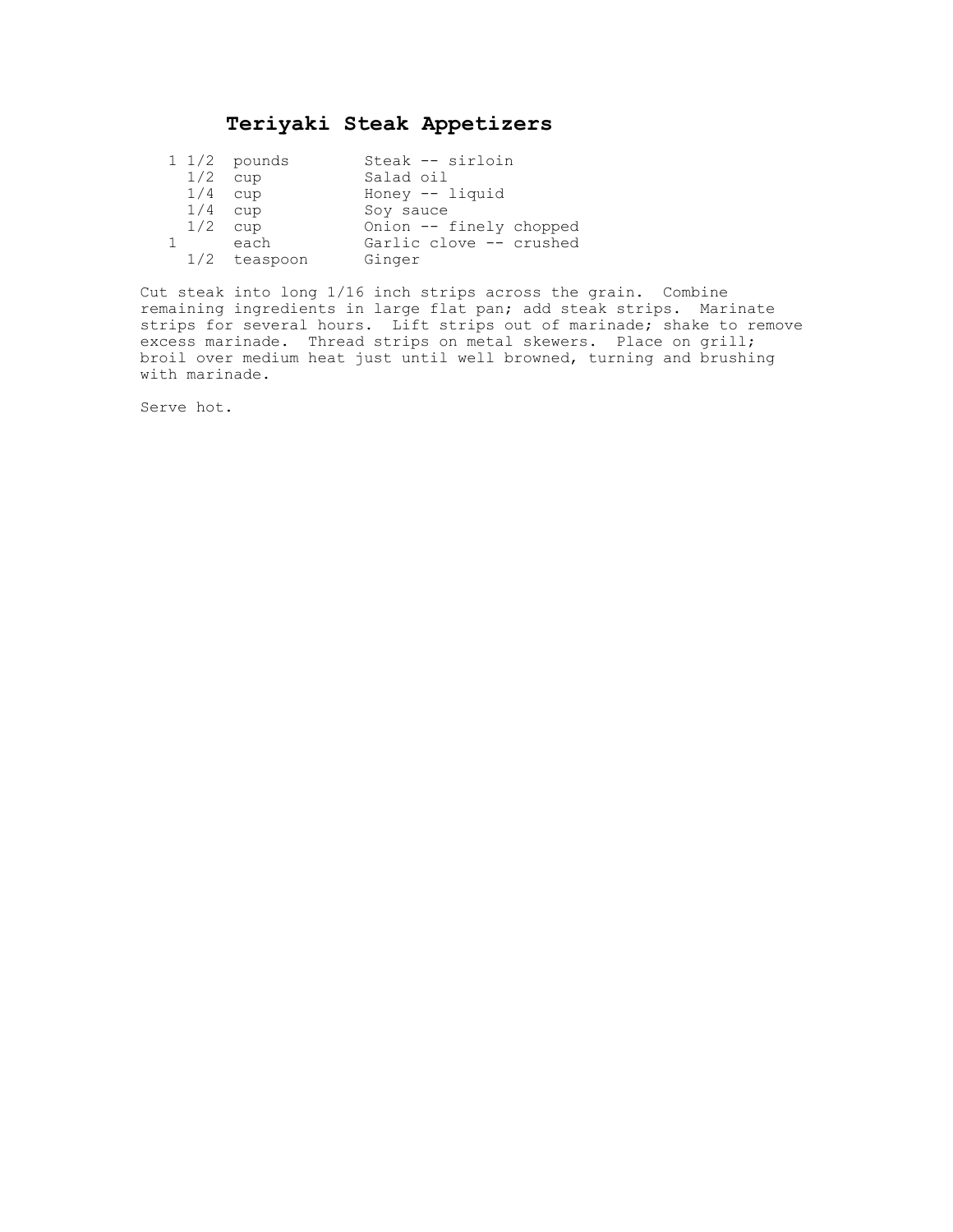THAI RIBBONS

| Recipe By<br>Categories | Serving Size : 30<br>: Beef         | Preparation Time : 0:00                                                             |
|-------------------------|-------------------------------------|-------------------------------------------------------------------------------------|
|                         | Amount Measure                      | Ingredient -- Preparation Method                                                    |
| 3<br>3<br>3             | pound<br>tablespoons<br>tablespoons | Round or flank steak<br>Soy sauce<br>Rice wine or sherry<br>Cloves garlic -- finely |
| 2<br>1/2                | tablespoons<br>teaspoon             | Finely chopped ginger<br>Dried hot chili pepper                                     |

Cut steak across the grain into 1/4 inch slices. In a shallow casserole, mix together remaining ingredients. Add meat, cover and refrigerate for at least 4 hours, overnight if possible. Soak bamboo skewers in water for 30 minutes before threading with meat. This prevents them from burning. Remove meat and reserve marinade. Thread each slice lengthwise onto a bamboo skewer, in an interlacing fashion. Broil ribbons or grill on a hot barbecue for 3-4 minutes per side,basting with reserved marinade. Makes about 30 ribbons or 15 appetizer servings.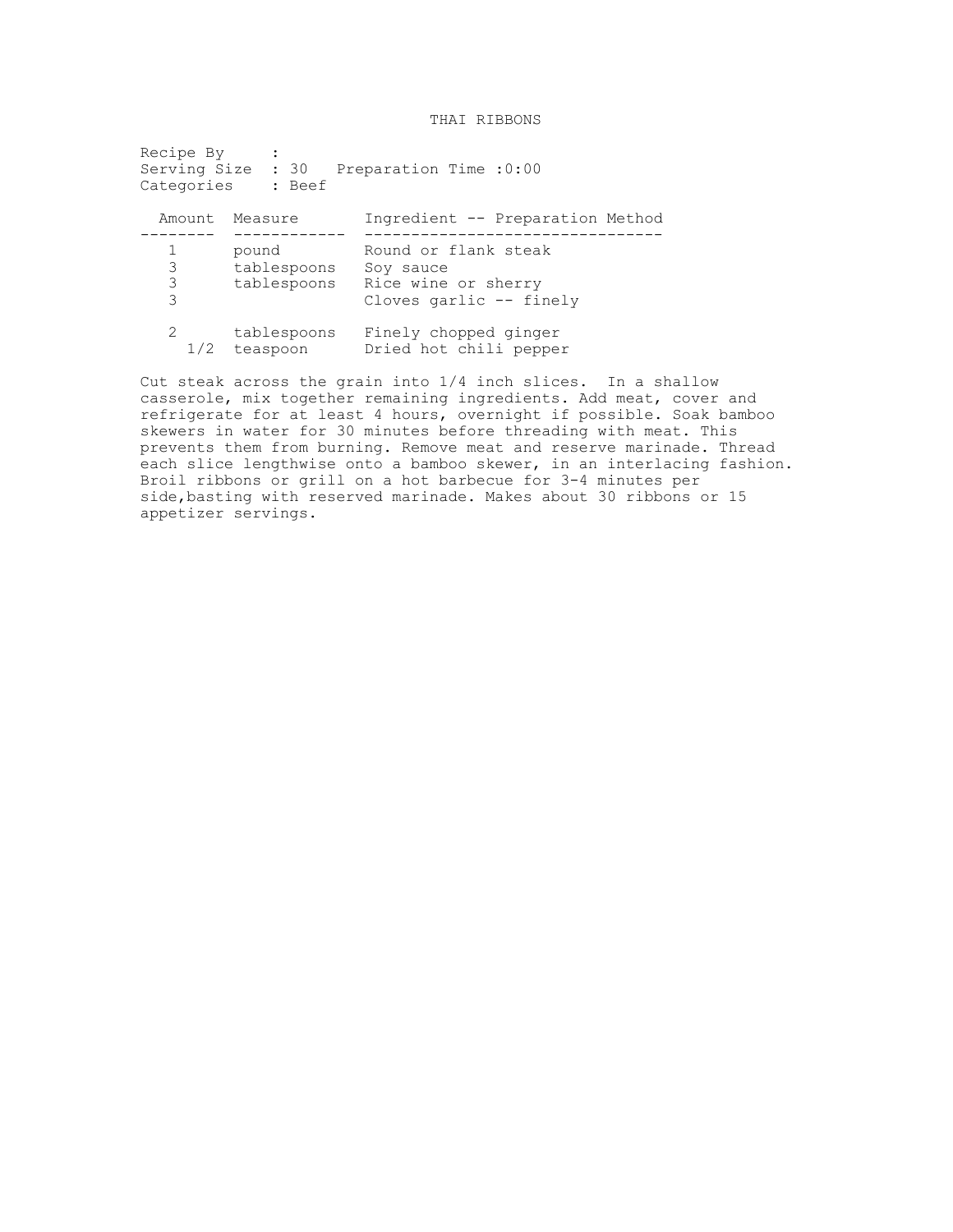#### **Tomato Mozzarella Tart**

|                     |           | olive oil                               |
|---------------------|-----------|-----------------------------------------|
|                     | $1/2$ pkg | frozen puff pastry sheets -- thawed     |
|                     | OZS       | mozzarella cheese -- grated             |
| $1 \frac{1}{2}$ lbs |           | plum tomatoes                           |
| $1/2$ c             |           | Parmesan cheese freshly grated          |
| $1 -$               | tbsp      | olive oil                               |
|                     | tbsp      | chopped thyme or 1 t. dried -- crumbled |

Position rack in center of oven and preheat to 375 degrees. Brush 9x13 baking sheet lightly with olive oil. Roll out pastry sheet on lightly floured surface to 16x12" rectangle. Transfer pastry to prepared pan and gently press into place. Trim edges of pastry, leaving 1/2" overhang. Crimp edges. Pierce crust all over with fork. Bake until golden brown, piercing with fork every 5 min to deflate if necessary, about 15 min. Sprinkle crust with mozzarella and set aside. (Can be prepared 4 hours ahead. Let stand at room temperature.) Increase oven temperature to 425 degrees. Blanch tomatoes in large pot of boiling water 20 seconds. Drain and cool slightly. Peel and core tomatoes. Cut into thin rounds. Place rounds on double thickness of paper towels; pat dry. Arrange tomatoes on crust in slightly overlapping rows, covering completely. Season generously with salt and pepper. Sprinkle Parmesan, 1 T olive oil and thyme over. Bake tart until tomatoes are heated through and cheeses melt, about 9 min. Cut tart into large squares.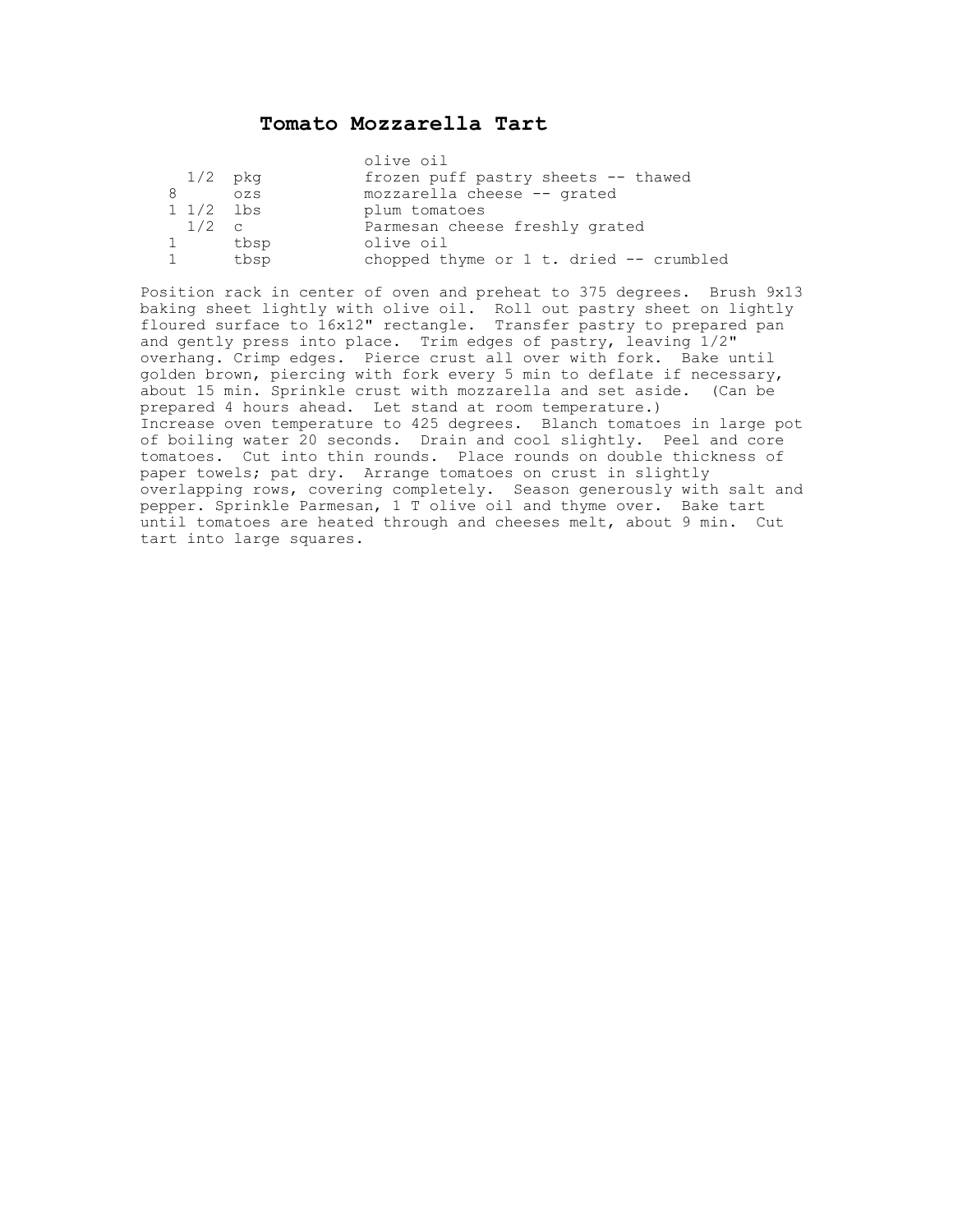#### **Tree Appetizer Torte**

| 4<br>8<br>15<br>$1 \t1/4$ | Pkgs.<br>$Oz$ .<br>Slices<br>Cups<br>Cup | Cheesecloth<br>(8 Oz.Each) Cream Cheese -- softened<br>Goat Cheese -- softened<br>Provolone Cheese (Approx. $3/4$ Lb.)<br>Prepared Pesto<br>Sun-Dried Tomatoes, Oil-Packed -- chopped and |
|---------------------------|------------------------------------------|-------------------------------------------------------------------------------------------------------------------------------------------------------------------------------------------|
| 1/2                       | Cup                                      | Pine Nuts -- toasted<br>Thinly Sliced French Bread, Toasted<br>(Brush With Olive Oil Before Toasting If<br>Desired)                                                                       |

Wet a single layer of cheesecloth and squeeze dry. Line pan with cheesecloth, allowing cloth to extend over sides. Beat cream cheese and goat cheese until very creamy and smooth, about 3 minutes. Layer ingredients in prepared pan as follows: 2 cups cream cheese mixture 5 slices provolone 3/4 cup pesto 5 slices provolone a cup cream cheese mixture chopped sun-dried tomatoes pine nuts 5 slices provolone 3/4 cup (remaining pesto) 2 cups (remaining) cream cheese mixture Fold hanging cheesecloth over top. (For the holiday's I like to use my Wilton's Christmas tree shaped pan to make this in) Refrigerate several hours or overnight. Unwrap top of mold. Unmold appetizer onto serving platter; remove cheesecloth. Garnish with roasted red pepper circles and star at top, fresh basil leaves and additional toasted pine nuts. Serve with toasted French bread slices. Makes 25 appetizer-size servings.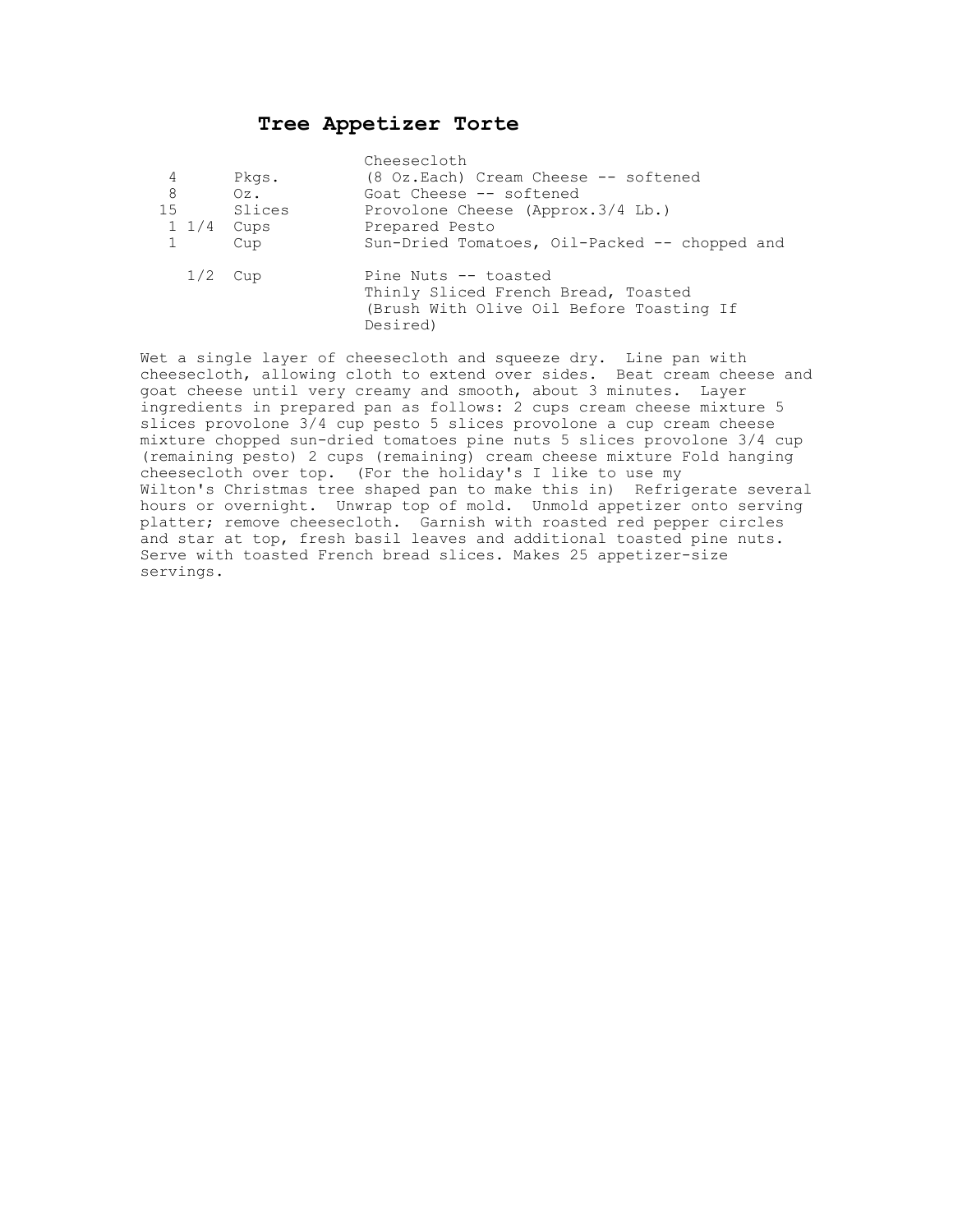### **TUCSON TOSTADAS**

| medium      | Flour tortillas $-$ (buy the largest<br>tortillas that -- will fit in your |
|-------------|----------------------------------------------------------------------------|
|             | frying pan)                                                                |
| $1/2$ pound | Oaxaca cheese -- shredded                                                  |
| $1/2$ pound | Monterey jack cheese -- shredded                                           |
| $1/3$ pound | Anejo cheese -- grated                                                     |
| $1/2$ pound | Poblano peppers -- sliced                                                  |
|             | any other mild -- chili pepper)                                            |
| $1/4$ cup   | Coriander (fresh) -- chopped fine<br>Lard or $oil$ -- for frying           |

Preheat oven to 350 degrees F. If you are using fresh poblanos, roast them and remove their skins and seeds, If you are using canned poblanos, wash and drain them. Slice the peppers into thin decorative slices.

In a big frying pan, fry a tortilla in lard or oil until it is golden brown. Remove to paper towels, drain well, then place on a baking sheet or pizza pan. Although lard is bad for you, the grim truth is that tortillas taste very much better when they have been fried in lard. Live dangerously.

When the tortilla has cooled and hardened, cover it with a thin layer of Oaxaca cheese, then with the jack cheese. Crumble anejo on top of those layers, then sprinkle finely-chopped coriander on top of that.

Arrange the pepper slices in a geometric pattern on top of the cheeses. Bake for 5 minutes, or until the cheese has melted but not browned. Remove from the oven, and use a pizza cutter to slice into individual portions.Serve immediately.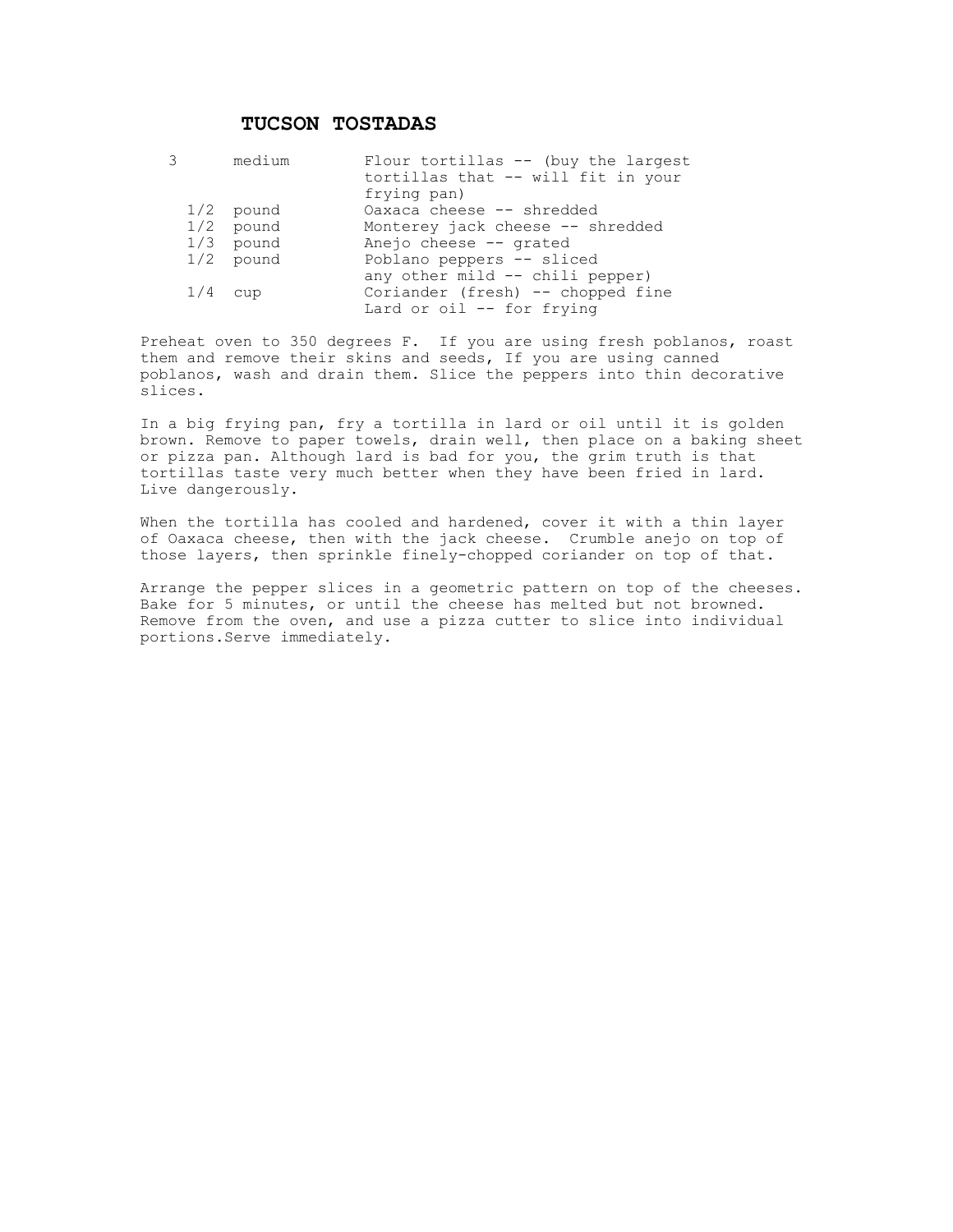# **Tuna Appetizers**

|   | can            | Tuna or Salmon  |  |                          |
|---|----------------|-----------------|--|--------------------------|
| 8 | ounces         |                 |  | Cream chesse -- softened |
| 4 | tablespoons    | Salsa           |  |                          |
|   | teaspoon       | Dried cilantro  |  |                          |
|   | $1/4$ teaspoon | Ground cumin    |  |                          |
|   |                | Flour Tortillas |  |                          |

Drain tuna, in a small bowl combine tuna, cream chesse, salsa, parsley and cilantro. Spread about two tablespoons of tuna mixture over each tortilla. Roll each tortiia up tightly and and wrap individually with plastic wrap. Refrigerate for 2 to 3 hours. Slice into bite size pieces and serve.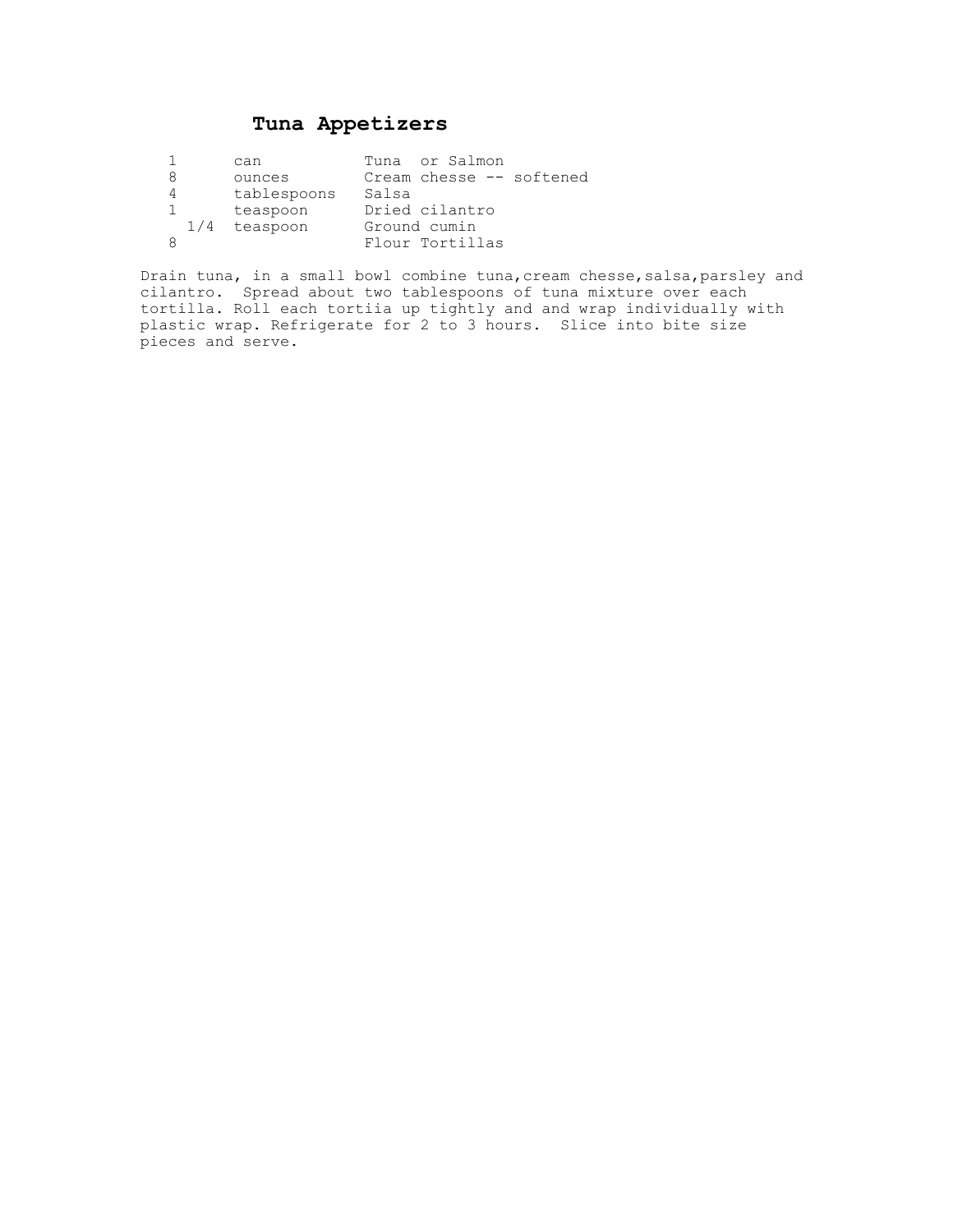## **Tuna Drops**

|     | cup             | all-purpose flour                   |
|-----|-----------------|-------------------------------------|
|     | 1 1/2 teaspoons | double-acting baking powder         |
|     | teaspoon        | onion salt                          |
| 1/2 | teaspoon        | curry powder                        |
|     | dash            | cayenne pepper                      |
| 1/4 | cup             | margarine                           |
| 1/2 | cup             | milk                                |
|     | ounces          | canned tuna -- drained              |
|     | cup             | cheddar cheese, shredded            |
|     | tablespoon      | green bell peppers -- finely minced |
|     | tablespoon      | black olives -- chopped             |
|     |                 |                                     |

 1. In large mixing bowl, combine flour, baking powder, onion salt, curry powder and cayenne pepper.

2. Cut in margarine until mixture is size of small peas.

3. Add milk all at once and stir until well blended.

 4. Add drained and flaked tuna, cheese, green pepper and olives; blend well. Drop by teaspoonfuls onto lightly greased cookie sheets.

 5. Bake in preheated 450-degree oven for 10-12 minutes until golden brown.

Serve warm.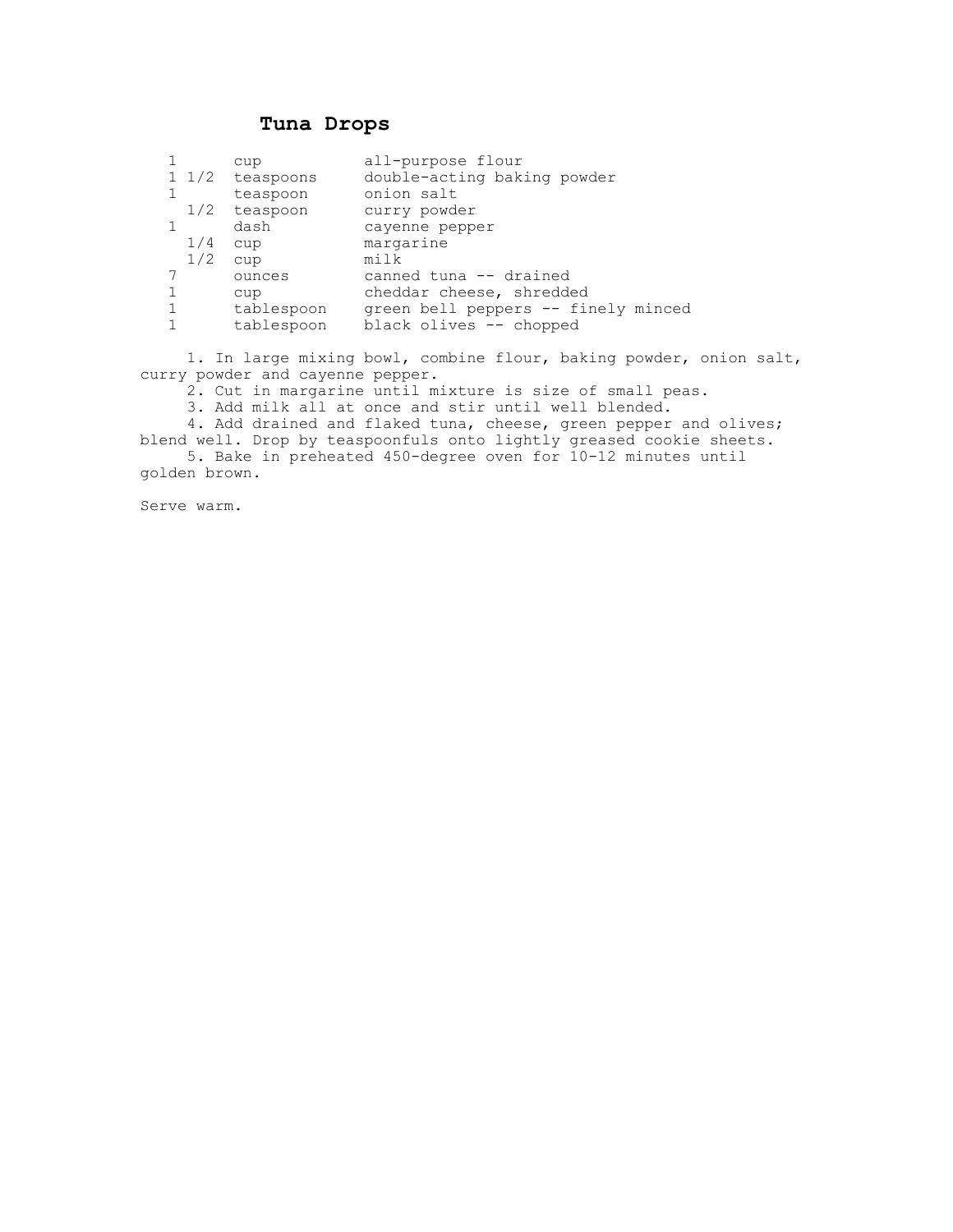#### **VIETNAMESE IMPERIAL ROLLS**

| $\overline{2}$ | cups           | Warm water                                 |
|----------------|----------------|--------------------------------------------|
| 1/4            | cup            | Sugar                                      |
|                |                | Sixteen 8-inch round dried -- rice paper   |
| wrappers       |                |                                            |
|                |                | Peanut oil for deep-frying                 |
|                |                | Lettuce leaves                             |
|                |                | Fresh mint leaves                          |
|                |                | Cilantro leaves                            |
|                |                | $---FILLING---$                            |
| 3              | tablespoons    | Small dried tree ear -- mushrooms          |
| $\overline{2}$ | ounces         | Bean thread noodles                        |
| $\mathbf{1}$   | pound          | Ground pork butt                           |
| 4              |                | Garlic cloves -- finely minced             |
| 4              |                | Shallots $--$ minced                       |
| $\mathbf{1}$   | tablespoon     | Fish sauce                                 |
|                | 1/2 teaspoon   | Pepper                                     |
| 1              | cup            | Grated carrot                              |
| $\mathbf{1}$   | cup            | Bean sprouts -- tailed                     |
|                |                | -----DIPPING SAUCE-----                    |
| $\mathbf{1}$   |                | Garlic clove -- squeezed                   |
|                |                | a garlic press                             |
|                | 1/2 tablespoon | Sugar                                      |
| 4              |                | tablespoons Fresh lime juice               |
| 3              | tablespoons    | Fish sauce                                 |
| $\mathbf{1}$   |                | Fresh or dried red chile -- seeded, finely |
| minced         |                |                                            |
| 3              | tablespoons    | Water                                      |
| 1              | tablespoon     |                                            |
|                |                | Finely grated carrot                       |

In 2 separate bowls, soak the tree ears and the bean thread noodles in warm water until soft and pliable, about 6 minutes. Rinse tree ears and drain. Remove and discard any hard centers. Coarsely chop and set aside, Drain the noodles and roughly chop into about 2-inch lengths; set aside.

Mix together the pork, garlic, shallots, fish sauce and pepper. Add tree ears, noodles, carrots and bean sprouts; mix together with your hands.

Nuoc Cham Dipping Sauce: Combine garlic, sugar, lime juice, fish sauce, chile and water; let sit at room temperature for at least 10 minutes, When ready to use, strain into a small bowl and add grated carrot. Makes 1/2 cup.

To form spring rolls: Combine warm water and sugar in a wide shallow pan (such as a cake pan). Immerse 1 wrapper in the sugar water for a second and immediate immediately place it flat on the counter or on a wet, wrung-out, kitchen towel. Let sit until it wrinkles and softens to a pliable skin, about 1 minute, sometimes longer.

Using your hands, shape 3 tablespoons of filling into a tight compact log, about 1-inch in diameter and 4 to 5 inches long. Place the log along the bottom third of the wrapper. Roll the bottom edge over the log, then roll it over the filling once more. Make sure the wrapper is taut around the filling. Fold the outside wrapper edges inward to enclose the ends. Roll up to seal. If there is a tear in the wrapper,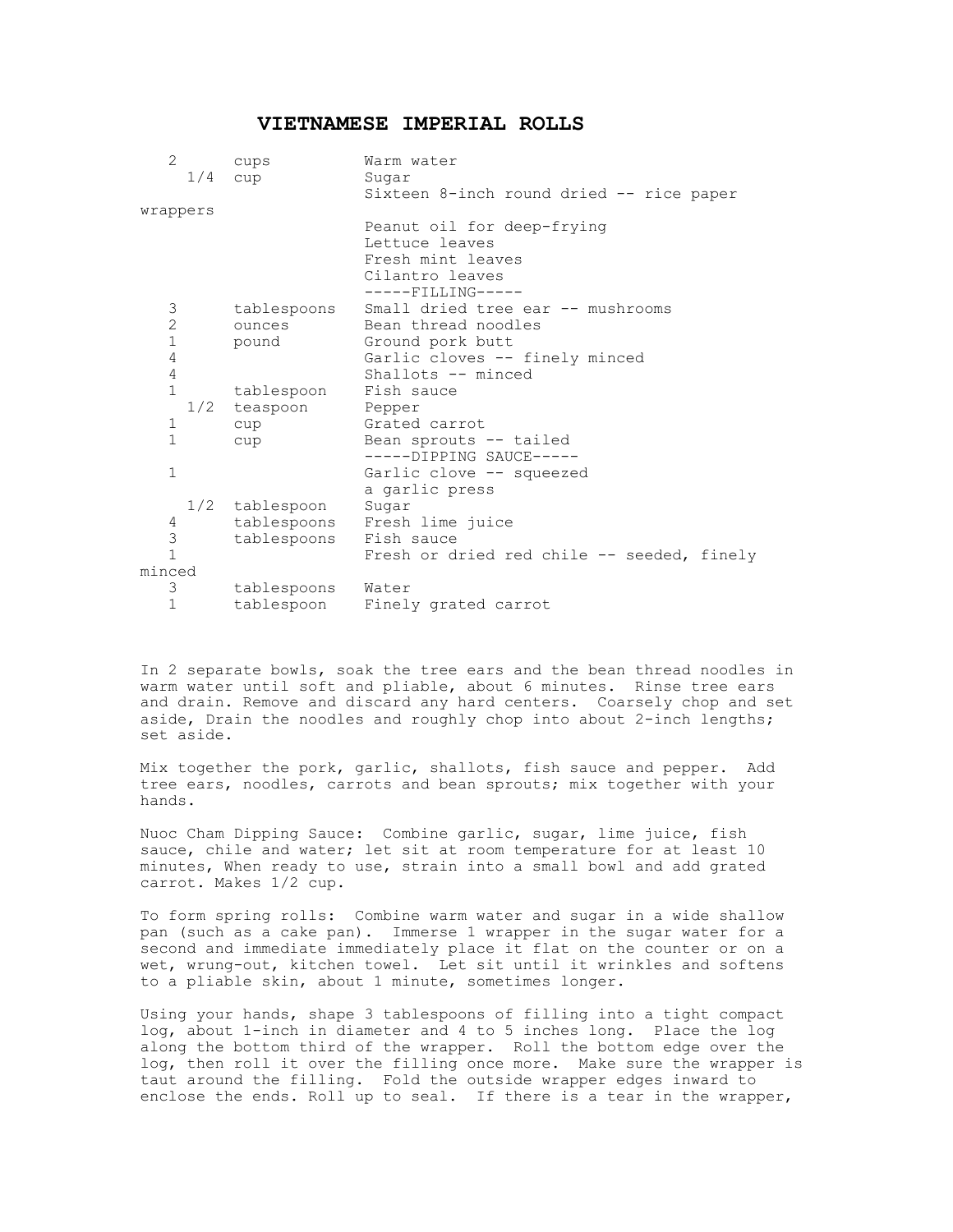bandage it with a soften softened rice paper remnant.

Set rolls seam side down on a lightly oiled baking sheet and cover with a damp towel. Continue making the remaining rolls.

To deep fry rolls: Pour 2 inch inches of oil into a wok or deep-fat fry fryer. Heat to 325F. Add a few rolls at a time. Do not crowd. Fry for 10 seconds. Immediately increase heat to high (375F). Continue to fry, turning occasionally, until golden brown, about 6 to 8 minutes.

Remove rolls to paper towels to drain.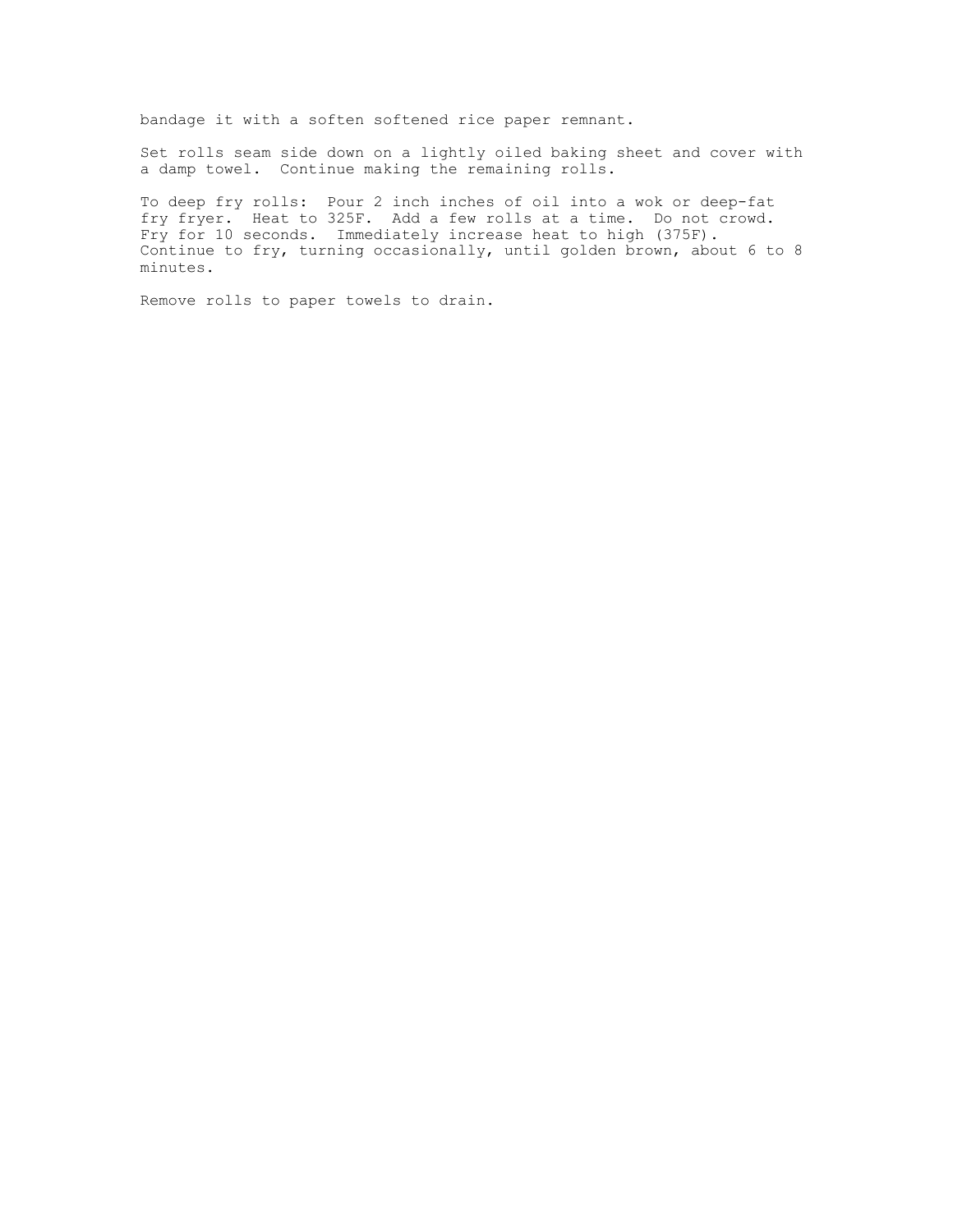### **YANG CHOW EGGPLANT IN HOT SPICY GARLIC SAUCE**

|              | Amount Measure | Ingredient -- Preparation Method                                            |
|--------------|----------------|-----------------------------------------------------------------------------|
| 1            | pound          | Vegetable oil<br>Japanese eqqplant -- peeled<br>cut into 3x1-inch -- pieces |
| 1/4          | teaspoon       | Minced ginger root                                                          |
|              | 1/4 teaspoon   | Minced garlic                                                               |
| 1/3          | pound          | Ground pork or chicken                                                      |
| 1/2          | cup            | Shredded bamboo shoots                                                      |
| 2            | tablespoons    | Cooking wine                                                                |
| 1/3          | cup            | Chicken broth                                                               |
| 2            | tablespoons    | Soy sauce                                                                   |
| 2            | teaspoons      | Sugar                                                                       |
| $\mathbf{1}$ | teaspoon       | Vinegar                                                                     |
|              |                | Chile oil                                                                   |
| $1 \t1/2$    | teaspoons      | Cornstarch                                                                  |
| 3            | teaspoons      | Water                                                                       |
| 1            | teaspoon       | Minced green onions                                                         |
| 5            |                | Drops sesame oil                                                            |

Heat about 1/2 cup vegetable oil in skillet. Add eggplant pieces. Fry 2 to 3 minutes until golden.

Remove from pan and drain on paper towels.

- 1990 - 1990 - 1990 - 1990 - 1990 - 1990 - 1990 - 1990 - 1990 - 1990 - 1990 - 1990 - 1990 - 1990 - 1990 - 19

Combine 1 teaspoon vegetable oil, ginger and garlic in wok. Heat until hot. Add pork, bamboo shoots, cooking wine, broth, soy sauce, sugar, vinegar and chile oil to taste. Cook and stir until sauce begins to boil.

Add eggplant and toss to coat well. Bring to boil and cook 30 seconds longer. Mix cornstarch with water to make paste. Stir into sauce mixture and cook 30 seconds. Turn heat off. Add green onions and sesame oil.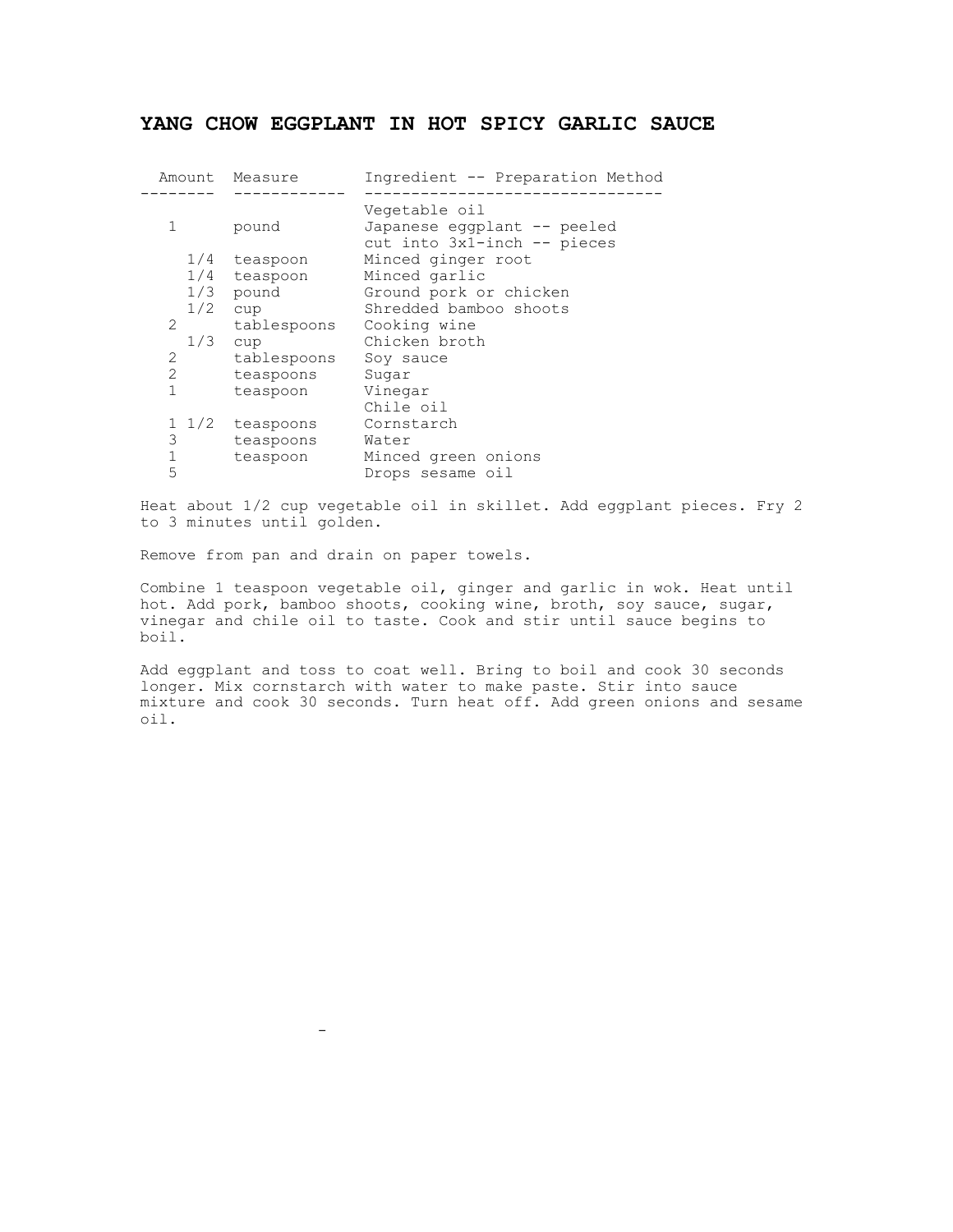## **ZIPPY TOMATO APPETIZER**

|               | $10 \t1/2$ ounces | Can condensed beef broth        |
|---------------|-------------------|---------------------------------|
|               | $1/2$ teaspoon    | Dried marjoram -- crushed       |
| 46            | ounces            | Can vegetable juice<br>Cocktail |
| and the state | tablespoon        | Lemon juice                     |
|               |                   |                                 |

In slow-cooking pot, combine broth, marjoram, vegetable juice cocktail, and lemon juice. Cover and heat on low for 2 to 3 hours. Serve hot from slow-cooking pot.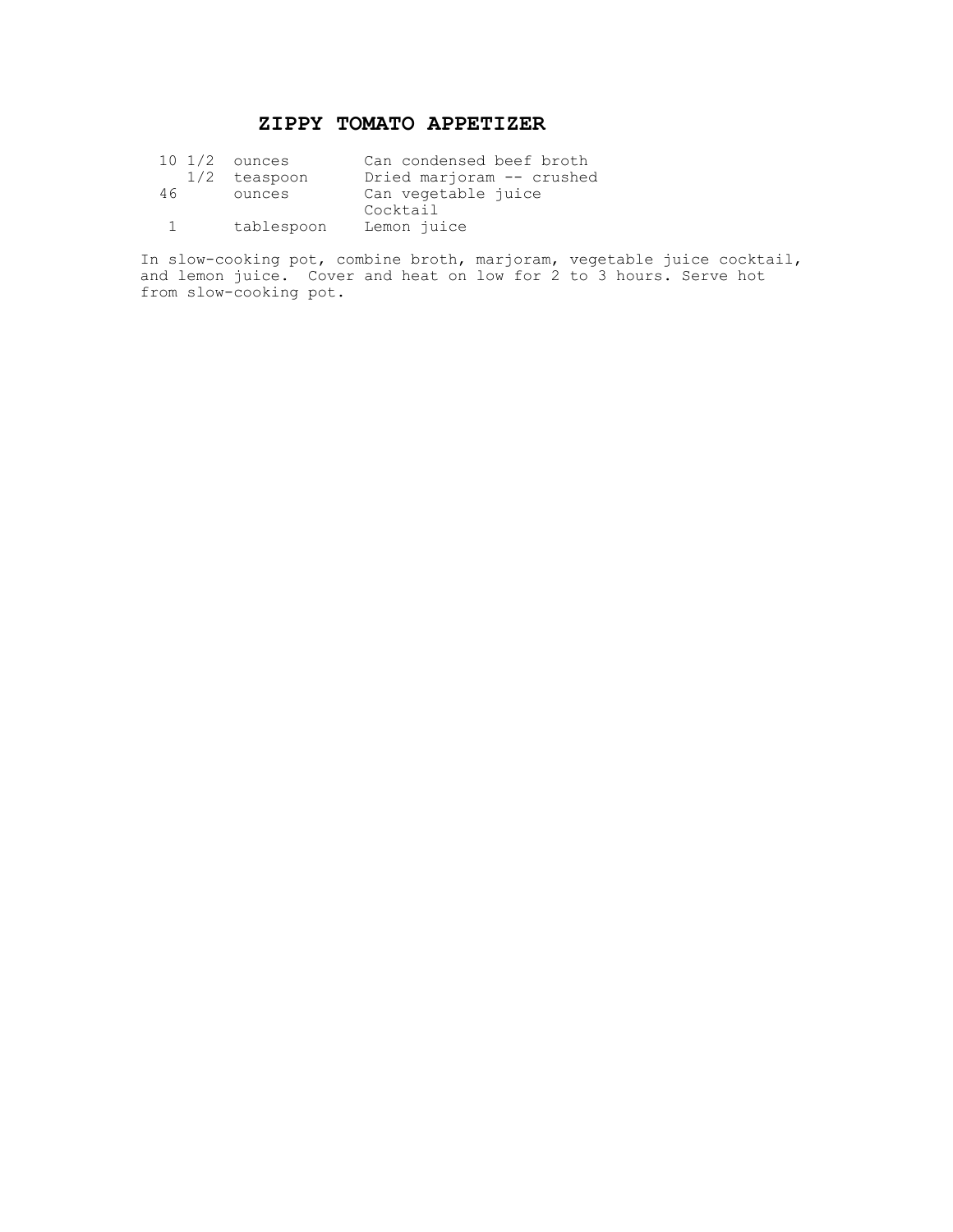### **ZUCCHINI SHREDS WITH GINGER**

Recipe By Serving Size : 4 Preparation Time :0:00 Categories : Vegetables Amount Measure Ingredient -- Preparation Method -------- ------------ -------------------------------- 2 tablespoons Vegetable oil 1 teaspoon Cumin -- whole 1 tablespoon Ginger -- shredded 1 tablespoon Green chili peppers -- shredded 1 pound Zucchini -- cut into thin strips -- (about  $1/8 \times 3$  inche<br>1 medium Tomato (ripe) -- peeled, seeded Tomato (ripe) -- peeled, seeded shredded<br>Lemon juice  $1 \t1/2$  teaspoons Salt to taste 1 tablespoon Coriander (fresh) -- chopped

Heat the oil in a large frying pan over high heat for 3 minutes. Add the cumin, let the oil darken slightly (about 10 seconds) and add ginger and chili. Cook for 30 seconds, stirring frequently.

Add the zucchini and stir-fry for 3-4 minutes. Add tomato during the last 2 minutes of cooking.

Turn off the heat. Sprinkle lemon juice and salt to taste, mix, transfer to a serving plate and garnish with coriander.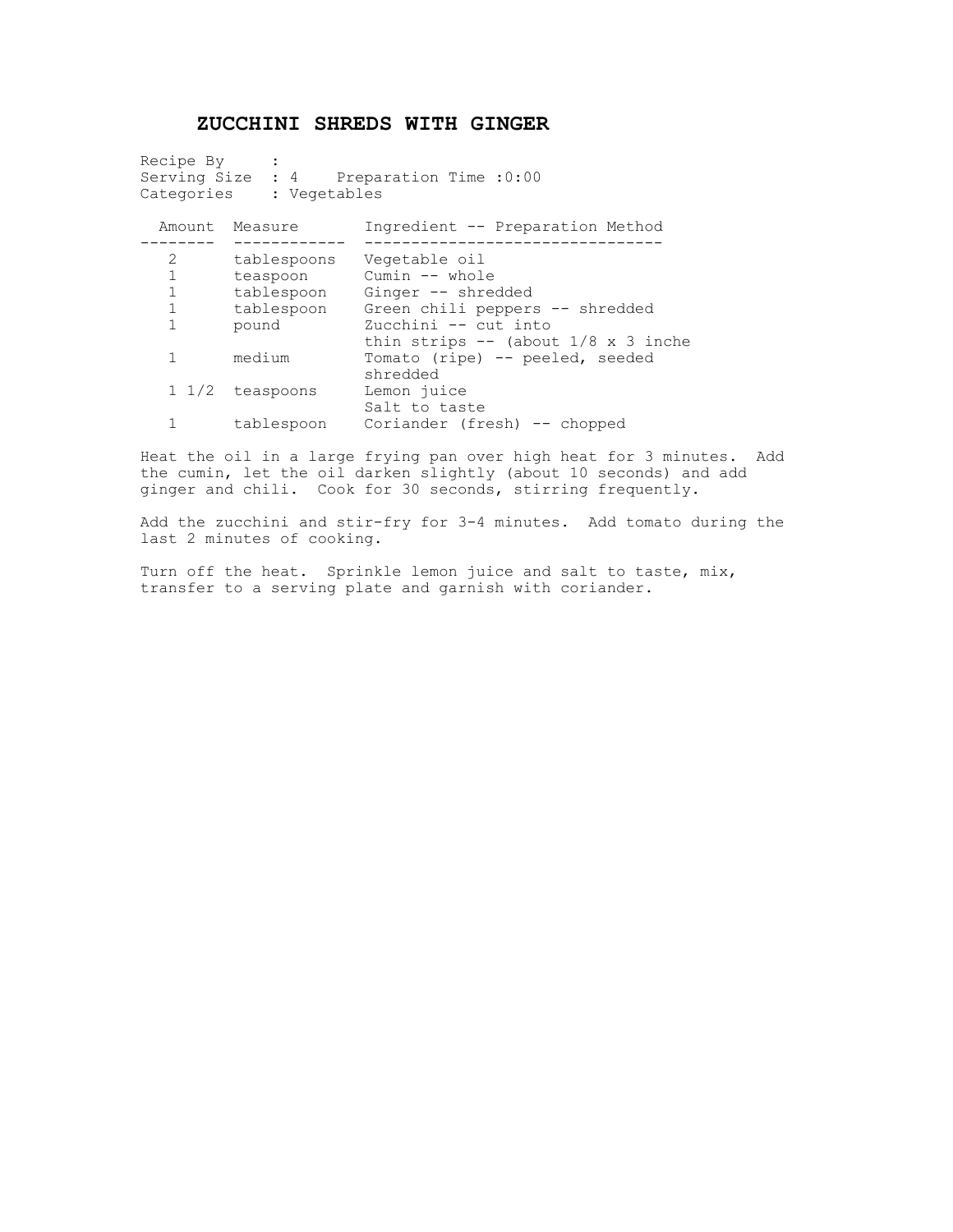Zucchini Squares

|     | cup            | bisquick                  |
|-----|----------------|---------------------------|
| 1/2 | cup            | chopped onion -- or more  |
| 1/2 | cup            | grated parmesan cheese    |
| 3   | tablespoons    | chopped parsley**         |
|     | $1/2$ teaspoon | salt                      |
|     |                | pepper -- to taste        |
|     | clove          | garlic -- finely chopped  |
| 1/2 | cup            | vegatable oil             |
| 4   |                | eggs -- or egg substitute |
| 3   | cups           | thinly sliced zucchini    |
|     |                |                           |

Preheat oven to 350. grease a 13x9x2" pan. In a large mixing bowl combine all ingredients. add zucchini last. Transfer to pan. bake 30 min or until golden brown. let cool and cut into squares. if you cut them about 2x1" they make 12 squares, if you cut them smaller they are great as appetizers.